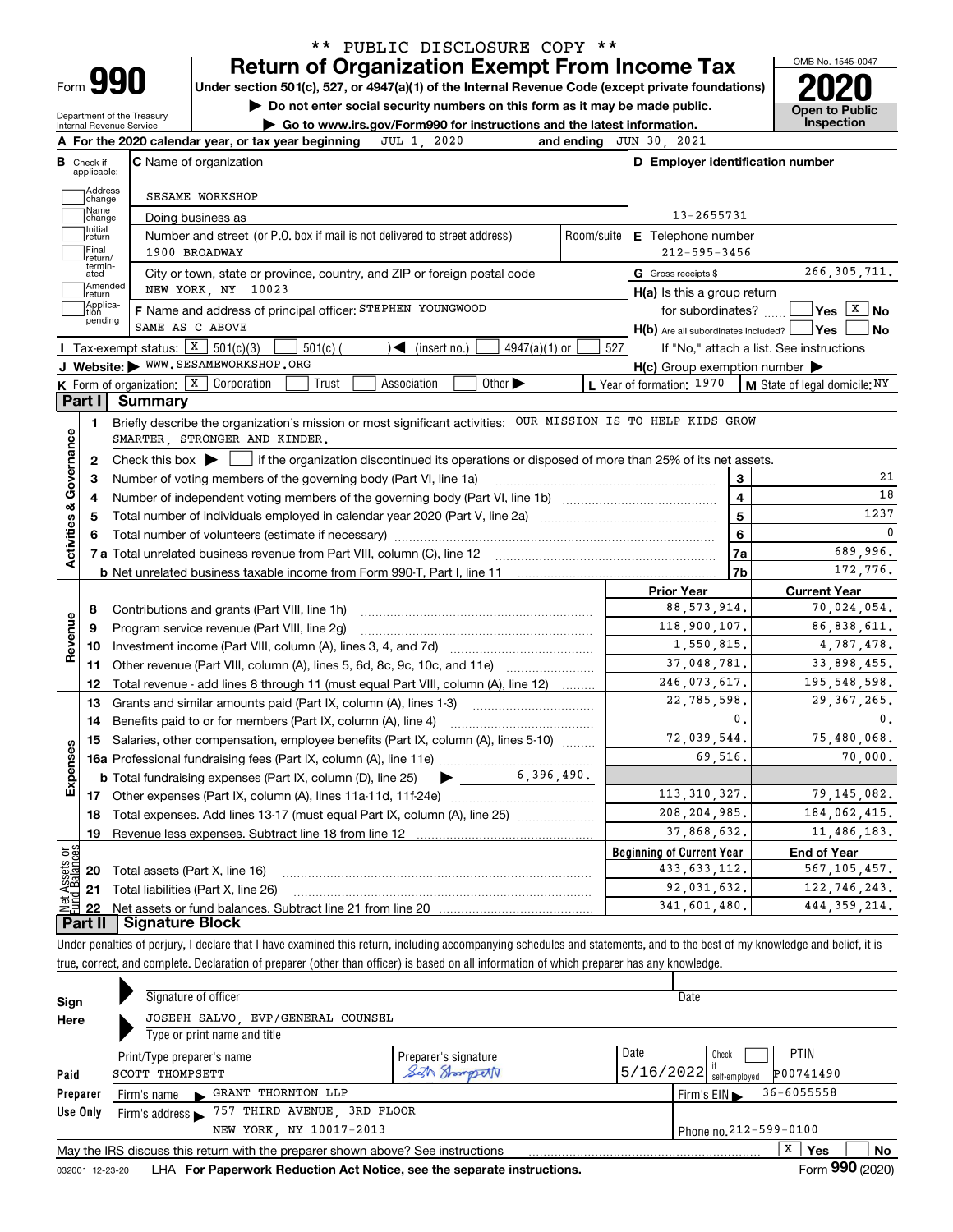| IГ<br>Form |
|------------|
|------------|

# **Return of Organization Exempt From Income Tax**

**Under section 501(c), 527, or 4947(a)(1) of the Internal Revenue Code (except private foundations) 2020**

**| Do not enter social security numbers on this form as it may be made public.**

Department of the Treasury Internal Revenue Service

**| Go to www.irs.gov/Form990 for instructions and the latest information. Inspection**



|                          |                             | JUL 1, 2020<br>A For the 2020 calendar year, or tax year beginning                                                                                  | and ending JUN 30, 2021 |                                                     |    |                                                    |
|--------------------------|-----------------------------|-----------------------------------------------------------------------------------------------------------------------------------------------------|-------------------------|-----------------------------------------------------|----|----------------------------------------------------|
| В                        | Check if<br>applicable:     | C Name of organization                                                                                                                              |                         | D Employer identification number                    |    |                                                    |
|                          | Address<br>change           | <b>SESAME WORKSHOP</b>                                                                                                                              |                         |                                                     |    |                                                    |
|                          | Name<br>change              | Doing business as                                                                                                                                   |                         | 13-2655731                                          |    |                                                    |
|                          | Initial<br>return           | Number and street (or P.O. box if mail is not delivered to street address)                                                                          | Room/suite              | <b>E</b> Telephone number                           |    |                                                    |
|                          | Final<br>return/            | 1900 BROADWAY                                                                                                                                       |                         | $212 - 595 - 3456$                                  |    |                                                    |
|                          | termin-<br>ated             | City or town, state or province, country, and ZIP or foreign postal code                                                                            |                         | G Gross receipts \$                                 |    | 266, 305, 711.                                     |
|                          | Amended<br>return           | NEW YORK, NY 10023                                                                                                                                  |                         | $H(a)$ is this a group return                       |    |                                                    |
|                          | Applica-<br>tion<br>pending | F Name and address of principal officer: STEPHEN YOUNGWOOD                                                                                          |                         |                                                     |    | for subordinates? $\frac{1}{2}$ Yes $\boxed{X}$ No |
|                          |                             | SAME AS C ABOVE                                                                                                                                     |                         | H(b) Are all subordinates included?   Yes           |    | ∣No                                                |
|                          |                             | Tax-exempt status: $X$ 501(c)(3)<br>$\sqrt{\frac{1}{1}}$ (insert no.)<br>$4947(a)(1)$ or<br>$501(c)$ (                                              | 527                     |                                                     |    | If "No," attach a list. See instructions           |
|                          |                             | J Website: WWW.SESAMEWORKSHOP.ORG                                                                                                                   |                         | $H(c)$ Group exemption number $\blacktriangleright$ |    |                                                    |
|                          |                             | K Form of organization: X Corporation<br>Association<br>Other $\blacktriangleright$<br>Trust                                                        |                         | L Year of formation: 1970                           |    | M State of legal domicile: NY                      |
|                          | Part I                      | Summary                                                                                                                                             |                         |                                                     |    |                                                    |
|                          | 1                           | Briefly describe the organization's mission or most significant activities: OUR MISSION IS TO HELP KIDS GROW<br>SMARTER STRONGER AND KINDER.        |                         |                                                     |    |                                                    |
| Activities & Governance  | $\mathbf{2}$                | Check this box $\blacktriangleright$ $\blacksquare$ if the organization discontinued its operations or disposed of more than 25% of its net assets. |                         |                                                     |    |                                                    |
|                          | З                           | Number of voting members of the governing body (Part VI, line 1a)                                                                                   |                         |                                                     | 3  | 21                                                 |
|                          | 4                           |                                                                                                                                                     |                         |                                                     | 4  | 18                                                 |
|                          | 5                           |                                                                                                                                                     |                         |                                                     | 5  | 1237                                               |
|                          |                             |                                                                                                                                                     |                         |                                                     | 6  | $\mathbf 0$                                        |
|                          |                             |                                                                                                                                                     |                         |                                                     | 7a | 689.996.                                           |
|                          |                             | <b>b</b> Net unrelated business taxable income from Form 990-T, Part I, line 11 <b>manual contract of the Contract Part</b>                         |                         |                                                     | 7b | 172,776.                                           |
|                          |                             |                                                                                                                                                     |                         | <b>Prior Year</b>                                   |    | <b>Current Year</b>                                |
|                          | 8                           | Contributions and grants (Part VIII, line 1h)                                                                                                       |                         | 88, 573, 914.                                       |    | 70,024,054.                                        |
| Revenue                  | 9                           | Program service revenue (Part VIII, line 2g)                                                                                                        |                         | 118,900,107.                                        |    | 86,838,611.                                        |
|                          | 10                          |                                                                                                                                                     |                         | 1,550,815.                                          |    | 4,787,478.                                         |
|                          | 11                          | Other revenue (Part VIII, column (A), lines 5, 6d, 8c, 9c, 10c, and 11e)                                                                            |                         | 37.048.781.                                         |    | 33,898,455.                                        |
|                          | 12                          | Total revenue - add lines 8 through 11 (must equal Part VIII, column (A), line 12)                                                                  |                         | 246,073,617.                                        |    | 195, 548, 598.                                     |
|                          | 13                          | Grants and similar amounts paid (Part IX, column (A), lines 1-3) <i>manumanonononononon</i>                                                         |                         | 22,785,598.                                         |    | 29, 367, 265.                                      |
|                          | 14                          |                                                                                                                                                     |                         |                                                     | 0. | 0.                                                 |
|                          | 15                          | Salaries, other compensation, employee benefits (Part IX, column (A), lines 5-10)                                                                   |                         | 72,039,544.                                         |    | 75,480,068.                                        |
| Expenses                 |                             |                                                                                                                                                     |                         | 69,516.                                             |    | 70,000.                                            |
|                          |                             | $\bullet$ 6,396,490.<br><b>b</b> Total fundraising expenses (Part IX, column (D), line 25)                                                          |                         |                                                     |    |                                                    |
|                          |                             |                                                                                                                                                     |                         | 113, 310, 327.                                      |    | 79, 145, 082.                                      |
|                          | 18                          | Total expenses. Add lines 13-17 (must equal Part IX, column (A), line 25) <i>marronomic</i>                                                         |                         | 208, 204, 985.                                      |    | 184,062,415.                                       |
|                          |                             |                                                                                                                                                     |                         | 37,868,632.                                         |    | 11,486,183.                                        |
|                          | 19                          |                                                                                                                                                     |                         |                                                     |    |                                                    |
|                          |                             |                                                                                                                                                     |                         | <b>Beginning of Current Year</b>                    |    | <b>End of Year</b>                                 |
|                          |                             | <b>20</b> Total assets (Part X, line 16)                                                                                                            |                         | 433, 633, 112.                                      |    |                                                    |
| ងខ្លី<br>ssets<br>Ralarr |                             | 21 Total liabilities (Part X, line 26)                                                                                                              |                         | 92,031,632.<br>341,601,480.                         |    | 567, 105, 457.<br>122,746,243.<br>444.359.214.     |

Under penalties of perjury, I declare that I have examined this return, including accompanying schedules and statements, and to the best of my knowledge and belief, it is true, correct, and complete. Declaration of preparer (other than officer) is based on all information of which preparer has any knowledge.

| Sign     | Signature of officer                                                            |                      | Date                                               |
|----------|---------------------------------------------------------------------------------|----------------------|----------------------------------------------------|
| Here     | JOSEPH SALVO EVP/GENERAL COUNSEL                                                |                      |                                                    |
|          | Type or print name and title                                                    |                      |                                                    |
|          | Print/Type preparer's name                                                      | Preparer's signature | Date<br><b>PTIN</b><br>Check                       |
| Paid     | SCOTT THOMPSETT                                                                 | Seth Strongpett      | 5/16/2022<br>P00741490<br>self-employed            |
| Preparer | <b>GRANT THORNTON LLP</b><br>Firm's name<br>$\blacksquare$                      |                      | $36 - 6055558$<br>Firm's $EIN \blacktriangleright$ |
| Use Only | 757 THIRD AVENUE, 3RD FLOOR<br>Firm's address $\blacktriangleright$             |                      |                                                    |
|          | NEW YORK, NY 10017-2013                                                         |                      | Phone no. 212-599-0100                             |
|          | May the IRS discuss this return with the preparer shown above? See instructions |                      | X<br>No<br>Yes                                     |
|          |                                                                                 |                      | $\mathbf{a}\mathbf{a}\mathbf{a}$                   |

032001 12-23-20 LHA **For Paperwork Reduction Act Notice, see the separate instructions. Form 990 (2020)**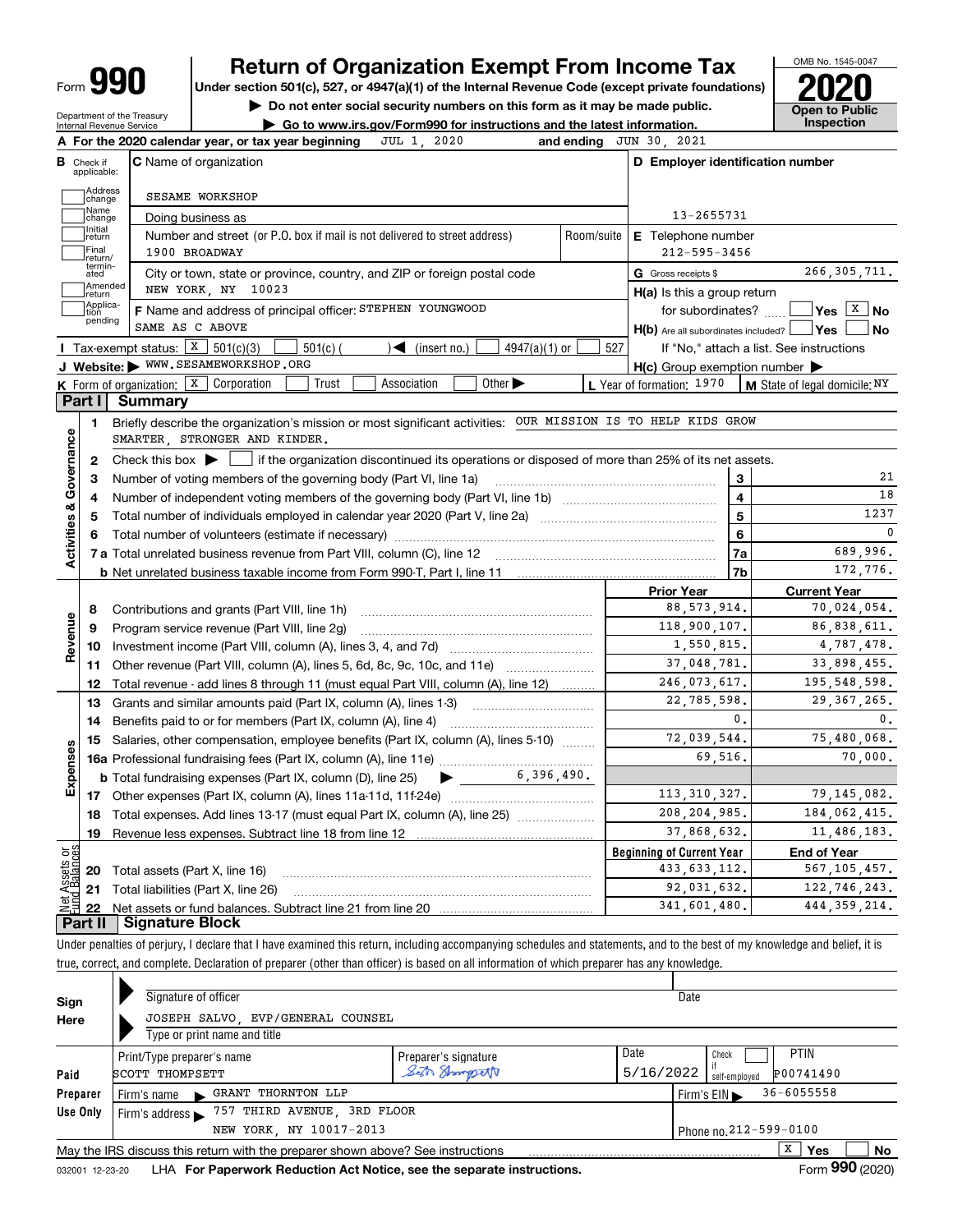|              | <b>SESAME WORKSHOP</b><br>Form 990 (2020)<br><b>Part III   Statement of Program Service Accomplishments</b>                                  | 13-2655731<br>Page 2                                                       |
|--------------|----------------------------------------------------------------------------------------------------------------------------------------------|----------------------------------------------------------------------------|
|              |                                                                                                                                              | $\overline{X}$                                                             |
| 1            | Briefly describe the organization's mission:                                                                                                 |                                                                            |
|              | SESAME WORKSHOP'S MISSION IS TO HELP KIDS GROW SMARTER, STRONGER AND                                                                         |                                                                            |
|              | KINDER.                                                                                                                                      |                                                                            |
|              |                                                                                                                                              |                                                                            |
|              |                                                                                                                                              |                                                                            |
| $\mathbf{2}$ | Did the organization undertake any significant program services during the year which were not listed on the                                 | $\sqrt{}$ Yes $\sqrt{X}$ No                                                |
|              |                                                                                                                                              |                                                                            |
|              | If "Yes." describe these new services on Schedule O.                                                                                         |                                                                            |
| 3            | Did the organization cease conducting, or make significant changes in how it conducts, any program services?                                 | $\boxed{\phantom{1}}$ Yes $\boxed{\phantom{1}}$ X $\boxed{\phantom{1}}$ No |
|              | If "Yes," describe these changes on Schedule O.                                                                                              |                                                                            |
| 4            | Describe the organization's program service accomplishments for each of its three largest program services, as measured by expenses.         |                                                                            |
|              | Section 501(c)(3) and 501(c)(4) organizations are required to report the amount of grants and allocations to others, the total expenses, and |                                                                            |
|              | revenue, if any, for each program service reported.                                                                                          |                                                                            |
| 4a           |                                                                                                                                              |                                                                            |
|              | CREATION AND DISTRIBUTION OF EDUCATIONAL MEDIA                                                                                               |                                                                            |
|              | SESAME WORKSHOP CREATES EDUCATIONAL CONTENT FOR PRESCHOOL CHILDREN AND                                                                       |                                                                            |
|              | DISTRIBUTES THAT CONTENT IN THE U.S. AND AROUND THE WORLD, ACROSS                                                                            |                                                                            |
|              | VARIOUS MEDIA PLATFORMS INCLUDING TELEVISION, DIGITAL STREAMING,                                                                             |                                                                            |
|              | ONLINE, RADIO, PRINT, MOBILE, AND HOME ENTERTAINMENT. THE CONTENT                                                                            |                                                                            |
|              | FOLLOWS A WHOLE CHILD CURRICULUM AND IS DESIGNED TO GIVE VULNERABLE                                                                          |                                                                            |
|              | CHILDREN EQUAL AND EARLY ACCESS TO PRESCHOOL LEARNING. SESAME WORKSHOP                                                                       |                                                                            |
|              | IS MOST WELL-KNOWN FOR ITS FLAGSHIP EDUCATIONAL PROGRAM "SESAME                                                                              |                                                                            |
|              | STREET." THE SHOW CURRENTLY BROADCASTS MULTIPLE TIMES A DAY IN THE U.S.                                                                      |                                                                            |
|              | ON THE PUBLIC BROADCASTING SERVICE (PBS), WHICH IS AVAILABLE FOR FREE                                                                        |                                                                            |
|              | IN 98% OF HOUSEHOLDS WITH TELEVISIONS. IN ADDITION TO ITS PRESENCE ON                                                                        |                                                                            |
|              | PBS AND OTHER TELEVISION AND (CONTINUED IN SCHEDULE O)                                                                                       |                                                                            |
| 4b           |                                                                                                                                              | 81,336.                                                                    |
|              | INTERNATIONAL SOCIAL IMPACT                                                                                                                  |                                                                            |
|              | SESAME WORKSHOP'S INTERNATIONAL SOCIAL IMPACT GROUP PROVIDES EARLY                                                                           |                                                                            |
|              | LEARNING OPPORTUNITIES FOR YOUNG CHILDREN AND FAMILIES AROUND THE                                                                            |                                                                            |
|              | WORLD. WE PARTNER WITH LOCAL EXPERTS, INCLUDING EDUCATORS, DONORS,                                                                           |                                                                            |
|              | MEDIA ORGANIZATIONS, GOVERNMENT MINISTRIES, AND NGOS TO DEVELOP,                                                                             |                                                                            |
|              | PRODUCE AND EVALUATE LOCAL ADAPTATIONS OF "SESAME STREET" AND DIRECT                                                                         |                                                                            |
|              | SERVICE EDUCATIONAL INITIATIVES THAT ARE TAILORED TO MEET THE SPECIFIC                                                                       |                                                                            |
|              | NEEDS OF A PARTICULAR COUNTRY OR REGION. THE SCOPE OF OUR WORK RANGES                                                                        |                                                                            |
|              | FROM COUNTRY-SPECIFIC INITIATIVES -- SUCH AS IN BANGLADESH, SOUTH                                                                            |                                                                            |
|              | AFRICA, AND INDIA -- TO MULTI-COUNTRY PROGRAMS AND REGIONAL PROJECTS                                                                         |                                                                            |
|              |                                                                                                                                              |                                                                            |
|              | WITH AN EMPHASIS ON WORK IN SOUTH ASIA, SUB-SAHARAN AFRICA AND THE                                                                           |                                                                            |
|              | MIDDLE EAST COVERING THEMATIC AREAS (CONTINUED IN SCHEDULE O)                                                                                |                                                                            |
| 4с           |                                                                                                                                              | 657.                                                                       |
|              | U.S. SOCIAL IMPACT                                                                                                                           |                                                                            |
|              | IN ADDITION TO DISTRIBUTING ITS EDUCATIONAL CONTENT ON MASS MEDIA                                                                            |                                                                            |
|              | PLATFORMS SESAME WORKSHOP CREATES AND DISTRIBUTES BILINGUAL                                                                                  |                                                                            |
|              | MULTI-MEDIA EDUCATIONAL INITIATIVES AND MATERIALS THAT ARE TARGETED TO                                                                       |                                                                            |
|              | SPECIFIC AT-RISK AUDIENCES OR THAT ADDRESS SPECIFIC EDUCATIONAL NEEDS.                                                                       |                                                                            |
|              | IN FY 2021, THE SESAME STREET IN COMMUNITIES (SSIC) PROGRAM TACKLED                                                                          |                                                                            |
|              | ADDITIONAL TOUGH TOPICS TO MEET THE NEEDS OF MARGINALIZED CHILDREN AND                                                                       |                                                                            |
|              | FAMILIES. GUIDED BY FORMATIVE RESEARCH, NEW BILINGUAL                                                                                        |                                                                            |
|              | (ENGLISH/SPANISH) RACIAL JUSTICE RESOURCES ON THE TOPIC OF RACIAL                                                                            |                                                                            |
|              | LITERACY LAUNCHED IN MARCH 2021 AS A PART OF THE COMPANY-WIDE COMING                                                                         |                                                                            |
|              | TOGETHER INITATIVE. RESOURCES INCLUDED: (CONTINUED IN SCHEDULE O)                                                                            |                                                                            |
|              | <b>4d</b> Other program services (Describe on Schedule O.)                                                                                   |                                                                            |
|              |                                                                                                                                              | 0.                                                                         |
|              | (Expenses \$51,945,822. including grants of \$26,940,972.) (Revenue \$150,972. € 153,742,430.                                                |                                                                            |
|              |                                                                                                                                              | Form 990 (2020)                                                            |
|              |                                                                                                                                              |                                                                            |
|              | SEE SCHEDULE O FOR CONTINUATION(S)<br>032002 12-23-20                                                                                        |                                                                            |
|              | 2                                                                                                                                            |                                                                            |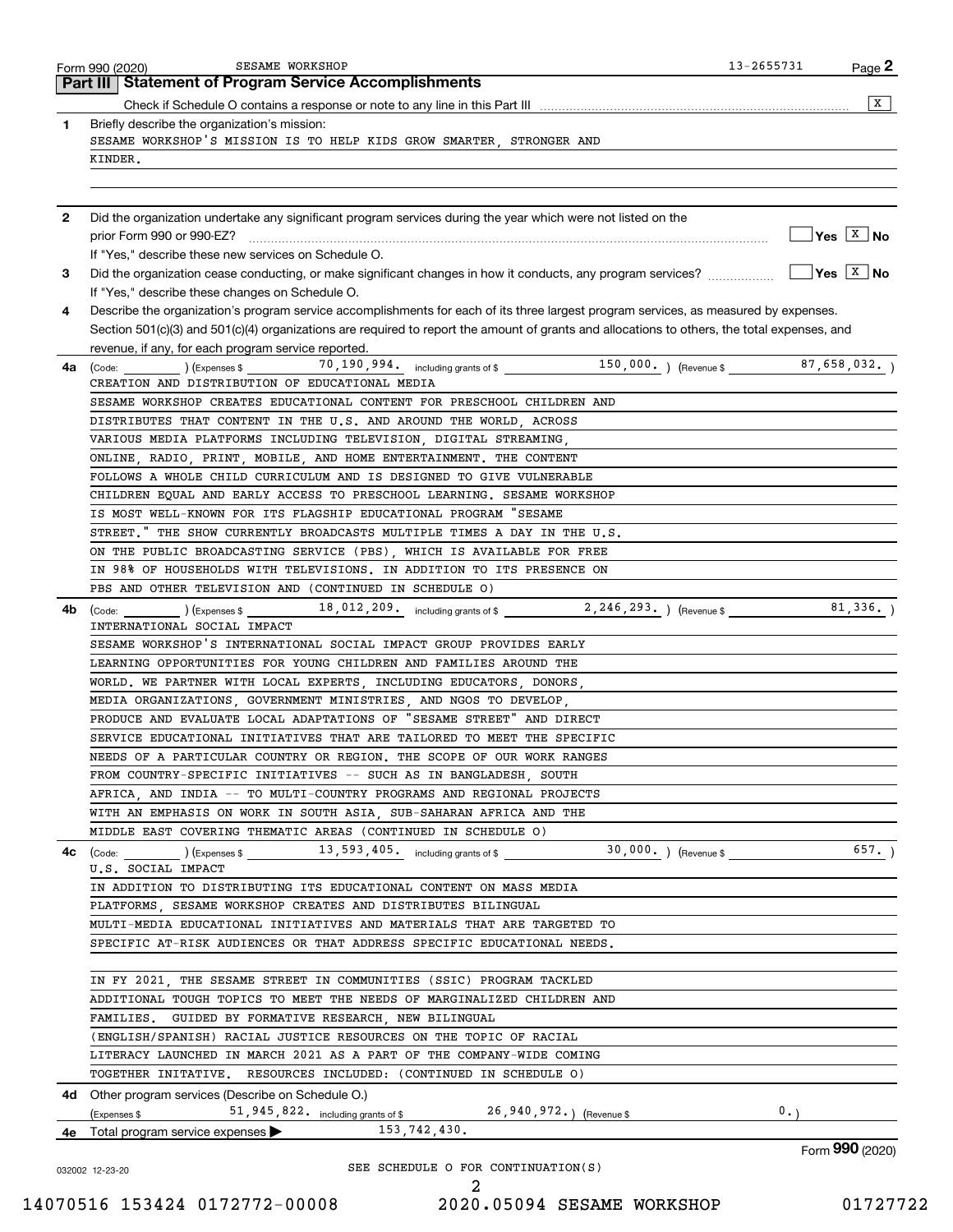|     | <b>SESAME WORKSHOP</b><br>13-2655731<br>Form 990 (2020)                                                                               |                 |     | Page $3$        |
|-----|---------------------------------------------------------------------------------------------------------------------------------------|-----------------|-----|-----------------|
|     | <b>Part IV   Checklist of Required Schedules</b>                                                                                      |                 |     |                 |
|     |                                                                                                                                       |                 | Yes | No              |
| 1   | Is the organization described in section $501(c)(3)$ or $4947(a)(1)$ (other than a private foundation)?                               |                 |     |                 |
|     |                                                                                                                                       | 1               | х   |                 |
| 2   |                                                                                                                                       | $\mathbf{2}$    | х   |                 |
| 3   | Did the organization engage in direct or indirect political campaign activities on behalf of or in opposition to candidates for       |                 |     |                 |
|     |                                                                                                                                       | 3               |     | x               |
| 4   | Section 501(c)(3) organizations. Did the organization engage in lobbying activities, or have a section 501(h) election in effect      |                 |     |                 |
|     |                                                                                                                                       | 4               | х   |                 |
| 5   | Is the organization a section 501(c)(4), 501(c)(5), or 501(c)(6) organization that receives membership dues, assessments, or          |                 |     |                 |
|     |                                                                                                                                       | 5               |     | x               |
| 6   | Did the organization maintain any donor advised funds or any similar funds or accounts for which donors have the right to             |                 |     |                 |
|     | provide advice on the distribution or investment of amounts in such funds or accounts? If "Yes," complete Schedule D, Part I          | 6               |     | x               |
| 7   | Did the organization receive or hold a conservation easement, including easements to preserve open space,                             |                 |     |                 |
|     |                                                                                                                                       | $\overline{7}$  |     | x               |
| 8   | Did the organization maintain collections of works of art, historical treasures, or other similar assets? If "Yes," complete          |                 |     |                 |
|     |                                                                                                                                       | 8               |     | x               |
| 9   | Did the organization report an amount in Part X, line 21, for escrow or custodial account liability, serve as a custodian for         |                 |     |                 |
|     | amounts not listed in Part X; or provide credit counseling, debt management, credit repair, or debt negotiation services?             |                 |     |                 |
|     |                                                                                                                                       |                 |     | x               |
|     |                                                                                                                                       | 9               |     |                 |
| 10  | Did the organization, directly or through a related organization, hold assets in donor-restricted endowments                          |                 |     |                 |
|     |                                                                                                                                       | 10              |     | x               |
| 11  | If the organization's answer to any of the following questions is "Yes," then complete Schedule D, Parts VI, VII, VIII, IX, or X      |                 |     |                 |
|     | as applicable.                                                                                                                        |                 |     |                 |
|     | a Did the organization report an amount for land, buildings, and equipment in Part X, line 10? If "Yes," complete Schedule D.         |                 |     |                 |
|     |                                                                                                                                       | 11a             | х   |                 |
|     | <b>b</b> Did the organization report an amount for investments - other securities in Part X, line 12, that is 5% or more of its total |                 |     |                 |
|     |                                                                                                                                       | 11 <sub>b</sub> | х   |                 |
|     | c Did the organization report an amount for investments - program related in Part X, line 13, that is 5% or more of its total         |                 |     |                 |
|     |                                                                                                                                       | 11c             |     | x               |
|     | d Did the organization report an amount for other assets in Part X, line 15, that is 5% or more of its total assets reported in       |                 |     |                 |
|     |                                                                                                                                       | 11d             |     | x               |
|     | e Did the organization report an amount for other liabilities in Part X, line 25? If "Yes," complete Schedule D, Part X               | 11e             | х   |                 |
| f   | Did the organization's separate or consolidated financial statements for the tax year include a footnote that addresses               |                 |     |                 |
|     | the organization's liability for uncertain tax positions under FIN 48 (ASC 740)? If "Yes," complete Schedule D, Part X                | 11f             | x   |                 |
|     | 12a Did the organization obtain separate, independent audited financial statements for the tax year? If "Yes," complete               |                 |     |                 |
|     |                                                                                                                                       | 12a             |     | x               |
| b   | Was the organization included in consolidated, independent audited financial statements for the tax year?                             |                 |     |                 |
|     | If "Yes," and if the organization answered "No" to line 12a, then completing Schedule D, Parts XI and XII is optional                 | 12b             | х   |                 |
| 13  |                                                                                                                                       | 13              |     | х               |
| 14a | Did the organization maintain an office, employees, or agents outside of the United States?                                           | 14a             | х   |                 |
| b   | Did the organization have aggregate revenues or expenses of more than \$10,000 from grantmaking, fundraising, business,               |                 |     |                 |
|     | investment, and program service activities outside the United States, or aggregate foreign investments valued at \$100,000            |                 |     |                 |
|     |                                                                                                                                       | 14b             | X   |                 |
| 15  | Did the organization report on Part IX, column (A), line 3, more than \$5,000 of grants or other assistance to or for any             |                 |     |                 |
|     |                                                                                                                                       | 15              | X   |                 |
| 16  | Did the organization report on Part IX, column (A), line 3, more than \$5,000 of aggregate grants or other assistance to              |                 |     |                 |
|     |                                                                                                                                       | 16              |     | x               |
| 17  | Did the organization report a total of more than \$15,000 of expenses for professional fundraising services on Part IX,               |                 |     |                 |
|     |                                                                                                                                       | 17              | х   |                 |
| 18  | Did the organization report more than \$15,000 total of fundraising event gross income and contributions on Part VIII, lines          |                 |     |                 |
|     |                                                                                                                                       | 18              | X   |                 |
|     |                                                                                                                                       |                 |     |                 |
| 19  | Did the organization report more than \$15,000 of gross income from gaming activities on Part VIII, line 9a? If "Yes."                |                 |     | x               |
|     |                                                                                                                                       | 19              |     | х               |
|     |                                                                                                                                       | 20a             |     |                 |
|     | b If "Yes" to line 20a, did the organization attach a copy of its audited financial statements to this return?                        | 20 <sub>b</sub> |     |                 |
| 21  | Did the organization report more than \$5,000 of grants or other assistance to any domestic organization or                           |                 |     |                 |
|     |                                                                                                                                       | 21              | X   |                 |
|     | 032003 12-23-20                                                                                                                       |                 |     | Form 990 (2020) |

SESAME WORKSHOP

032003 12-23-20

3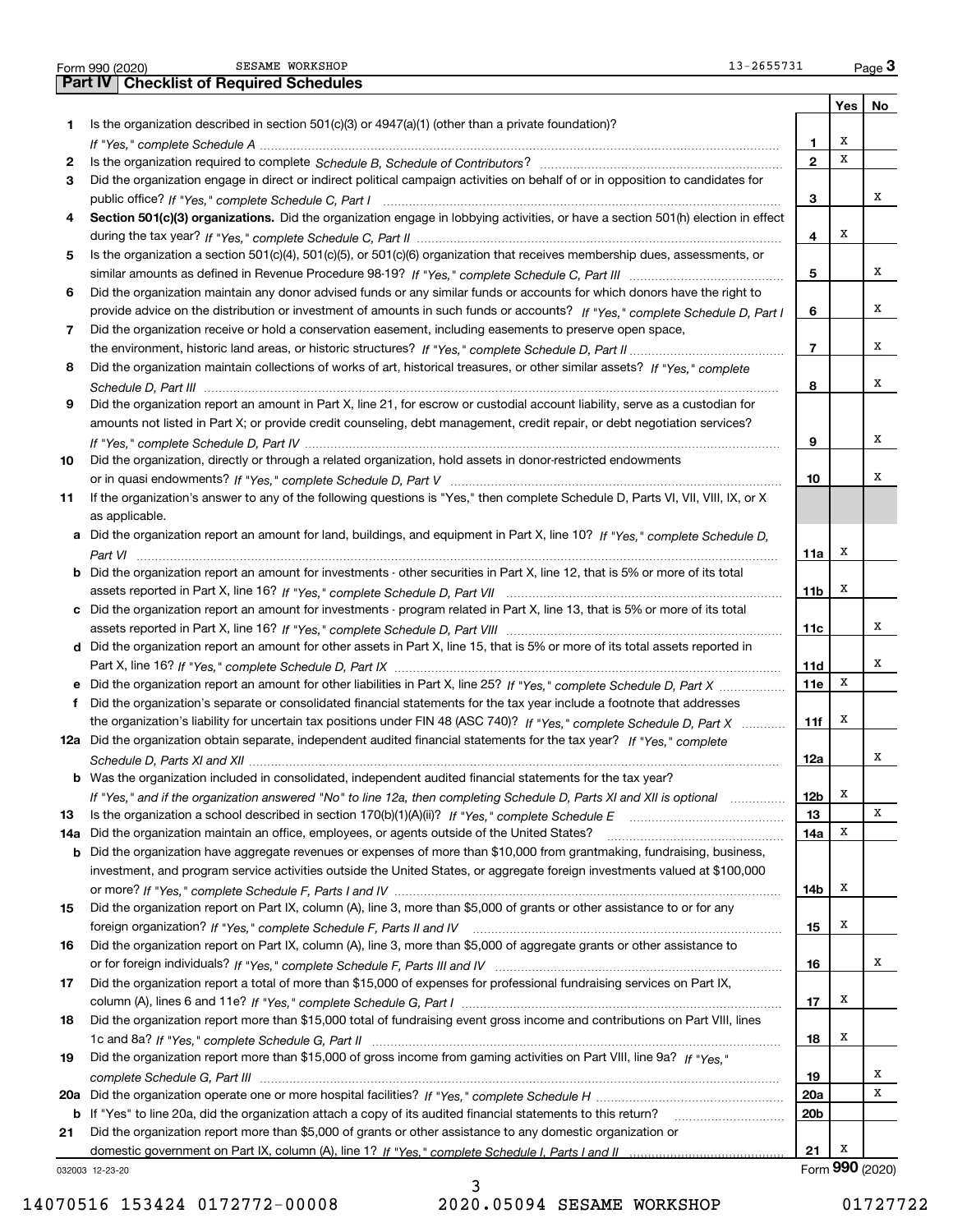| 23            | Did the organization answer "Yes" to Part VII, Section A, line 3, 4, or 5 about compensation of the organization's current   |                 |     |                 |
|---------------|------------------------------------------------------------------------------------------------------------------------------|-----------------|-----|-----------------|
|               | and former officers, directors, trustees, key employees, and highest compensated employees? If "Yes," complete               |                 |     |                 |
|               |                                                                                                                              | 23              | х   |                 |
|               | 24a Did the organization have a tax-exempt bond issue with an outstanding principal amount of more than \$100,000 as of the  |                 |     |                 |
|               | last day of the year, that was issued after December 31, 2002? If "Yes," answer lines 24b through 24d and complete           |                 |     |                 |
|               |                                                                                                                              | 24a             |     | x               |
|               | <b>b</b> Did the organization invest any proceeds of tax-exempt bonds beyond a temporary period exception?                   | 24b             |     |                 |
|               | c Did the organization maintain an escrow account other than a refunding escrow at any time during the year to defease       |                 |     |                 |
|               |                                                                                                                              | 24c             |     |                 |
|               |                                                                                                                              | 24d             |     |                 |
|               | 25a Section 501(c)(3), 501(c)(4), and 501(c)(29) organizations. Did the organization engage in an excess benefit             |                 |     |                 |
|               |                                                                                                                              | 25a             |     | x               |
|               | b Is the organization aware that it engaged in an excess benefit transaction with a disqualified person in a prior year, and |                 |     |                 |
|               | that the transaction has not been reported on any of the organization's prior Forms 990 or 990-EZ? If "Yes," complete        |                 |     |                 |
|               | Schedule L, Part I                                                                                                           | 25 <sub>b</sub> |     | х               |
| 26            | Did the organization report any amount on Part X, line 5 or 22, for receivables from or payables to any current              |                 |     |                 |
|               | or former officer, director, trustee, key employee, creator or founder, substantial contributor, or 35%                      |                 |     |                 |
|               |                                                                                                                              | 26              |     | х               |
| 27            | Did the organization provide a grant or other assistance to any current or former officer, director, trustee, key employee,  |                 |     |                 |
|               | creator or founder, substantial contributor or employee thereof, a grant selection committee member, or to a 35% controlled  |                 |     |                 |
|               | entity (including an employee thereof) or family member of any of these persons? If "Yes," complete Schedule L, Part III     | 27              |     | x               |
| 28            | Was the organization a party to a business transaction with one of the following parties (see Schedule L, Part IV            |                 |     |                 |
|               | instructions, for applicable filing thresholds, conditions, and exceptions):                                                 |                 |     |                 |
| a             | A current or former officer, director, trustee, key employee, creator or founder, or substantial contributor? If             |                 |     |                 |
|               |                                                                                                                              | <b>28a</b>      |     | x               |
|               |                                                                                                                              | 28b             | X   |                 |
|               | c A 35% controlled entity of one or more individuals and/or organizations described in lines 28a or 28b? If                  |                 |     |                 |
|               |                                                                                                                              | 28c             | х   |                 |
| 29            |                                                                                                                              | 29              |     | x               |
| 30            | Did the organization receive contributions of art, historical treasures, or other similar assets, or qualified conservation  |                 |     |                 |
|               |                                                                                                                              | 30              |     | x               |
| 31            | Did the organization liquidate, terminate, or dissolve and cease operations? If "Yes," complete Schedule N, Part I           | 31              |     | x               |
| 32            | Did the organization sell, exchange, dispose of, or transfer more than 25% of its net assets? If "Yes," complete             |                 |     |                 |
|               |                                                                                                                              | 32              |     | x               |
| 33            | Did the organization own 100% of an entity disregarded as separate from the organization under Regulations                   |                 |     |                 |
|               |                                                                                                                              | 33              |     | x               |
| 34            | Was the organization related to any tax-exempt or taxable entity? If "Yes," complete Schedule R, Part II, III, or IV, and    |                 |     |                 |
|               |                                                                                                                              | 34              | х   |                 |
|               | 35a Did the organization have a controlled entity within the meaning of section 512(b)(13)?                                  | 35a             | х   |                 |
|               | b If "Yes" to line 35a, did the organization receive any payment from or engage in any transaction with a controlled entity  |                 |     |                 |
|               |                                                                                                                              | 35b             | х   |                 |
| 36            | Section 501(c)(3) organizations. Did the organization make any transfers to an exempt non-charitable related organization?   |                 |     |                 |
|               |                                                                                                                              | 36              |     | x               |
| 37            | Did the organization conduct more than 5% of its activities through an entity that is not a related organization             |                 |     |                 |
|               |                                                                                                                              | 37              |     | x               |
| 38            | Did the organization complete Schedule O and provide explanations in Schedule O for Part VI, lines 11b and 19?               |                 |     |                 |
|               | Note: All Form 990 filers are required to complete Schedule O                                                                | 38              | х   |                 |
| <b>Part V</b> | <b>Statements Regarding Other IRS Filings and Tax Compliance</b>                                                             |                 |     |                 |
|               | Check if Schedule O contains a response or note to any line in this Part V                                                   |                 |     | x               |
|               |                                                                                                                              |                 | Yes | No              |
|               | 695<br>1a Enter the number reported in Box 3 of Form 1096. Enter -0- if not applicable<br>1a                                 |                 |     |                 |
| b             | 0<br>Enter the number of Forms W-2G included in line 1a. Enter -0- if not applicable<br>1b                                   |                 |     |                 |
| c             | Did the organization comply with backup withholding rules for reportable payments to vendors and reportable gaming           |                 |     |                 |
|               | (gambling) winnings to prize winners?                                                                                        | 1c              | X   |                 |
|               | 032004 12-23-20                                                                                                              |                 |     | Form 990 (2020) |
|               | 4                                                                                                                            |                 |     |                 |

**22**

**Yes**

**No**

X

SESAME WORKSHOP 13-2655731

**22** Did the organization report more than \$5,000 of grants or other assistance to or for domestic individuals on

Part IX, column (A), line 2? H "Yes," complete Schedule I, Parts I and III **www.www.www.www.www.www.www.ww** 

| rm 990 (2020) |  |
|---------------|--|
|               |  |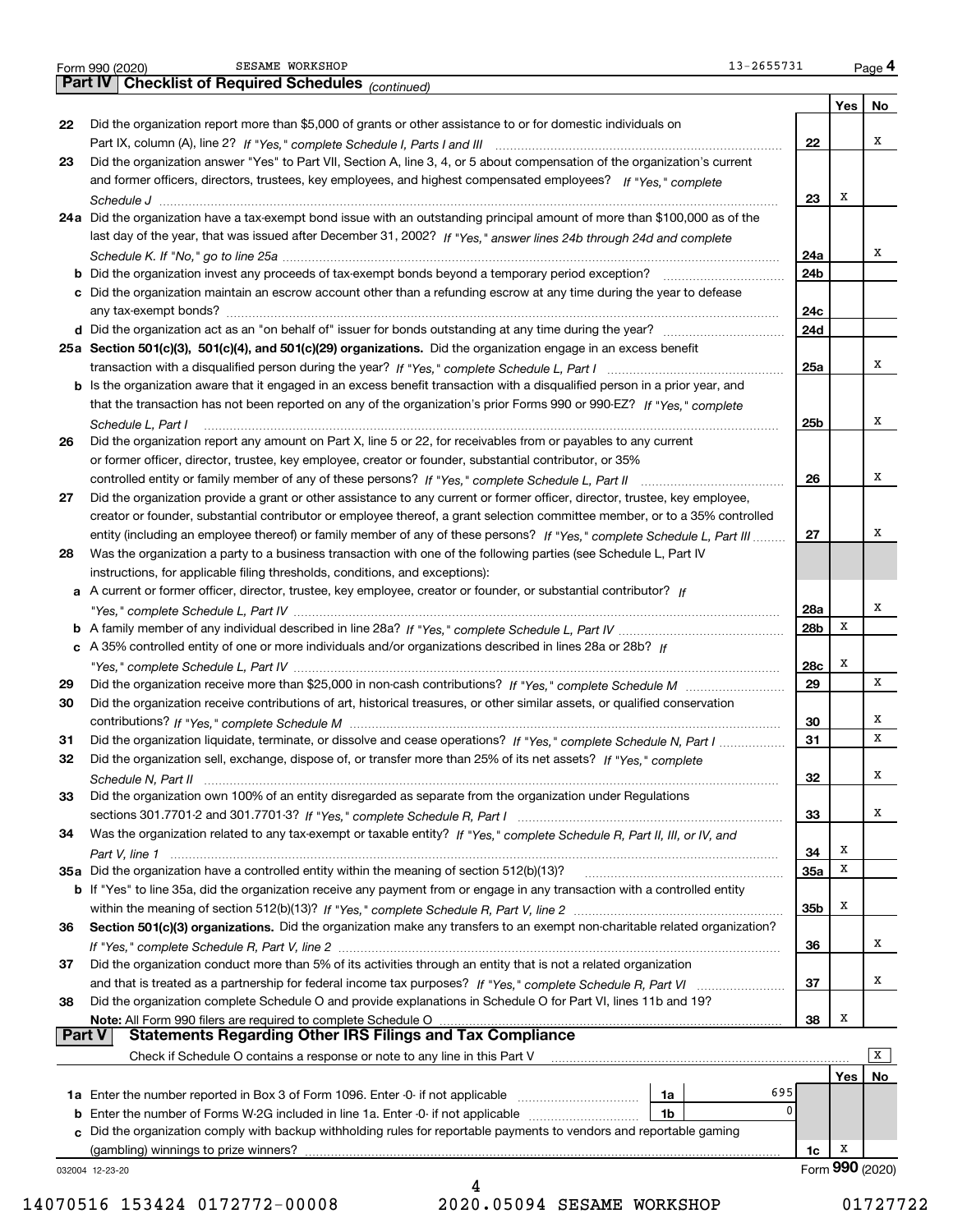|        | 13-2655731<br><b>SESAME WORKSHOP</b><br>Form 990 (2020)                                                                                                                                                                               |                |     | <u>Page</u> 5 |
|--------|---------------------------------------------------------------------------------------------------------------------------------------------------------------------------------------------------------------------------------------|----------------|-----|---------------|
| Part V | Statements Regarding Other IRS Filings and Tax Compliance (continued)                                                                                                                                                                 |                |     |               |
|        |                                                                                                                                                                                                                                       |                | Yes | No            |
|        | 2a Enter the number of employees reported on Form W-3, Transmittal of Wage and Tax Statements,                                                                                                                                        |                |     |               |
|        | 1237<br>filed for the calendar year ending with or within the year covered by this return<br>2a                                                                                                                                       |                |     |               |
|        |                                                                                                                                                                                                                                       | 2 <sub>b</sub> | Х   |               |
|        | Note: If the sum of lines 1a and 2a is greater than 250, you may be required to $e$ -file (see instructions) <i>marrourching</i>                                                                                                      |                |     |               |
|        | 3a Did the organization have unrelated business gross income of \$1,000 or more during the year?                                                                                                                                      | 3a             | х   |               |
|        | b If "Yes," has it filed a Form 990-T for this year? If "No" to line 3b, provide an explanation on Schedule O                                                                                                                         | 3 <sub>b</sub> | х   |               |
|        | 4a At any time during the calendar year, did the organization have an interest in, or a signature or other authority over, a                                                                                                          |                |     |               |
|        |                                                                                                                                                                                                                                       | 4a             | х   |               |
|        | <b>b</b> If "Yes," enter the name of the foreign country $\triangleright$ SEE SCHEDULE O                                                                                                                                              |                |     |               |
|        | See instructions for filing requirements for FinCEN Form 114, Report of Foreign Bank and Financial Accounts (FBAR).                                                                                                                   |                |     |               |
|        | 5a Was the organization a party to a prohibited tax shelter transaction at any time during the tax year?                                                                                                                              | 5a             |     | х             |
|        |                                                                                                                                                                                                                                       | 5 <sub>b</sub> |     | х             |
| c      |                                                                                                                                                                                                                                       | 5c             |     |               |
|        | 6a Does the organization have annual gross receipts that are normally greater than \$100,000, and did the organization solicit                                                                                                        |                |     |               |
|        | any contributions that were not tax deductible as charitable contributions?                                                                                                                                                           | 6a             |     | х             |
|        | <b>b</b> If "Yes," did the organization include with every solicitation an express statement that such contributions or gifts                                                                                                         |                |     |               |
|        | were not tax deductible?                                                                                                                                                                                                              | 6b             |     |               |
| 7      | Organizations that may receive deductible contributions under section 170(c).                                                                                                                                                         |                |     |               |
| а      | Did the organization receive a payment in excess of \$75 made partly as a contribution and partly for goods and services provided to the payor?                                                                                       | 7a             |     | х             |
| b      | If "Yes," did the organization notify the donor of the value of the goods or services provided?                                                                                                                                       | 7b             |     |               |
|        | c Did the organization sell, exchange, or otherwise dispose of tangible personal property for which it was required                                                                                                                   |                |     |               |
|        | to file Form 8282?                                                                                                                                                                                                                    | 7c             |     | x             |
|        | 7d<br><b>d</b> If "Yes," indicate the number of Forms 8282 filed during the year                                                                                                                                                      |                |     |               |
| е      | Did the organization receive any funds, directly or indirectly, to pay premiums on a personal benefit contract?                                                                                                                       | 7e             |     | Х             |
| Ť.     | Did the organization, during the year, pay premiums, directly or indirectly, on a personal benefit contract?                                                                                                                          | 7f             |     | х             |
| g      | If the organization received a contribution of qualified intellectual property, did the organization file Form 8899 as required?                                                                                                      | 7g             |     |               |
| h.     | If the organization received a contribution of cars, boats, airplanes, or other vehicles, did the organization file a Form 1098-C?                                                                                                    | 7h             |     |               |
| 8      | Sponsoring organizations maintaining donor advised funds. Did a donor advised fund maintained by the                                                                                                                                  |                |     |               |
|        | sponsoring organization have excess business holdings at any time during the year?                                                                                                                                                    | 8              |     |               |
| 9      | Sponsoring organizations maintaining donor advised funds.                                                                                                                                                                             |                |     |               |
| а      | Did the sponsoring organization make any taxable distributions under section 4966?                                                                                                                                                    | 9а             |     |               |
| b      | Did the sponsoring organization make a distribution to a donor, donor advisor, or related person?                                                                                                                                     | 9 <sub>b</sub> |     |               |
| 10     | Section 501(c)(7) organizations. Enter:                                                                                                                                                                                               |                |     |               |
|        | 10a                                                                                                                                                                                                                                   |                |     |               |
| b      | Gross receipts, included on Form 990, Part VIII, line 12, for public use of club facilities<br>10b                                                                                                                                    |                |     |               |
| 11     | Section 501(c)(12) organizations. Enter:                                                                                                                                                                                              |                |     |               |
| а      | 11a<br>Gross income from members or shareholders [11] matter content in the state of the state of the state of the state of the state of the state of the state of the state of the state of the state of the state of the state of t |                |     |               |
| b      | Gross income from other sources (Do not net amounts due or paid to other sources against                                                                                                                                              |                |     |               |
|        | amounts due or received from them.)<br>11b                                                                                                                                                                                            |                |     |               |
|        | 12a Section 4947(a)(1) non-exempt charitable trusts. Is the organization filing Form 990 in lieu of Form 1041?                                                                                                                        | 12a            |     |               |
| b      | If "Yes," enter the amount of tax-exempt interest received or accrued during the year<br>12b                                                                                                                                          |                |     |               |
| 13     | Section 501(c)(29) qualified nonprofit health insurance issuers.                                                                                                                                                                      |                |     |               |
|        |                                                                                                                                                                                                                                       | 13а            |     |               |
|        | Note: See the instructions for additional information the organization must report on Schedule O.                                                                                                                                     |                |     |               |
|        | <b>b</b> Enter the amount of reserves the organization is required to maintain by the states in which the                                                                                                                             |                |     |               |
|        | 13 <sub>b</sub><br>13с                                                                                                                                                                                                                |                |     |               |
|        |                                                                                                                                                                                                                                       |                |     | х             |
| 14a    | Did the organization receive any payments for indoor tanning services during the tax year?                                                                                                                                            | 14a            |     |               |
| b      |                                                                                                                                                                                                                                       | 14b            |     |               |
| 15     | Is the organization subject to the section 4960 tax on payment(s) of more than \$1,000,000 in remuneration or                                                                                                                         |                | х   |               |
|        |                                                                                                                                                                                                                                       | 15             |     |               |
|        | If "Yes," see instructions and file Form 4720, Schedule N.                                                                                                                                                                            |                |     | х             |
| 16     | Is the organization an educational institution subject to the section 4968 excise tax on net investment income?<br>.                                                                                                                  | 16             |     |               |
|        | If "Yes," complete Form 4720, Schedule O.                                                                                                                                                                                             |                |     |               |

Form (2020) **990**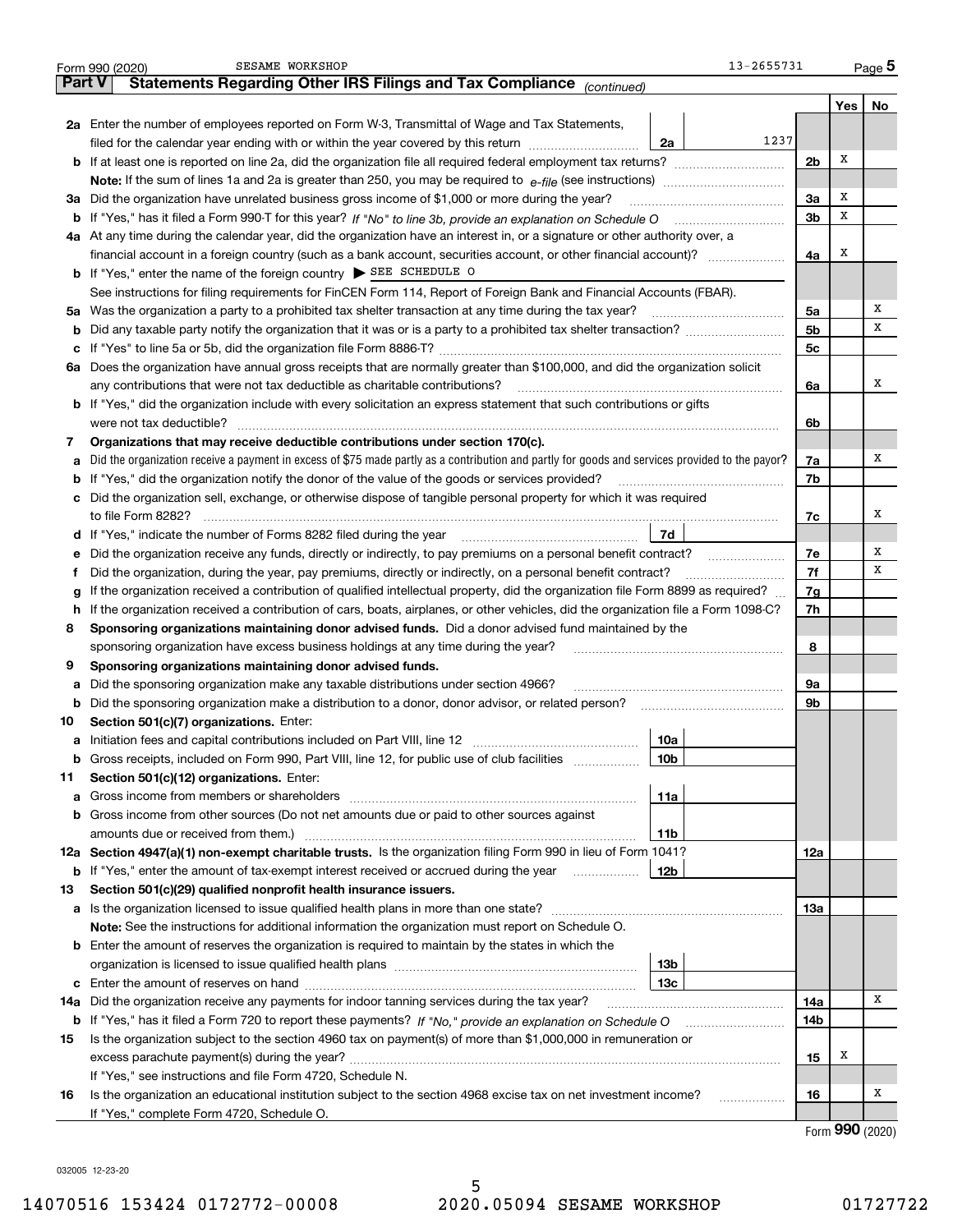|          | to line 8a, 8b, or 10b below, describe the circumstances, processes, or changes on Schedule O. See instructions.                                 |                 |     |    |
|----------|--------------------------------------------------------------------------------------------------------------------------------------------------|-----------------|-----|----|
|          |                                                                                                                                                  |                 |     | X  |
|          | <b>Section A. Governing Body and Management</b>                                                                                                  |                 |     |    |
|          | 21                                                                                                                                               |                 | Yes | No |
|          | 1a<br>1a Enter the number of voting members of the governing body at the end of the tax year                                                     |                 |     |    |
|          | If there are material differences in voting rights among members of the governing body, or if the governing                                      |                 |     |    |
|          | body delegated broad authority to an executive committee or similar committee, explain on Schedule O.<br>18                                      |                 |     |    |
|          | <b>b</b> Enter the number of voting members included on line 1a, above, who are independent <i>manumum</i><br>1b                                 |                 |     |    |
| 2        | Did any officer, director, trustee, or key employee have a family relationship or a business relationship with any other                         |                 | х   |    |
|          | officer, director, trustee, or key employee?                                                                                                     | $\mathbf{2}$    |     |    |
| 3        | Did the organization delegate control over management duties customarily performed by or under the direct supervision                            |                 |     | х  |
|          | Did the organization make any significant changes to its governing documents since the prior Form 990 was filed?                                 | 3<br>4          |     | x  |
| 4<br>5   |                                                                                                                                                  | 5               |     | х  |
| 6        | Did the organization have members or stockholders?                                                                                               | 6               |     | х  |
|          | 7a Did the organization have members, stockholders, or other persons who had the power to elect or appoint one or                                |                 |     |    |
|          | more members of the governing body?                                                                                                              | 7a              |     | х  |
|          | <b>b</b> Are any governance decisions of the organization reserved to (or subject to approval by) members, stockholders, or                      |                 |     |    |
|          | persons other than the governing body?                                                                                                           | 7b              |     | х  |
| 8        | Did the organization contemporaneously document the meetings held or written actions undertaken during the year by the following:                |                 |     |    |
| a        |                                                                                                                                                  | 8а              | х   |    |
|          |                                                                                                                                                  | 8b              | x   |    |
| 9        | Is there any officer, director, trustee, or key employee listed in Part VII, Section A, who cannot be reached at the                             |                 |     |    |
|          |                                                                                                                                                  | 9               |     | x  |
|          | Section B. Policies (This Section B requests information about policies not required by the Internal Revenue Code.)                              |                 |     |    |
|          |                                                                                                                                                  |                 | Yes | No |
|          |                                                                                                                                                  | 10a             | х   |    |
|          | b If "Yes," did the organization have written policies and procedures governing the activities of such chapters, affiliates,                     |                 |     |    |
|          |                                                                                                                                                  | 10 <sub>b</sub> | х   |    |
|          | 11a Has the organization provided a complete copy of this Form 990 to all members of its governing body before filing the form?                  | 11a             | х   |    |
|          | <b>b</b> Describe in Schedule O the process, if any, used by the organization to review this Form 990.                                           |                 |     |    |
|          |                                                                                                                                                  | 12a             | х   |    |
|          |                                                                                                                                                  | 12 <sub>b</sub> | x   |    |
|          | c Did the organization regularly and consistently monitor and enforce compliance with the policy? If "Yes," describe                             |                 |     |    |
|          | in Schedule O how this was done manufactured and contain an according to the state of the state of the state o                                   | 12c             | x   |    |
| 13       | Did the organization have a written whistleblower policy?                                                                                        | 13              | х   |    |
| 14       | Did the organization have a written document retention and destruction policy?                                                                   | 14              | х   |    |
|          | Did the process for determining compensation of the following persons include a review and approval by independent                               |                 |     |    |
|          |                                                                                                                                                  |                 |     |    |
|          | persons, comparability data, and contemporaneous substantiation of the deliberation and decision?                                                |                 |     |    |
|          |                                                                                                                                                  | 15a             | х   |    |
|          | a The organization's CEO, Executive Director, or top management official [111] [11] manument material manument                                   | 15b             | х   |    |
|          | If "Yes" to line 15a or 15b, describe the process in Schedule O (see instructions).                                                              |                 |     |    |
| 15       | 16a Did the organization invest in, contribute assets to, or participate in a joint venture or similar arrangement with a                        |                 |     |    |
|          | taxable entity during the year?                                                                                                                  | 16a             |     | х  |
|          | <b>b</b> If "Yes," did the organization follow a written policy or procedure requiring the organization to evaluate its participation            |                 |     |    |
|          | in joint venture arrangements under applicable federal tax law, and take steps to safequard the organization's                                   |                 |     |    |
|          |                                                                                                                                                  | 16b             |     |    |
|          | <b>Section C. Disclosure</b>                                                                                                                     |                 |     |    |
|          | List the states with which a copy of this Form 990 is required to be filed SEE SCHEDULE O                                                        |                 |     |    |
|          | Section 6104 requires an organization to make its Forms 1023 (1024 or 1024-A, if applicable), 990, and 990-T (Section 501(c)(3)s only) available |                 |     |    |
| 17<br>18 | for public inspection. Indicate how you made these available. Check all that apply.                                                              |                 |     |    |
|          | $\lfloor x \rfloor$ Own website<br>$X$ Upon request<br>Another's website<br>Other (explain on Schedule O)                                        |                 |     |    |
| 19       | Describe on Schedule O whether (and if so, how) the organization made its governing documents, conflict of interest policy, and financial        |                 |     |    |
|          | statements available to the public during the tax year.                                                                                          |                 |     |    |
| 20       | State the name, address, and telephone number of the person who possesses the organization's books and records                                   |                 |     |    |
|          | KENNETH LAU - CONTROLLER - 212-595-3456<br>1900 BROADWAY, NEW YORK, NY 10023                                                                     |                 |     |    |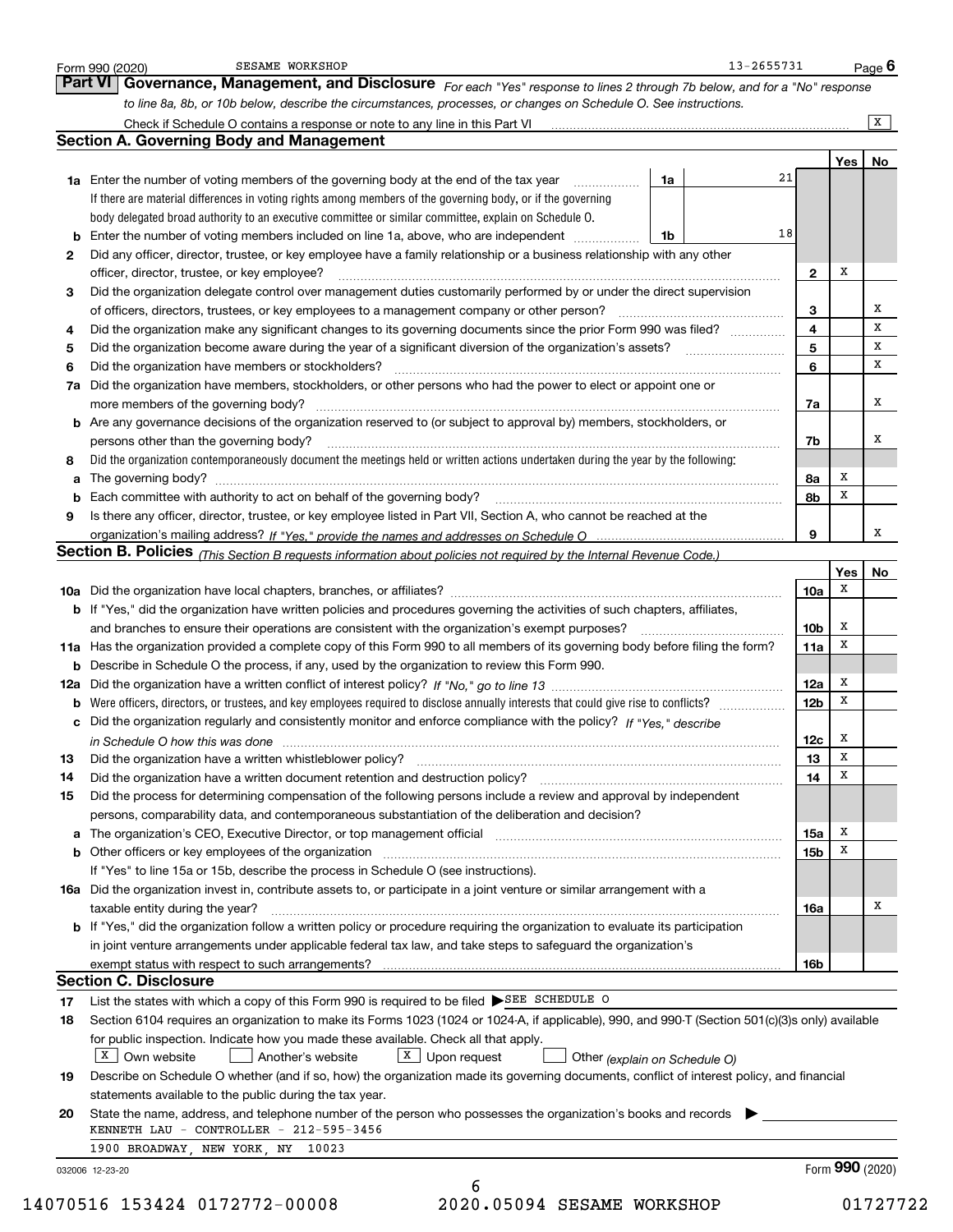| Form 990 (2020)                                                                                                                                            | <b>SESAME WORKSHOP</b>                                                                     | $13 - 2655731$ | Page |  |  |  |  |  |  |  |  |  |
|------------------------------------------------------------------------------------------------------------------------------------------------------------|--------------------------------------------------------------------------------------------|----------------|------|--|--|--|--|--|--|--|--|--|
|                                                                                                                                                            | Part VII Compensation of Officers, Directors, Trustees, Key Employees, Highest Compensated |                |      |  |  |  |  |  |  |  |  |  |
|                                                                                                                                                            | <b>Employees, and Independent Contractors</b>                                              |                |      |  |  |  |  |  |  |  |  |  |
|                                                                                                                                                            | Check if Schedule O contains a response or note to any line in this Part VII               |                |      |  |  |  |  |  |  |  |  |  |
| <b>Section A.</b>                                                                                                                                          | Officers, Directors, Trustees, Key Employees, and Highest Compensated Employees            |                |      |  |  |  |  |  |  |  |  |  |
| 1a Complete this table for all persons required to be listed. Report compensation for the calendar year ending with or within the organization's tax year. |                                                                                            |                |      |  |  |  |  |  |  |  |  |  |

**•** List all of the organization's current officers, directors, trustees (whether individuals or organizations), regardless of amount of compensation. Enter -0- in columns (D), (E), and (F) if no compensation was paid.

 $\bullet$  List all of the organization's  $\,$ current key employees, if any. See instructions for definition of "key employee."

**•** List the organization's five current highest compensated employees (other than an officer, director, trustee, or key employee) who received reportable compensation (Box 5 of Form W-2 and/or Box 7 of Form 1099-MISC) of more than \$100,000 from the organization and any related organizations.

**•** List all of the organization's former officers, key employees, and highest compensated employees who received more than \$100,000 of reportable compensation from the organization and any related organizations.

**former directors or trustees**  ¥ List all of the organization's that received, in the capacity as a former director or trustee of the organization, more than \$10,000 of reportable compensation from the organization and any related organizations.

See instructions for the order in which to list the persons above.

Check this box if neither the organization nor any related organization compensated any current officer, director, or trustee.  $\mathcal{L}^{\text{max}}$ 

| Name and title<br>Reportable<br>Reportable<br>Average<br>Estimated<br>(do not check more than one<br>compensation<br>hours per<br>compensation<br>amount of<br>box, unless person is both an<br>officer and a director/trustee)<br>from<br>from related<br>other<br>week<br>ndividual trustee or director<br>(list any<br>the<br>organizations<br>compensation<br>(W-2/1099-MISC)<br>organization<br>from the<br>hours for<br>  Highest compensated<br>  employee<br>trustee<br>(W-2/1099-MISC)<br>related<br>organization<br>Key employee<br>organizations<br>and related<br>Institutional t<br>below<br>organizations<br>Former<br>Officer<br>line)<br>(1)<br><b>JEFFREY DUNN</b><br>60.00<br>PRESIDENT/CEO (THRU 12/31/2020)<br>2,00<br>х<br>x<br>0.<br>1,090,227.<br>61,582.<br>STEPHEN YOUNGWOOD<br>(2)<br>60.00<br>X<br>X<br>CEO (AS OF 01/01/21)<br>1,00<br>0.<br>662,671.<br>28,414.<br>SHERRIE WESTIN<br>(3)<br>60.00<br>PRESIDENT (AS OF 01/01/21)<br>X<br>0.<br>1,00<br>649,499.<br>31,894.<br>JOSEPH SALVO<br>(4)<br>60.00<br>EVP GENERAL COUNSEL<br>X<br>$\mathbf{0}$ .<br>2,00<br>66,539.<br>496,376.<br>(5)<br>DARYL MINTZ<br>60.00<br>2,00<br>X<br>0.<br>EVP.<br>CFO<br>466,770.<br>71,700.<br>(6)<br>TANYA Z. HAIDER<br>60.00<br>x<br>0.<br>EVP STRATEGY RESEARCH&VENTURES<br>441,096.<br>60,475.<br>GORDON SCOTT CHAMBERS<br>(7)<br>60.00<br>SVP/GM, EDU. MEDIA & LICENSING<br>x<br>0.<br>418,284.<br>61,515.<br>DIANA LEE<br>(8)<br>60.00<br>CHIEF HUMAN RESOURCES OFFICER<br>x<br>0.<br>417,660.<br>61,107.<br>SHARI ROSENFELD<br>60.00<br>(9)<br>SVP INTERNATIONAL SOCIAL IMPACT<br>x<br>0.<br>39,864.<br>426,673.<br>(10) GEORGE E. WELLS<br>60.00<br>x<br>0.<br>EVP & HEAD OF GLOBAL MEDIA AND EDUCA<br>426,280.<br>39,733.<br>(11) KAY N. WILSON STALLINGS<br>60.00<br>EVP CREATIVE & PRODUCTION<br>0.<br>x<br>438,929.<br>21,230.<br>(12) SAMANTHA A. SALTIEL<br>60.00<br>EVP & CHIEF MARKETING OFFICER<br>x<br>0.<br>389,709.<br>43,264.<br>(13) BENJAMIN LEHMANN<br>60.00<br>SVP & HEAD OF SESAME STREET AND LIVE<br>X<br>$\mathbf 0$ .<br>374,008.<br>58,042.<br>(14) JANE HARTLEY<br>0.50<br>CHAIRMAN OF THE BOARD<br>x<br>0.<br>0.<br>$\mathbf 0$ .<br>(15) JEFFREY N. WATANABE.<br>0.50<br>CHAIRMAN EMERITUS OF THE BOARD<br>x<br>0.<br>0,<br>$\mathbf{0}$ .<br>(16) JOAN GANZ COONEY<br>0.50<br>$\mathbf{0}$ .<br>$\mathbf{0}$ .<br>HONORARY TRUSTEE (NON-VOTING)<br>x<br>$\mathbf 0$ .<br>(17) LLOYD N. MORRISETT<br>0.50<br>HONORARY TRUSTEE (NON-VOTING)<br>X<br>0.<br>0.<br>0. | (A) | (B) | (C) |          | (D) | (E) | (F) |  |  |  |
|--------------------------------------------------------------------------------------------------------------------------------------------------------------------------------------------------------------------------------------------------------------------------------------------------------------------------------------------------------------------------------------------------------------------------------------------------------------------------------------------------------------------------------------------------------------------------------------------------------------------------------------------------------------------------------------------------------------------------------------------------------------------------------------------------------------------------------------------------------------------------------------------------------------------------------------------------------------------------------------------------------------------------------------------------------------------------------------------------------------------------------------------------------------------------------------------------------------------------------------------------------------------------------------------------------------------------------------------------------------------------------------------------------------------------------------------------------------------------------------------------------------------------------------------------------------------------------------------------------------------------------------------------------------------------------------------------------------------------------------------------------------------------------------------------------------------------------------------------------------------------------------------------------------------------------------------------------------------------------------------------------------------------------------------------------------------------------------------------------------------------------------------------------------------------------------------------------------------------------------------------------------------------------------------------------------------------------------------------------------------------------------------------------------------------------------------------------------------------------------------------------------------|-----|-----|-----|----------|-----|-----|-----|--|--|--|
|                                                                                                                                                                                                                                                                                                                                                                                                                                                                                                                                                                                                                                                                                                                                                                                                                                                                                                                                                                                                                                                                                                                                                                                                                                                                                                                                                                                                                                                                                                                                                                                                                                                                                                                                                                                                                                                                                                                                                                                                                                                                                                                                                                                                                                                                                                                                                                                                                                                                                                                    |     |     |     | Position |     |     |     |  |  |  |
|                                                                                                                                                                                                                                                                                                                                                                                                                                                                                                                                                                                                                                                                                                                                                                                                                                                                                                                                                                                                                                                                                                                                                                                                                                                                                                                                                                                                                                                                                                                                                                                                                                                                                                                                                                                                                                                                                                                                                                                                                                                                                                                                                                                                                                                                                                                                                                                                                                                                                                                    |     |     |     |          |     |     |     |  |  |  |
|                                                                                                                                                                                                                                                                                                                                                                                                                                                                                                                                                                                                                                                                                                                                                                                                                                                                                                                                                                                                                                                                                                                                                                                                                                                                                                                                                                                                                                                                                                                                                                                                                                                                                                                                                                                                                                                                                                                                                                                                                                                                                                                                                                                                                                                                                                                                                                                                                                                                                                                    |     |     |     |          |     |     |     |  |  |  |
|                                                                                                                                                                                                                                                                                                                                                                                                                                                                                                                                                                                                                                                                                                                                                                                                                                                                                                                                                                                                                                                                                                                                                                                                                                                                                                                                                                                                                                                                                                                                                                                                                                                                                                                                                                                                                                                                                                                                                                                                                                                                                                                                                                                                                                                                                                                                                                                                                                                                                                                    |     |     |     |          |     |     |     |  |  |  |
|                                                                                                                                                                                                                                                                                                                                                                                                                                                                                                                                                                                                                                                                                                                                                                                                                                                                                                                                                                                                                                                                                                                                                                                                                                                                                                                                                                                                                                                                                                                                                                                                                                                                                                                                                                                                                                                                                                                                                                                                                                                                                                                                                                                                                                                                                                                                                                                                                                                                                                                    |     |     |     |          |     |     |     |  |  |  |
|                                                                                                                                                                                                                                                                                                                                                                                                                                                                                                                                                                                                                                                                                                                                                                                                                                                                                                                                                                                                                                                                                                                                                                                                                                                                                                                                                                                                                                                                                                                                                                                                                                                                                                                                                                                                                                                                                                                                                                                                                                                                                                                                                                                                                                                                                                                                                                                                                                                                                                                    |     |     |     |          |     |     |     |  |  |  |
|                                                                                                                                                                                                                                                                                                                                                                                                                                                                                                                                                                                                                                                                                                                                                                                                                                                                                                                                                                                                                                                                                                                                                                                                                                                                                                                                                                                                                                                                                                                                                                                                                                                                                                                                                                                                                                                                                                                                                                                                                                                                                                                                                                                                                                                                                                                                                                                                                                                                                                                    |     |     |     |          |     |     |     |  |  |  |
|                                                                                                                                                                                                                                                                                                                                                                                                                                                                                                                                                                                                                                                                                                                                                                                                                                                                                                                                                                                                                                                                                                                                                                                                                                                                                                                                                                                                                                                                                                                                                                                                                                                                                                                                                                                                                                                                                                                                                                                                                                                                                                                                                                                                                                                                                                                                                                                                                                                                                                                    |     |     |     |          |     |     |     |  |  |  |
|                                                                                                                                                                                                                                                                                                                                                                                                                                                                                                                                                                                                                                                                                                                                                                                                                                                                                                                                                                                                                                                                                                                                                                                                                                                                                                                                                                                                                                                                                                                                                                                                                                                                                                                                                                                                                                                                                                                                                                                                                                                                                                                                                                                                                                                                                                                                                                                                                                                                                                                    |     |     |     |          |     |     |     |  |  |  |
|                                                                                                                                                                                                                                                                                                                                                                                                                                                                                                                                                                                                                                                                                                                                                                                                                                                                                                                                                                                                                                                                                                                                                                                                                                                                                                                                                                                                                                                                                                                                                                                                                                                                                                                                                                                                                                                                                                                                                                                                                                                                                                                                                                                                                                                                                                                                                                                                                                                                                                                    |     |     |     |          |     |     |     |  |  |  |
|                                                                                                                                                                                                                                                                                                                                                                                                                                                                                                                                                                                                                                                                                                                                                                                                                                                                                                                                                                                                                                                                                                                                                                                                                                                                                                                                                                                                                                                                                                                                                                                                                                                                                                                                                                                                                                                                                                                                                                                                                                                                                                                                                                                                                                                                                                                                                                                                                                                                                                                    |     |     |     |          |     |     |     |  |  |  |
|                                                                                                                                                                                                                                                                                                                                                                                                                                                                                                                                                                                                                                                                                                                                                                                                                                                                                                                                                                                                                                                                                                                                                                                                                                                                                                                                                                                                                                                                                                                                                                                                                                                                                                                                                                                                                                                                                                                                                                                                                                                                                                                                                                                                                                                                                                                                                                                                                                                                                                                    |     |     |     |          |     |     |     |  |  |  |
|                                                                                                                                                                                                                                                                                                                                                                                                                                                                                                                                                                                                                                                                                                                                                                                                                                                                                                                                                                                                                                                                                                                                                                                                                                                                                                                                                                                                                                                                                                                                                                                                                                                                                                                                                                                                                                                                                                                                                                                                                                                                                                                                                                                                                                                                                                                                                                                                                                                                                                                    |     |     |     |          |     |     |     |  |  |  |
|                                                                                                                                                                                                                                                                                                                                                                                                                                                                                                                                                                                                                                                                                                                                                                                                                                                                                                                                                                                                                                                                                                                                                                                                                                                                                                                                                                                                                                                                                                                                                                                                                                                                                                                                                                                                                                                                                                                                                                                                                                                                                                                                                                                                                                                                                                                                                                                                                                                                                                                    |     |     |     |          |     |     |     |  |  |  |
|                                                                                                                                                                                                                                                                                                                                                                                                                                                                                                                                                                                                                                                                                                                                                                                                                                                                                                                                                                                                                                                                                                                                                                                                                                                                                                                                                                                                                                                                                                                                                                                                                                                                                                                                                                                                                                                                                                                                                                                                                                                                                                                                                                                                                                                                                                                                                                                                                                                                                                                    |     |     |     |          |     |     |     |  |  |  |
|                                                                                                                                                                                                                                                                                                                                                                                                                                                                                                                                                                                                                                                                                                                                                                                                                                                                                                                                                                                                                                                                                                                                                                                                                                                                                                                                                                                                                                                                                                                                                                                                                                                                                                                                                                                                                                                                                                                                                                                                                                                                                                                                                                                                                                                                                                                                                                                                                                                                                                                    |     |     |     |          |     |     |     |  |  |  |
|                                                                                                                                                                                                                                                                                                                                                                                                                                                                                                                                                                                                                                                                                                                                                                                                                                                                                                                                                                                                                                                                                                                                                                                                                                                                                                                                                                                                                                                                                                                                                                                                                                                                                                                                                                                                                                                                                                                                                                                                                                                                                                                                                                                                                                                                                                                                                                                                                                                                                                                    |     |     |     |          |     |     |     |  |  |  |
|                                                                                                                                                                                                                                                                                                                                                                                                                                                                                                                                                                                                                                                                                                                                                                                                                                                                                                                                                                                                                                                                                                                                                                                                                                                                                                                                                                                                                                                                                                                                                                                                                                                                                                                                                                                                                                                                                                                                                                                                                                                                                                                                                                                                                                                                                                                                                                                                                                                                                                                    |     |     |     |          |     |     |     |  |  |  |
|                                                                                                                                                                                                                                                                                                                                                                                                                                                                                                                                                                                                                                                                                                                                                                                                                                                                                                                                                                                                                                                                                                                                                                                                                                                                                                                                                                                                                                                                                                                                                                                                                                                                                                                                                                                                                                                                                                                                                                                                                                                                                                                                                                                                                                                                                                                                                                                                                                                                                                                    |     |     |     |          |     |     |     |  |  |  |
|                                                                                                                                                                                                                                                                                                                                                                                                                                                                                                                                                                                                                                                                                                                                                                                                                                                                                                                                                                                                                                                                                                                                                                                                                                                                                                                                                                                                                                                                                                                                                                                                                                                                                                                                                                                                                                                                                                                                                                                                                                                                                                                                                                                                                                                                                                                                                                                                                                                                                                                    |     |     |     |          |     |     |     |  |  |  |
|                                                                                                                                                                                                                                                                                                                                                                                                                                                                                                                                                                                                                                                                                                                                                                                                                                                                                                                                                                                                                                                                                                                                                                                                                                                                                                                                                                                                                                                                                                                                                                                                                                                                                                                                                                                                                                                                                                                                                                                                                                                                                                                                                                                                                                                                                                                                                                                                                                                                                                                    |     |     |     |          |     |     |     |  |  |  |
|                                                                                                                                                                                                                                                                                                                                                                                                                                                                                                                                                                                                                                                                                                                                                                                                                                                                                                                                                                                                                                                                                                                                                                                                                                                                                                                                                                                                                                                                                                                                                                                                                                                                                                                                                                                                                                                                                                                                                                                                                                                                                                                                                                                                                                                                                                                                                                                                                                                                                                                    |     |     |     |          |     |     |     |  |  |  |
|                                                                                                                                                                                                                                                                                                                                                                                                                                                                                                                                                                                                                                                                                                                                                                                                                                                                                                                                                                                                                                                                                                                                                                                                                                                                                                                                                                                                                                                                                                                                                                                                                                                                                                                                                                                                                                                                                                                                                                                                                                                                                                                                                                                                                                                                                                                                                                                                                                                                                                                    |     |     |     |          |     |     |     |  |  |  |
|                                                                                                                                                                                                                                                                                                                                                                                                                                                                                                                                                                                                                                                                                                                                                                                                                                                                                                                                                                                                                                                                                                                                                                                                                                                                                                                                                                                                                                                                                                                                                                                                                                                                                                                                                                                                                                                                                                                                                                                                                                                                                                                                                                                                                                                                                                                                                                                                                                                                                                                    |     |     |     |          |     |     |     |  |  |  |
|                                                                                                                                                                                                                                                                                                                                                                                                                                                                                                                                                                                                                                                                                                                                                                                                                                                                                                                                                                                                                                                                                                                                                                                                                                                                                                                                                                                                                                                                                                                                                                                                                                                                                                                                                                                                                                                                                                                                                                                                                                                                                                                                                                                                                                                                                                                                                                                                                                                                                                                    |     |     |     |          |     |     |     |  |  |  |
|                                                                                                                                                                                                                                                                                                                                                                                                                                                                                                                                                                                                                                                                                                                                                                                                                                                                                                                                                                                                                                                                                                                                                                                                                                                                                                                                                                                                                                                                                                                                                                                                                                                                                                                                                                                                                                                                                                                                                                                                                                                                                                                                                                                                                                                                                                                                                                                                                                                                                                                    |     |     |     |          |     |     |     |  |  |  |
|                                                                                                                                                                                                                                                                                                                                                                                                                                                                                                                                                                                                                                                                                                                                                                                                                                                                                                                                                                                                                                                                                                                                                                                                                                                                                                                                                                                                                                                                                                                                                                                                                                                                                                                                                                                                                                                                                                                                                                                                                                                                                                                                                                                                                                                                                                                                                                                                                                                                                                                    |     |     |     |          |     |     |     |  |  |  |
|                                                                                                                                                                                                                                                                                                                                                                                                                                                                                                                                                                                                                                                                                                                                                                                                                                                                                                                                                                                                                                                                                                                                                                                                                                                                                                                                                                                                                                                                                                                                                                                                                                                                                                                                                                                                                                                                                                                                                                                                                                                                                                                                                                                                                                                                                                                                                                                                                                                                                                                    |     |     |     |          |     |     |     |  |  |  |
|                                                                                                                                                                                                                                                                                                                                                                                                                                                                                                                                                                                                                                                                                                                                                                                                                                                                                                                                                                                                                                                                                                                                                                                                                                                                                                                                                                                                                                                                                                                                                                                                                                                                                                                                                                                                                                                                                                                                                                                                                                                                                                                                                                                                                                                                                                                                                                                                                                                                                                                    |     |     |     |          |     |     |     |  |  |  |
|                                                                                                                                                                                                                                                                                                                                                                                                                                                                                                                                                                                                                                                                                                                                                                                                                                                                                                                                                                                                                                                                                                                                                                                                                                                                                                                                                                                                                                                                                                                                                                                                                                                                                                                                                                                                                                                                                                                                                                                                                                                                                                                                                                                                                                                                                                                                                                                                                                                                                                                    |     |     |     |          |     |     |     |  |  |  |
|                                                                                                                                                                                                                                                                                                                                                                                                                                                                                                                                                                                                                                                                                                                                                                                                                                                                                                                                                                                                                                                                                                                                                                                                                                                                                                                                                                                                                                                                                                                                                                                                                                                                                                                                                                                                                                                                                                                                                                                                                                                                                                                                                                                                                                                                                                                                                                                                                                                                                                                    |     |     |     |          |     |     |     |  |  |  |
|                                                                                                                                                                                                                                                                                                                                                                                                                                                                                                                                                                                                                                                                                                                                                                                                                                                                                                                                                                                                                                                                                                                                                                                                                                                                                                                                                                                                                                                                                                                                                                                                                                                                                                                                                                                                                                                                                                                                                                                                                                                                                                                                                                                                                                                                                                                                                                                                                                                                                                                    |     |     |     |          |     |     |     |  |  |  |
|                                                                                                                                                                                                                                                                                                                                                                                                                                                                                                                                                                                                                                                                                                                                                                                                                                                                                                                                                                                                                                                                                                                                                                                                                                                                                                                                                                                                                                                                                                                                                                                                                                                                                                                                                                                                                                                                                                                                                                                                                                                                                                                                                                                                                                                                                                                                                                                                                                                                                                                    |     |     |     |          |     |     |     |  |  |  |
|                                                                                                                                                                                                                                                                                                                                                                                                                                                                                                                                                                                                                                                                                                                                                                                                                                                                                                                                                                                                                                                                                                                                                                                                                                                                                                                                                                                                                                                                                                                                                                                                                                                                                                                                                                                                                                                                                                                                                                                                                                                                                                                                                                                                                                                                                                                                                                                                                                                                                                                    |     |     |     |          |     |     |     |  |  |  |
|                                                                                                                                                                                                                                                                                                                                                                                                                                                                                                                                                                                                                                                                                                                                                                                                                                                                                                                                                                                                                                                                                                                                                                                                                                                                                                                                                                                                                                                                                                                                                                                                                                                                                                                                                                                                                                                                                                                                                                                                                                                                                                                                                                                                                                                                                                                                                                                                                                                                                                                    |     |     |     |          |     |     |     |  |  |  |
|                                                                                                                                                                                                                                                                                                                                                                                                                                                                                                                                                                                                                                                                                                                                                                                                                                                                                                                                                                                                                                                                                                                                                                                                                                                                                                                                                                                                                                                                                                                                                                                                                                                                                                                                                                                                                                                                                                                                                                                                                                                                                                                                                                                                                                                                                                                                                                                                                                                                                                                    |     |     |     |          |     |     |     |  |  |  |
|                                                                                                                                                                                                                                                                                                                                                                                                                                                                                                                                                                                                                                                                                                                                                                                                                                                                                                                                                                                                                                                                                                                                                                                                                                                                                                                                                                                                                                                                                                                                                                                                                                                                                                                                                                                                                                                                                                                                                                                                                                                                                                                                                                                                                                                                                                                                                                                                                                                                                                                    |     |     |     |          |     |     |     |  |  |  |
|                                                                                                                                                                                                                                                                                                                                                                                                                                                                                                                                                                                                                                                                                                                                                                                                                                                                                                                                                                                                                                                                                                                                                                                                                                                                                                                                                                                                                                                                                                                                                                                                                                                                                                                                                                                                                                                                                                                                                                                                                                                                                                                                                                                                                                                                                                                                                                                                                                                                                                                    |     |     |     |          |     |     |     |  |  |  |
|                                                                                                                                                                                                                                                                                                                                                                                                                                                                                                                                                                                                                                                                                                                                                                                                                                                                                                                                                                                                                                                                                                                                                                                                                                                                                                                                                                                                                                                                                                                                                                                                                                                                                                                                                                                                                                                                                                                                                                                                                                                                                                                                                                                                                                                                                                                                                                                                                                                                                                                    |     |     |     |          |     |     |     |  |  |  |
|                                                                                                                                                                                                                                                                                                                                                                                                                                                                                                                                                                                                                                                                                                                                                                                                                                                                                                                                                                                                                                                                                                                                                                                                                                                                                                                                                                                                                                                                                                                                                                                                                                                                                                                                                                                                                                                                                                                                                                                                                                                                                                                                                                                                                                                                                                                                                                                                                                                                                                                    |     |     |     |          |     |     |     |  |  |  |
|                                                                                                                                                                                                                                                                                                                                                                                                                                                                                                                                                                                                                                                                                                                                                                                                                                                                                                                                                                                                                                                                                                                                                                                                                                                                                                                                                                                                                                                                                                                                                                                                                                                                                                                                                                                                                                                                                                                                                                                                                                                                                                                                                                                                                                                                                                                                                                                                                                                                                                                    |     |     |     |          |     |     |     |  |  |  |
|                                                                                                                                                                                                                                                                                                                                                                                                                                                                                                                                                                                                                                                                                                                                                                                                                                                                                                                                                                                                                                                                                                                                                                                                                                                                                                                                                                                                                                                                                                                                                                                                                                                                                                                                                                                                                                                                                                                                                                                                                                                                                                                                                                                                                                                                                                                                                                                                                                                                                                                    |     |     |     |          |     |     |     |  |  |  |

7

032007 12-23-20

Form (2020) **990**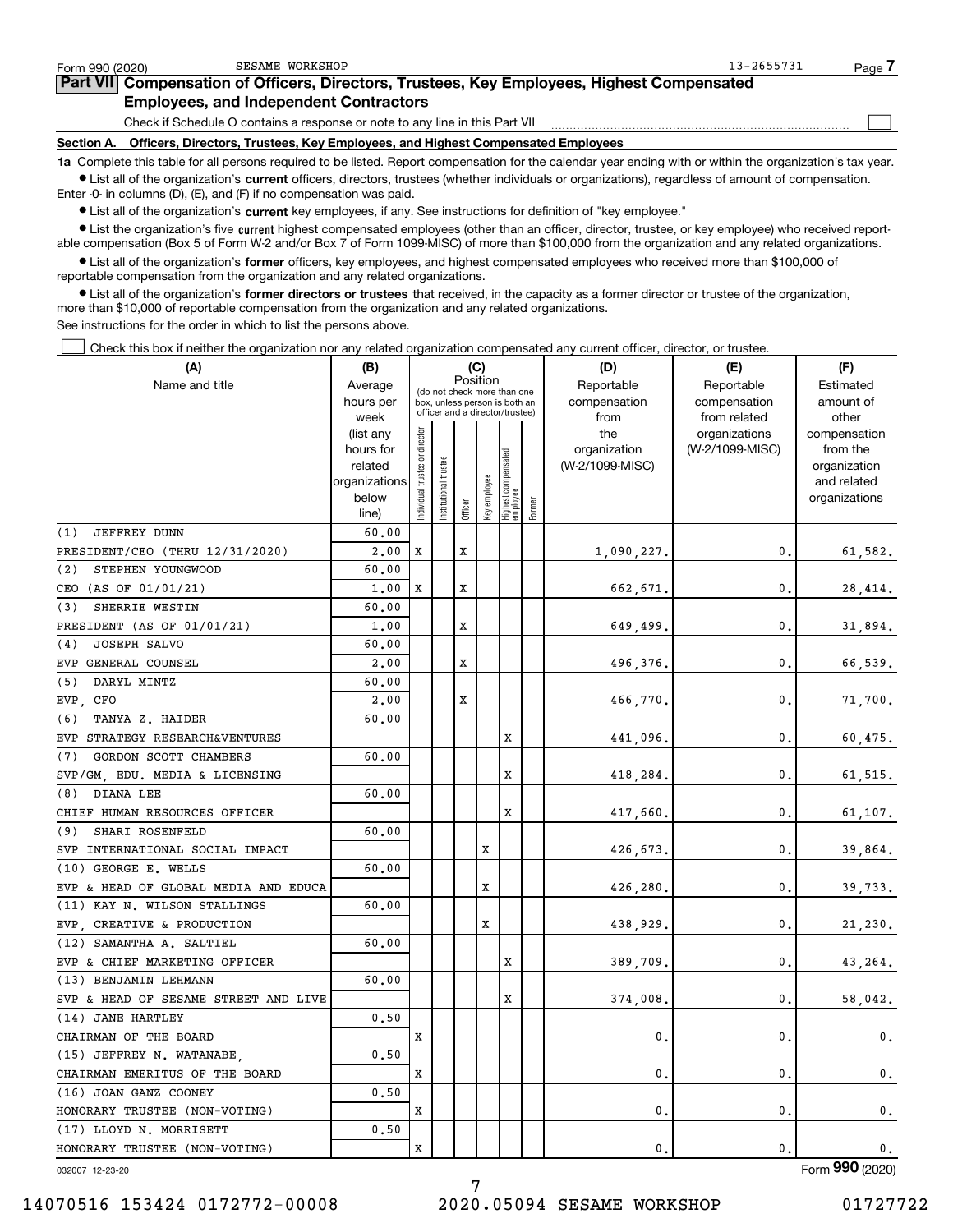| <b>SESAME WORKSHOP</b><br>Form 990 (2020)                                                                                                         |                        |                                |                       |                                         |              |                                 |        |                         | 13-2655731      |                |    |                             | Page 8         |
|---------------------------------------------------------------------------------------------------------------------------------------------------|------------------------|--------------------------------|-----------------------|-----------------------------------------|--------------|---------------------------------|--------|-------------------------|-----------------|----------------|----|-----------------------------|----------------|
| <b>Part VII</b><br>Section A. Officers, Directors, Trustees, Key Employees, and Highest Compensated Employees (continued)                         |                        |                                |                       |                                         |              |                                 |        |                         |                 |                |    |                             |                |
| (A)                                                                                                                                               | (B)                    |                                |                       | (C)                                     |              |                                 |        | (D)                     | (E)             |                |    | (F)                         |                |
| Name and title                                                                                                                                    | Average                |                                |                       | Position<br>(do not check more than one |              |                                 |        | Reportable              | Reportable      |                |    | Estimated                   |                |
|                                                                                                                                                   | hours per              |                                |                       | box, unless person is both an           |              |                                 |        | compensation            | compensation    |                |    | amount of                   |                |
|                                                                                                                                                   | week                   |                                |                       | officer and a director/trustee)         |              |                                 |        | from                    | from related    |                |    | other                       |                |
|                                                                                                                                                   | (list any<br>hours for |                                |                       |                                         |              |                                 |        | the                     | organizations   |                |    | compensation                |                |
|                                                                                                                                                   | related                |                                |                       |                                         |              |                                 |        | organization            | (W-2/1099-MISC) |                |    | from the                    |                |
|                                                                                                                                                   | organizations          |                                |                       |                                         |              |                                 |        | (W-2/1099-MISC)         |                 |                |    | organization<br>and related |                |
|                                                                                                                                                   | below                  |                                |                       |                                         |              |                                 |        |                         |                 |                |    | organizations               |                |
|                                                                                                                                                   | line)                  | Individual trustee or director | Institutional trustee | Officer                                 | key employee | Highest compensated<br>employee | Former |                         |                 |                |    |                             |                |
| (18) FRANS HIJKOOP                                                                                                                                | 0.50                   |                                |                       |                                         |              |                                 |        |                         |                 |                |    |                             |                |
| TRUSTEE                                                                                                                                           |                        | x                              |                       |                                         |              |                                 |        | 0                       |                 | $\mathbf{0}$   |    |                             | $\mathbf{0}$ . |
| (19) MILTON CHEN, PHD                                                                                                                             | 0.50                   |                                |                       |                                         |              |                                 |        |                         |                 |                |    |                             |                |
| TRUSTEE                                                                                                                                           |                        | x                              |                       |                                         |              |                                 |        | 0.                      |                 | 0              |    |                             | 0.             |
| (20) MARLENE HESS                                                                                                                                 | 0.50                   |                                |                       |                                         |              |                                 |        |                         |                 |                |    |                             |                |
| TRUSTEE                                                                                                                                           |                        | x                              |                       |                                         |              |                                 |        | $\mathbf{0}$            |                 | 0              |    |                             | 0.             |
| (21) MICHAEL G. MANASSE                                                                                                                           | 0.50                   |                                |                       |                                         |              |                                 |        |                         |                 |                |    |                             |                |
| TRUSTEE                                                                                                                                           |                        | X                              |                       |                                         |              |                                 |        | 0.                      |                 | 0              |    |                             | 0.             |
| (22) DR. AMY BETH JORDAN, PHD                                                                                                                     | 0.50                   |                                |                       |                                         |              |                                 |        |                         |                 |                |    |                             |                |
| TRUSTEE                                                                                                                                           |                        | X                              |                       |                                         |              |                                 |        | 0.                      |                 | 0              |    |                             | 0.             |
| (23) JEFFREY WEISS                                                                                                                                | 0.50                   |                                |                       |                                         |              |                                 |        |                         |                 |                |    |                             |                |
| TRUSTEE                                                                                                                                           |                        | X                              |                       |                                         |              |                                 |        | 0.                      |                 | 0              |    |                             | 0.             |
| (24) PAUL LINDLEY                                                                                                                                 | 0.50                   |                                |                       |                                         |              |                                 |        |                         |                 |                |    |                             |                |
| TRUSTEE                                                                                                                                           |                        | X                              |                       |                                         |              |                                 |        | 0.                      |                 | 0              |    |                             | $\mathbf 0$ .  |
| (25) ANN RUBINSTEIN TISCH                                                                                                                         | 0.50                   |                                |                       |                                         |              |                                 |        |                         |                 |                |    |                             |                |
| TRUSTEE                                                                                                                                           | x<br>0.                |                                |                       |                                         |              |                                 | 0      |                         |                 | 0.             |    |                             |                |
| (26) JENNA MACK                                                                                                                                   | 0.50                   |                                |                       |                                         |              |                                 |        |                         |                 |                |    |                             |                |
| TRUSTEE                                                                                                                                           |                        | X                              |                       |                                         |              |                                 |        | 0.                      |                 | $\mathbf{0}$ . |    |                             | 0.             |
| 1b Subtotal                                                                                                                                       |                        |                                |                       |                                         |              |                                 |        | 6,698,182.              |                 | 0.             |    | 645,359.                    |                |
| c Total from continuation sheets to Part VII, Section A manufactured and response Total from extension                                            |                        |                                |                       |                                         |              |                                 |        | $\mathbf{0}$ .          |                 | 0.             | 0. |                             |                |
|                                                                                                                                                   |                        |                                |                       |                                         |              |                                 |        | 6,698,182.              |                 | $\mathbf{0}$   |    | 645, 359.                   |                |
| Total number of individuals (including but not limited to those listed above) who received more than \$100,000 of reportable<br>2                 |                        |                                |                       |                                         |              |                                 |        |                         |                 |                |    |                             |                |
| compensation from the organization $\blacktriangleright$                                                                                          |                        |                                |                       |                                         |              |                                 |        |                         |                 |                |    |                             | 186            |
|                                                                                                                                                   |                        |                                |                       |                                         |              |                                 |        |                         |                 |                |    | Yes                         | No             |
| Did the organization list any former officer, director, trustee, key employee, or highest compensated employee on<br>3                            |                        |                                |                       |                                         |              |                                 |        |                         |                 |                |    |                             |                |
|                                                                                                                                                   |                        |                                |                       |                                         |              |                                 |        |                         |                 |                | 3  |                             | x              |
| line 1a? If "Yes," complete Schedule J for such individual material content content to the content of the complete Schedule J for such individual |                        |                                |                       |                                         |              |                                 |        |                         |                 |                |    |                             |                |
| For any individual listed on line 1a, is the sum of reportable compensation and other compensation from the organization<br>4                     |                        |                                |                       |                                         |              |                                 |        |                         |                 |                |    | x                           |                |
|                                                                                                                                                   |                        |                                |                       |                                         |              |                                 |        |                         |                 |                | 4  |                             |                |
| Did any person listed on line 1a receive or accrue compensation from any unrelated organization or individual for services<br>5                   |                        |                                |                       |                                         |              |                                 |        |                         |                 |                |    |                             | х              |
| <b>Section B. Independent Contractors</b>                                                                                                         |                        |                                |                       |                                         |              |                                 |        |                         |                 |                | 5  |                             |                |
| Complete this table for your five highest compensated independent contractors that received more than \$100,000 of compensation from<br>1         |                        |                                |                       |                                         |              |                                 |        |                         |                 |                |    |                             |                |
| the organization. Report compensation for the calendar year ending with or within the organization's tax year.                                    |                        |                                |                       |                                         |              |                                 |        |                         |                 |                |    |                             |                |
| (A)                                                                                                                                               |                        |                                |                       |                                         |              |                                 |        | (B)                     |                 |                |    | (C)                         |                |
| Name and business address                                                                                                                         |                        |                                |                       |                                         |              |                                 |        | Description of services |                 |                |    | Compensation                |                |
| JORDAN PIONEERS, COMPLEX NO. 8, SHUKRI                                                                                                            |                        |                                |                       |                                         |              |                                 |        |                         |                 |                |    |                             |                |
| SHAHSHAAH ST, AMMAN, JORDAN                                                                                                                       |                        |                                |                       |                                         |              |                                 |        | PRODUCTION SERVICES     |                 |                |    | 5,032,224.                  |                |
| CONSCIOUS CONTENT MEDIA INC., 460 PARK                                                                                                            |                        |                                |                       |                                         |              |                                 |        |                         |                 |                |    |                             |                |
| AVENUE SOUTH, 4TH FLOOR, NEW YORK, NY                                                                                                             |                        |                                |                       |                                         |              |                                 |        | CONSUMER SERVICES       |                 |                |    | 5,000,000.                  |                |
| GURU ANIMATION STUDIO LTD., 110 SPADINA                                                                                                           |                        |                                |                       |                                         |              |                                 |        |                         |                 |                |    |                             |                |
|                                                                                                                                                   |                        |                                |                       |                                         |              |                                 |        |                         |                 |                |    |                             |                |
| AVENUE, UNIT 500, TORONTO, ONTARIO, CANADA<br>A PRODUCTIONS LIMITED, 52 OLD MARKET                                                                |                        |                                |                       |                                         |              |                                 |        | ANIMATION STUDIO        |                 |                |    | 3,733,291.                  |                |
| STREET, BRISTOL, UNITED KINGDOM BS2 OER                                                                                                           |                        |                                |                       |                                         |              |                                 |        |                         |                 |                |    |                             |                |
|                                                                                                                                                   |                        |                                |                       |                                         |              |                                 |        | ANIMATION STUDIO        |                 |                |    | 2,529,390.                  |                |
| RENEGADE ANIMATION, 111 EAST BROADWAY,                                                                                                            |                        |                                |                       |                                         |              |                                 |        |                         |                 |                |    |                             |                |
| SUITE 208, GLENDALE, CA 91205                                                                                                                     |                        |                                |                       |                                         |              |                                 |        | ANIMATION STUDIO        |                 |                |    | 1,607,171.                  |                |
| $\mathbf{2}$<br>Total number of independent contractors (including but not limited to those listed above) who received more than                  |                        |                                |                       |                                         |              |                                 |        |                         |                 |                |    |                             |                |
| 104<br>\$100,000 of compensation from the organization<br>Form 990 (2020)<br>SEE PART VII, SECTION A CONTINUATION SHEETS                          |                        |                                |                       |                                         |              |                                 |        |                         |                 |                |    |                             |                |
|                                                                                                                                                   |                        |                                |                       |                                         |              |                                 |        |                         |                 |                |    |                             |                |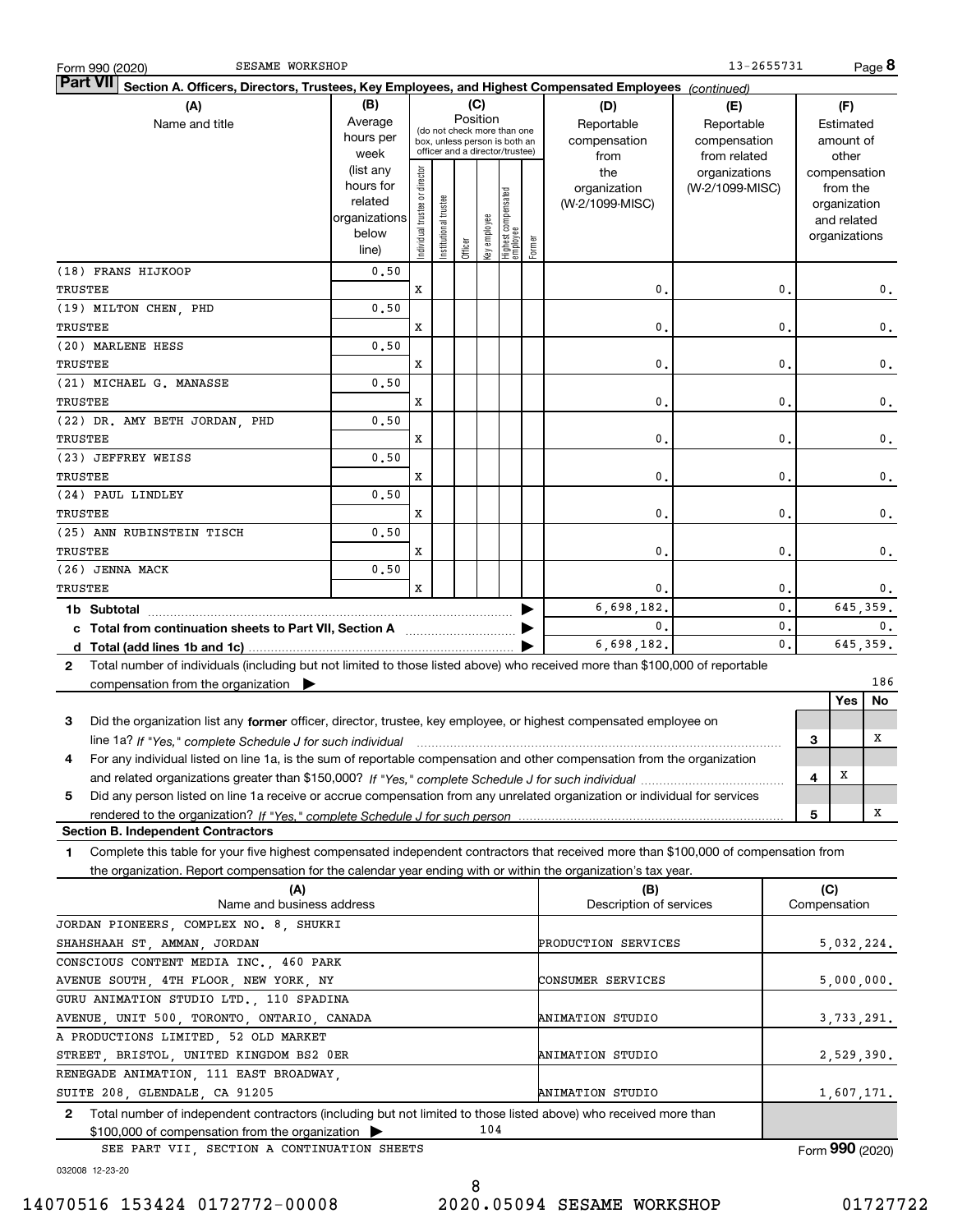| <b>SESAME WORKSHOP</b><br>Form 990    |                      |                                |                       |         |                        |                              |        |                                                                                             | 13-2655731      |                             |  |  |  |  |
|---------------------------------------|----------------------|--------------------------------|-----------------------|---------|------------------------|------------------------------|--------|---------------------------------------------------------------------------------------------|-----------------|-----------------------------|--|--|--|--|
| <b>Part VII</b><br>Section A.         |                      |                                |                       |         |                        |                              |        | Officers, Directors, Trustees, Key Employees, and Highest Compensated Employees (continued) |                 |                             |  |  |  |  |
| (A)                                   | (B)                  |                                |                       |         | (C)                    |                              |        | (D)                                                                                         | (E)             | (F)                         |  |  |  |  |
| Name and title                        | Average              |                                |                       |         | Position               |                              |        | Reportable                                                                                  | Reportable      | Estimated                   |  |  |  |  |
|                                       | hours                |                                |                       |         | (check all that apply) |                              |        | compensation                                                                                | compensation    | amount of                   |  |  |  |  |
|                                       | per                  |                                |                       |         |                        |                              |        | from                                                                                        | from related    | other                       |  |  |  |  |
|                                       | week                 |                                |                       |         |                        |                              |        | the                                                                                         | organizations   | compensation                |  |  |  |  |
|                                       | (list any            |                                |                       |         |                        |                              |        | organization<br>(W-2/1099-MISC)                                                             | (W-2/1099-MISC) | from the                    |  |  |  |  |
|                                       | hours for<br>related |                                |                       |         |                        |                              |        |                                                                                             |                 | organization<br>and related |  |  |  |  |
|                                       | organizations        |                                |                       |         |                        |                              |        |                                                                                             |                 | organizations               |  |  |  |  |
|                                       | below                | Individual trustee or director | Institutional trustee |         | Key employee           | Highest compensated employee |        |                                                                                             |                 |                             |  |  |  |  |
|                                       | line)                |                                |                       | Officer |                        |                              | Former |                                                                                             |                 |                             |  |  |  |  |
| (27) VARUN CHANDRA                    | 0.50                 |                                |                       |         |                        |                              |        |                                                                                             |                 |                             |  |  |  |  |
| TRUSTEE                               |                      | $\mathbf x$                    |                       |         |                        |                              |        | $\mathbf{0}$                                                                                | $\mathbf{0}$ .  | $\mathbf 0$ .               |  |  |  |  |
| (28) LEE EASTMAN                      | 0.50                 |                                |                       |         |                        |                              |        |                                                                                             |                 |                             |  |  |  |  |
| TRUSTEE                               |                      | $\mathbf x$                    |                       |         |                        |                              |        | $\mathbf{0}$ .                                                                              | $\mathbf{0}$ .  | $\mathbf 0$ .               |  |  |  |  |
| (29) GABRIELLE SULZBERGER             | 0.50                 |                                |                       |         |                        |                              |        |                                                                                             |                 |                             |  |  |  |  |
| TRUSTEE                               |                      | $\mathbf x$                    |                       |         |                        |                              |        | $\mathbf{0}$ .                                                                              | $\mathbf{0}$ .  | $\mathbf 0$ .               |  |  |  |  |
| (30) KATHLEEN G. ELSESSER             | 0.50                 |                                |                       |         |                        |                              |        |                                                                                             |                 |                             |  |  |  |  |
| TRUSTEE                               |                      | $\mathbf x$                    |                       |         |                        |                              |        | $\mathbf{0}$ .                                                                              | $\mathbf{0}$ .  | $\mathbf 0$ .               |  |  |  |  |
| (31) THASUNDA BROWN DUCKETT           | 0.50                 |                                |                       |         |                        |                              |        |                                                                                             |                 |                             |  |  |  |  |
| TRUSTEE (AS OF 2/2021)                |                      | $\mathbf x$                    |                       |         |                        |                              |        | $\mathbf{0}$ .                                                                              | $\mathbf{0}$ .  | $\mathbf 0$ .               |  |  |  |  |
| (32) CARLA HARRIS                     | 0.50                 |                                |                       |         |                        |                              |        |                                                                                             |                 |                             |  |  |  |  |
| TRUSTEE (AS OF 2/2021)                |                      | $\mathbf x$                    |                       |         |                        |                              |        | $\mathbf{0}$ .                                                                              | $\mathbf{0}$ .  | $\mathbf 0$ .               |  |  |  |  |
| (33) VALERIE JARRETT                  | 0.50                 |                                |                       |         |                        |                              |        |                                                                                             |                 |                             |  |  |  |  |
| TRUSTEE (AS OF 1/2021)                |                      | X                              |                       |         |                        |                              |        | $\mathbf{0}$ .                                                                              | $\mathbf{0}$ .  | $\mathbf 0$ .               |  |  |  |  |
| (34) DR. BEVERLY DANIEL TATUM         | 0.50                 |                                |                       |         |                        |                              |        |                                                                                             |                 |                             |  |  |  |  |
| TRUSTEE (AS OF 1/2021)                |                      | X                              |                       |         |                        |                              |        | $\mathbf{0}$ .                                                                              | $\mathbf{0}$ .  | $\mathbf 0$ .               |  |  |  |  |
| (35) RACHEL HINES                     | 0.50                 |                                |                       |         |                        |                              |        |                                                                                             |                 |                             |  |  |  |  |
| TRUSTEE (THRU 10/2020)                |                      | X                              |                       |         |                        |                              |        | 0.                                                                                          | $\mathbf{0}$ .  | $\mathbf 0$ .               |  |  |  |  |
| (36) ADAM FRANKEL                     | 0.50                 |                                |                       |         |                        |                              |        |                                                                                             |                 |                             |  |  |  |  |
| TRUSTEE (THRU 10/2020)                |                      | $\mathbf x$                    |                       |         |                        |                              |        | 0.                                                                                          | $\mathbf{0}$ .  | 0.                          |  |  |  |  |
|                                       |                      |                                |                       |         |                        |                              |        |                                                                                             |                 |                             |  |  |  |  |
|                                       |                      |                                |                       |         |                        |                              |        |                                                                                             |                 |                             |  |  |  |  |
|                                       |                      |                                |                       |         |                        |                              |        |                                                                                             |                 |                             |  |  |  |  |
|                                       |                      |                                |                       |         |                        |                              |        |                                                                                             |                 |                             |  |  |  |  |
|                                       |                      |                                |                       |         |                        |                              |        |                                                                                             |                 |                             |  |  |  |  |
|                                       |                      |                                |                       |         |                        |                              |        |                                                                                             |                 |                             |  |  |  |  |
|                                       |                      |                                |                       |         |                        |                              |        |                                                                                             |                 |                             |  |  |  |  |
|                                       |                      |                                |                       |         |                        |                              |        |                                                                                             |                 |                             |  |  |  |  |
|                                       |                      |                                |                       |         |                        |                              |        |                                                                                             |                 |                             |  |  |  |  |
|                                       |                      |                                |                       |         |                        |                              |        |                                                                                             |                 |                             |  |  |  |  |
|                                       |                      |                                |                       |         |                        |                              |        |                                                                                             |                 |                             |  |  |  |  |
|                                       |                      |                                |                       |         |                        |                              |        |                                                                                             |                 |                             |  |  |  |  |
|                                       |                      |                                |                       |         |                        |                              |        |                                                                                             |                 |                             |  |  |  |  |
|                                       |                      |                                |                       |         |                        |                              |        |                                                                                             |                 |                             |  |  |  |  |
|                                       |                      |                                |                       |         |                        |                              |        |                                                                                             |                 |                             |  |  |  |  |
|                                       |                      |                                |                       |         |                        |                              |        |                                                                                             |                 |                             |  |  |  |  |
|                                       |                      |                                |                       |         |                        |                              |        |                                                                                             |                 |                             |  |  |  |  |
|                                       |                      |                                |                       |         |                        |                              |        |                                                                                             |                 |                             |  |  |  |  |
|                                       |                      |                                |                       |         |                        |                              |        |                                                                                             |                 |                             |  |  |  |  |
|                                       |                      |                                |                       |         |                        |                              |        |                                                                                             |                 |                             |  |  |  |  |
| Total to Part VII, Section A, line 1c |                      |                                |                       |         |                        |                              |        |                                                                                             |                 |                             |  |  |  |  |
|                                       |                      |                                |                       |         |                        |                              |        |                                                                                             |                 |                             |  |  |  |  |

032201 04-01-20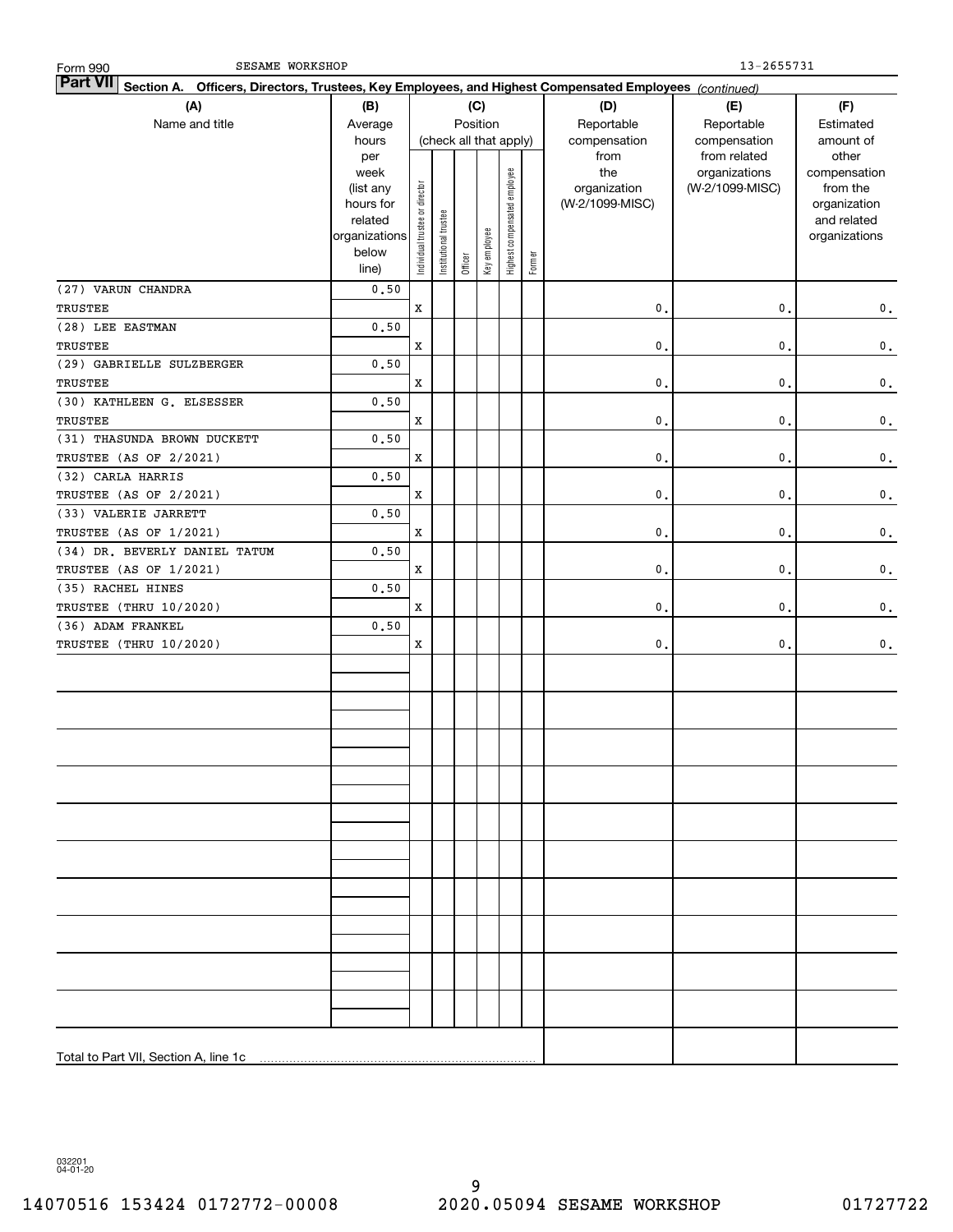|                                                           |                  | <b>SESAME WORKSHOP</b><br>Form 990 (2020)                                                                                                      |                |                                |                      |                                                     | 13-2655731                    | Page 9                                                          |
|-----------------------------------------------------------|------------------|------------------------------------------------------------------------------------------------------------------------------------------------|----------------|--------------------------------|----------------------|-----------------------------------------------------|-------------------------------|-----------------------------------------------------------------|
|                                                           | <b>Part VIII</b> | <b>Statement of Revenue</b>                                                                                                                    |                |                                |                      |                                                     |                               |                                                                 |
|                                                           |                  | Check if Schedule O contains a response or note to any line in this Part VIII                                                                  |                |                                |                      | $\overline{(\mathsf{B})}$ $\overline{(\mathsf{C})}$ |                               |                                                                 |
|                                                           |                  |                                                                                                                                                |                |                                | (A)<br>Total revenue | Related or exempt<br>function revenue               | Unrelated<br>business revenue | (D)<br>Revenue excluded<br>from tax under<br>sections 512 - 514 |
|                                                           |                  | 1 a Federated campaigns                                                                                                                        | 1a             |                                |                      |                                                     |                               |                                                                 |
|                                                           |                  | <b>b</b> Membership dues                                                                                                                       | 1 <sub>b</sub> |                                |                      |                                                     |                               |                                                                 |
|                                                           |                  | c Fundraising events                                                                                                                           | 1 <sub>c</sub> | 2,447,602.                     |                      |                                                     |                               |                                                                 |
|                                                           |                  | d Related organizations                                                                                                                        | 1 <sub>d</sub> |                                |                      |                                                     |                               |                                                                 |
|                                                           |                  | e Government grants (contributions)                                                                                                            | 1e             | 2,827,241.                     |                      |                                                     |                               |                                                                 |
|                                                           |                  | f All other contributions, gifts, grants, and                                                                                                  |                |                                |                      |                                                     |                               |                                                                 |
| Contributions, Gifts, Grants<br>and Other Similar Amounts |                  | similar amounts not included above                                                                                                             | 1f             | 64,749,211.                    |                      |                                                     |                               |                                                                 |
|                                                           |                  | Noncash contributions included in lines 1a-1f<br>a                                                                                             | $1g$ \$        |                                |                      |                                                     |                               |                                                                 |
|                                                           |                  | h.                                                                                                                                             |                |                                | 70,024,054.          |                                                     |                               |                                                                 |
|                                                           |                  | 2 a DISTRIBUTION FEES                                                                                                                          |                | <b>Business Code</b><br>900099 | 86,838,611.          | 86, 373, 739.                                       | 464,872.                      |                                                                 |
| Program Service<br>Revenue                                |                  |                                                                                                                                                |                |                                |                      |                                                     |                               |                                                                 |
|                                                           |                  | b                                                                                                                                              |                |                                |                      |                                                     |                               |                                                                 |
|                                                           |                  | с<br><u> 1999 - Johann Stein, mars and de Britannich (b. 1989)</u><br>d<br><u> 1989 - Johann Stein, mars an deus an deus Amerikaanse komme</u> |                |                                |                      |                                                     |                               |                                                                 |
|                                                           |                  | е                                                                                                                                              |                |                                |                      |                                                     |                               |                                                                 |
|                                                           |                  | f All other program service revenue                                                                                                            |                |                                |                      |                                                     |                               |                                                                 |
|                                                           |                  | a                                                                                                                                              |                |                                | 86,838,611.          |                                                     |                               |                                                                 |
|                                                           | 3                | Investment income (including dividends, interest, and                                                                                          |                |                                |                      |                                                     |                               |                                                                 |
|                                                           |                  |                                                                                                                                                |                |                                | 1,905,406.           |                                                     |                               | $223,441.$ 1,681,965.                                           |
|                                                           | 4                | Income from investment of tax-exempt bond proceeds                                                                                             |                |                                |                      |                                                     |                               |                                                                 |
|                                                           | 5                |                                                                                                                                                |                |                                | 33, 613, 430.        |                                                     | 1,683.                        | 33, 611, 747.                                                   |
|                                                           |                  |                                                                                                                                                | (i) Real       | (ii) Personal                  |                      |                                                     |                               |                                                                 |
|                                                           |                  | 6a<br>6 a Gross rents                                                                                                                          |                |                                |                      |                                                     |                               |                                                                 |
|                                                           |                  | 6b<br>Less: rental expenses<br>b                                                                                                               |                |                                |                      |                                                     |                               |                                                                 |
|                                                           |                  | Rental income or (loss)<br>6c<br>c                                                                                                             |                |                                |                      |                                                     |                               |                                                                 |
|                                                           |                  | d Net rental income or (loss)<br>7 a Gross amount from sales of                                                                                | (i) Securities | (ii) Other                     |                      |                                                     |                               |                                                                 |
|                                                           |                  | $7a$ 72, 887, 000.<br>assets other than inventory                                                                                              |                |                                |                      |                                                     |                               |                                                                 |
|                                                           |                  | <b>b</b> Less: cost or other basis                                                                                                             |                |                                |                      |                                                     |                               |                                                                 |
|                                                           |                  | 7b 70,004,928.<br>and sales expenses                                                                                                           |                |                                |                      |                                                     |                               |                                                                 |
| evenue                                                    |                  | $7c \mid 2,882,072.$<br>c Gain or (loss)                                                                                                       |                |                                |                      |                                                     |                               |                                                                 |
| Œ                                                         |                  |                                                                                                                                                |                |                                | 2,882,072.           |                                                     |                               | 2,882,072.                                                      |
| <b>Other</b>                                              |                  | 8 a Gross income from fundraising events (not                                                                                                  |                |                                |                      |                                                     |                               |                                                                 |
|                                                           |                  | including $$$ 2,447,602. of                                                                                                                    |                |                                |                      |                                                     |                               |                                                                 |
|                                                           |                  | contributions reported on line 1c). See                                                                                                        |                |                                |                      |                                                     |                               |                                                                 |
|                                                           |                  |                                                                                                                                                | 8a             | 0.                             |                      |                                                     |                               |                                                                 |
|                                                           |                  | <b>b</b> Less: direct expenses <i></i>                                                                                                         | 8b             | 616,389.                       |                      |                                                     |                               |                                                                 |
|                                                           |                  | c Net income or (loss) from fundraising events                                                                                                 |                |                                | $-616, 389.$         |                                                     |                               | $-616,389.$                                                     |
|                                                           |                  | 9 a Gross income from gaming activities. See                                                                                                   |                |                                |                      |                                                     |                               |                                                                 |
|                                                           |                  |                                                                                                                                                | 9a             |                                |                      |                                                     |                               |                                                                 |
|                                                           |                  | <b>b</b> Less: direct expenses <b>manually</b><br>c Net income or (loss) from gaming activities                                                | 9b             |                                |                      |                                                     |                               |                                                                 |
|                                                           |                  | 10 a Gross sales of inventory, less returns                                                                                                    |                |                                |                      |                                                     |                               |                                                                 |
|                                                           |                  |                                                                                                                                                |                | $10a \quad 1,037,210.$         |                      |                                                     |                               |                                                                 |
|                                                           |                  | <b>b</b> Less: cost of goods sold                                                                                                              | 10ь            | 135,796.                       |                      |                                                     |                               |                                                                 |
|                                                           |                  | c Net income or (loss) from sales of inventory                                                                                                 |                | ▶                              | 901, 414.            | 901,414.                                            |                               |                                                                 |
|                                                           |                  |                                                                                                                                                |                | <b>Business Code</b>           |                      |                                                     |                               |                                                                 |
|                                                           | 11 a             | <u> 1980 - Johann John Stein, markin fizik eta idazlearia (h. 1980).</u>                                                                       |                |                                |                      |                                                     |                               |                                                                 |
|                                                           |                  | b                                                                                                                                              |                |                                |                      |                                                     |                               |                                                                 |
|                                                           |                  | с                                                                                                                                              |                |                                |                      |                                                     |                               |                                                                 |
| Miscellaneous                                             |                  |                                                                                                                                                |                |                                |                      |                                                     |                               |                                                                 |
|                                                           |                  |                                                                                                                                                |                | ▶                              |                      |                                                     |                               |                                                                 |
|                                                           | 12               |                                                                                                                                                |                |                                | 195, 548, 598.       | 87, 275, 153.                                       | 689,996.                      | 37, 559, 395.                                                   |
| 032009 12-23-20                                           |                  |                                                                                                                                                |                |                                |                      |                                                     |                               | Form 990 (2020)                                                 |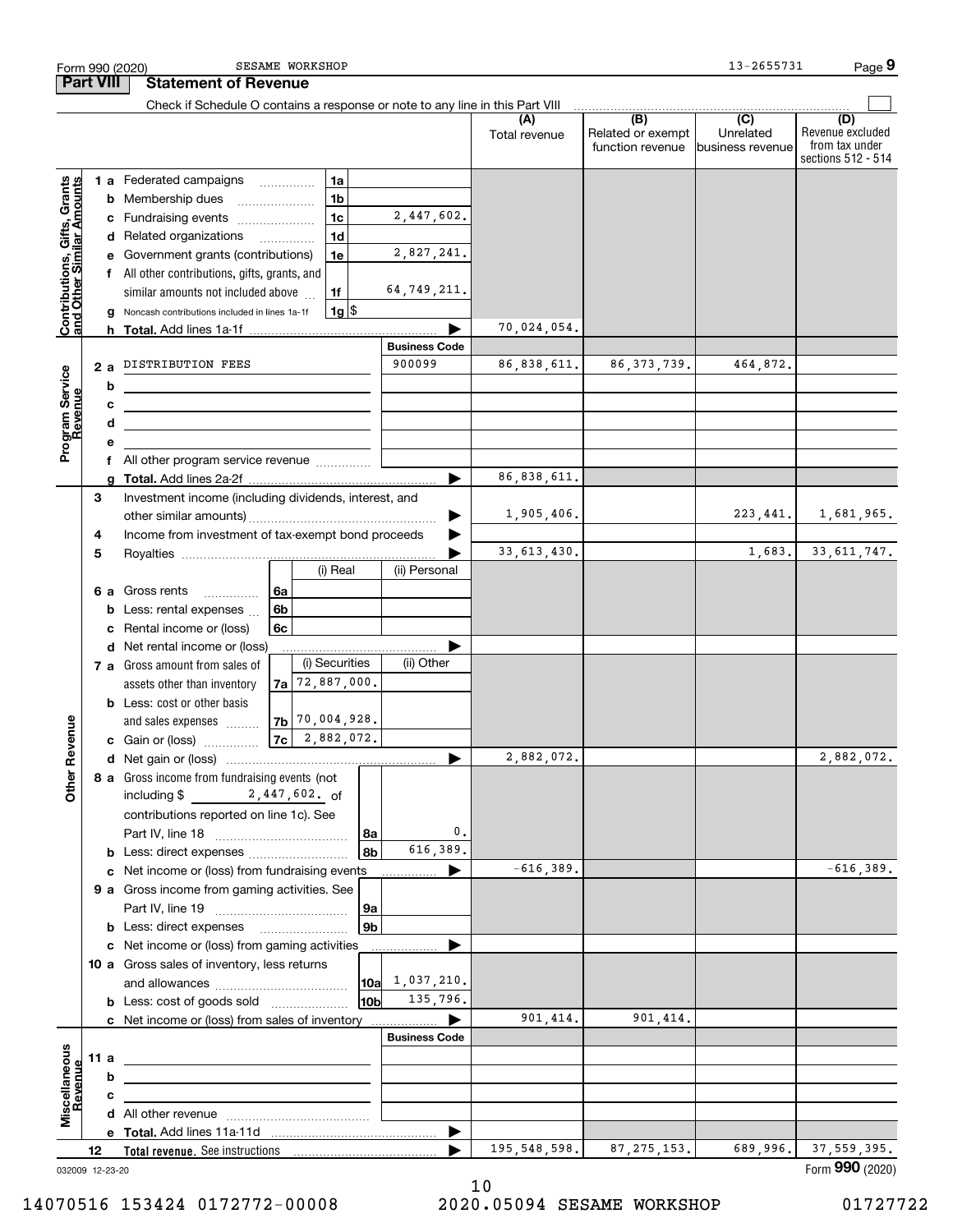Form 990 (2020) SESAME WORKSHOP 3 2655731 SESAME WORKSHOP

**Part IX Statement of Functional Expenses**

*Section 501(c)(3) and 501(c)(4) organizations must complete all columns. All other organizations must complete column (A).*

|              | Check if Schedule O contains a response or note to any line in this Part IX                                                                                                                                |                       |                                    |                                           |                                |
|--------------|------------------------------------------------------------------------------------------------------------------------------------------------------------------------------------------------------------|-----------------------|------------------------------------|-------------------------------------------|--------------------------------|
|              | Do not include amounts reported on lines 6b,<br>7b, 8b, 9b, and 10b of Part VIII.                                                                                                                          | (A)<br>Total expenses | (B)<br>Program service<br>expenses | (C)<br>Management and<br>general expenses | (D)<br>Fundraising<br>expenses |
| 1.           | Grants and other assistance to domestic organizations                                                                                                                                                      |                       |                                    |                                           |                                |
|              | and domestic governments. See Part IV, line 21                                                                                                                                                             | 22,603,107.           | 22,603,107.                        |                                           |                                |
| $\mathbf{2}$ | Grants and other assistance to domestic                                                                                                                                                                    |                       |                                    |                                           |                                |
|              | individuals. See Part IV, line 22                                                                                                                                                                          |                       |                                    |                                           |                                |
| 3            | Grants and other assistance to foreign                                                                                                                                                                     |                       |                                    |                                           |                                |
|              | organizations, foreign governments, and foreign                                                                                                                                                            |                       |                                    |                                           |                                |
|              | individuals. See Part IV, lines 15 and 16                                                                                                                                                                  | 6, 764, 158.          | 6,764,158.                         |                                           |                                |
| 4            | Benefits paid to or for members                                                                                                                                                                            |                       |                                    |                                           |                                |
| 5            | Compensation of current officers, directors,                                                                                                                                                               |                       |                                    |                                           |                                |
|              |                                                                                                                                                                                                            | 5,337,870.            | 4,685,131.                         | 413, 133.                                 | 239,606.                       |
| 6            | Compensation not included above to disqualified                                                                                                                                                            |                       |                                    |                                           |                                |
|              | persons (as defined under section 4958(f)(1)) and                                                                                                                                                          |                       |                                    |                                           |                                |
|              | persons described in section 4958(c)(3)(B)                                                                                                                                                                 |                       |                                    |                                           |                                |
| 7            |                                                                                                                                                                                                            | 56,030,837.           | 41,851,504.                        | 11,958,977.                               | 2,220,356.                     |
| 8            | Pension plan accruals and contributions (include                                                                                                                                                           |                       |                                    |                                           |                                |
|              | section 401(k) and 403(b) employer contributions)                                                                                                                                                          | 3, 595, 211.          | 2,368,960.                         | 932, 427.                                 | 293,824.                       |
| 9            |                                                                                                                                                                                                            | 6,590,766.            | 5,017,261.                         | 1,233,192.                                | 340, 313.                      |
| 10           |                                                                                                                                                                                                            | 3,925,384.            | 2,667,184.                         | 990,087.                                  | 268, 113.                      |
| 11           | Fees for services (nonemployees):                                                                                                                                                                          |                       |                                    |                                           |                                |
| a            |                                                                                                                                                                                                            |                       |                                    |                                           |                                |
| b            |                                                                                                                                                                                                            | 1,045,993.            | 834,301.                           | 193,558.                                  | 18, 134.                       |
| c            |                                                                                                                                                                                                            | 688,455.              | 146,158.                           | 539,159.                                  | 3,138.                         |
| d            |                                                                                                                                                                                                            | 32,111.               | 32, 111.                           |                                           |                                |
| е            | Professional fundraising services. See Part IV, line 17                                                                                                                                                    | 70,000.<br>1,249,038. |                                    | 1,249,038.                                | 70,000.                        |
| f            | Investment management fees                                                                                                                                                                                 |                       |                                    |                                           |                                |
| $\mathbf{q}$ | Other. (If line 11g amount exceeds 10% of line 25,                                                                                                                                                         | 5,354,006.            | 4,034,683.                         | 1, 148, 279.                              | 171,044.                       |
|              | column (A) amount, list line 11g expenses on Sch 0.)                                                                                                                                                       | 3,278,598.            | 1,249,337.                         | 15,254.                                   | 2,014,007.                     |
| 12           |                                                                                                                                                                                                            | 2, 342, 184.          | 1,882,001.                         | 407,607.                                  | 52,576.                        |
| 13<br>14     |                                                                                                                                                                                                            | 4, 168, 208.          | 2,521,056.                         | 1,597,102.                                | 50,050.                        |
| 15           |                                                                                                                                                                                                            | 758,104.              | 758,104.                           |                                           |                                |
| 16           |                                                                                                                                                                                                            | 6,829,371.            | 4,857,578.                         | 1,590,039.                                | 381,754.                       |
| 17           | Travel                                                                                                                                                                                                     | 303,912.              | 260,060.                           | 43,829.                                   | 23.                            |
| 18           | Payments of travel or entertainment expenses                                                                                                                                                               |                       |                                    |                                           |                                |
|              | for any federal, state, or local public officials                                                                                                                                                          |                       |                                    |                                           |                                |
| 19           | Conferences, conventions, and meetings                                                                                                                                                                     | 313,867.              | 161,901.                           | 151,004.                                  | 962.                           |
| 20           | Interest                                                                                                                                                                                                   | 15,208.               |                                    | 15,208.                                   |                                |
| 21           |                                                                                                                                                                                                            |                       |                                    |                                           |                                |
| 22           | Depreciation, depletion, and amortization                                                                                                                                                                  | 6,287,422.            | 5,102,681.                         | 952,894.                                  | 231,847.                       |
| 23           | Insurance                                                                                                                                                                                                  | 617,405.              | 419,081.                           | 157,581.                                  | 40,743.                        |
| 24           | Other expenses. Itemize expenses not covered<br>above (List miscellaneous expenses on line 24e. If<br>line 24e amount exceeds 10% of line 25, column (A)<br>amount, list line 24e expenses on Schedule O.) |                       |                                    |                                           |                                |
| a            | PRODUCTION EXPENSE                                                                                                                                                                                         | 45, 459, 738.         | 45, 459, 738.                      |                                           |                                |
| b            | DISTRIBUTION EXPENSE                                                                                                                                                                                       | 66,335.               | 66,335.                            |                                           |                                |
| c            |                                                                                                                                                                                                            |                       |                                    |                                           |                                |
| d            |                                                                                                                                                                                                            |                       |                                    |                                           |                                |
|              | e All other expenses                                                                                                                                                                                       | 335,127.              |                                    | 335, 127.                                 |                                |
| 25           | Total functional expenses. Add lines 1 through 24e                                                                                                                                                         | 184,062,415.          | 153, 742, 430.                     | 23, 923, 495.                             | 6,396,490.                     |
| 26           | Joint costs. Complete this line only if the organization                                                                                                                                                   |                       |                                    |                                           |                                |
|              | reported in column (B) joint costs from a combined                                                                                                                                                         |                       |                                    |                                           |                                |
|              | educational campaign and fundraising solicitation.                                                                                                                                                         |                       |                                    |                                           |                                |
|              | Check here $\blacktriangleright$<br>if following SOP 98-2 (ASC 958-720)                                                                                                                                    |                       |                                    |                                           |                                |
|              | 032010 12-23-20                                                                                                                                                                                            |                       |                                    |                                           | Form 990 (2020)                |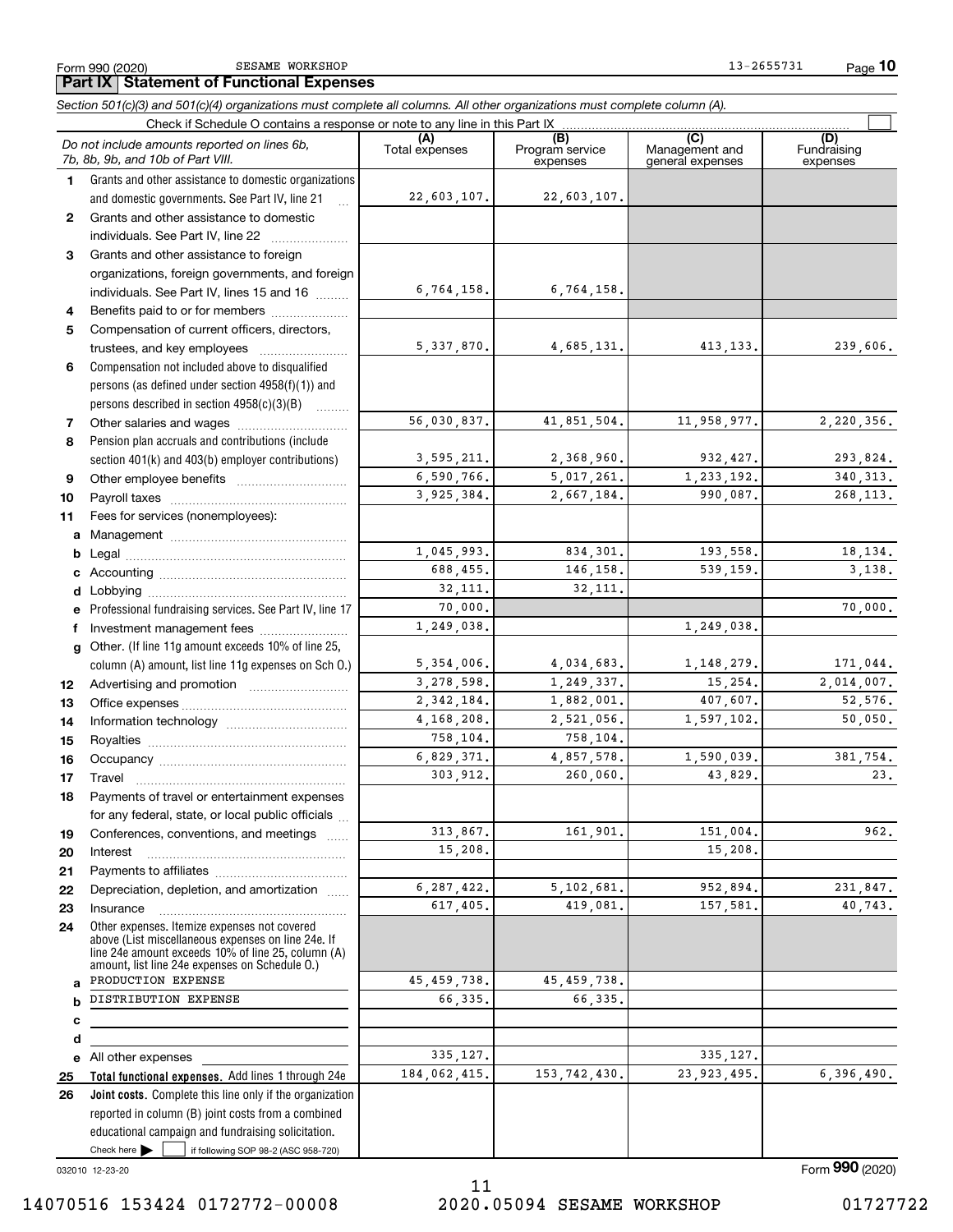**Part X Balance Sheet**

|                             |    | Check if Schedule O contains a response or note to any line in this Part X                                                                                                                                                     |              |                     |                          |                 |                    |
|-----------------------------|----|--------------------------------------------------------------------------------------------------------------------------------------------------------------------------------------------------------------------------------|--------------|---------------------|--------------------------|-----------------|--------------------|
|                             |    |                                                                                                                                                                                                                                |              |                     | (A)<br>Beginning of year |                 | (B)<br>End of year |
|                             | 1  |                                                                                                                                                                                                                                |              |                     |                          | 1.              |                    |
|                             | 2  |                                                                                                                                                                                                                                |              |                     | 49,239,094.              | $\mathbf{2}$    | 32,497,643.        |
|                             | з  |                                                                                                                                                                                                                                |              |                     | 23, 782, 783.            | 3               | 22, 318, 934.      |
|                             | 4  |                                                                                                                                                                                                                                |              |                     | 28, 419, 899.            | 4               | 22, 218, 338.      |
|                             | 5  | Loans and other receivables from any current or former officer, director,                                                                                                                                                      |              |                     |                          |                 |                    |
|                             |    | trustee, key employee, creator or founder, substantial contributor, or 35%                                                                                                                                                     |              |                     |                          |                 |                    |
|                             |    | controlled entity or family member of any of these persons                                                                                                                                                                     |              |                     |                          | 5               |                    |
|                             | 6  | Loans and other receivables from other disqualified persons (as defined                                                                                                                                                        |              |                     |                          |                 |                    |
|                             |    | under section 4958(f)(1)), and persons described in section 4958(c)(3)(B)                                                                                                                                                      |              | $\ldots$            |                          | 6               |                    |
|                             | 7  |                                                                                                                                                                                                                                |              |                     | $\overline{7}$           |                 |                    |
| Assets                      | 8  |                                                                                                                                                                                                                                |              | 118, 171.           | 8                        | 101,480.        |                    |
|                             | 9  | Prepaid expenses and deferred charges                                                                                                                                                                                          |              | 39,055,739.         | 9                        | 70,842,888.     |                    |
|                             |    | <b>10a</b> Land, buildings, and equipment: cost or other                                                                                                                                                                       |              |                     |                          |                 |                    |
|                             |    | basis. Complete Part VI of Schedule D  10a                                                                                                                                                                                     |              | 40,780,301.         |                          |                 |                    |
|                             |    | <b>b</b> Less: accumulated depreciation                                                                                                                                                                                        | 10b          | 20, 351, 304.       | 19,675,523.              | 10 <sub>c</sub> | 20,428,997.        |
|                             | 11 |                                                                                                                                                                                                                                |              |                     | 60,094,696.              | 11              | 97,386,385.        |
|                             | 12 |                                                                                                                                                                                                                                |              | 175,692,995.        | 12                       | 265,853,000.    |                    |
|                             | 13 | Investments - program-related. See Part IV, line 11                                                                                                                                                                            |              | 13                  |                          |                 |                    |
|                             | 14 |                                                                                                                                                                                                                                |              | 30,408,840.         | 14                       | 28, 381, 588.   |                    |
|                             | 15 |                                                                                                                                                                                                                                |              |                     | 7, 145, 372.             | 15              | 7,076,204.         |
|                             | 16 |                                                                                                                                                                                                                                |              |                     | 433, 633, 112.           | 16              | 567, 105, 457.     |
|                             | 17 |                                                                                                                                                                                                                                |              | 42, 479, 323.       | 17                       | 58,021,639.     |                    |
|                             | 18 |                                                                                                                                                                                                                                |              | 18                  |                          |                 |                    |
|                             | 19 | Deferred revenue manual contracts and contracts are contracted and contract and contract are contracted and contract are contracted and contract are contracted and contract are contracted and contract are contracted and co |              | 36,989,323.         | 19                       | 53, 178, 246.   |                    |
|                             | 20 |                                                                                                                                                                                                                                |              |                     |                          | 20              |                    |
|                             | 21 | Escrow or custodial account liability. Complete Part IV of Schedule D                                                                                                                                                          |              | 1.1.1.1.1.1.1.1.1.1 |                          | 21              |                    |
|                             | 22 | Loans and other payables to any current or former officer, director,                                                                                                                                                           |              |                     |                          |                 |                    |
| Liabilities                 |    | trustee, key employee, creator or founder, substantial contributor, or 35%                                                                                                                                                     |              |                     |                          |                 |                    |
|                             |    | controlled entity or family member of any of these persons                                                                                                                                                                     |              |                     |                          | 22              |                    |
|                             | 23 | Secured mortgages and notes payable to unrelated third parties                                                                                                                                                                 |              |                     |                          | 23              |                    |
|                             | 24 | Unsecured notes and loans payable to unrelated third parties                                                                                                                                                                   |              |                     |                          | 24              |                    |
|                             | 25 | Other liabilities (including federal income tax, payables to related third                                                                                                                                                     |              |                     |                          |                 |                    |
|                             |    | parties, and other liabilities not included on lines 17-24). Complete Part X                                                                                                                                                   |              |                     |                          |                 |                    |
|                             |    | of Schedule D                                                                                                                                                                                                                  |              |                     | 12,562,986.              | 25              | 11,546,358.        |
|                             | 26 | Total liabilities. Add lines 17 through 25                                                                                                                                                                                     |              |                     | 92,031,632.              | 26              | 122,746,243.       |
|                             |    | Organizations that follow FASB ASC 958, check here $\blacktriangleright$ $\boxed{\text{X}}$                                                                                                                                    |              |                     |                          |                 |                    |
|                             |    | and complete lines 27, 28, 32, and 33.                                                                                                                                                                                         |              |                     |                          |                 |                    |
|                             | 27 | Net assets without donor restrictions                                                                                                                                                                                          | 275,691,080. | 27                  | 386,625,594.             |                 |                    |
|                             | 28 |                                                                                                                                                                                                                                | 65,910,400.  | 28                  | 57, 733, 620.            |                 |                    |
|                             |    | Organizations that do not follow FASB ASC 958, check here $\blacktriangleright$                                                                                                                                                |              |                     |                          |                 |                    |
| Net Assets or Fund Balances |    | and complete lines 29 through 33.                                                                                                                                                                                              |              |                     |                          |                 |                    |
|                             | 29 |                                                                                                                                                                                                                                |              |                     |                          | 29              |                    |
|                             | 30 | Paid-in or capital surplus, or land, building, or equipment fund                                                                                                                                                               |              |                     |                          | 30              |                    |
|                             | 31 | Retained earnings, endowment, accumulated income, or other funds                                                                                                                                                               |              |                     |                          | 31              |                    |
|                             | 32 |                                                                                                                                                                                                                                |              |                     | 341,601,480.             | 32              | 444, 359, 214.     |
|                             | 33 |                                                                                                                                                                                                                                |              |                     | 433, 633, 112.           | 33              | 567, 105, 457.     |

Form (2020) **990**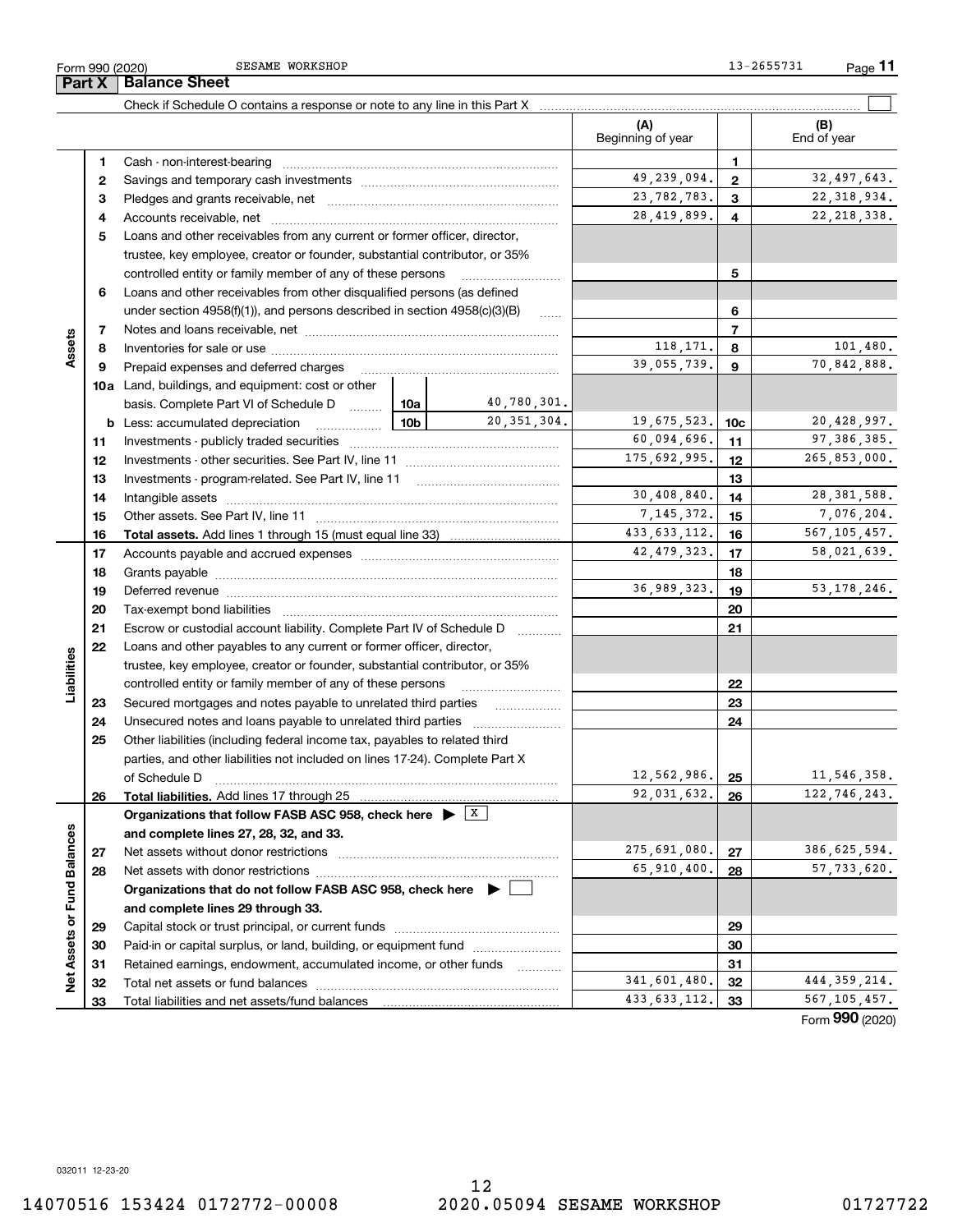|    | <b>SESAME WORKSHOP</b><br>Form 990 (2020)                                                                                                                                                                                      | 13-2655731     |                |                | Page 12        |  |  |  |  |  |
|----|--------------------------------------------------------------------------------------------------------------------------------------------------------------------------------------------------------------------------------|----------------|----------------|----------------|----------------|--|--|--|--|--|
|    | <b>Reconciliation of Net Assets</b><br>Part XI                                                                                                                                                                                 |                |                |                |                |  |  |  |  |  |
|    |                                                                                                                                                                                                                                |                |                |                | $\overline{X}$ |  |  |  |  |  |
|    |                                                                                                                                                                                                                                |                |                |                |                |  |  |  |  |  |
| 1  |                                                                                                                                                                                                                                | 1.             |                | 195, 548, 598. |                |  |  |  |  |  |
| 2  |                                                                                                                                                                                                                                | $\mathbf{2}$   |                | 184,062,415.   |                |  |  |  |  |  |
| з  | $\mathbf{3}$<br>Revenue less expenses. Subtract line 2 from line 1                                                                                                                                                             |                |                |                |                |  |  |  |  |  |
| 4  | $\overline{a}$                                                                                                                                                                                                                 |                |                |                |                |  |  |  |  |  |
| 5  | Net unrealized gains (losses) on investments with an annumerous contract and a set of the set of the set of the                                                                                                                | 5              |                | 91,504,077.    |                |  |  |  |  |  |
| 6  | Donated services and use of facilities [111] Donated and the service of facilities [11] Donated services and use of facilities [11] Donated and the service of the service of the service of the service of the service of the | 6              |                |                |                |  |  |  |  |  |
| 7  | Investment expenses                                                                                                                                                                                                            | $\overline{7}$ |                |                |                |  |  |  |  |  |
| 8  | Prior period adjustments www.communication.communication.communication.com/                                                                                                                                                    | 8              |                |                |                |  |  |  |  |  |
| 9  | Other changes in net assets or fund balances (explain on Schedule O)                                                                                                                                                           | $\mathbf{9}$   |                |                | $-232,526.$    |  |  |  |  |  |
| 10 | Net assets or fund balances at end of year. Combine lines 3 through 9 (must equal Part X, line 32,                                                                                                                             |                |                |                |                |  |  |  |  |  |
|    |                                                                                                                                                                                                                                | 10             |                | 444, 359, 214. |                |  |  |  |  |  |
|    | Part XII Financial Statements and Reporting                                                                                                                                                                                    |                |                |                |                |  |  |  |  |  |
|    |                                                                                                                                                                                                                                |                |                |                |                |  |  |  |  |  |
|    |                                                                                                                                                                                                                                |                |                | Yes.           | <b>No</b>      |  |  |  |  |  |
| 1  | $X$ Accrual<br>Accounting method used to prepare the Form 990: <u>I</u> Cash<br>Other                                                                                                                                          |                |                |                |                |  |  |  |  |  |
|    | If the organization changed its method of accounting from a prior year or checked "Other," explain in Schedule O.                                                                                                              |                |                |                |                |  |  |  |  |  |
|    | 2a Were the organization's financial statements compiled or reviewed by an independent accountant?                                                                                                                             |                | 2a             |                | х              |  |  |  |  |  |
|    | If "Yes," check a box below to indicate whether the financial statements for the year were compiled or reviewed on a                                                                                                           |                |                |                |                |  |  |  |  |  |
|    | separate basis, consolidated basis, or both:                                                                                                                                                                                   |                |                |                |                |  |  |  |  |  |
|    | Separate basis<br>Consolidated basis<br>Both consolidated and separate basis                                                                                                                                                   |                |                |                |                |  |  |  |  |  |
|    | b Were the organization's financial statements audited by an independent accountant?                                                                                                                                           |                | 2 <sub>b</sub> | X              |                |  |  |  |  |  |
|    | If "Yes," check a box below to indicate whether the financial statements for the year were audited on a separate basis,                                                                                                        |                |                |                |                |  |  |  |  |  |
|    | consolidated basis, or both:                                                                                                                                                                                                   |                |                |                |                |  |  |  |  |  |
|    | $X \mid$ Consolidated basis<br>Separate basis<br>Both consolidated and separate basis                                                                                                                                          |                |                |                |                |  |  |  |  |  |
|    | c If "Yes" to line 2a or 2b, does the organization have a committee that assumes responsibility for oversight of the audit,                                                                                                    |                |                |                |                |  |  |  |  |  |
|    |                                                                                                                                                                                                                                |                | 2c             | х              |                |  |  |  |  |  |
|    | If the organization changed either its oversight process or selection process during the tax year, explain on Schedule O.                                                                                                      |                |                |                |                |  |  |  |  |  |
|    | 3a As a result of a federal award, was the organization required to undergo an audit or audits as set forth in the Single Audit                                                                                                |                |                |                |                |  |  |  |  |  |
|    |                                                                                                                                                                                                                                |                | За             | х              |                |  |  |  |  |  |
|    | b If "Yes," did the organization undergo the required audit or audits? If the organization did not undergo the required audit                                                                                                  |                |                |                |                |  |  |  |  |  |
|    | or audits, explain why on Schedule O and describe any steps taken to undergo such audits                                                                                                                                       |                | 3b             | x              |                |  |  |  |  |  |
|    |                                                                                                                                                                                                                                |                |                | റററ            |                |  |  |  |  |  |

Form (2020) **990**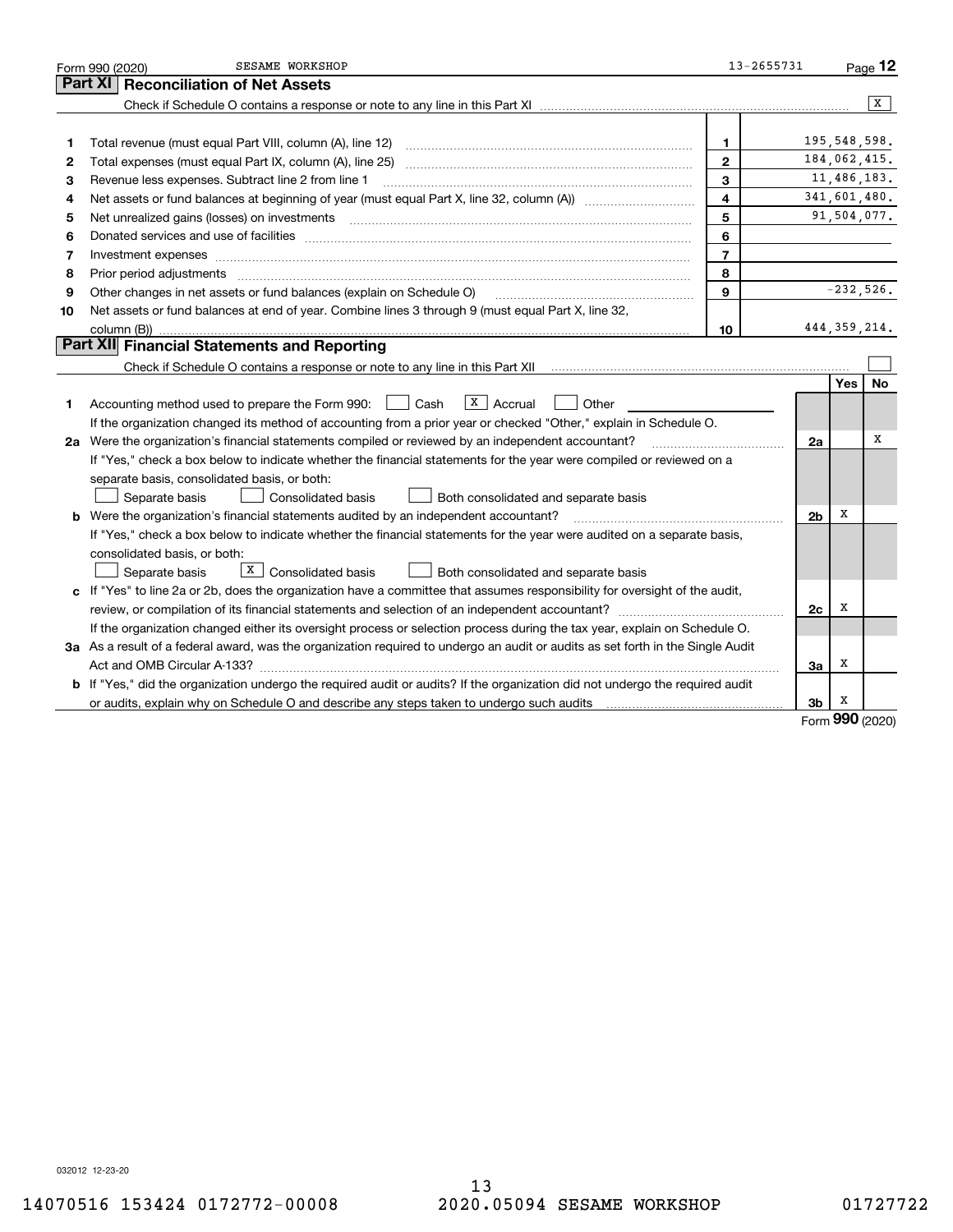**(Form 990 or 990-EZ)**

Department of the Treasury Internal Revenue Service

# **Public Charity Status and Public Support**

**Complete if the organization is a section 501(c)(3) organization or a section 4947(a)(1) nonexempt charitable trust. | Attach to Form 990 or Form 990-EZ. | Go to www.irs.gov/Form990 for instructions and the latest information.**

| OMB No. 1545-0047                   |
|-------------------------------------|
| 2020                                |
| <b>Open to Public</b><br>Inspection |

|                 | Name of the organization<br><b>Employer identification number</b> |                                                                                                                                                                                                                                                                 |                        |                                                       |     |                                                                |                            |  |                            |  |  |  |  |  |
|-----------------|-------------------------------------------------------------------|-----------------------------------------------------------------------------------------------------------------------------------------------------------------------------------------------------------------------------------------------------------------|------------------------|-------------------------------------------------------|-----|----------------------------------------------------------------|----------------------------|--|----------------------------|--|--|--|--|--|
|                 |                                                                   |                                                                                                                                                                                                                                                                 | <b>SESAME WORKSHOP</b> |                                                       |     |                                                                |                            |  | 13-2655731                 |  |  |  |  |  |
| Part I          |                                                                   | Reason for Public Charity Status. (All organizations must complete this part.) See instructions.                                                                                                                                                                |                        |                                                       |     |                                                                |                            |  |                            |  |  |  |  |  |
|                 |                                                                   | The organization is not a private foundation because it is: (For lines 1 through 12, check only one box.)                                                                                                                                                       |                        |                                                       |     |                                                                |                            |  |                            |  |  |  |  |  |
| 1.              |                                                                   | A church, convention of churches, or association of churches described in section 170(b)(1)(A)(i).                                                                                                                                                              |                        |                                                       |     |                                                                |                            |  |                            |  |  |  |  |  |
| 2               |                                                                   | A school described in section 170(b)(1)(A)(ii). (Attach Schedule E (Form 990 or 990-EZ).)                                                                                                                                                                       |                        |                                                       |     |                                                                |                            |  |                            |  |  |  |  |  |
| 3               |                                                                   | A hospital or a cooperative hospital service organization described in section 170(b)(1)(A)(iii).                                                                                                                                                               |                        |                                                       |     |                                                                |                            |  |                            |  |  |  |  |  |
| 4               |                                                                   | A medical research organization operated in conjunction with a hospital described in section 170(b)(1)(A)(iii). Enter the hospital's name,                                                                                                                      |                        |                                                       |     |                                                                |                            |  |                            |  |  |  |  |  |
|                 |                                                                   | city, and state:                                                                                                                                                                                                                                                |                        |                                                       |     |                                                                |                            |  |                            |  |  |  |  |  |
| 5               |                                                                   | An organization operated for the benefit of a college or university owned or operated by a governmental unit described in                                                                                                                                       |                        |                                                       |     |                                                                |                            |  |                            |  |  |  |  |  |
|                 |                                                                   | section 170(b)(1)(A)(iv). (Complete Part II.)                                                                                                                                                                                                                   |                        |                                                       |     |                                                                |                            |  |                            |  |  |  |  |  |
| 6               |                                                                   | A federal, state, or local government or governmental unit described in section 170(b)(1)(A)(v).<br>An organization that normally receives a substantial part of its support from a governmental unit or from the general public described in                   |                        |                                                       |     |                                                                |                            |  |                            |  |  |  |  |  |
| $\overline{7}$  | X                                                                 |                                                                                                                                                                                                                                                                 |                        |                                                       |     |                                                                |                            |  |                            |  |  |  |  |  |
|                 |                                                                   | section 170(b)(1)(A)(vi). (Complete Part II.)                                                                                                                                                                                                                   |                        |                                                       |     |                                                                |                            |  |                            |  |  |  |  |  |
| 8               |                                                                   | A community trust described in section 170(b)(1)(A)(vi). (Complete Part II.)                                                                                                                                                                                    |                        |                                                       |     |                                                                |                            |  |                            |  |  |  |  |  |
| 9               |                                                                   | An agricultural research organization described in section 170(b)(1)(A)(ix) operated in conjunction with a land-grant college<br>or university or a non-land-grant college of agriculture (see instructions). Enter the name, city, and state of the college or |                        |                                                       |     |                                                                |                            |  |                            |  |  |  |  |  |
|                 |                                                                   | university:                                                                                                                                                                                                                                                     |                        |                                                       |     |                                                                |                            |  |                            |  |  |  |  |  |
| 10              |                                                                   | An organization that normally receives (1) more than 33 1/3% of its support from contributions, membership fees, and gross receipts from                                                                                                                        |                        |                                                       |     |                                                                |                            |  |                            |  |  |  |  |  |
|                 |                                                                   | activities related to its exempt functions, subject to certain exceptions; and (2) no more than 33 1/3% of its support from gross investment                                                                                                                    |                        |                                                       |     |                                                                |                            |  |                            |  |  |  |  |  |
|                 |                                                                   | income and unrelated business taxable income (less section 511 tax) from businesses acquired by the organization after June 30, 1975.                                                                                                                           |                        |                                                       |     |                                                                |                            |  |                            |  |  |  |  |  |
|                 |                                                                   | See section 509(a)(2). (Complete Part III.)                                                                                                                                                                                                                     |                        |                                                       |     |                                                                |                            |  |                            |  |  |  |  |  |
| 11              |                                                                   | An organization organized and operated exclusively to test for public safety. See section 509(a)(4).                                                                                                                                                            |                        |                                                       |     |                                                                |                            |  |                            |  |  |  |  |  |
| 12 <sub>2</sub> |                                                                   | An organization organized and operated exclusively for the benefit of, to perform the functions of, or to carry out the purposes of one or                                                                                                                      |                        |                                                       |     |                                                                |                            |  |                            |  |  |  |  |  |
|                 |                                                                   | more publicly supported organizations described in section 509(a)(1) or section 509(a)(2). See section 509(a)(3). Check the box in                                                                                                                              |                        |                                                       |     |                                                                |                            |  |                            |  |  |  |  |  |
|                 |                                                                   | lines 12a through 12d that describes the type of supporting organization and complete lines 12e, 12f, and 12g.                                                                                                                                                  |                        |                                                       |     |                                                                |                            |  |                            |  |  |  |  |  |
| а               |                                                                   | Type I. A supporting organization operated, supervised, or controlled by its supported organization(s), typically by giving                                                                                                                                     |                        |                                                       |     |                                                                |                            |  |                            |  |  |  |  |  |
|                 |                                                                   | the supported organization(s) the power to regularly appoint or elect a majority of the directors or trustees of the supporting                                                                                                                                 |                        |                                                       |     |                                                                |                            |  |                            |  |  |  |  |  |
|                 |                                                                   | organization. You must complete Part IV, Sections A and B.                                                                                                                                                                                                      |                        |                                                       |     |                                                                |                            |  |                            |  |  |  |  |  |
| b               |                                                                   | Type II. A supporting organization supervised or controlled in connection with its supported organization(s), by having                                                                                                                                         |                        |                                                       |     |                                                                |                            |  |                            |  |  |  |  |  |
|                 |                                                                   | control or management of the supporting organization vested in the same persons that control or manage the supported                                                                                                                                            |                        |                                                       |     |                                                                |                            |  |                            |  |  |  |  |  |
|                 |                                                                   | organization(s). You must complete Part IV, Sections A and C.                                                                                                                                                                                                   |                        |                                                       |     |                                                                |                            |  |                            |  |  |  |  |  |
| с               |                                                                   | Type III functionally integrated. A supporting organization operated in connection with, and functionally integrated with,                                                                                                                                      |                        |                                                       |     |                                                                |                            |  |                            |  |  |  |  |  |
|                 |                                                                   | its supported organization(s) (see instructions). You must complete Part IV, Sections A, D, and E.                                                                                                                                                              |                        |                                                       |     |                                                                |                            |  |                            |  |  |  |  |  |
| d               |                                                                   | Type III non-functionally integrated. A supporting organization operated in connection with its supported organization(s)                                                                                                                                       |                        |                                                       |     |                                                                |                            |  |                            |  |  |  |  |  |
|                 |                                                                   | that is not functionally integrated. The organization generally must satisfy a distribution requirement and an attentiveness                                                                                                                                    |                        |                                                       |     |                                                                |                            |  |                            |  |  |  |  |  |
| е               |                                                                   | requirement (see instructions). You must complete Part IV, Sections A and D, and Part V.<br>Check this box if the organization received a written determination from the IRS that it is a Type I, Type II, Type III                                             |                        |                                                       |     |                                                                |                            |  |                            |  |  |  |  |  |
|                 |                                                                   | functionally integrated, or Type III non-functionally integrated supporting organization.                                                                                                                                                                       |                        |                                                       |     |                                                                |                            |  |                            |  |  |  |  |  |
|                 |                                                                   | Enter the number of supported organizations                                                                                                                                                                                                                     |                        |                                                       |     |                                                                |                            |  |                            |  |  |  |  |  |
|                 |                                                                   | Provide the following information about the supported organization(s).                                                                                                                                                                                          |                        |                                                       |     |                                                                |                            |  |                            |  |  |  |  |  |
|                 |                                                                   | (i) Name of supported                                                                                                                                                                                                                                           | (ii) EIN               | (iii) Type of organization                            |     | (iv) Is the organization listed<br>in your governing document? | (v) Amount of monetary     |  | (vi) Amount of other       |  |  |  |  |  |
|                 |                                                                   | organization                                                                                                                                                                                                                                                    |                        | (described on lines 1-10<br>above (see instructions)) | Yes | No                                                             | support (see instructions) |  | support (see instructions) |  |  |  |  |  |
|                 |                                                                   |                                                                                                                                                                                                                                                                 |                        |                                                       |     |                                                                |                            |  |                            |  |  |  |  |  |
|                 |                                                                   |                                                                                                                                                                                                                                                                 |                        |                                                       |     |                                                                |                            |  |                            |  |  |  |  |  |
|                 |                                                                   |                                                                                                                                                                                                                                                                 |                        |                                                       |     |                                                                |                            |  |                            |  |  |  |  |  |
|                 |                                                                   |                                                                                                                                                                                                                                                                 |                        |                                                       |     |                                                                |                            |  |                            |  |  |  |  |  |
|                 |                                                                   |                                                                                                                                                                                                                                                                 |                        |                                                       |     |                                                                |                            |  |                            |  |  |  |  |  |
|                 |                                                                   |                                                                                                                                                                                                                                                                 |                        |                                                       |     |                                                                |                            |  |                            |  |  |  |  |  |
|                 |                                                                   |                                                                                                                                                                                                                                                                 |                        |                                                       |     |                                                                |                            |  |                            |  |  |  |  |  |
|                 |                                                                   |                                                                                                                                                                                                                                                                 |                        |                                                       |     |                                                                |                            |  |                            |  |  |  |  |  |
|                 |                                                                   |                                                                                                                                                                                                                                                                 |                        |                                                       |     |                                                                |                            |  |                            |  |  |  |  |  |
| Total           |                                                                   |                                                                                                                                                                                                                                                                 |                        |                                                       |     |                                                                |                            |  |                            |  |  |  |  |  |

LHA For Paperwork Reduction Act Notice, see the Instructions for Form 990 or 990-EZ. <sub>032021</sub> o1-25-21 Schedule A (Form 990 or 990-EZ) 2020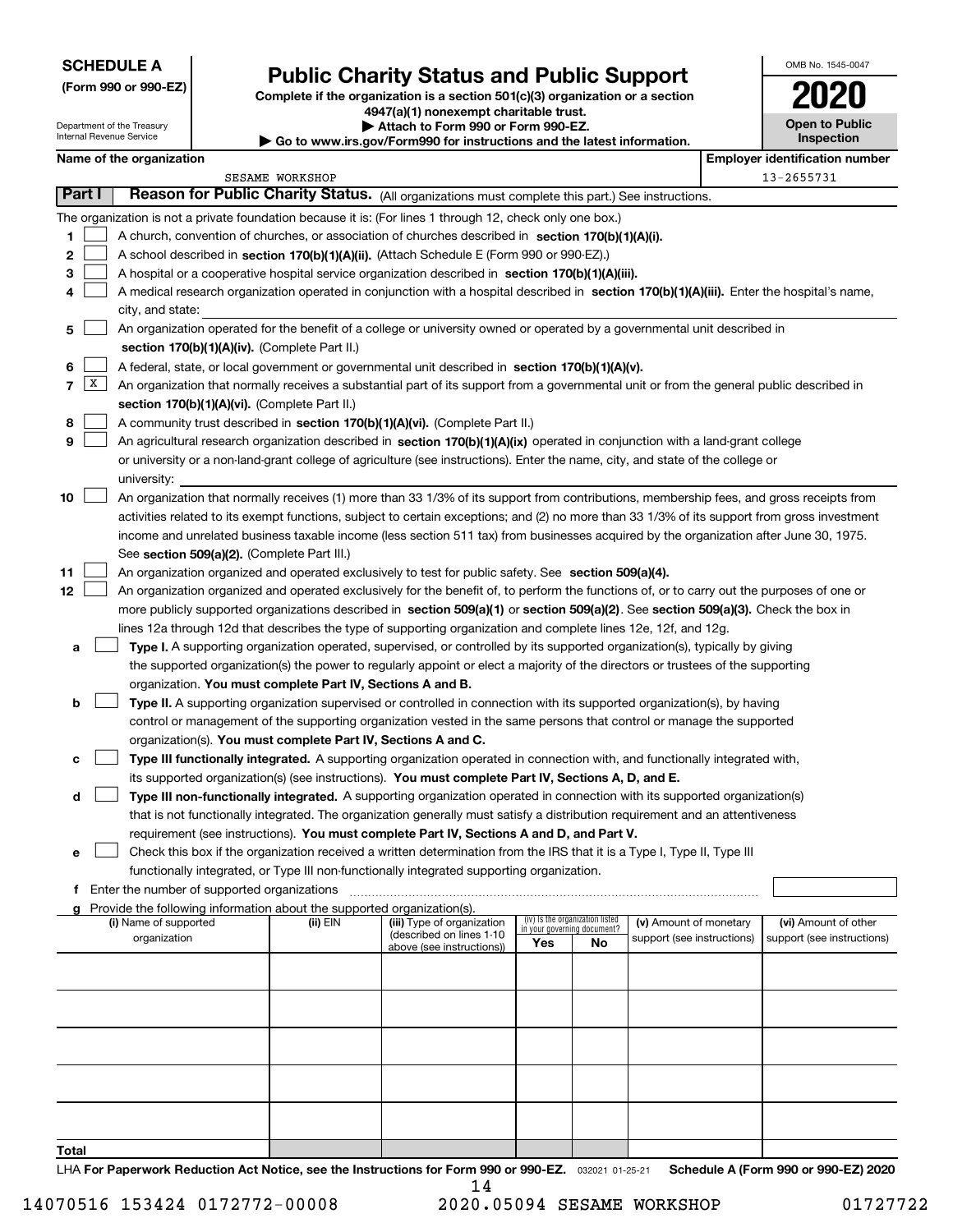#### Schedule A (Form 990 or 990-EZ) 2020 Page SESAME WORKSHOP 13-2655731

**2**

(Complete only if you checked the box on line 5, 7, or 8 of Part I or if the organization failed to qualify under Part III. If the organization fails to qualify under the tests listed below, please complete Part III.) **Part II Support Schedule for Organizations Described in Sections 170(b)(1)(A)(iv) and 170(b)(1)(A)(vi)**

|     | <b>Section A. Public Support</b>                                                                                                               |                |                |               |               |               |                |
|-----|------------------------------------------------------------------------------------------------------------------------------------------------|----------------|----------------|---------------|---------------|---------------|----------------|
|     | Calendar year (or fiscal year beginning in)                                                                                                    | (a) 2016       | (b) 2017       | $(c)$ 2018    | $(d)$ 2019    | (e) 2020      | (f) Total      |
|     | 1 Gifts, grants, contributions, and                                                                                                            |                |                |               |               |               |                |
|     | membership fees received. (Do not                                                                                                              |                |                |               |               |               |                |
|     | include any "unusual grants.")                                                                                                                 | 26,052,680.    | 44,958,091.    | 66, 175, 311. | 88, 573, 914. | 70,024,054.   | 295,784,050.   |
|     | 2 Tax revenues levied for the organ-                                                                                                           |                |                |               |               |               |                |
|     | ization's benefit and either paid to                                                                                                           |                |                |               |               |               |                |
|     | or expended on its behalf                                                                                                                      |                |                |               |               |               |                |
|     | 3 The value of services or facilities                                                                                                          |                |                |               |               |               |                |
|     | furnished by a governmental unit to                                                                                                            |                |                |               |               |               |                |
|     | the organization without charge                                                                                                                |                |                |               |               |               |                |
|     | <b>Total.</b> Add lines 1 through 3                                                                                                            | 26.052.680.    | 44,958,091.    | 66, 175, 311. | 88, 573, 914. | 70,024,054.   | 295,784,050.   |
| 5   | The portion of total contributions                                                                                                             |                |                |               |               |               |                |
|     | by each person (other than a                                                                                                                   |                |                |               |               |               |                |
|     | governmental unit or publicly                                                                                                                  |                |                |               |               |               |                |
|     | supported organization) included                                                                                                               |                |                |               |               |               |                |
|     | on line 1 that exceeds 2% of the                                                                                                               |                |                |               |               |               |                |
|     | amount shown on line 11,                                                                                                                       |                |                |               |               |               |                |
|     | column (f)                                                                                                                                     |                |                |               |               |               | 118, 497, 196. |
|     | 6 Public support. Subtract line 5 from line 4.                                                                                                 |                |                |               |               |               | 177, 286, 854. |
|     | <b>Section B. Total Support</b>                                                                                                                |                |                |               |               |               |                |
|     | Calendar year (or fiscal year beginning in) $\blacktriangleright$                                                                              | (a) 2016       | (b) 2017       | $(c)$ 2018    | $(d)$ 2019    | (e) 2020      | (f) Total      |
|     | <b>7</b> Amounts from line 4                                                                                                                   | 26,052,680     | 44,958,091.    | 66, 175, 311. | 88, 573, 914. | 70,024,054.   | 295,784,050.   |
|     | 8 Gross income from interest,                                                                                                                  |                |                |               |               |               |                |
|     | dividends, payments received on                                                                                                                |                |                |               |               |               |                |
|     | securities loans, rents, royalties,                                                                                                            |                |                |               |               |               |                |
|     | and income from similar sources                                                                                                                | 34, 264, 392.  | 34,720,789.    | 35, 273, 095. | 36,601,553.   | 35, 293, 712. | 176, 153, 541. |
|     | 9 Net income from unrelated business                                                                                                           |                |                |               |               |               |                |
|     | activities, whether or not the                                                                                                                 |                |                |               |               |               |                |
|     | business is regularly carried on                                                                                                               | $\mathbf{0}$ . | $\mathsf{0}$ . | 164,988.      | 892,068.      | 689,996.      | 1,747,052.     |
|     | 10 Other income. Do not include gain                                                                                                           |                |                |               |               |               |                |
|     | or loss from the sale of capital                                                                                                               |                |                |               |               |               |                |
|     |                                                                                                                                                | 139,200.       | 148,500.       | 280,500.      |               |               | 568,200.       |
|     | assets (Explain in Part VI.)<br>11 Total support. Add lines 7 through 10                                                                       |                |                |               |               |               | 474, 252, 843. |
|     | 12 Gross receipts from related activities, etc. (see instructions)                                                                             |                |                |               |               | 12            | 375, 362, 163. |
|     | 13 First 5 years. If the Form 990 is for the organization's first, second, third, fourth, or fifth tax year as a section 501(c)(3)             |                |                |               |               |               |                |
|     | organization, check this box and stop here                                                                                                     |                |                |               |               |               |                |
|     | <b>Section C. Computation of Public Support Percentage</b>                                                                                     |                |                |               |               |               |                |
|     | 14 Public support percentage for 2020 (line 6, column (f), divided by line 11, column (f) <i></i>                                              |                |                |               |               | 14            | 37.38<br>%     |
|     | 15 Public support percentage from 2019 Schedule A, Part II, line 14                                                                            |                |                |               |               | 15            | 40.23<br>%     |
|     | 16a 33 1/3% support test - 2020. If the organization did not check the box on line 13, and line 14 is 33 1/3% or more, check this box and      |                |                |               |               |               |                |
|     | stop here. The organization qualifies as a publicly supported organization                                                                     |                |                |               |               |               | X              |
|     | b 33 1/3% support test - 2019. If the organization did not check a box on line 13 or 16a, and line 15 is 33 1/3% or more, check this box       |                |                |               |               |               |                |
|     | and stop here. The organization qualifies as a publicly supported organization                                                                 |                |                |               |               |               |                |
|     | 17a 10% -facts-and-circumstances test - 2020. If the organization did not check a box on line 13, 16a, or 16b, and line 14 is 10% or more,     |                |                |               |               |               |                |
|     | and if the organization meets the facts-and-circumstances test, check this box and stop here. Explain in Part VI how the organization          |                |                |               |               |               |                |
|     |                                                                                                                                                |                |                |               |               |               |                |
|     | meets the facts-and-circumstances test. The organization qualifies as a publicly supported organization                                        |                |                |               |               |               |                |
|     | <b>b 10% -facts-and-circumstances test - 2019.</b> If the organization did not check a box on line 13, 16a, 16b, or 17a, and line 15 is 10% or |                |                |               |               |               |                |
|     | more, and if the organization meets the facts-and-circumstances test, check this box and stop here. Explain in Part VI how the                 |                |                |               |               |               |                |
|     | organization meets the facts-and-circumstances test. The organization qualifies as a publicly supported organization                           |                |                |               |               |               |                |
| 18. | Private foundation. If the organization did not check a box on line 13, 16a, 16b, 17a, or 17b, check this box and see instructions             |                |                |               |               |               |                |

**Schedule A (Form 990 or 990-EZ) 2020**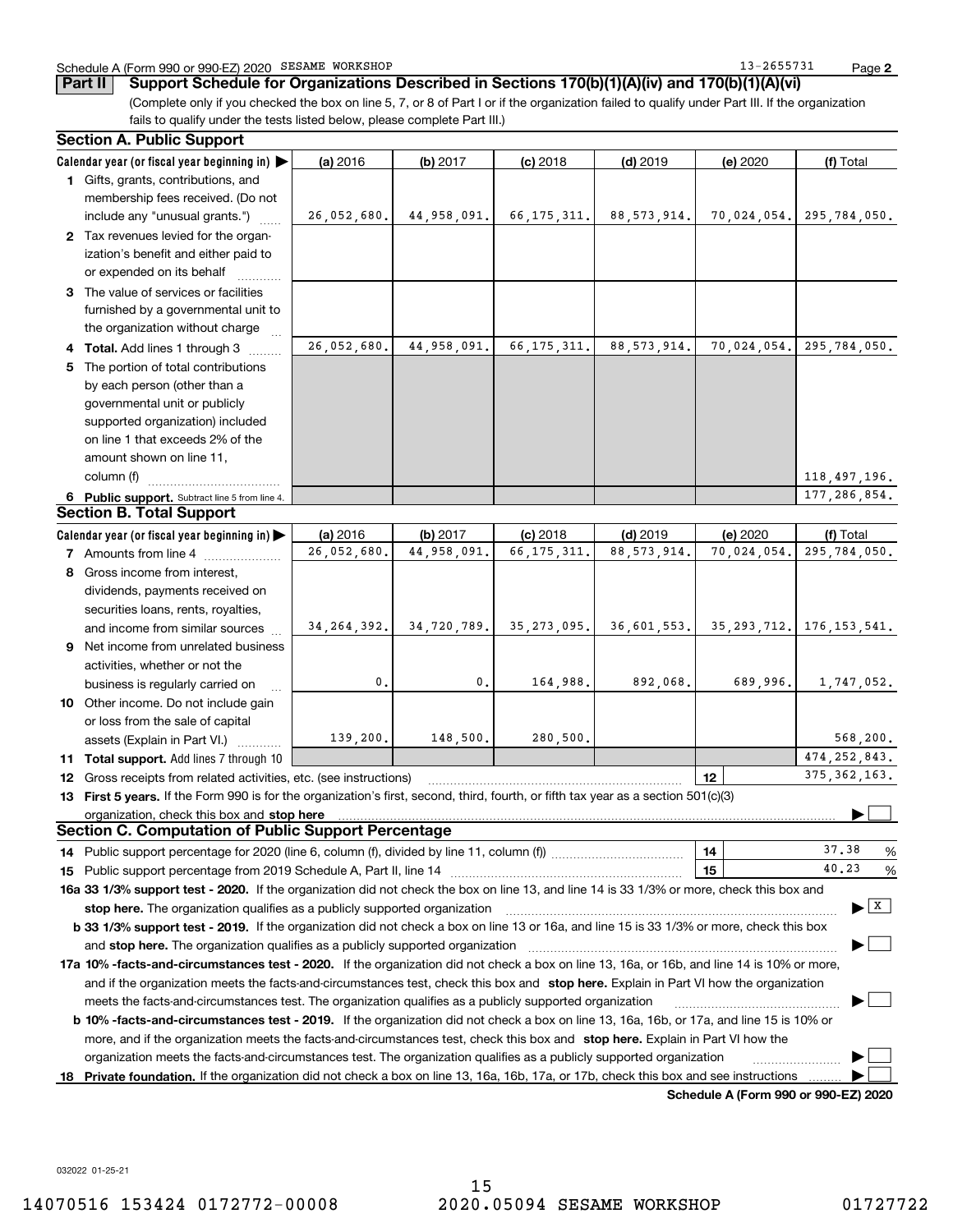#### **Part III Support Schedule for Organizations Described in Section 509(a)(2)**

(Complete only if you checked the box on line 10 of Part I or if the organization failed to qualify under Part II. If the organization fails to qualify under the tests listed below, please complete Part II.)

|    | <b>Section A. Public Support</b>                                                                                                                                                                                               |          |          |            |            |          |                                      |
|----|--------------------------------------------------------------------------------------------------------------------------------------------------------------------------------------------------------------------------------|----------|----------|------------|------------|----------|--------------------------------------|
|    | Calendar year (or fiscal year beginning in) $\blacktriangleright$                                                                                                                                                              | (a) 2016 | (b) 2017 | $(c)$ 2018 | $(d)$ 2019 | (e) 2020 | (f) Total                            |
|    | 1 Gifts, grants, contributions, and                                                                                                                                                                                            |          |          |            |            |          |                                      |
|    | membership fees received. (Do not                                                                                                                                                                                              |          |          |            |            |          |                                      |
|    | include any "unusual grants.")                                                                                                                                                                                                 |          |          |            |            |          |                                      |
|    | <b>2</b> Gross receipts from admissions,<br>merchandise sold or services per-<br>formed, or facilities furnished in<br>any activity that is related to the<br>organization's tax-exempt purpose                                |          |          |            |            |          |                                      |
|    | 3 Gross receipts from activities that<br>are not an unrelated trade or bus-                                                                                                                                                    |          |          |            |            |          |                                      |
|    | iness under section 513                                                                                                                                                                                                        |          |          |            |            |          |                                      |
|    | 4 Tax revenues levied for the organ-<br>ization's benefit and either paid to                                                                                                                                                   |          |          |            |            |          |                                      |
|    | or expended on its behalf<br>.                                                                                                                                                                                                 |          |          |            |            |          |                                      |
|    | 5 The value of services or facilities<br>furnished by a governmental unit to                                                                                                                                                   |          |          |            |            |          |                                      |
|    | the organization without charge                                                                                                                                                                                                |          |          |            |            |          |                                      |
|    | <b>6 Total.</b> Add lines 1 through 5                                                                                                                                                                                          |          |          |            |            |          |                                      |
|    | 7a Amounts included on lines 1, 2, and<br>3 received from disqualified persons                                                                                                                                                 |          |          |            |            |          |                                      |
|    | <b>b</b> Amounts included on lines 2 and 3 received<br>from other than disqualified persons that<br>exceed the greater of \$5,000 or 1% of the<br>amount on line 13 for the year                                               |          |          |            |            |          |                                      |
|    | c Add lines 7a and 7b                                                                                                                                                                                                          |          |          |            |            |          |                                      |
|    | 8 Public support. (Subtract line 7c from line 6.)<br><b>Section B. Total Support</b>                                                                                                                                           |          |          |            |            |          |                                      |
|    | Calendar year (or fiscal year beginning in) $\blacktriangleright$                                                                                                                                                              | (a) 2016 | (b) 2017 | $(c)$ 2018 | $(d)$ 2019 | (e) 2020 | (f) Total                            |
|    | 9 Amounts from line 6                                                                                                                                                                                                          |          |          |            |            |          |                                      |
|    | <b>10a</b> Gross income from interest,<br>dividends, payments received on<br>securities loans, rents, royalties,<br>and income from similar sources                                                                            |          |          |            |            |          |                                      |
|    | <b>b</b> Unrelated business taxable income                                                                                                                                                                                     |          |          |            |            |          |                                      |
|    | (less section 511 taxes) from businesses<br>acquired after June 30, 1975                                                                                                                                                       |          |          |            |            |          |                                      |
|    | c Add lines 10a and 10b                                                                                                                                                                                                        |          |          |            |            |          |                                      |
|    | 11 Net income from unrelated business<br>activities not included in line 10b,<br>whether or not the business is<br>regularly carried on                                                                                        |          |          |            |            |          |                                      |
|    | <b>12</b> Other income. Do not include gain<br>or loss from the sale of capital<br>assets (Explain in Part VI.)                                                                                                                |          |          |            |            |          |                                      |
|    | <b>13</b> Total support. (Add lines 9, 10c, 11, and 12.)                                                                                                                                                                       |          |          |            |            |          |                                      |
|    | 14 First 5 years. If the Form 990 is for the organization's first, second, third, fourth, or fifth tax year as a section 501(c)(3) organization,                                                                               |          |          |            |            |          |                                      |
|    | check this box and stop here with the continuum control to the change of the state of the state of the change of the state of the change of the change of the state of the change of the change of the change of the change of |          |          |            |            |          |                                      |
|    | <b>Section C. Computation of Public Support Percentage</b>                                                                                                                                                                     |          |          |            |            |          |                                      |
|    |                                                                                                                                                                                                                                |          |          |            |            | 15       | %                                    |
| 16 | Public support percentage from 2019 Schedule A, Part III, line 15<br>Section D. Computation of Investment Income Percentage                                                                                                    |          |          |            |            | 16       | %                                    |
|    |                                                                                                                                                                                                                                |          |          |            |            |          |                                      |
|    |                                                                                                                                                                                                                                |          |          |            |            | 17       | %                                    |
|    | 18 Investment income percentage from 2019 Schedule A, Part III, line 17                                                                                                                                                        |          |          |            |            | 18       | %                                    |
|    | 19a 33 1/3% support tests - 2020. If the organization did not check the box on line 14, and line 15 is more than 33 1/3%, and line 17 is not                                                                                   |          |          |            |            |          |                                      |
|    | more than 33 1/3%, check this box and stop here. The organization qualifies as a publicly supported organization                                                                                                               |          |          |            |            |          | $\sim$<br>▶                          |
|    | b 33 1/3% support tests - 2019. If the organization did not check a box on line 14 or line 19a, and line 16 is more than 33 1/3%, and                                                                                          |          |          |            |            |          |                                      |
|    | line 18 is not more than 33 1/3%, check this box and stop here. The organization qualifies as a publicly supported organization                                                                                                |          |          |            |            |          |                                      |
| 20 | Private foundation. If the organization did not check a box on line 14, 19a, or 19b, check this box and see instructions                                                                                                       |          |          |            |            |          |                                      |
|    | 032023 01-25-21                                                                                                                                                                                                                |          | 16       |            |            |          | Schedule A (Form 990 or 990-EZ) 2020 |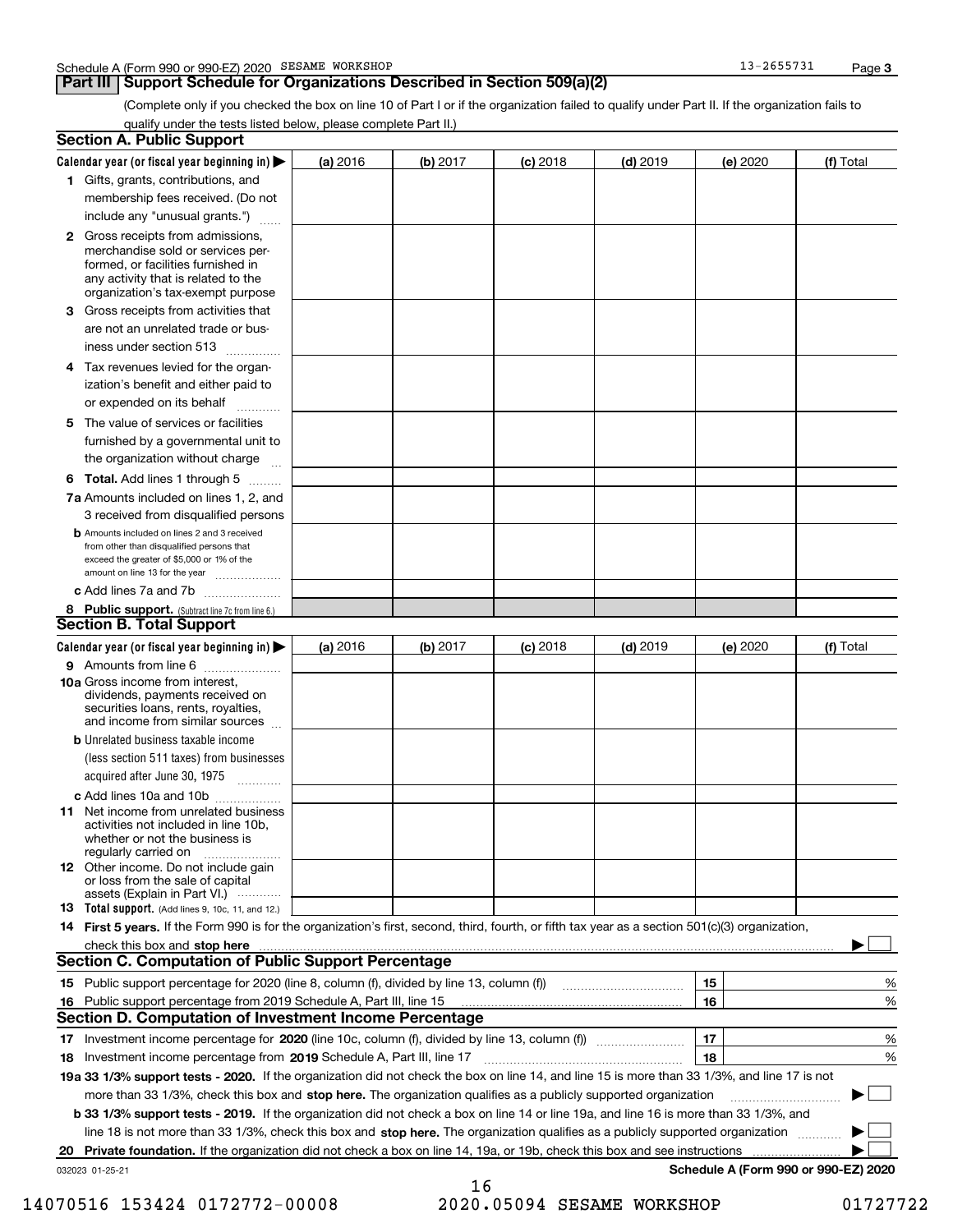**1**

**2**

**3a**

**3b**

**3c**

**4a**

**4b**

**4c**

**5a**

**5b5c**

**6**

**7**

**8**

**9a**

**9b**

**9c**

**10a**

**10b**

**Schedule A (Form 990 or 990-EZ) 2020**

**YesNo**

### **Part IV Supporting Organizations**

(Complete only if you checked a box in line 12 on Part I. If you checked box 12a, Part I, complete Sections A and B. If you checked box 12b, Part I, complete Sections A and C. If you checked box 12c, Part I, complete Sections A, D, and E. If you checked box 12d, Part I, complete Sections A and D, and complete Part V.)

#### **Section A. All Supporting Organizations**

- **1** Are all of the organization's supported organizations listed by name in the organization's governing documents? If "No," describe in **Part VI** how the supported organizations are designated. If designated by *class or purpose, describe the designation. If historic and continuing relationship, explain.*
- **2** Did the organization have any supported organization that does not have an IRS determination of status under section 509(a)(1) or (2)? If "Yes," explain in Part VI how the organization determined that the supported *organization was described in section 509(a)(1) or (2).*
- **3a** Did the organization have a supported organization described in section 501(c)(4), (5), or (6)? If "Yes," answer *lines 3b and 3c below.*
- **b** Did the organization confirm that each supported organization qualified under section 501(c)(4), (5), or (6) and satisfied the public support tests under section 509(a)(2)? If "Yes," describe in **Part VI** when and how the *organization made the determination.*
- **c**Did the organization ensure that all support to such organizations was used exclusively for section 170(c)(2)(B) purposes? If "Yes," explain in **Part VI** what controls the organization put in place to ensure such use.
- **4a***If* Was any supported organization not organized in the United States ("foreign supported organization")? *"Yes," and if you checked box 12a or 12b in Part I, answer lines 4b and 4c below.*
- **b** Did the organization have ultimate control and discretion in deciding whether to make grants to the foreign supported organization? If "Yes," describe in **Part VI** how the organization had such control and discretion *despite being controlled or supervised by or in connection with its supported organizations.*
- **c** Did the organization support any foreign supported organization that does not have an IRS determination under sections 501(c)(3) and 509(a)(1) or (2)? If "Yes," explain in **Part VI** what controls the organization used *to ensure that all support to the foreign supported organization was used exclusively for section 170(c)(2)(B) purposes.*
- **5a** Did the organization add, substitute, or remove any supported organizations during the tax year? If "Yes," answer lines 5b and 5c below (if applicable). Also, provide detail in **Part VI,** including (i) the names and EIN *numbers of the supported organizations added, substituted, or removed; (ii) the reasons for each such action; (iii) the authority under the organization's organizing document authorizing such action; and (iv) how the action was accomplished (such as by amendment to the organizing document).*
- **b** Type I or Type II only. Was any added or substituted supported organization part of a class already designated in the organization's organizing document?
- **cSubstitutions only.**  Was the substitution the result of an event beyond the organization's control?
- **6** Did the organization provide support (whether in the form of grants or the provision of services or facilities) to **Part VI.** *If "Yes," provide detail in* support or benefit one or more of the filing organization's supported organizations? anyone other than (i) its supported organizations, (ii) individuals that are part of the charitable class benefited by one or more of its supported organizations, or (iii) other supporting organizations that also
- **7**Did the organization provide a grant, loan, compensation, or other similar payment to a substantial contributor *If "Yes," complete Part I of Schedule L (Form 990 or 990-EZ).* regard to a substantial contributor? (as defined in section 4958(c)(3)(C)), a family member of a substantial contributor, or a 35% controlled entity with
- **8** Did the organization make a loan to a disqualified person (as defined in section 4958) not described in line 7? *If "Yes," complete Part I of Schedule L (Form 990 or 990-EZ).*
- **9a** Was the organization controlled directly or indirectly at any time during the tax year by one or more in section 509(a)(1) or (2))? If "Yes," *provide detail in* <code>Part VI.</code> disqualified persons, as defined in section 4946 (other than foundation managers and organizations described
- **b** Did one or more disqualified persons (as defined in line 9a) hold a controlling interest in any entity in which the supporting organization had an interest? If "Yes," provide detail in P**art VI**.
- **c**Did a disqualified person (as defined in line 9a) have an ownership interest in, or derive any personal benefit from, assets in which the supporting organization also had an interest? If "Yes," provide detail in P**art VI.**
- **10a** Was the organization subject to the excess business holdings rules of section 4943 because of section supporting organizations)? If "Yes," answer line 10b below. 4943(f) (regarding certain Type II supporting organizations, and all Type III non-functionally integrated
- **b** Did the organization have any excess business holdings in the tax year? (Use Schedule C, Form 4720, to *determine whether the organization had excess business holdings.)*

032024 01-25-21

17 14070516 153424 0172772-00008 2020.05094 SESAME WORKSHOP 01727722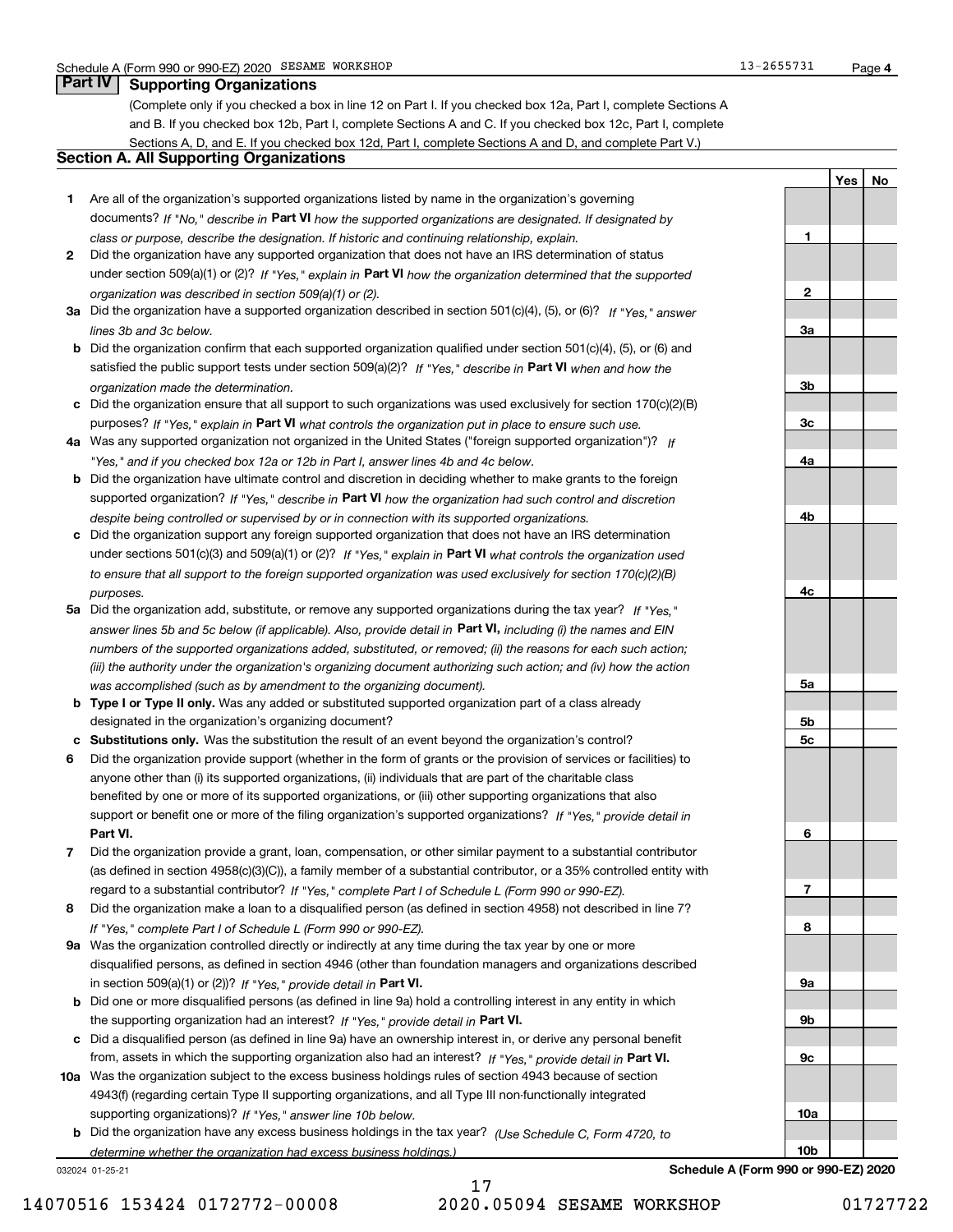**1**

**2**

|    |                                                                                                                                                                                                                                                                                                                                                                                                                                                                                                                     |                 | Yes | No |
|----|---------------------------------------------------------------------------------------------------------------------------------------------------------------------------------------------------------------------------------------------------------------------------------------------------------------------------------------------------------------------------------------------------------------------------------------------------------------------------------------------------------------------|-----------------|-----|----|
| 11 | Has the organization accepted a gift or contribution from any of the following persons?                                                                                                                                                                                                                                                                                                                                                                                                                             |                 |     |    |
|    | a A person who directly or indirectly controls, either alone or together with persons described in lines 11b and                                                                                                                                                                                                                                                                                                                                                                                                    |                 |     |    |
|    | 11c below, the governing body of a supported organization?                                                                                                                                                                                                                                                                                                                                                                                                                                                          | 11a             |     |    |
|    | <b>b</b> A family member of a person described in line 11a above?                                                                                                                                                                                                                                                                                                                                                                                                                                                   | 11 <sub>b</sub> |     |    |
|    | c A 35% controlled entity of a person described in line 11a or 11b above? If "Yes" to line 11a, 11b, or 11c, provide                                                                                                                                                                                                                                                                                                                                                                                                |                 |     |    |
|    | detail in Part VI.                                                                                                                                                                                                                                                                                                                                                                                                                                                                                                  | 11c             |     |    |
|    | <b>Section B. Type I Supporting Organizations</b>                                                                                                                                                                                                                                                                                                                                                                                                                                                                   |                 |     |    |
|    |                                                                                                                                                                                                                                                                                                                                                                                                                                                                                                                     |                 | Yes | No |
|    | Did the governing body, members of the governing body, officers acting in their official capacity, or membership of one or<br>more supported organizations have the power to regularly appoint or elect at least a majority of the organization's officers,<br>directors, or trustees at all times during the tax year? If "No," describe in Part VI how the supported organization(s)<br>offectively anoughed averagined as controlled the essenigation legisline. If the essenigation had mose than ano currented |                 |     |    |

**2** Did the organization operate for the benefit of any supported organization other than the supported *effectively operated, supervised, or controlled the organization's activities. If the organization had more than one supported organization, describe how the powers to appoint and/or remove officers, directors, or trustees were allocated among the supported organizations and what conditions or restrictions, if any, applied to such powers during the tax year. If "Yes," explain in* organization(s) that operated, supervised, or controlled the supporting organization?

**Part VI**  *how providing such benefit carried out the purposes of the supported organization(s) that operated,*

| supervised, or controlled the supporting organization. |  |
|--------------------------------------------------------|--|
| <b>Section C. Type II Supporting Organizations</b>     |  |
|                                                        |  |

**Yes No 1**or trustees of each of the organization's supported organization(s)? If "No," describe in **Part VI** how control **1***or management of the supporting organization was vested in the same persons that controlled or managed the supported organization(s).* Were a majority of the organization's directors or trustees during the tax year also a majority of the directors

|  | Section D. All Type III Supporting Organizations |
|--|--------------------------------------------------|
|  |                                                  |

|              |                                                                                                                        |   | Yes l | No |
|--------------|------------------------------------------------------------------------------------------------------------------------|---|-------|----|
|              | Did the organization provide to each of its supported organizations, by the last day of the fifth month of the         |   |       |    |
|              | organization's tax year, (i) a written notice describing the type and amount of support provided during the prior tax  |   |       |    |
|              | year, (ii) a copy of the Form 990 that was most recently filed as of the date of notification, and (iii) copies of the |   |       |    |
|              | organization's governing documents in effect on the date of notification, to the extent not previously provided?       |   |       |    |
| $\mathbf{2}$ | Were any of the organization's officers, directors, or trustees either (i) appointed or elected by the supported       |   |       |    |
|              | organization(s) or (ii) serving on the governing body of a supported organization? If "No," explain in Part VI how     |   |       |    |
|              | the organization maintained a close and continuous working relationship with the supported organization(s).            | 2 |       |    |
| 3            | By reason of the relationship described in line 2, above, did the organization's supported organizations have a        |   |       |    |
|              | significant voice in the organization's investment policies and in directing the use of the organization's             |   |       |    |
|              | income or assets at all times during the tax year? If "Yes," describe in Part VI the role the organization's           |   |       |    |
|              | supported organizations played in this regard.                                                                         | з |       |    |

# *supported organizations played in this regard.* **Section E. Type III Functionally Integrated Supporting Organizations**

- **1**Check the box next to the method that the organization used to satisfy the Integral Part Test during the year (see instructions).
- **alinupy** The organization satisfied the Activities Test. Complete line 2 below.
- **b**The organization is the parent of each of its supported organizations. *Complete* line 3 *below.*  $\mathcal{L}^{\text{max}}$

|  |  |  | c <u>L</u> The organization supported a governmental entity. Describe in Part VI how you supported a governmental entity (see instructions). |  |
|--|--|--|----------------------------------------------------------------------------------------------------------------------------------------------|--|
|--|--|--|----------------------------------------------------------------------------------------------------------------------------------------------|--|

18

- **2Answer lines 2a and 2b below. Yes No** Activities Test.
- **a** Did substantially all of the organization's activities during the tax year directly further the exempt purposes of the supported organization(s) to which the organization was responsive? If "Yes," then in **Part VI identify those supported organizations and explain**  *how these activities directly furthered their exempt purposes, how the organization was responsive to those supported organizations, and how the organization determined that these activities constituted substantially all of its activities.*
- **b** Did the activities described in line 2a, above, constitute activities that, but for the organization's involvement, **Part VI**  *the reasons for the organization's position that its supported organization(s) would have engaged in* one or more of the organization's supported organization(s) would have been engaged in? If "Yes," e*xplain in these activities but for the organization's involvement.*
- **3** Parent of Supported Organizations. Answer lines 3a and 3b below.

**a** Did the organization have the power to regularly appoint or elect a majority of the officers, directors, or trustees of each of the supported organizations? If "Yes" or "No" provide details in **Part VI.** 

**b** Did the organization exercise a substantial degree of direction over the policies, programs, and activities of each of its supported organizations? If "Yes," describe in Part VI the role played by the organization in this regard.

032025 01-25-21

**Schedule A (Form 990 or 990-EZ) 2020**

**2a**

**2b**

**3a**

**3b**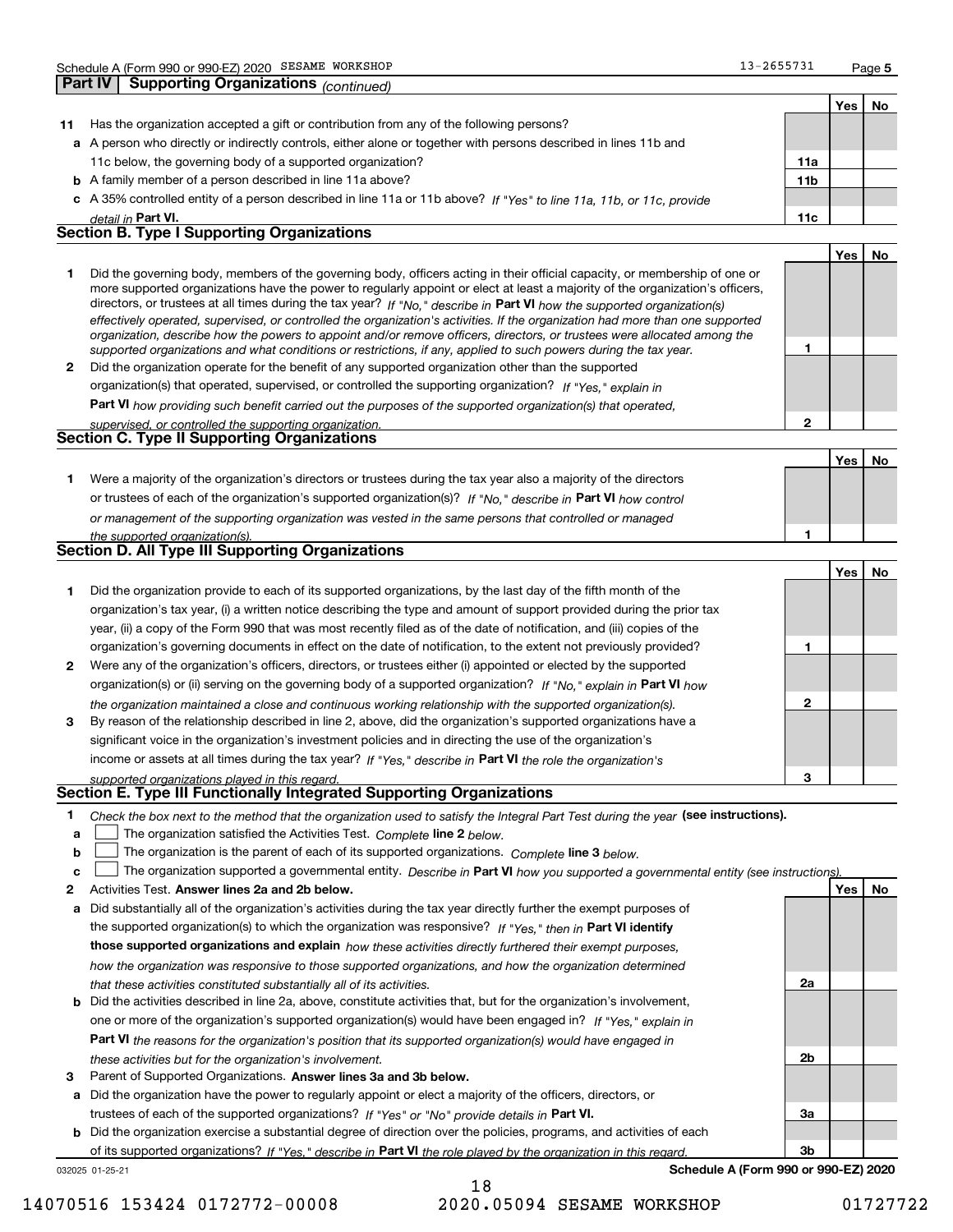| Schedule A | 4 (Form 990 or 990-EZ) 2020 | <b>SESAME WORKSHOP</b> | $\sim$ $\sim$ $\sim$ $\sim$<br>$-200013$ | Page |  |
|------------|-----------------------------|------------------------|------------------------------------------|------|--|
|------------|-----------------------------|------------------------|------------------------------------------|------|--|

**1Part VI** Check here if the organization satisfied the Integral Part Test as a qualifying trust on Nov. 20, 1970 ( explain in Part **VI**). See instructions. **Section A - Adjusted Net Income 123456** Portion of operating expenses paid or incurred for production or **7** Other expenses (see instructions) **8** Adjusted Net Income (subtract lines 5, 6, and 7 from line 4) **8 8 1234567Section B - Minimum Asset Amount 1**Aggregate fair market value of all non-exempt-use assets (see **2**Acquisition indebtedness applicable to non-exempt-use assets **3** Subtract line 2 from line 1d. **4**Cash deemed held for exempt use. Enter 0.015 of line 3 (for greater amount, **5** Net value of non-exempt-use assets (subtract line 4 from line 3) **678a** Average monthly value of securities **b** Average monthly cash balances **c**Fair market value of other non-exempt-use assets **dTotal**  (add lines 1a, 1b, and 1c) **eDiscount** claimed for blockage or other factors **1a1b1c1d2345678**(explain in detail in Part VI): **Minimum Asset Amount**  (add line 7 to line 6) **Section C - Distributable Amount 123456123456Distributable Amount.** Subtract line 5 from line 4, unless subject to All other Type III non-functionally integrated supporting organizations must complete Sections A through E. (B) Current Year (optional)(A) Prior Year Net short-term capital gain Recoveries of prior-year distributions Other gross income (see instructions) Add lines 1 through 3. Depreciation and depletion collection of gross income or for management, conservation, or maintenance of property held for production of income (see instructions) (B) Current Year (optional)(A) Prior Year instructions for short tax year or assets held for part of year): see instructions). Multiply line 5 by 0.035. Recoveries of prior-year distributions Current Year Adjusted net income for prior year (from Section A, line 8, column A) Enter 0.85 of line 1. Minimum asset amount for prior year (from Section B, line 8, column A) Enter greater of line 2 or line 3. Income tax imposed in prior year emergency temporary reduction (see instructions). **Part V** Type III Non-Functionally Integrated 509(a)(3) Supporting Organizations  $\mathcal{L}^{\text{max}}$ 

**7**Check here if the current year is the organization's first as a non-functionally integrated Type III supporting organization (see instructions). $\mathcal{L}^{\text{max}}$ 

**Schedule A (Form 990 or 990-EZ) 2020**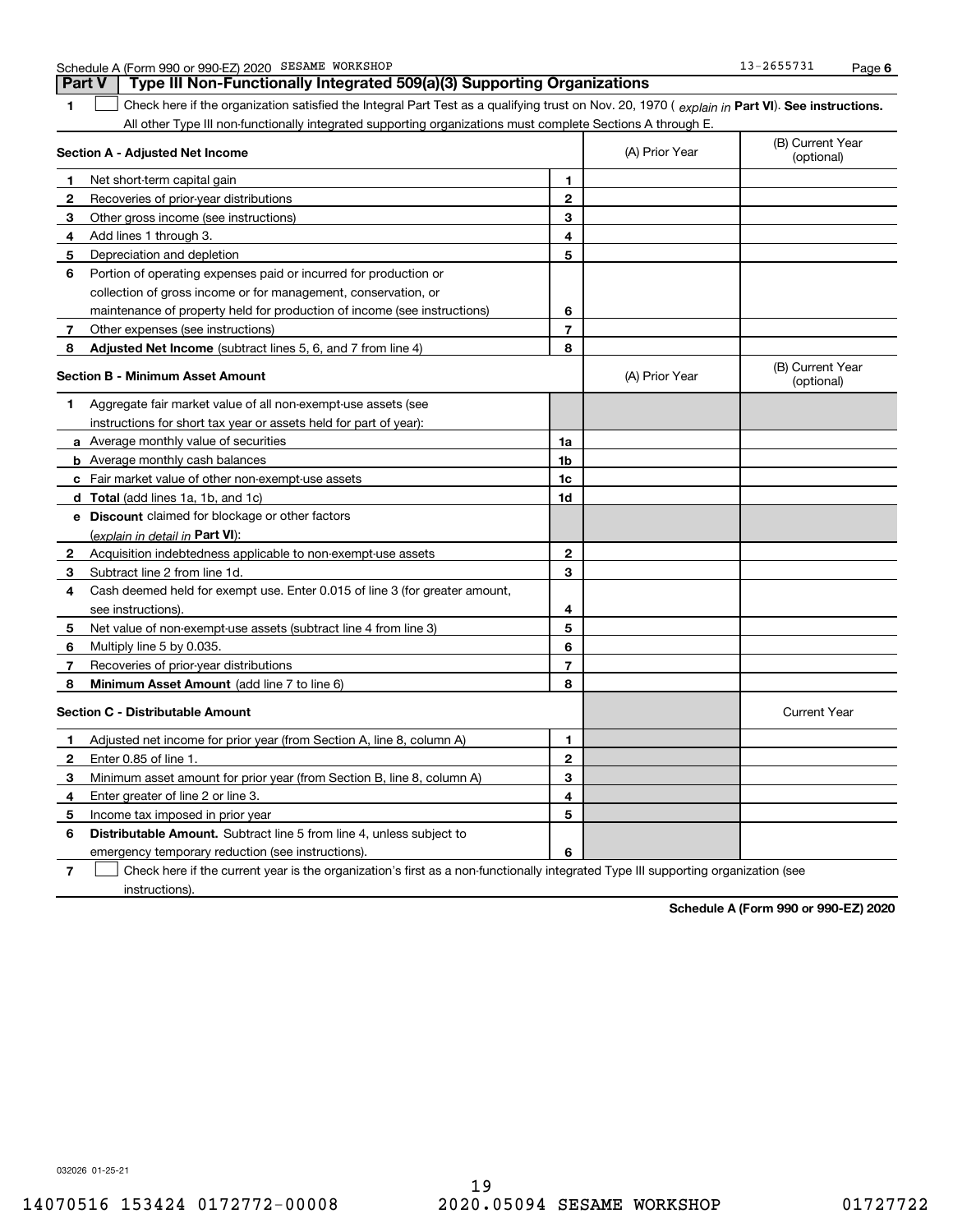| <b>Part V</b> | Type III Non-Functionally Integrated 509(a)(3) Supporting Organizations                    |                                    | (continued)                                   |              |                                                  |
|---------------|--------------------------------------------------------------------------------------------|------------------------------------|-----------------------------------------------|--------------|--------------------------------------------------|
|               | <b>Section D - Distributions</b>                                                           |                                    |                                               |              | <b>Current Year</b>                              |
| 1             | Amounts paid to supported organizations to accomplish exempt purposes                      |                                    |                                               | 1            |                                                  |
| 2             | Amounts paid to perform activity that directly furthers exempt purposes of supported       |                                    |                                               |              |                                                  |
|               | organizations, in excess of income from activity                                           |                                    |                                               | $\mathbf{2}$ |                                                  |
| 3             | Administrative expenses paid to accomplish exempt purposes of supported organizations      |                                    |                                               | 3            |                                                  |
| 4             | Amounts paid to acquire exempt-use assets                                                  |                                    |                                               | 4            |                                                  |
| 5             | Qualified set-aside amounts (prior IRS approval required - provide details in Part VI)     |                                    |                                               | 5            |                                                  |
| 6             | Other distributions ( <i>describe in</i> Part VI). See instructions.                       |                                    |                                               | 6            |                                                  |
| 7             | Total annual distributions. Add lines 1 through 6.                                         |                                    |                                               | 7            |                                                  |
| 8             | Distributions to attentive supported organizations to which the organization is responsive |                                    |                                               |              |                                                  |
|               | (provide details in Part VI). See instructions.                                            |                                    |                                               | 8            |                                                  |
| 9             | Distributable amount for 2020 from Section C, line 6                                       |                                    |                                               | 9            |                                                  |
| 10            | Line 8 amount divided by line 9 amount                                                     |                                    |                                               | 10           |                                                  |
|               | <b>Section E - Distribution Allocations</b> (see instructions)                             | (i)<br><b>Excess Distributions</b> | (ii)<br><b>Underdistributions</b><br>Pre-2020 |              | (iii)<br><b>Distributable</b><br>Amount for 2020 |
| 1             | Distributable amount for 2020 from Section C, line 6                                       |                                    |                                               |              |                                                  |
| 2             | Underdistributions, if any, for years prior to 2020 (reason-                               |                                    |                                               |              |                                                  |
|               | able cause required - explain in Part VI). See instructions.                               |                                    |                                               |              |                                                  |
| 3             | Excess distributions carryover, if any, to 2020                                            |                                    |                                               |              |                                                  |
|               | a From 2015                                                                                |                                    |                                               |              |                                                  |
|               | <b>b</b> From 2016                                                                         |                                    |                                               |              |                                                  |
|               | $c$ From 2017                                                                              |                                    |                                               |              |                                                  |
|               | d From 2018                                                                                |                                    |                                               |              |                                                  |
|               | e From 2019                                                                                |                                    |                                               |              |                                                  |
|               | f Total of lines 3a through 3e                                                             |                                    |                                               |              |                                                  |
|               | g Applied to underdistributions of prior years                                             |                                    |                                               |              |                                                  |
|               | <b>h</b> Applied to 2020 distributable amount                                              |                                    |                                               |              |                                                  |
|               | Carryover from 2015 not applied (see instructions)                                         |                                    |                                               |              |                                                  |
|               | Remainder. Subtract lines 3g, 3h, and 3i from line 3f.                                     |                                    |                                               |              |                                                  |
| 4             | Distributions for 2020 from Section D,                                                     |                                    |                                               |              |                                                  |
|               | line $7:$                                                                                  |                                    |                                               |              |                                                  |
|               | a Applied to underdistributions of prior years                                             |                                    |                                               |              |                                                  |
|               | <b>b</b> Applied to 2020 distributable amount                                              |                                    |                                               |              |                                                  |
|               | c Remainder. Subtract lines 4a and 4b from line 4.                                         |                                    |                                               |              |                                                  |
| 5.            | Remaining underdistributions for years prior to 2020, if                                   |                                    |                                               |              |                                                  |
|               | any. Subtract lines 3g and 4a from line 2. For result greater                              |                                    |                                               |              |                                                  |
|               | than zero, explain in Part VI. See instructions.                                           |                                    |                                               |              |                                                  |
| 6             | Remaining underdistributions for 2020. Subtract lines 3h                                   |                                    |                                               |              |                                                  |
|               | and 4b from line 1. For result greater than zero, explain in                               |                                    |                                               |              |                                                  |
|               | Part VI. See instructions.                                                                 |                                    |                                               |              |                                                  |
| 7             | Excess distributions carryover to 2021. Add lines 3j                                       |                                    |                                               |              |                                                  |
|               | and 4c.                                                                                    |                                    |                                               |              |                                                  |
| 8             | Breakdown of line 7:                                                                       |                                    |                                               |              |                                                  |
|               | a Excess from 2016                                                                         |                                    |                                               |              |                                                  |
|               | <b>b</b> Excess from 2017                                                                  |                                    |                                               |              |                                                  |
|               | c Excess from 2018                                                                         |                                    |                                               |              |                                                  |
|               | d Excess from 2019                                                                         |                                    |                                               |              |                                                  |
|               | e Excess from 2020                                                                         |                                    |                                               |              |                                                  |

**Schedule A (Form 990 or 990-EZ) 2020**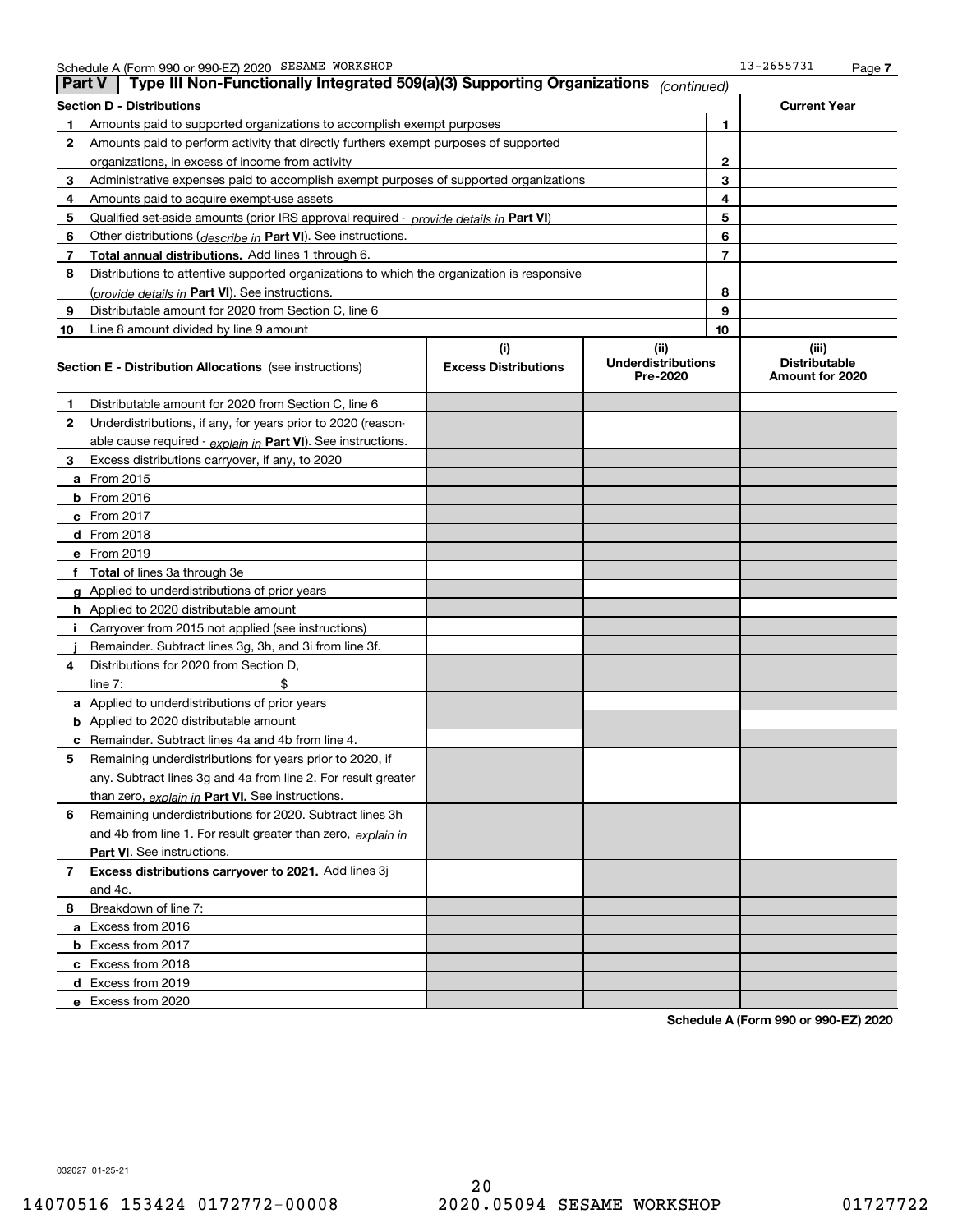Part VI | Supplemental Information. Provide the explanations required by Part II, line 10; Part II, line 17a or 17b; Part III, line 12; Part IV, Section A, lines 1, 2, 3b, 3c, 4b, 4c, 5a, 6, 9a, 9b, 9c, 11a, 11b, and 11c; Part IV, Section B, lines 1 and 2; Part IV, Section C, line 1; Part IV, Section D, lines 2 and 3; Part IV, Section E, lines 1c, 2a, 2b, 3a, and 3b; Part V, line 1; Part V, Section B, line 1e; Part V, Section D, lines 5, 6, and 8; and Part V, Section E, lines 2, 5, and 6. Also complete this part for any additional information. (See instructions.)

FORM 990, SCHEDULE A - PUBLIC SUPPORT

IN ADDITION TO THE PUBLIC SUPPORT SESAME WORKSHOP GENERATES TO FUND ITS

OWN EDUCATIONAL INITIATIVES IN THE US AND AROUND THE WORLD, SESAME

WORKSHOP ALSO WORKS WITH THE PUBLIC BROADCASTING SERVICE (PBS) AND ITS

LOCAL MEMBER STATIONS TO SUPPORT THEIR OWN PUBLIC FUNDRAISING EFFORTS.

THIS SUPPORT INCLUDES PROVIDING TO THEM THE USE OF THE SESAME STREET

BRAND, CHARACTERS, AND PRODUCTS IN FUNDRAISING CAMPAIGNS, AUCTIONS, AND

LOCAL PBS STATION EVENTS. SESAME WORKSHOP DOES NOT HAVE ACCESS TO THE

AMOUNT OF MONEY RAISED FROM THIS SUPPORT.

SCHEDULE A, PART II - OTHER INCOME

DESCRIPTION SPECIAL EVENTS ACTIVITIES

2016 139,200

2017 148,500

2018 280,500

2019

2020

13-2655731

**8**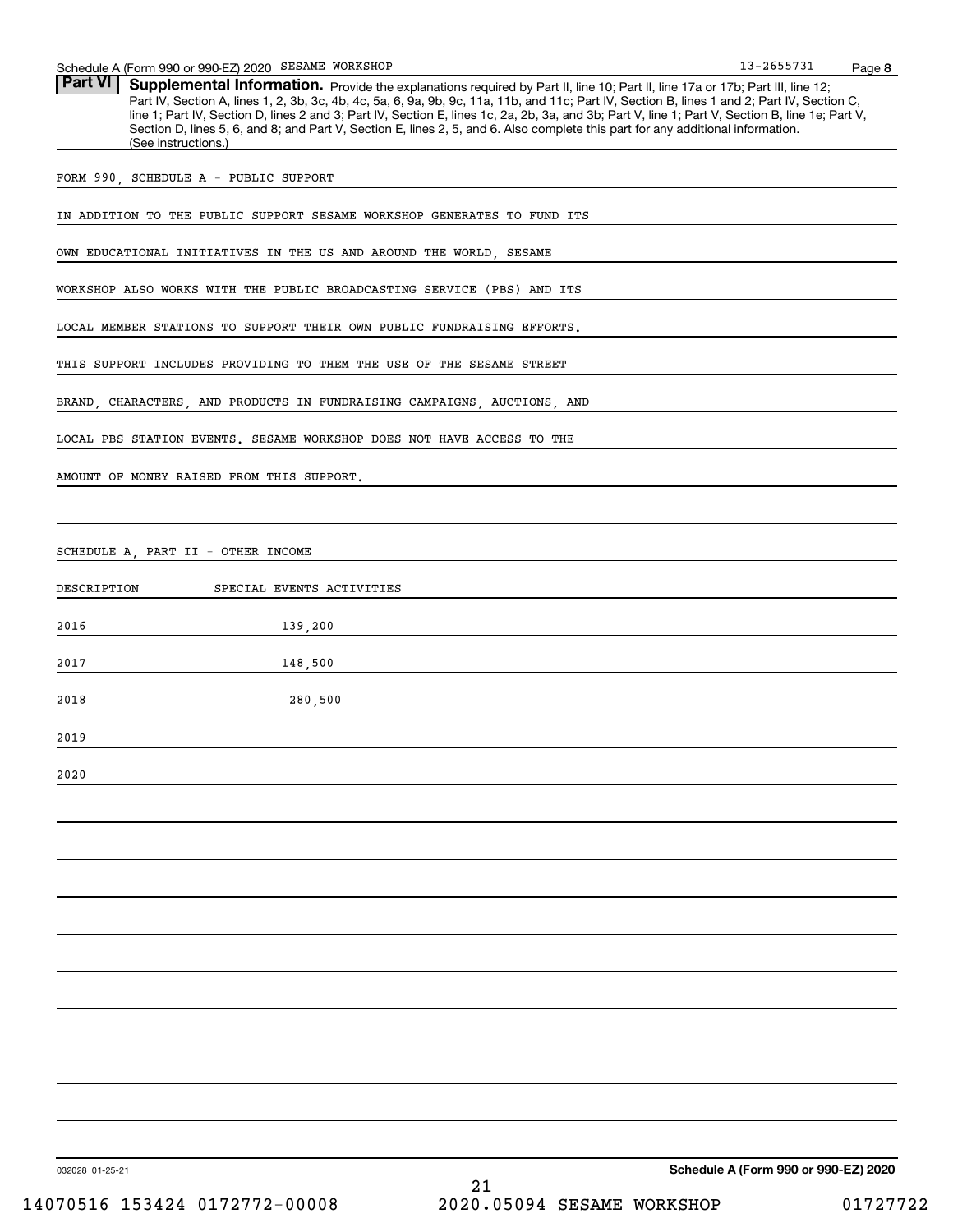Department of the Treasury Internal Revenue Service **(Form 990, 990-EZ, or 990-PF)**

Name of the organization

\*\* PUBLIC DISCLOSURE COPY \*\*

# **Schedule B Schedule of Contributors**

**| Attach to Form 990, Form 990-EZ, or Form 990-PF. | Go to www.irs.gov/Form990 for the latest information.** OMB No. 1545-0047

**2020**

**Employer identification number**

 $13 - 2655731$ 

| SESAME WORKSHOP |
|-----------------|

| Filers of:         | Section:                                                                  |
|--------------------|---------------------------------------------------------------------------|
| Form 990 or 990-EZ | $\lfloor x \rfloor$ 501(c)( 3) (enter number) organization                |
|                    | 4947(a)(1) nonexempt charitable trust not treated as a private foundation |
|                    | 527 political organization                                                |
| Form 990-PF        | 501(c)(3) exempt private foundation                                       |
|                    | 4947(a)(1) nonexempt charitable trust treated as a private foundation     |
|                    | 501(c)(3) taxable private foundation                                      |

Check if your organization is covered by the **General Rule** or a **Special Rule. Note:**  Only a section 501(c)(7), (8), or (10) organization can check boxes for both the General Rule and a Special Rule. See instructions.

#### **General Rule**

 $\mathcal{L}^{\text{max}}$ 

For an organization filing Form 990, 990-EZ, or 990-PF that received, during the year, contributions totaling \$5,000 or more (in money or property) from any one contributor. Complete Parts I and II. See instructions for determining a contributor's total contributions.

#### **Special Rules**

any one contributor, during the year, total contributions of the greater of  $\,$  (1) \$5,000; or **(2)** 2% of the amount on (i) Form 990, Part VIII, line 1h;  $\overline{X}$  For an organization described in section 501(c)(3) filing Form 990 or 990-EZ that met the 33 1/3% support test of the regulations under sections 509(a)(1) and 170(b)(1)(A)(vi), that checked Schedule A (Form 990 or 990-EZ), Part II, line 13, 16a, or 16b, and that received from or (ii) Form 990-EZ, line 1. Complete Parts I and II.

For an organization described in section 501(c)(7), (8), or (10) filing Form 990 or 990-EZ that received from any one contributor, during the year, total contributions of more than \$1,000 exclusively for religious, charitable, scientific, literary, or educational purposes, or for the prevention of cruelty to children or animals. Complete Parts I (entering "N/A" in column (b) instead of the contributor name and address), II, and III.  $\mathcal{L}^{\text{max}}$ 

purpose. Don't complete any of the parts unless the **General Rule** applies to this organization because it received *nonexclusively* year, contributions <sub>exclusively</sub> for religious, charitable, etc., purposes, but no such contributions totaled more than \$1,000. If this box is checked, enter here the total contributions that were received during the year for an  $\;$ exclusively religious, charitable, etc., For an organization described in section 501(c)(7), (8), or (10) filing Form 990 or 990-EZ that received from any one contributor, during the religious, charitable, etc., contributions totaling \$5,000 or more during the year  $\Box$ — $\Box$   $\Box$  $\mathcal{L}^{\text{max}}$ 

**Caution:**  An organization that isn't covered by the General Rule and/or the Special Rules doesn't file Schedule B (Form 990, 990-EZ, or 990-PF),  **must** but it answer "No" on Part IV, line 2, of its Form 990; or check the box on line H of its Form 990-EZ or on its Form 990-PF, Part I, line 2, to certify that it doesn't meet the filing requirements of Schedule B (Form 990, 990-EZ, or 990-PF).

**For Paperwork Reduction Act Notice, see the instructions for Form 990, 990-EZ, or 990-PF. Schedule B (Form 990, 990-EZ, or 990-PF) (2020)** LHA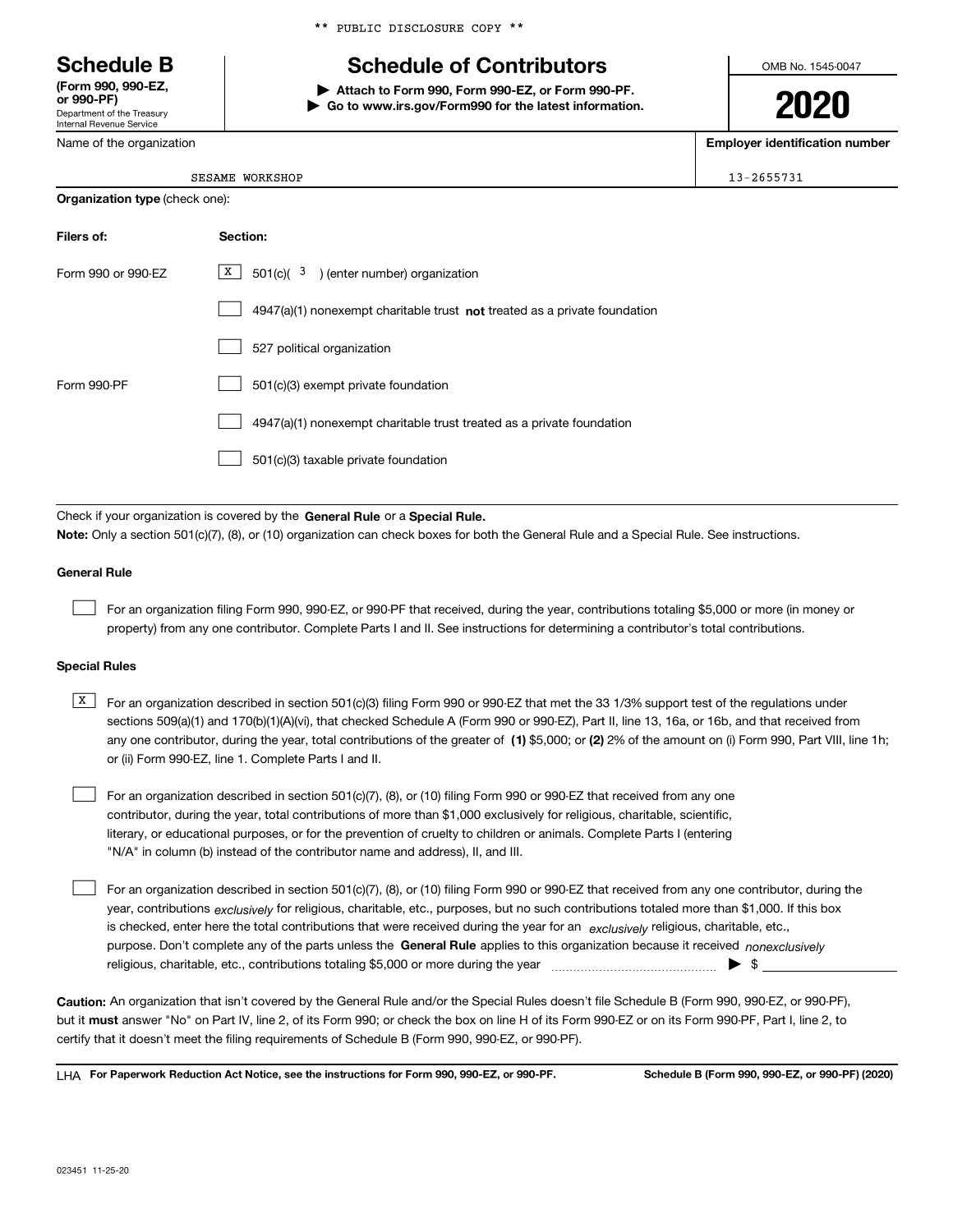| Schedule B (Form 990, 990-EZ, or 990-PF) (2020)<br>Page |  |
|---------------------------------------------------------|--|
|---------------------------------------------------------|--|

|                        | Schedule B (Form 990, 990-EZ, or 990-PF) (2020)                                                |                                        |  | Page 2                                                                                                      |  |
|------------------------|------------------------------------------------------------------------------------------------|----------------------------------------|--|-------------------------------------------------------------------------------------------------------------|--|
|                        | Name of organization                                                                           |                                        |  | <b>Employer identification number</b>                                                                       |  |
| <b>SESAME WORKSHOP</b> |                                                                                                |                                        |  | 13-2655731                                                                                                  |  |
| Part I                 | Contributors (see instructions). Use duplicate copies of Part I if additional space is needed. |                                        |  |                                                                                                             |  |
| (a)<br>No.             | (b)<br>Name, address, and ZIP + 4                                                              | (c)<br><b>Total contributions</b>      |  | (d)<br>Type of contribution                                                                                 |  |
| 1                      |                                                                                                | 22,883,246.<br>\$                      |  | х<br>Person<br>Payroll<br>Noncash<br>(Complete Part II for<br>noncash contributions.)                       |  |
| (a)<br>No.             | (b)<br>Name, address, and ZIP + 4                                                              | (c)<br><b>Total contributions</b>      |  | (d)<br>Type of contribution                                                                                 |  |
| 2                      |                                                                                                | Person<br>Payroll<br>15,766,352.<br>\$ |  | х<br>Noncash<br>(Complete Part II for<br>noncash contributions.)                                            |  |
| (a)<br>No.             | (b)<br>Name, address, and ZIP + 4                                                              | (c)<br><b>Total contributions</b>      |  | (d)<br>Type of contribution                                                                                 |  |
| 3                      |                                                                                                | 5, 567, 916.<br>\$                     |  | х<br>Person<br>Payroll<br>Noncash<br>(Complete Part II for<br>noncash contributions.)                       |  |
| (a)<br>No.             | (b)<br>Name, address, and ZIP + 4                                                              | (c)<br><b>Total contributions</b>      |  | (d)<br>Type of contribution                                                                                 |  |
| 4                      |                                                                                                | 2,643,481.<br>\$                       |  | х<br>Person<br>Payroll<br>Noncash<br>(Complete Part II for<br>noncash contributions.)                       |  |
| (a)<br>No.             | (b)<br>Name, address, and ZIP + 4                                                              | (c)<br><b>Total contributions</b>      |  | (d)<br>Type of contribution                                                                                 |  |
| 5                      |                                                                                                | 2, 200, 000.<br>\$                     |  | $\overline{\textbf{X}}$<br>Person<br>Payroll<br>Noncash<br>(Complete Part II for<br>noncash contributions.) |  |
| (a)<br>No.             | (b)<br>Name, address, and ZIP + 4                                                              | (c)<br><b>Total contributions</b>      |  | (d)<br>Type of contribution                                                                                 |  |
| 6                      |                                                                                                | 2,000,000.<br>\$                       |  | X<br>Person<br>Payroll<br>Noncash<br>(Complete Part II for<br>noncash contributions.)                       |  |
| 023452 11-25-20        |                                                                                                |                                        |  | Schedule B (Form 990, 990-EZ, or 990-PF) (2020)                                                             |  |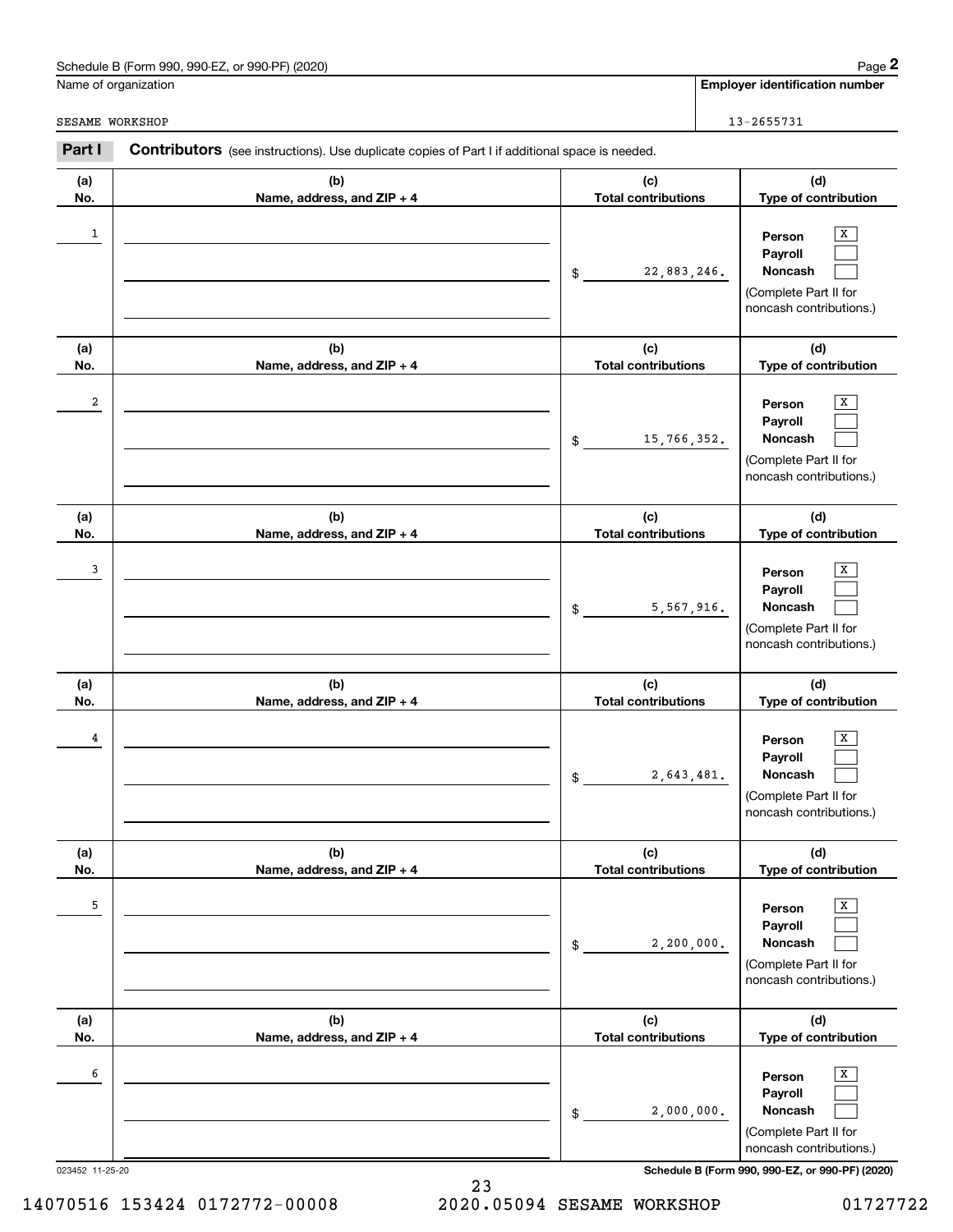| Schedule B (Form 990, 990-EZ, or 990-PF) (2020) | Page |
|-------------------------------------------------|------|
|-------------------------------------------------|------|

|                                                 | Schedule B (Form 990, 990-EZ, or 990-PF) (2020)                                                       |                                   | Page 2                                                                                |
|-------------------------------------------------|-------------------------------------------------------------------------------------------------------|-----------------------------------|---------------------------------------------------------------------------------------|
|                                                 | Name of organization                                                                                  |                                   | <b>Employer identification number</b>                                                 |
| <b>SESAME WORKSHOP</b>                          |                                                                                                       |                                   | 13-2655731                                                                            |
| Part I                                          | <b>Contributors</b> (see instructions). Use duplicate copies of Part I if additional space is needed. |                                   |                                                                                       |
| (a)<br>No.                                      | (b)<br>Name, address, and ZIP + 4                                                                     | (c)<br><b>Total contributions</b> | (d)<br>Type of contribution                                                           |
| $7\phantom{.0}$                                 |                                                                                                       | 1,539,017.<br>\$                  | X<br>Person<br>Payroll<br>Noncash<br>(Complete Part II for<br>noncash contributions.) |
| (a)<br>No.                                      | (b)<br>Name, address, and ZIP + 4                                                                     | (c)<br><b>Total contributions</b> | (d)<br>Type of contribution                                                           |
|                                                 |                                                                                                       | \$                                | Person<br>Payroll<br>Noncash<br>(Complete Part II for<br>noncash contributions.)      |
| (a)<br>(b)<br>No.<br>Name, address, and ZIP + 4 |                                                                                                       | (c)<br><b>Total contributions</b> | (d)<br>Type of contribution                                                           |
|                                                 |                                                                                                       | \$                                | Person<br>Payroll<br>Noncash<br>(Complete Part II for<br>noncash contributions.)      |
| (a)<br>No.                                      | (b)<br>Name, address, and ZIP + 4                                                                     | (c)<br><b>Total contributions</b> | (d)<br>Type of contribution                                                           |
|                                                 |                                                                                                       | \$                                | Person<br>Payroll<br>Noncash<br>(Complete Part II for<br>noncash contributions.)      |
| (a)<br>No.                                      | (b)<br>Name, address, and ZIP + 4                                                                     | (c)<br><b>Total contributions</b> | (d)<br>Type of contribution                                                           |
|                                                 |                                                                                                       | \$                                | Person<br>Payroll<br>Noncash<br>(Complete Part II for<br>noncash contributions.)      |
| (a)<br>No.                                      | (b)<br>Name, address, and ZIP + 4                                                                     | (c)<br><b>Total contributions</b> | (d)<br>Type of contribution                                                           |
|                                                 |                                                                                                       | \$                                | Person<br>Payroll<br>Noncash<br>(Complete Part II for<br>noncash contributions.)      |

023452 11-25-20 **Schedule B (Form 990, 990-EZ, or 990-PF) (2020)**

24 14070516 153424 0172772-00008 2020.05094 SESAME WORKSHOP 01727722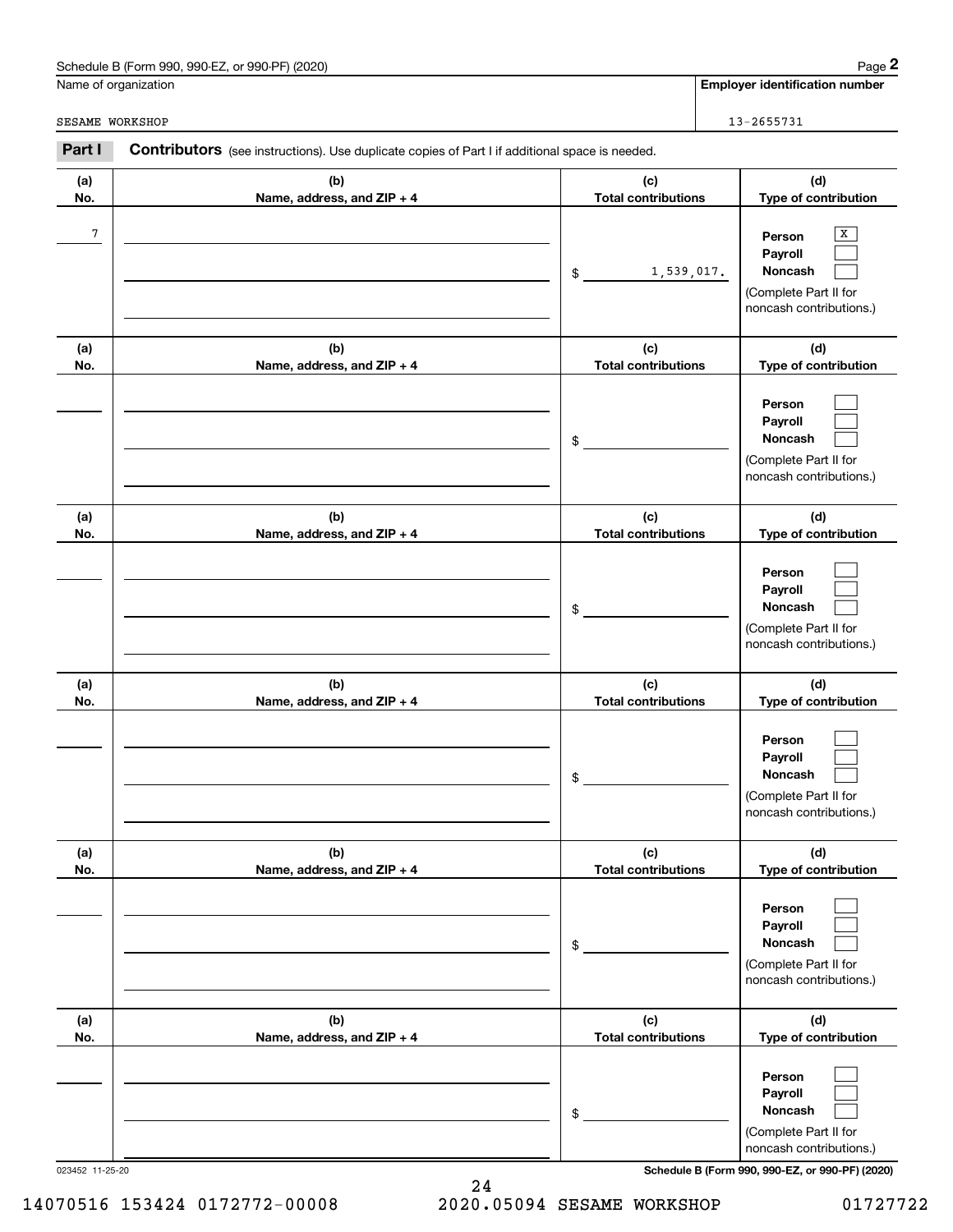| Schedule B (Form 990, 990-EZ, or 990-PF) (2020)                                                                | Page 3                                |
|----------------------------------------------------------------------------------------------------------------|---------------------------------------|
| Name of organization                                                                                           | <b>Employer identification number</b> |
| <b>SESAME WORKSHOP</b>                                                                                         | 13-2655731                            |
| Part II<br>Noncash Property (see instructions). Use duplicate copies of Part II if additional space is needed. |                                       |

| $13 - 2655731$ |
|----------------|

| Part II                      | <b>NONCASH Property</b> (see instructions). Use duplicate copies of Part II if additional space is needed. |                                                 |                                                 |
|------------------------------|------------------------------------------------------------------------------------------------------------|-------------------------------------------------|-------------------------------------------------|
| (a)<br>No.<br>from<br>Part I | (b)<br>Description of noncash property given                                                               | (c)<br>FMV (or estimate)<br>(See instructions.) | (d)<br>Date received                            |
|                              |                                                                                                            |                                                 |                                                 |
|                              |                                                                                                            | $\frac{1}{2}$                                   |                                                 |
| (a)<br>No.<br>from<br>Part I | (b)<br>Description of noncash property given                                                               | (c)<br>FMV (or estimate)<br>(See instructions.) | (d)<br>Date received                            |
|                              |                                                                                                            |                                                 |                                                 |
|                              |                                                                                                            | $\frac{1}{2}$                                   |                                                 |
| (a)<br>No.<br>from<br>Part I | (b)<br>Description of noncash property given                                                               | (c)<br>FMV (or estimate)<br>(See instructions.) | (d)<br>Date received                            |
|                              |                                                                                                            |                                                 |                                                 |
|                              |                                                                                                            | $\frac{1}{2}$                                   |                                                 |
| (a)<br>No.<br>from<br>Part I | (b)<br>Description of noncash property given                                                               | (c)<br>FMV (or estimate)<br>(See instructions.) | (d)<br>Date received                            |
|                              |                                                                                                            |                                                 |                                                 |
|                              |                                                                                                            | \$                                              |                                                 |
| (a)<br>No.<br>from<br>Part I | (b)<br>Description of noncash property given                                                               | (c)<br>FMV (or estimate)<br>(See instructions.) | (d)<br>Date received                            |
|                              |                                                                                                            |                                                 |                                                 |
|                              |                                                                                                            | \$                                              |                                                 |
| (a)<br>No.<br>from<br>Part I | (b)<br>Description of noncash property given                                                               | (c)<br>FMV (or estimate)<br>(See instructions.) | (d)<br>Date received                            |
|                              |                                                                                                            |                                                 |                                                 |
|                              |                                                                                                            | \$                                              |                                                 |
| 023453 11-25-20              |                                                                                                            |                                                 | Schedule B (Form 990, 990-EZ, or 990-PF) (2020) |

### 14070516 153424 0172772-00008 2020.05094 SESAME WORKSHOP 01727722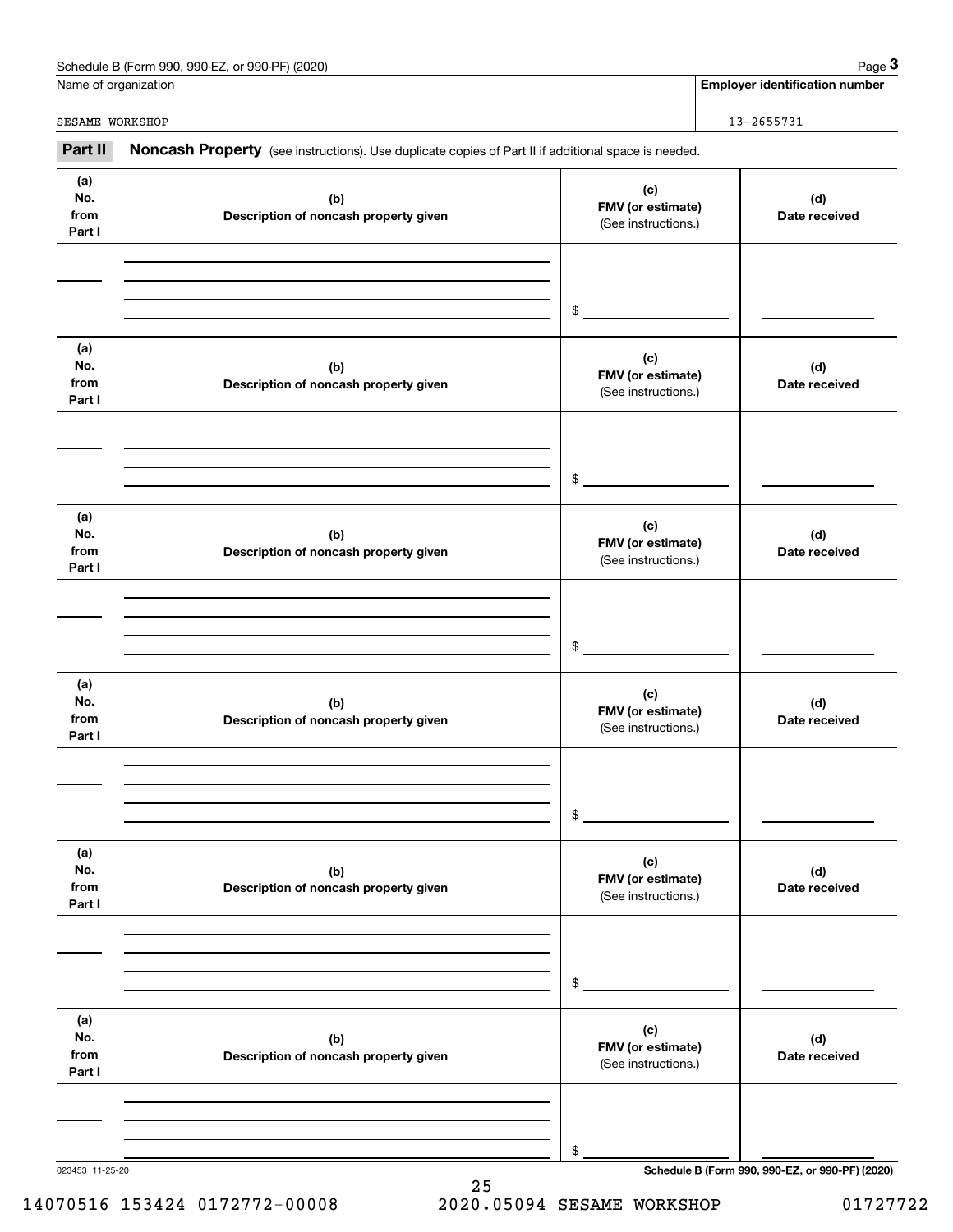|                           | Schedule B (Form 990, 990-EZ, or 990-PF) (2020)                                                                                                                                                                                                                            |                      | Page 4                                                                                                                                                         |  |  |  |  |
|---------------------------|----------------------------------------------------------------------------------------------------------------------------------------------------------------------------------------------------------------------------------------------------------------------------|----------------------|----------------------------------------------------------------------------------------------------------------------------------------------------------------|--|--|--|--|
|                           | Name of organization                                                                                                                                                                                                                                                       |                      | <b>Employer identification number</b>                                                                                                                          |  |  |  |  |
| <b>SESAME WORKSHOP</b>    |                                                                                                                                                                                                                                                                            |                      | 13-2655731                                                                                                                                                     |  |  |  |  |
| Part III                  |                                                                                                                                                                                                                                                                            |                      | Exclusively religious, charitable, etc., contributions to organizations described in section 501(c)(7), (8), or (10) that total more than \$1,000 for the year |  |  |  |  |
|                           | from any one contributor. Complete columns (a) through (e) and the following line entry. For organizations<br>completing Part III, enter the total of exclusively religious, charitable, etc., contributions of \$1,000 or less for the year. (Enter this info. once.) \\$ |                      |                                                                                                                                                                |  |  |  |  |
|                           | Use duplicate copies of Part III if additional space is needed.                                                                                                                                                                                                            |                      |                                                                                                                                                                |  |  |  |  |
| (a) No.<br>from<br>Part I | (b) Purpose of gift                                                                                                                                                                                                                                                        | (c) Use of gift      | (d) Description of how gift is held                                                                                                                            |  |  |  |  |
|                           |                                                                                                                                                                                                                                                                            |                      |                                                                                                                                                                |  |  |  |  |
|                           |                                                                                                                                                                                                                                                                            | (e) Transfer of gift |                                                                                                                                                                |  |  |  |  |
|                           | Transferee's name, address, and $ZIP + 4$                                                                                                                                                                                                                                  |                      | Relationship of transferor to transferee                                                                                                                       |  |  |  |  |
|                           |                                                                                                                                                                                                                                                                            |                      |                                                                                                                                                                |  |  |  |  |
| (a) No.                   |                                                                                                                                                                                                                                                                            |                      |                                                                                                                                                                |  |  |  |  |
| from<br>Part I            | (b) Purpose of gift                                                                                                                                                                                                                                                        | (c) Use of gift      | (d) Description of how gift is held                                                                                                                            |  |  |  |  |
|                           |                                                                                                                                                                                                                                                                            |                      |                                                                                                                                                                |  |  |  |  |
|                           | (e) Transfer of gift                                                                                                                                                                                                                                                       |                      |                                                                                                                                                                |  |  |  |  |
|                           | Transferee's name, address, and ZIP + 4                                                                                                                                                                                                                                    |                      | Relationship of transferor to transferee                                                                                                                       |  |  |  |  |
|                           |                                                                                                                                                                                                                                                                            |                      |                                                                                                                                                                |  |  |  |  |
| (a) No.<br>from<br>Part I | (b) Purpose of gift                                                                                                                                                                                                                                                        | (c) Use of gift      | (d) Description of how gift is held                                                                                                                            |  |  |  |  |
|                           |                                                                                                                                                                                                                                                                            |                      |                                                                                                                                                                |  |  |  |  |
|                           |                                                                                                                                                                                                                                                                            | (e) Transfer of gift |                                                                                                                                                                |  |  |  |  |
|                           | Transferee's name, address, and $ZIP + 4$                                                                                                                                                                                                                                  |                      | Relationship of transferor to transferee                                                                                                                       |  |  |  |  |
|                           |                                                                                                                                                                                                                                                                            |                      |                                                                                                                                                                |  |  |  |  |
| (a) No.<br>from<br>Part I | (b) Purpose of gift                                                                                                                                                                                                                                                        | (c) Use of gift      | (d) Description of how gift is held                                                                                                                            |  |  |  |  |
|                           |                                                                                                                                                                                                                                                                            |                      |                                                                                                                                                                |  |  |  |  |
|                           |                                                                                                                                                                                                                                                                            | (e) Transfer of gift |                                                                                                                                                                |  |  |  |  |
|                           | Transferee's name, address, and $ZIP + 4$                                                                                                                                                                                                                                  |                      | Relationship of transferor to transferee                                                                                                                       |  |  |  |  |
|                           |                                                                                                                                                                                                                                                                            |                      |                                                                                                                                                                |  |  |  |  |
| 023454 11-25-20           |                                                                                                                                                                                                                                                                            |                      | Schedule B (Form 990, 990-EZ, or 990-PF) (2020)                                                                                                                |  |  |  |  |
|                           |                                                                                                                                                                                                                                                                            |                      |                                                                                                                                                                |  |  |  |  |

14070516 153424 0172772-00008 2020.05094 SESAME WORKSHOP 01727722

26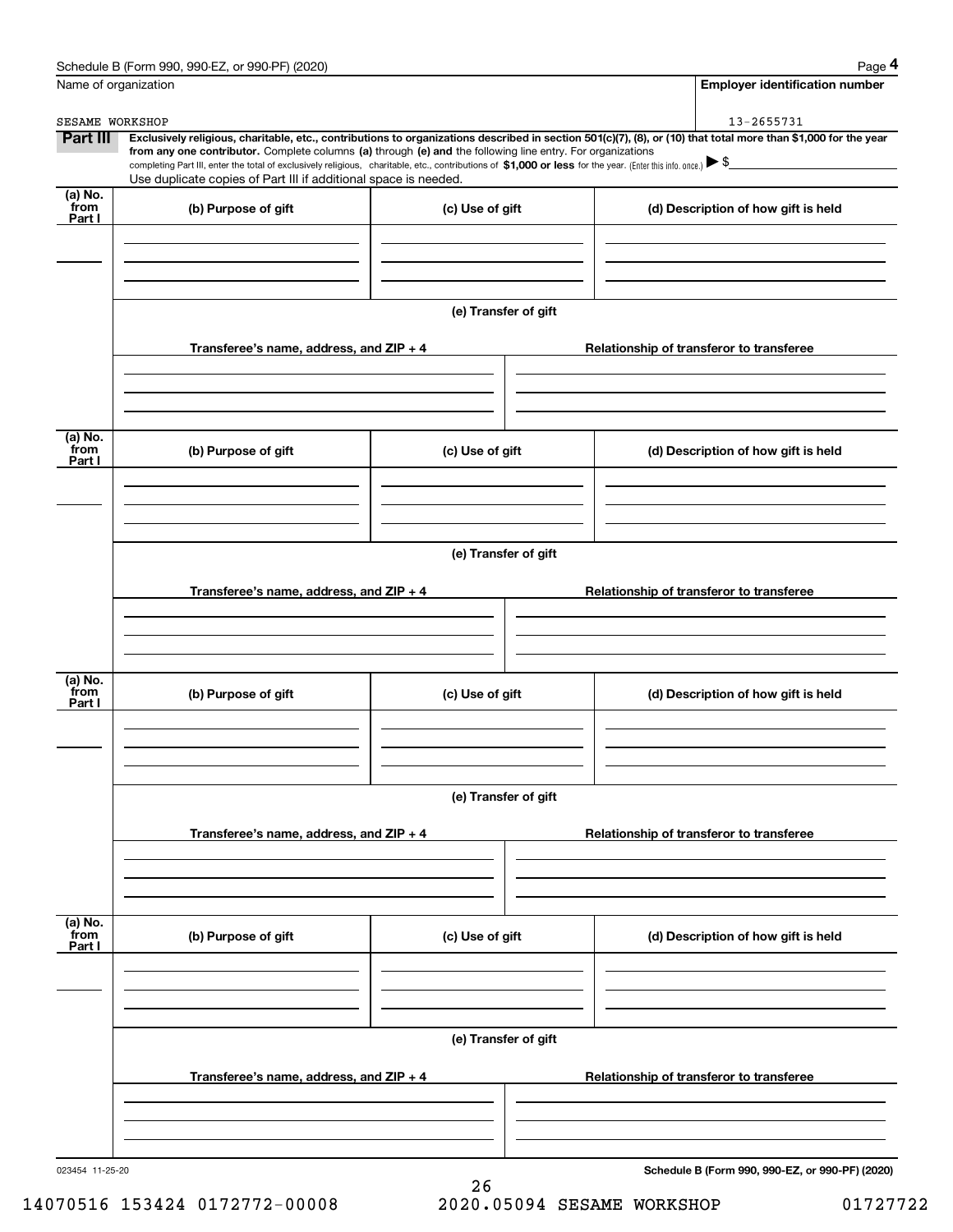|                                                      |                        | For Organizations Exempt From Income Tax Under section 501(c) and section 527                                                                                                                                                  |           |                                                                             |                          | ZUZU                                                                                                                                                        |           |
|------------------------------------------------------|------------------------|--------------------------------------------------------------------------------------------------------------------------------------------------------------------------------------------------------------------------------|-----------|-----------------------------------------------------------------------------|--------------------------|-------------------------------------------------------------------------------------------------------------------------------------------------------------|-----------|
| Department of the Treasury                           |                        | ► Complete if the organization is described below. ► Attach to Form 990 or Form 990-EZ.                                                                                                                                        |           |                                                                             |                          | <b>Open to Public</b>                                                                                                                                       |           |
| Internal Revenue Service                             |                        | Go to www.irs.gov/Form990 for instructions and the latest information.                                                                                                                                                         |           |                                                                             |                          | Inspection                                                                                                                                                  |           |
|                                                      |                        | If the organization answered "Yes," on Form 990, Part IV, line 3, or Form 990-EZ, Part V, line 46 (Political Campaign Activities), then                                                                                        |           |                                                                             |                          |                                                                                                                                                             |           |
|                                                      |                        | • Section 501(c)(3) organizations: Complete Parts I-A and B. Do not complete Part I-C.                                                                                                                                         |           |                                                                             |                          |                                                                                                                                                             |           |
|                                                      |                        | ● Section 501(c) (other than section 501(c)(3)) organizations: Complete Parts I-A and C below. Do not complete Part I-B.                                                                                                       |           |                                                                             |                          |                                                                                                                                                             |           |
| • Section 527 organizations: Complete Part I-A only. |                        |                                                                                                                                                                                                                                |           |                                                                             |                          |                                                                                                                                                             |           |
|                                                      |                        | If the organization answered "Yes," on Form 990, Part IV, line 4, or Form 990-EZ, Part VI, line 47 (Lobbying Activities), then                                                                                                 |           |                                                                             |                          |                                                                                                                                                             |           |
|                                                      |                        | • Section 501(c)(3) organizations that have filed Form 5768 (election under section 501(h)): Complete Part II-A. Do not complete Part II-B.                                                                                    |           |                                                                             |                          |                                                                                                                                                             |           |
|                                                      |                        | • Section 501(c)(3) organizations that have NOT filed Form 5768 (election under section 501(h)): Complete Part II-B. Do not complete Part II-A.                                                                                |           |                                                                             |                          |                                                                                                                                                             |           |
| Tax) (See separate instructions), then               |                        | If the organization answered "Yes," on Form 990, Part IV, line 5 (Proxy Tax) (See separate instructions) or Form 990-EZ, Part V, line 35c (Proxy                                                                               |           |                                                                             |                          |                                                                                                                                                             |           |
|                                                      |                        | • Section 501(c)(4), (5), or (6) organizations: Complete Part III.                                                                                                                                                             |           |                                                                             |                          |                                                                                                                                                             |           |
| Name of organization                                 |                        |                                                                                                                                                                                                                                |           |                                                                             |                          | <b>Employer identification number</b>                                                                                                                       |           |
|                                                      | <b>SESAME WORKSHOP</b> |                                                                                                                                                                                                                                |           |                                                                             |                          | 13-2655731                                                                                                                                                  |           |
| Part I-A                                             |                        | Complete if the organization is exempt under section 501(c) or is a section 527 organization.                                                                                                                                  |           |                                                                             |                          |                                                                                                                                                             |           |
|                                                      |                        |                                                                                                                                                                                                                                |           |                                                                             |                          |                                                                                                                                                             |           |
|                                                      |                        | 1 Provide a description of the organization's direct and indirect political campaign activities in Part IV.                                                                                                                    |           |                                                                             |                          |                                                                                                                                                             |           |
| 2                                                    |                        |                                                                                                                                                                                                                                |           |                                                                             |                          |                                                                                                                                                             |           |
| З                                                    |                        | Volunteer hours for political campaign activities [11] www.communicallynews.communicallyness.communicallyness.communicallyness.communicallyness.communicallyness.communicallyness.communicallyness.communicallyness.communical |           |                                                                             |                          |                                                                                                                                                             |           |
|                                                      |                        |                                                                                                                                                                                                                                |           |                                                                             |                          |                                                                                                                                                             |           |
| Part I-B                                             |                        | Complete if the organization is exempt under section 501(c)(3).                                                                                                                                                                |           |                                                                             |                          |                                                                                                                                                             |           |
| 1.                                                   |                        |                                                                                                                                                                                                                                |           |                                                                             |                          |                                                                                                                                                             |           |
| 2                                                    |                        | Enter the amount of any excise tax incurred by organization managers under section 4955 [111] [120] [120] [120] [120] [120] [120] [120] [120] [120] [120] [120] [120] [120] [120] [120] [120] [120] [120] [120] [120] [120] [1 |           |                                                                             |                          |                                                                                                                                                             |           |
| З                                                    |                        |                                                                                                                                                                                                                                |           |                                                                             |                          | Yes                                                                                                                                                         | No        |
|                                                      |                        |                                                                                                                                                                                                                                |           |                                                                             |                          | Yes                                                                                                                                                         | No        |
| <b>b</b> If "Yes," describe in Part IV.              |                        |                                                                                                                                                                                                                                |           |                                                                             |                          |                                                                                                                                                             |           |
| Part I-C                                             |                        | Complete if the organization is exempt under section 501(c), except section 501(c)(3).                                                                                                                                         |           |                                                                             |                          |                                                                                                                                                             |           |
|                                                      |                        | 1 Enter the amount directly expended by the filing organization for section 527 exempt function activities                                                                                                                     |           |                                                                             | $\blacktriangleright$ \$ |                                                                                                                                                             |           |
| 2                                                    |                        | Enter the amount of the filing organization's funds contributed to other organizations for section 527                                                                                                                         |           |                                                                             |                          |                                                                                                                                                             |           |
|                                                      |                        |                                                                                                                                                                                                                                |           |                                                                             | $\blacktriangleright$ \$ |                                                                                                                                                             |           |
| 3                                                    |                        | Total exempt function expenditures. Add lines 1 and 2. Enter here and on Form 1120-POL,                                                                                                                                        |           |                                                                             |                          |                                                                                                                                                             |           |
|                                                      |                        |                                                                                                                                                                                                                                |           |                                                                             |                          |                                                                                                                                                             |           |
| 4                                                    |                        |                                                                                                                                                                                                                                |           |                                                                             |                          | <b>Yes</b>                                                                                                                                                  | <b>No</b> |
| 5                                                    |                        | Enter the names, addresses and employer identification number (EIN) of all section 527 political organizations to which the filing organization                                                                                |           |                                                                             |                          |                                                                                                                                                             |           |
|                                                      |                        | made payments. For each organization listed, enter the amount paid from the filing organization's funds. Also enter the amount of political                                                                                    |           |                                                                             |                          |                                                                                                                                                             |           |
|                                                      |                        | contributions received that were promptly and directly delivered to a separate political organization, such as a separate segregated fund or a                                                                                 |           |                                                                             |                          |                                                                                                                                                             |           |
|                                                      |                        | political action committee (PAC). If additional space is needed, provide information in Part IV.                                                                                                                               |           |                                                                             |                          |                                                                                                                                                             |           |
| (a) Name                                             |                        | (b) Address                                                                                                                                                                                                                    | $(c)$ EIN | (d) Amount paid from<br>filing organization's<br>funds. If none, enter -0-. |                          | (e) Amount of political<br>contributions received and<br>promptly and directly<br>delivered to a separate<br>political organization.<br>If none, enter -0-. |           |
|                                                      |                        |                                                                                                                                                                                                                                |           |                                                                             |                          |                                                                                                                                                             |           |
|                                                      |                        |                                                                                                                                                                                                                                |           |                                                                             |                          |                                                                                                                                                             |           |
|                                                      |                        |                                                                                                                                                                                                                                |           |                                                                             |                          |                                                                                                                                                             |           |
|                                                      |                        |                                                                                                                                                                                                                                |           |                                                                             |                          |                                                                                                                                                             |           |
|                                                      |                        |                                                                                                                                                                                                                                |           |                                                                             |                          |                                                                                                                                                             |           |
|                                                      |                        |                                                                                                                                                                                                                                |           |                                                                             |                          |                                                                                                                                                             |           |

27

**Political Campaign and Lobbying Activities**

**For Paperwork Reduction Act Notice, see the Instructions for Form 990 or 990-EZ. Schedule C (Form 990 or 990-EZ) 2020** LHA

OMB No. 1545-0047

**2020**

032041 12-02-20

**(Form 990 or 990-EZ)**

**SCHEDULE C**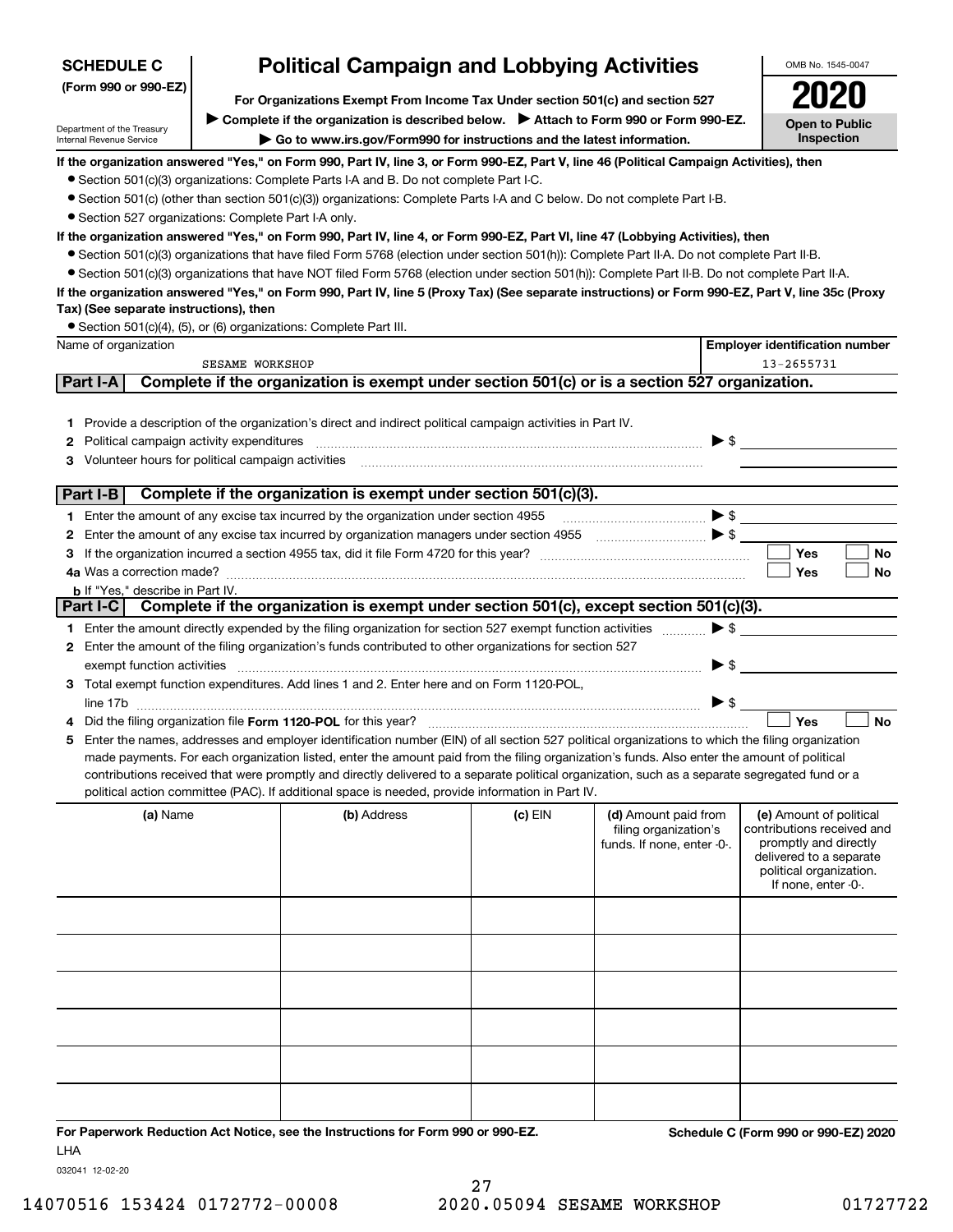|  | Schedule C (Form 990 or 990-EZ) 2020 SESAME WORKSHOP |  |
|--|------------------------------------------------------|--|
|  |                                                      |  |

| Schedule C (Form 990 or 990-EZ) 2020 SESAME WORKSHOP        |                                                                                                                                   |                                                    |                                        | $13 - 2655731$<br>Page 2       |
|-------------------------------------------------------------|-----------------------------------------------------------------------------------------------------------------------------------|----------------------------------------------------|----------------------------------------|--------------------------------|
|                                                             | Part II-A   Complete if the organization is exempt under section 501(c)(3) and filed Form 5768 (election under                    |                                                    |                                        |                                |
| section $501(h)$ ).                                         |                                                                                                                                   |                                                    |                                        |                                |
| A Check $\blacktriangleright$                               | if the filing organization belongs to an affiliated group (and list in Part IV each affiliated group member's name, address, EIN, |                                                    |                                        |                                |
|                                                             | expenses, and share of excess lobbying expenditures).                                                                             |                                                    |                                        |                                |
| <b>B</b> Check $\blacktriangleright$                        | if the filing organization checked box A and "limited control" provisions apply.                                                  |                                                    |                                        |                                |
|                                                             | <b>Limits on Lobbying Expenditures</b><br>(The term "expenditures" means amounts paid or incurred.)                               |                                                    | (a) Filing<br>organization's<br>totals | (b) Affiliated group<br>totals |
|                                                             | <b>1a</b> Total lobbying expenditures to influence public opinion (grassroots lobbying)                                           |                                                    |                                        |                                |
| b                                                           |                                                                                                                                   |                                                    | 32,111.                                |                                |
|                                                             |                                                                                                                                   |                                                    |                                        |                                |
| Other exempt purpose expenditures<br>d                      |                                                                                                                                   |                                                    | 182, 548, 741.                         |                                |
|                                                             |                                                                                                                                   |                                                    | 182,580,852.                           |                                |
|                                                             | f Lobbying nontaxable amount. Enter the amount from the following table in both columns.                                          |                                                    | 1,000,000.                             |                                |
| If the amount on line 1e, column (a) or (b) is:             | The lobbying nontaxable amount is:                                                                                                |                                                    |                                        |                                |
| Not over \$500,000                                          | 20% of the amount on line 1e.                                                                                                     |                                                    |                                        |                                |
| Over \$500,000 but not over \$1,000,000                     | \$100,000 plus 15% of the excess over \$500,000.                                                                                  |                                                    |                                        |                                |
| Over \$1,000,000 but not over \$1,500,000                   |                                                                                                                                   | \$175,000 plus 10% of the excess over \$1,000,000. |                                        |                                |
| Over \$1,500,000 but not over \$17,000,000                  |                                                                                                                                   | \$225,000 plus 5% of the excess over \$1,500,000.  |                                        |                                |
| Over \$17,000,000                                           | \$1,000,000.                                                                                                                      |                                                    |                                        |                                |
|                                                             |                                                                                                                                   |                                                    |                                        |                                |
| Grassroots nontaxable amount (enter 25% of line 1f)<br>a    |                                                                                                                                   |                                                    | 250,000.                               |                                |
| h Subtract line 1g from line 1a. If zero or less, enter -0- |                                                                                                                                   |                                                    | $\mathbf{0}$ .                         |                                |
| Subtract line 1f from line 1c. If zero or less, enter -0-   |                                                                                                                                   |                                                    | 0.                                     |                                |
|                                                             | If there is an amount other than zero on either line 1h or line 1i, did the organization file Form 4720                           |                                                    |                                        |                                |
| reporting section 4911 tax for this year?                   |                                                                                                                                   |                                                    |                                        | Yes<br>No                      |

#### **4-Year Averaging Period Under Section 501(h)**

**(Some organizations that made a section 501(h) election do not have to complete all of the five columns below.**

**See the separate instructions for lines 2a through 2f.)**

| Lobbying Expenditures During 4-Year Averaging Period                                 |            |            |            |            |            |  |  |
|--------------------------------------------------------------------------------------|------------|------------|------------|------------|------------|--|--|
| Calendar year<br>(or fiscal year beginning in)                                       | (a) $2017$ | (b) 2018   | $(c)$ 2019 | $(d)$ 2020 | (e) Total  |  |  |
| 2a Lobbying nontaxable amount                                                        | 1,000,000. | 1,000,000. | 1,000,000. | 1,000,000. | 4,000,000. |  |  |
| <b>b</b> Lobbying ceiling amount<br>$(150\% \text{ of line } 2a, \text{ column}(e))$ |            |            |            |            | 6,000,000. |  |  |
| c Total lobbying expenditures                                                        | 65,714.    |            |            | 32,111.    | 97,825.    |  |  |
| Grassroots nontaxable amount<br>d                                                    | 250,000.   | 250,000.   | 250,000.   | 250,000.   | 1,000,000. |  |  |
| e Grassroots ceiling amount<br>(150% of line 2d, column (e))                         |            |            |            |            | 1,500,000. |  |  |
| f Grassroots lobbying expenditures                                                   |            |            |            |            |            |  |  |

**Schedule C (Form 990 or 990-EZ) 2020**

032042 12-02-20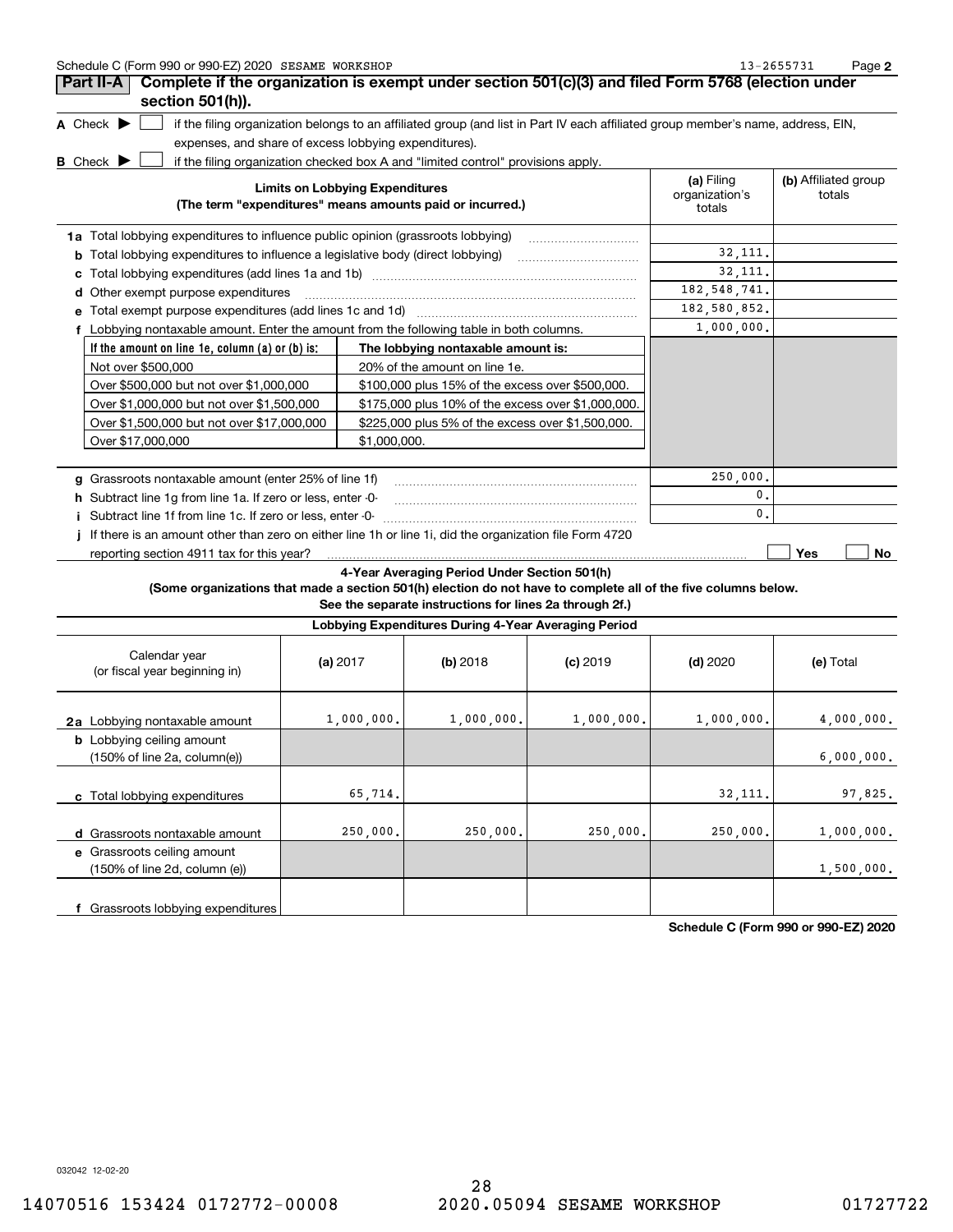#### **Part II-B** Complete if the organization is exempt under section 501(c)(3) and has NOT filed Form 5768 **(election under section 501(h)).**

|                | For each "Yes" response on lines 1a through 1i below, provide in Part IV a detailed description                                                                                                                                                                              |     | (a)          |        | (b) |  |
|----------------|------------------------------------------------------------------------------------------------------------------------------------------------------------------------------------------------------------------------------------------------------------------------------|-----|--------------|--------|-----|--|
|                | of the lobbying activity.                                                                                                                                                                                                                                                    | Yes | No           | Amount |     |  |
| 1.             | During the year, did the filing organization attempt to influence foreign, national, state, or<br>local legislation, including any attempt to influence public opinion on a legislative matter<br>or referendum, through the use of:                                         |     |              |        |     |  |
|                | b Paid staff or management (include compensation in expenses reported on lines 1c through 1i)?<br>$\sim$                                                                                                                                                                     |     |              |        |     |  |
|                |                                                                                                                                                                                                                                                                              |     |              |        |     |  |
|                |                                                                                                                                                                                                                                                                              |     |              |        |     |  |
|                |                                                                                                                                                                                                                                                                              |     |              |        |     |  |
| a              | Direct contact with legislators, their staffs, government officials, or a legislative body?<br>.                                                                                                                                                                             |     |              |        |     |  |
|                | h Rallies, demonstrations, seminars, conventions, speeches, lectures, or any similar means?                                                                                                                                                                                  |     |              |        |     |  |
|                | Other activities?                                                                                                                                                                                                                                                            |     |              |        |     |  |
|                |                                                                                                                                                                                                                                                                              |     |              |        |     |  |
|                | 2a Did the activities in line 1 cause the organization to be not described in section 501(c)(3)?                                                                                                                                                                             |     |              |        |     |  |
|                |                                                                                                                                                                                                                                                                              |     |              |        |     |  |
|                | c If "Yes," enter the amount of any tax incurred by organization managers under section 4912                                                                                                                                                                                 |     |              |        |     |  |
|                | d If the filing organization incurred a section 4912 tax, did it file Form 4720 for this year?                                                                                                                                                                               |     |              |        |     |  |
|                | ling organization incurred a section 4912 tax, did it file Form 4720 for this year? …………………!<br>    Complete if the organization is exempt under section 501(c)(4), section 501(c)(5), or section<br>Part III-A                                                              |     |              |        |     |  |
|                | $501(c)(6)$ .                                                                                                                                                                                                                                                                |     |              |        |     |  |
|                |                                                                                                                                                                                                                                                                              |     |              | Yes    | No  |  |
| 1              | Were substantially all (90% or more) dues received nondeductible by members? [111] was an intermal was uncontrolled to the substantially all (90% or more) dues received nondeductible by members?                                                                           |     | 1            |        |     |  |
| 2              |                                                                                                                                                                                                                                                                              |     | $\mathbf{2}$ |        |     |  |
| з              | Did the organization agree to carry over lobbying and political campaign activity expenditures from the prior year?<br>Part III-B Complete if the organization is exempt under section $501(c)(4)$ , section $501(c)(5)$ , or section                                        |     | 3            |        |     |  |
|                | 501(c)(6) and if either (a) BOTH Part III-A, lines 1 and 2, are answered "No" OR (b) Part III-A, line 3, is<br>answered "Yes."                                                                                                                                               |     |              |        |     |  |
| 1              | Dues, assessments and similar amounts from members [11] matter content and stream and similar amounts from members [11] matter and similar amounts from members [11] matter and stream and stream and stream and stream and st                                               |     | 1            |        |     |  |
| 2              | Section 162(e) nondeductible lobbying and political expenditures (do not include amounts of political<br>expenses for which the section 527(f) tax was paid).                                                                                                                |     |              |        |     |  |
|                |                                                                                                                                                                                                                                                                              |     | 2a           |        |     |  |
|                | b Carryover from last year manufactured and content to content the content of the content of the content of the content of the content of the content of the content of the content of the content of the content of the conte                                               |     | 2b           |        |     |  |
| c              |                                                                                                                                                                                                                                                                              |     | 2c           |        |     |  |
|                | Aggregate amount reported in section 6033(e)(1)(A) notices of nondeductible section 162(e) dues                                                                                                                                                                              |     | 3            |        |     |  |
| 4              | If notices were sent and the amount on line 2c exceeds the amount on line 3, what portion of the excess                                                                                                                                                                      |     |              |        |     |  |
|                | does the organization agree to carryover to the reasonable estimate of nondeductible lobbying and political                                                                                                                                                                  |     |              |        |     |  |
|                | expenditure next year?                                                                                                                                                                                                                                                       |     | 4            |        |     |  |
| 5              | Taxable amount of lobbying and political expenditures (See instructions)                                                                                                                                                                                                     |     | 5            |        |     |  |
| <b>Part IV</b> | <b>Supplemental Information</b>                                                                                                                                                                                                                                              |     |              |        |     |  |
|                | Provide the descriptions required for Part I-A, line 1; Part I-B, line 4; Part I-C, line 5; Part II-A (affiliated group list); Part II-A, lines 1 and 2 (See<br>instructions); and Part II-B, line 1. Also, complete this part for any additional information.<br>SCHEDULE C |     |              |        |     |  |
|                | TRADITIONALLY, SESAME WORKSHOP DOES NOT ENGAGE IN LOBBYING ACTIVITIES.<br>ΙN                                                                                                                                                                                                 |     |              |        |     |  |
|                | FISCAL YEAR 2021, SESAME WORKSHOP INCURRED \$32,111 IN LOBBYING                                                                                                                                                                                                              |     |              |        |     |  |
|                | EXPENDITURES TO ENCOURAGE GOVERNMENTAL FINANCIAL SUPPORT FOR ITS EARLY                                                                                                                                                                                                       |     |              |        |     |  |
|                | CHILDHOOD LEARNING PROGRAMS (PRIMARILY FOR DISPLACED CHILDREN OR REFUGEES                                                                                                                                                                                                    |     |              |        |     |  |
|                | IN AREAS OF HIGH CRISIS).                                                                                                                                                                                                                                                    |     |              |        |     |  |

032043 12-02-20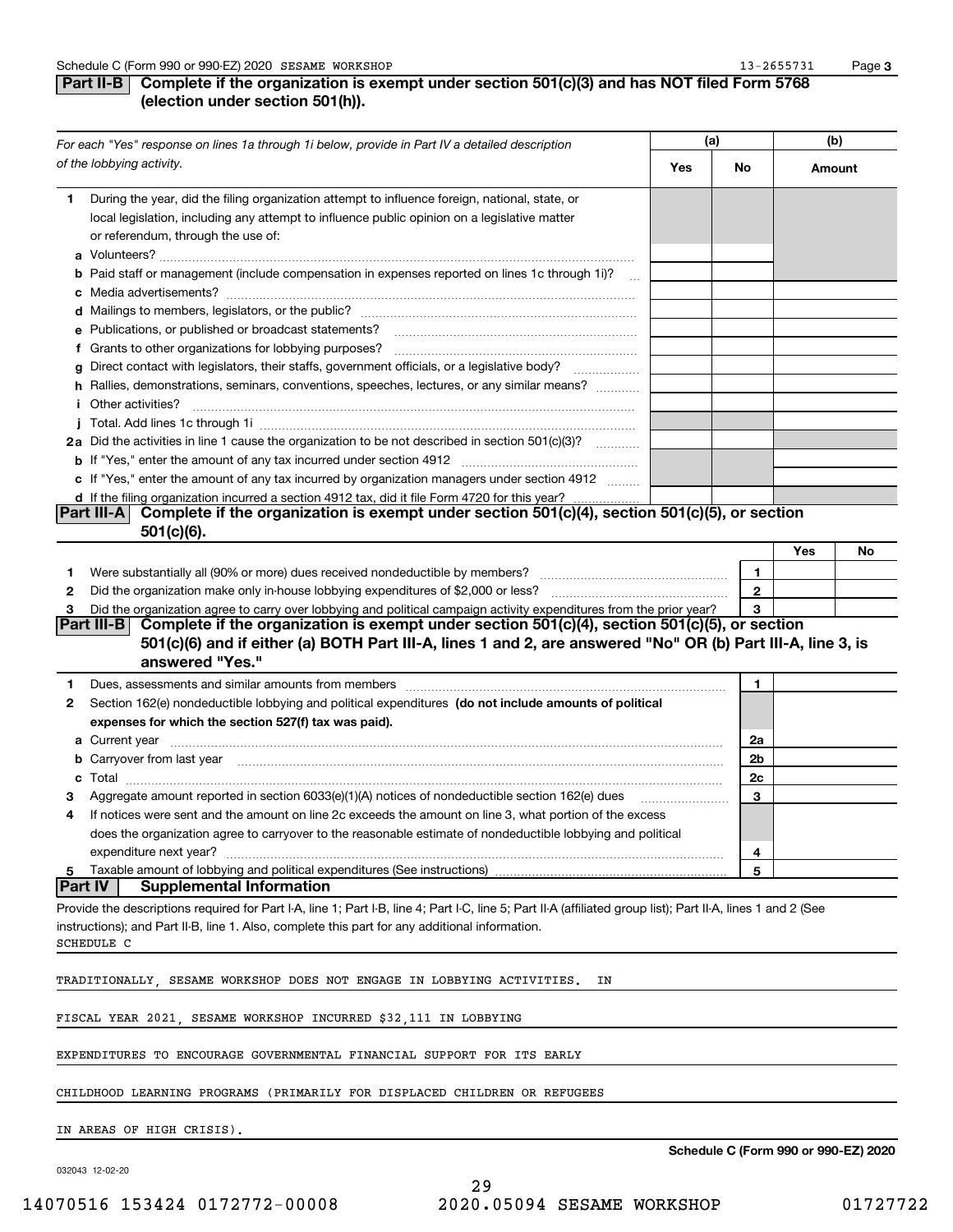Department of the Treasury Internal Revenue Service

| (Form 990) |  |
|------------|--|
|------------|--|

# **SCHEDULE D Supplemental Financial Statements**

(Form 990)<br>
Pepartment of the Treasury<br>
Department of the Treasury<br>
Department of the Treasury<br>
Department of the Treasury<br> **Co to www.irs.gov/Form990 for instructions and the latest information.**<br> **Co to www.irs.gov/Form9** 



|  | Name of the organizatio |
|--|-------------------------|
|  |                         |

|                | Name of the organization<br><b>SESAME WORKSHOP</b>                                                                                             |                         | <b>Employer identification number</b><br>13-2655731 |
|----------------|------------------------------------------------------------------------------------------------------------------------------------------------|-------------------------|-----------------------------------------------------|
| Part I         | Organizations Maintaining Donor Advised Funds or Other Similar Funds or Accounts. Complete if the                                              |                         |                                                     |
|                | organization answered "Yes" on Form 990, Part IV, line 6.                                                                                      |                         |                                                     |
|                |                                                                                                                                                | (a) Donor advised funds | (b) Funds and other accounts                        |
|                |                                                                                                                                                |                         |                                                     |
| 1              | Aggregate value of contributions to (during year)                                                                                              |                         |                                                     |
| 2              |                                                                                                                                                |                         |                                                     |
| 3              | Aggregate value of grants from (during year)                                                                                                   |                         |                                                     |
| 4              | Did the organization inform all donors and donor advisors in writing that the assets held in donor advised funds                               |                         |                                                     |
| 5              |                                                                                                                                                |                         | Yes                                                 |
|                |                                                                                                                                                |                         | No                                                  |
| 6              | Did the organization inform all grantees, donors, and donor advisors in writing that grant funds can be used only                              |                         |                                                     |
|                | for charitable purposes and not for the benefit of the donor or donor advisor, or for any other purpose conferring                             |                         | Yes<br>No                                           |
| <b>Part II</b> | impermissible private benefit?<br>Conservation Easements. Complete if the organization answered "Yes" on Form 990, Part IV, line 7.            |                         |                                                     |
| 1              | Purpose(s) of conservation easements held by the organization (check all that apply).                                                          |                         |                                                     |
|                | Preservation of land for public use (for example, recreation or education)                                                                     |                         | Preservation of a historically important land area  |
|                | Protection of natural habitat                                                                                                                  |                         | Preservation of a certified historic structure      |
|                | Preservation of open space                                                                                                                     |                         |                                                     |
| 2              | Complete lines 2a through 2d if the organization held a qualified conservation contribution in the form of a conservation easement on the last |                         |                                                     |
|                | day of the tax year.                                                                                                                           |                         | Held at the End of the Tax Year                     |
| a              | Total number of conservation easements                                                                                                         |                         | 2a                                                  |
| b              | Total acreage restricted by conservation easements                                                                                             |                         | 2b                                                  |
|                |                                                                                                                                                |                         | 2c                                                  |
|                | d Number of conservation easements included in (c) acquired after 7/25/06, and not on a historic structure                                     |                         |                                                     |
|                |                                                                                                                                                |                         | 2d                                                  |
| 3              | Number of conservation easements modified, transferred, released, extinguished, or terminated by the organization during the tax               |                         |                                                     |
|                | year                                                                                                                                           |                         |                                                     |
| 4              | Number of states where property subject to conservation easement is located >                                                                  |                         |                                                     |
| 5              | Does the organization have a written policy regarding the periodic monitoring, inspection, handling of                                         |                         |                                                     |
|                | violations, and enforcement of the conservation easements it holds?                                                                            |                         | Yes<br><b>No</b>                                    |
| 6              | Staff and volunteer hours devoted to monitoring, inspecting, handling of violations, and enforcing conservation easements during the year      |                         |                                                     |
|                |                                                                                                                                                |                         |                                                     |
| 7              | Amount of expenses incurred in monitoring, inspecting, handling of violations, and enforcing conservation easements during the year            |                         |                                                     |
|                | ▶ \$                                                                                                                                           |                         |                                                     |
| 8              | Does each conservation easement reported on line 2(d) above satisfy the requirements of section 170(h)(4)(B)(i)                                |                         |                                                     |
|                |                                                                                                                                                |                         | Yes<br>No                                           |
|                | In Part XIII, describe how the organization reports conservation easements in its revenue and expense statement and                            |                         |                                                     |
|                | balance sheet, and include, if applicable, the text of the footnote to the organization's financial statements that describes the              |                         |                                                     |
|                | organization's accounting for conservation easements.                                                                                          |                         |                                                     |
|                | Organizations Maintaining Collections of Art, Historical Treasures, or Other Similar Assets.<br>Part III                                       |                         |                                                     |
|                | Complete if the organization answered "Yes" on Form 990, Part IV, line 8.                                                                      |                         |                                                     |
|                | 1a If the organization elected, as permitted under FASB ASC 958, not to report in its revenue statement and balance sheet works                |                         |                                                     |
|                | of art, historical treasures, or other similar assets held for public exhibition, education, or research in furtherance of public              |                         |                                                     |
|                | service, provide in Part XIII the text of the footnote to its financial statements that describes these items.                                 |                         |                                                     |
|                | <b>b</b> If the organization elected, as permitted under FASB ASC 958, to report in its revenue statement and balance sheet works of           |                         |                                                     |
|                | art, historical treasures, or other similar assets held for public exhibition, education, or research in furtherance of public service,        |                         |                                                     |
|                | provide the following amounts relating to these items:                                                                                         |                         |                                                     |
|                |                                                                                                                                                |                         | $\blacktriangleright$ \$                            |
|                | (ii) Assets included in Form 990, Part X                                                                                                       |                         | $\blacktriangleright$ \$                            |
| 2              | If the organization received or held works of art, historical treasures, or other similar assets for financial gain, provide                   |                         |                                                     |
|                | the following amounts required to be reported under FASB ASC 958 relating to these items:                                                      |                         |                                                     |
| а              |                                                                                                                                                |                         | - \$<br>$\blacktriangleright$ \$                    |
|                | LHA For Paperwork Reduction Act Notice, see the Instructions for Form 990.                                                                     |                         | Schedule D (Form 990) 2020                          |
|                |                                                                                                                                                |                         |                                                     |

| 30                       |  |
|--------------------------|--|
| 2020.05094 SESAME WORKSH |  |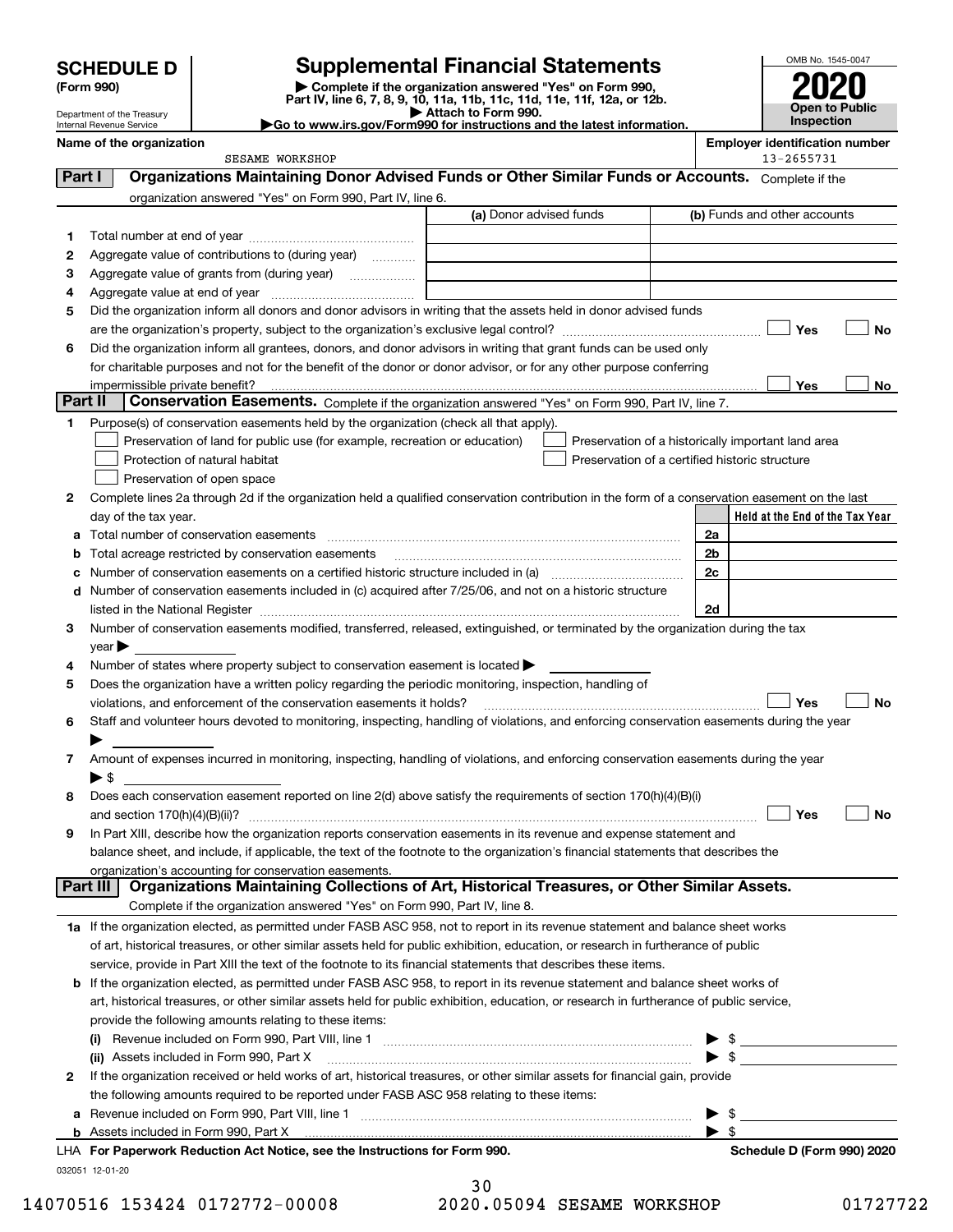|               | <b>SESAME WORKSHOP</b><br>Schedule D (Form 990) 2020                                                                                                                                                                           |                    |   |                |                                                                                                               |                 | 13-2655731 |                | Page 2              |
|---------------|--------------------------------------------------------------------------------------------------------------------------------------------------------------------------------------------------------------------------------|--------------------|---|----------------|---------------------------------------------------------------------------------------------------------------|-----------------|------------|----------------|---------------------|
|               | Part III<br>Organizations Maintaining Collections of Art, Historical Treasures, or Other Similar Assets (continued)                                                                                                            |                    |   |                |                                                                                                               |                 |            |                |                     |
| 3             | Using the organization's acquisition, accession, and other records, check any of the following that make significant use of its                                                                                                |                    |   |                |                                                                                                               |                 |            |                |                     |
|               | collection items (check all that apply):                                                                                                                                                                                       |                    |   |                |                                                                                                               |                 |            |                |                     |
| а             | Public exhibition                                                                                                                                                                                                              |                    |   |                | Loan or exchange program                                                                                      |                 |            |                |                     |
| b             | Scholarly research                                                                                                                                                                                                             |                    |   |                | Other and the contract of the contract of the contract of the contract of the contract of the contract of the |                 |            |                |                     |
| с             | Preservation for future generations                                                                                                                                                                                            |                    |   |                |                                                                                                               |                 |            |                |                     |
| 4             | Provide a description of the organization's collections and explain how they further the organization's exempt purpose in Part XIII.                                                                                           |                    |   |                |                                                                                                               |                 |            |                |                     |
| 5             | During the year, did the organization solicit or receive donations of art, historical treasures, or other similar assets                                                                                                       |                    |   |                |                                                                                                               |                 |            |                |                     |
|               |                                                                                                                                                                                                                                |                    |   |                |                                                                                                               |                 |            | Yes            | No                  |
|               | Part IV<br>Escrow and Custodial Arrangements. Complete if the organization answered "Yes" on Form 990, Part IV, line 9, or<br>reported an amount on Form 990, Part X, line 21.                                                 |                    |   |                |                                                                                                               |                 |            |                |                     |
|               |                                                                                                                                                                                                                                |                    |   |                |                                                                                                               |                 |            |                |                     |
|               | 1a Is the organization an agent, trustee, custodian or other intermediary for contributions or other assets not included                                                                                                       |                    |   |                |                                                                                                               |                 |            |                |                     |
|               | on Form 990, Part X? [11] matter contracts and contracts and contracts are contracted and contracts are contracted and contract and contract of the contract of the contract of the contract of the contract of the contract o |                    |   |                |                                                                                                               |                 |            | Yes            | No                  |
|               | b If "Yes," explain the arrangement in Part XIII and complete the following table:                                                                                                                                             |                    |   |                |                                                                                                               |                 |            |                |                     |
|               |                                                                                                                                                                                                                                |                    |   |                |                                                                                                               | 1c              |            | Amount         |                     |
| c             | Additions during the year manufactured and an annual contract of the year manufactured and a set of the year manufactured and a set of the year manufactured and a set of the year manufactured and set of the set of the set  |                    |   |                |                                                                                                               | 1d              |            |                |                     |
| е             | Distributions during the year manufactured and an account of the state of the state of the state of the state o                                                                                                                |                    |   |                |                                                                                                               | 1e              |            |                |                     |
| Ť.            | Ending balance measurements and the contract of the contract of the contract of the contract of the contract of the contract of the contract of the contract of the contract of the contract of the contract of the contract o |                    |   |                |                                                                                                               | 1f              |            |                |                     |
|               | 2a Did the organization include an amount on Form 990, Part X, line 21, for escrow or custodial account liability?                                                                                                             |                    |   |                |                                                                                                               |                 | .          | Yes            | No                  |
|               | <b>b</b> If "Yes," explain the arrangement in Part XIII. Check here if the explanation has been provided on Part XIII                                                                                                          |                    |   |                |                                                                                                               |                 |            |                |                     |
| <b>Part V</b> | Endowment Funds. Complete if the organization answered "Yes" on Form 990, Part IV, line 10.                                                                                                                                    |                    |   |                |                                                                                                               |                 |            |                |                     |
|               |                                                                                                                                                                                                                                | (a) Current year   |   | (b) Prior year | (c) Two years back $\vert$ (d) Three years back $\vert$                                                       |                 |            |                | (e) Four years back |
|               | 1a Beginning of year balance                                                                                                                                                                                                   |                    |   |                |                                                                                                               |                 |            |                |                     |
|               |                                                                                                                                                                                                                                |                    |   |                |                                                                                                               |                 |            |                |                     |
|               | Net investment earnings, gains, and losses                                                                                                                                                                                     |                    |   |                |                                                                                                               |                 |            |                |                     |
|               |                                                                                                                                                                                                                                |                    |   |                |                                                                                                               |                 |            |                |                     |
|               | e Other expenditures for facilities                                                                                                                                                                                            |                    |   |                |                                                                                                               |                 |            |                |                     |
|               | and programs                                                                                                                                                                                                                   |                    |   |                |                                                                                                               |                 |            |                |                     |
| Ť.            |                                                                                                                                                                                                                                |                    |   |                |                                                                                                               |                 |            |                |                     |
| g             | End of year balance <i>manually contained</i>                                                                                                                                                                                  |                    |   |                |                                                                                                               |                 |            |                |                     |
| 2             | Provide the estimated percentage of the current year end balance (line 1g, column (a)) held as:                                                                                                                                |                    |   |                |                                                                                                               |                 |            |                |                     |
|               | Board designated or quasi-endowment                                                                                                                                                                                            |                    | % |                |                                                                                                               |                 |            |                |                     |
|               | <b>b</b> Permanent endowment >                                                                                                                                                                                                 | %                  |   |                |                                                                                                               |                 |            |                |                     |
|               | Term endowment $\blacktriangleright$                                                                                                                                                                                           | %                  |   |                |                                                                                                               |                 |            |                |                     |
|               | The percentages on lines 2a, 2b, and 2c should equal 100%.                                                                                                                                                                     |                    |   |                |                                                                                                               |                 |            |                |                     |
|               | 3a Are there endowment funds not in the possession of the organization that are held and administered for the organization                                                                                                     |                    |   |                |                                                                                                               |                 |            |                |                     |
|               | by:                                                                                                                                                                                                                            |                    |   |                |                                                                                                               |                 |            |                | <b>Yes</b><br>No.   |
|               | (i)                                                                                                                                                                                                                            |                    |   |                |                                                                                                               |                 |            | 3a(i)          |                     |
|               |                                                                                                                                                                                                                                |                    |   |                |                                                                                                               |                 |            | 3a(ii)<br>3b   |                     |
| 4             | Describe in Part XIII the intended uses of the organization's endowment funds.                                                                                                                                                 |                    |   |                |                                                                                                               |                 |            |                |                     |
|               | Land, Buildings, and Equipment.<br>Part VI                                                                                                                                                                                     |                    |   |                |                                                                                                               |                 |            |                |                     |
|               | Complete if the organization answered "Yes" on Form 990, Part IV, line 11a. See Form 990, Part X, line 10.                                                                                                                     |                    |   |                |                                                                                                               |                 |            |                |                     |
|               | Description of property                                                                                                                                                                                                        | (a) Cost or other  |   |                | (b) Cost or other                                                                                             | (c) Accumulated |            | (d) Book value |                     |
|               |                                                                                                                                                                                                                                | basis (investment) |   |                | basis (other)                                                                                                 | depreciation    |            |                |                     |
|               |                                                                                                                                                                                                                                |                    |   |                |                                                                                                               |                 |            |                |                     |
| b             |                                                                                                                                                                                                                                |                    |   |                |                                                                                                               |                 |            |                |                     |
|               |                                                                                                                                                                                                                                |                    |   |                | 22,519,286.                                                                                                   | 10,991,126.     |            |                | 11,528,160.         |
| d             |                                                                                                                                                                                                                                |                    |   |                | 13, 198, 928.                                                                                                 | 4,769,527.      |            |                | 8,429,401.          |
|               |                                                                                                                                                                                                                                |                    |   |                | 5,062,087.                                                                                                    | 4,590,651.      |            |                | 471,436.            |
|               |                                                                                                                                                                                                                                |                    |   |                |                                                                                                               |                 |            |                | 20,428,997.         |

**Schedule D (Form 990) 2020**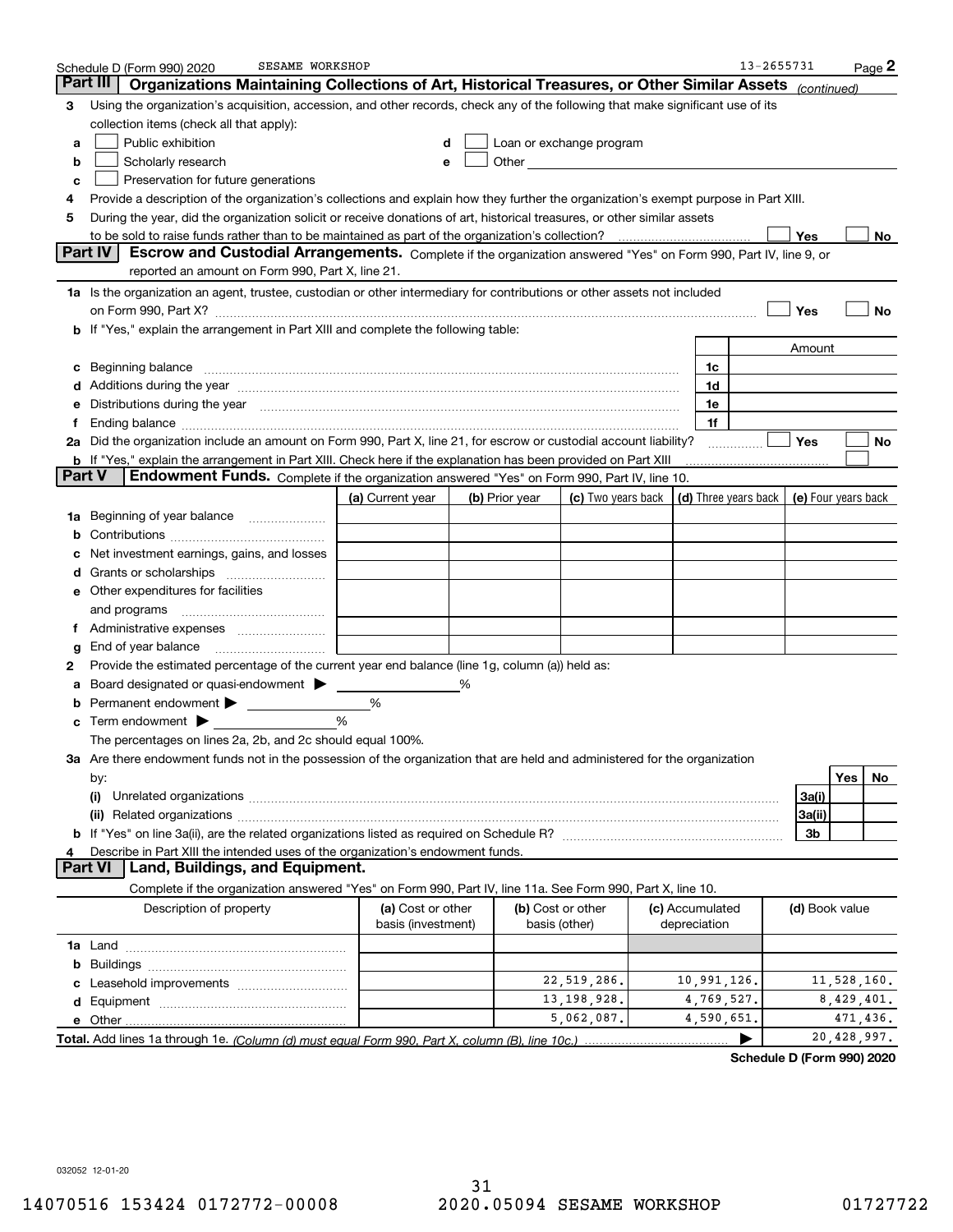SESAME WORKSHOP

#### **Part VII Investments - Other Securities.**

Complete if the organization answered "Yes" on Form 990, Part IV, line 11b. See Form 990, Part X, line 12.

| (a) Description of security or category (including name of security)                          | (b) Book value | (c) Method of valuation: Cost or end-of-year market value |
|-----------------------------------------------------------------------------------------------|----------------|-----------------------------------------------------------|
| (1) Financial derivatives                                                                     |                |                                                           |
| (2) Closely held equity interests                                                             |                |                                                           |
| $(3)$ Other                                                                                   |                |                                                           |
| GLOBAL EQUITIES<br>(A)                                                                        | 120, 945, 000. | END-OF-YEAR MARKET VALUE                                  |
| <b>ABSOLUTE RETURN</b><br>(B)                                                                 | 32,939,000.    | END-OF-YEAR MARKET VALUE                                  |
| CREDIT<br>(C)                                                                                 | 6, 155, 000.   | END-OF-YEAR MARKET VALUE                                  |
| HEDGED EQUITIES<br>(D)                                                                        | 35,995,000.    | END-OF-YEAR MARKET VALUE                                  |
| PRIVATE DEBT<br>(E)                                                                           | 20, 373, 000.  | END-OF-YEAR MARKET VALUE                                  |
| PRIVATE EOUITY<br>(F)                                                                         | 3,575,000.     | END-OF-YEAR MARKET VALUE                                  |
| PRIVATE EOUITY REALESTATE<br>(G)                                                              | 1, 179, 000.   | END-OF-YEAR MARKET VALUE                                  |
| VENTURE CAPTIAL<br>(H)                                                                        | 44.692.000.    | END-OF-YEAR MARKET VALUE                                  |
| <b>Total.</b> (Col. (b) must equal Form 990, Part X, col. (B) line 12.) $\blacktriangleright$ | 265,853,000.   |                                                           |

#### **Part VIII Investments - Program Related.**

Complete if the organization answered "Yes" on Form 990, Part IV, line 11c. See Form 990, Part X, line 13.

| (a) Description of investment                                    | (b) Book value | (c) Method of valuation: Cost or end-of-year market value |
|------------------------------------------------------------------|----------------|-----------------------------------------------------------|
| (1)                                                              |                |                                                           |
| (2)                                                              |                |                                                           |
| $\frac{1}{2}$                                                    |                |                                                           |
| (4)                                                              |                |                                                           |
| (5)                                                              |                |                                                           |
| (6)                                                              |                |                                                           |
| $\sqrt{(7)}$                                                     |                |                                                           |
| (8)                                                              |                |                                                           |
| (9)                                                              |                |                                                           |
| Total. (Col. (b) must equal Form 990, Part X, col. (B) line 13.) |                |                                                           |

#### **Part IX Other Assets.**

Complete if the organization answered "Yes" on Form 990, Part IV, line 11d. See Form 990, Part X, line 15.

| (a) Description | (b) Book value |
|-----------------|----------------|
| (1)             |                |
| (2)             |                |
| (3)             |                |
| (4)             |                |
| (5)             |                |
| $\frac{6}{6}$   |                |
|                 |                |
| (8)             |                |
| (9)             |                |
|                 |                |

**Part X Other Liabilities.**

Complete if the organization answered "Yes" on Form 990, Part IV, line 11e or 11f. See Form 990, Part X, line 25.

| 1.  | (a) Description of liability | (b) Book value |
|-----|------------------------------|----------------|
|     | (1) Federal income taxes     |                |
| (2) | DEFERRED RENT PAYABLE        | 11,546,358.    |
| (3) |                              |                |
| (4) |                              |                |
| (5) |                              |                |
| (6) |                              |                |
| (7) |                              |                |
| (8) |                              |                |
| (9) |                              |                |
|     |                              | 11,546,358.    |

*(Column (b) must equal Form 990, Part X, col. (B) line 25.)* 

**2.**Liability for uncertain tax positions. In Part XIII, provide the text of the footnote to the organization's financial statements that reports the organization's liability for uncertain tax positions under FASB ASC 740. Check here if the text of the footnote has been provided in Part XIII  $\boxed{\mathbf{X}}$ 

**Schedule D (Form 990) 2020**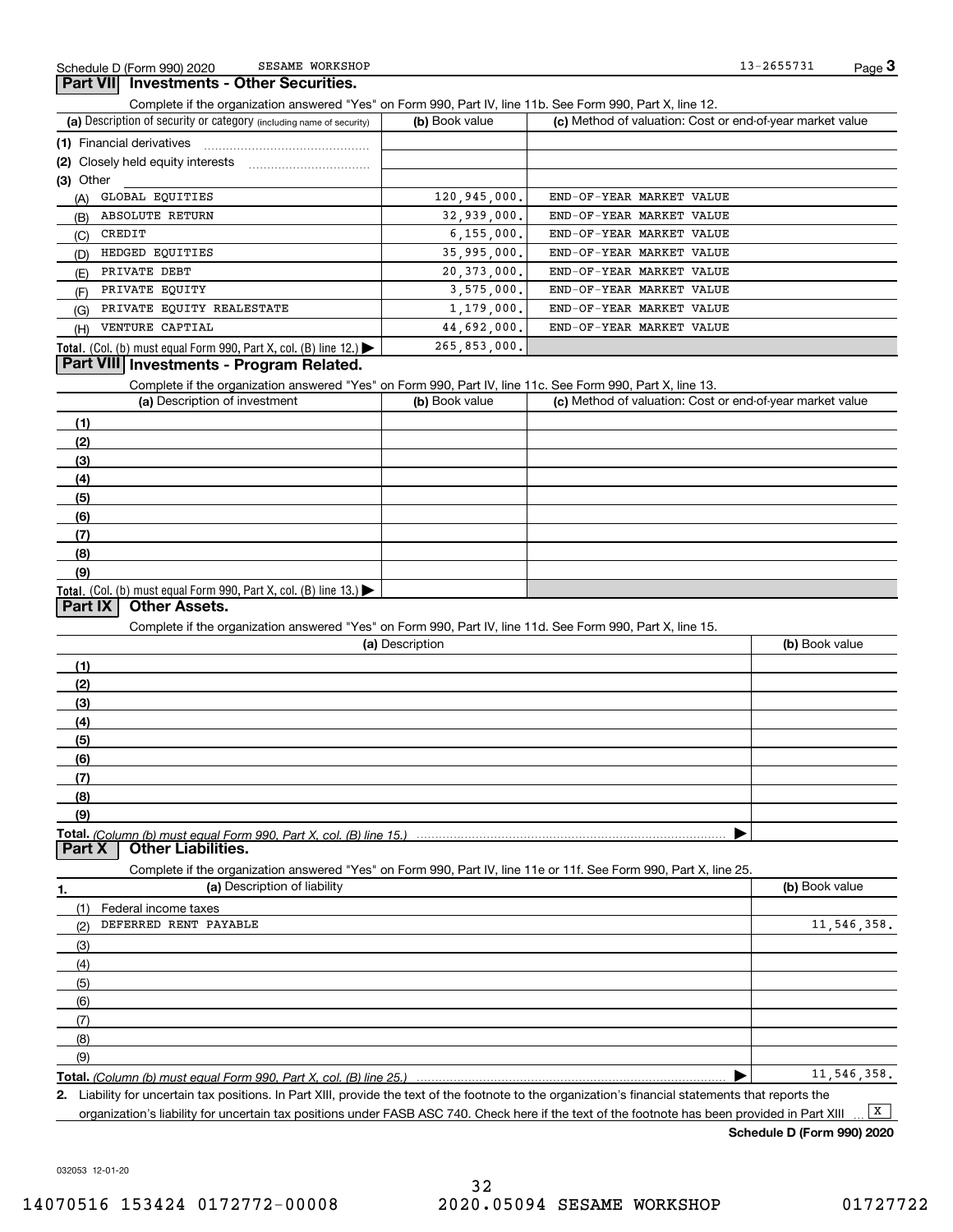|    | <b>SESAME WORKSHOP</b><br>Schedule D (Form 990) 2020                                                                                                                                                                                |    | 13-2655731<br>Page 4 |
|----|-------------------------------------------------------------------------------------------------------------------------------------------------------------------------------------------------------------------------------------|----|----------------------|
|    | Reconciliation of Revenue per Audited Financial Statements With Revenue per Return.<br>Part XI                                                                                                                                      |    |                      |
|    | Complete if the organization answered "Yes" on Form 990, Part IV, line 12a.                                                                                                                                                         |    |                      |
| 1  | Total revenue, gains, and other support per audited financial statements                                                                                                                                                            |    | 1                    |
| 2  | Amounts included on line 1 but not on Form 990, Part VIII, line 12:                                                                                                                                                                 |    |                      |
| a  | Net unrealized gains (losses) on investments [11] matter contracts and the unrealized gains (losses) on investments                                                                                                                 | 2a |                      |
| b  |                                                                                                                                                                                                                                     | 2b |                      |
| с  |                                                                                                                                                                                                                                     | 2c |                      |
| d  | Other (Describe in Part XIII.) <b>Construction Contract Construction</b> Chemical Construction Chemical Chemical Chemical Chemical Chemical Chemical Chemical Chemical Chemical Chemical Chemical Chemical Chemical Chemical Chemic | 2d |                      |
| е  | Add lines 2a through 2d                                                                                                                                                                                                             |    | <b>2e</b>            |
| 3  |                                                                                                                                                                                                                                     |    | 3                    |
| 4  | Amounts included on Form 990, Part VIII, line 12, but not on line 1:                                                                                                                                                                |    |                      |
| а  | Investment expenses not included on Form 990, Part VIII, line 7b                                                                                                                                                                    | 4a |                      |
| b  | Other (Describe in Part XIII.)                                                                                                                                                                                                      | 4b |                      |
| c  | Add lines 4a and 4b                                                                                                                                                                                                                 |    | 4c                   |
| 5  |                                                                                                                                                                                                                                     |    | 5                    |
|    | Part XII   Reconciliation of Expenses per Audited Financial Statements With Expenses per Return.                                                                                                                                    |    |                      |
|    | Complete if the organization answered "Yes" on Form 990, Part IV, line 12a.                                                                                                                                                         |    |                      |
| 1  |                                                                                                                                                                                                                                     |    | 1                    |
| 2  | Amounts included on line 1 but not on Form 990, Part IX, line 25:                                                                                                                                                                   |    |                      |
| а  |                                                                                                                                                                                                                                     | 2a |                      |
| b  |                                                                                                                                                                                                                                     | 2b |                      |
| с  |                                                                                                                                                                                                                                     | 2c |                      |
| d  |                                                                                                                                                                                                                                     | 2d |                      |
| е  | Add lines 2a through 2d                                                                                                                                                                                                             |    | <b>2e</b>            |
| 3  |                                                                                                                                                                                                                                     |    | 3                    |
| 4  | Amounts included on Form 990, Part IX, line 25, but not on line 1:                                                                                                                                                                  |    |                      |
| a  | Investment expenses not included on Form 990, Part VIII, line 7b [ <i>[[[[[[[[[[[]]]</i>                                                                                                                                            | 4a |                      |
| b  | Other (Describe in Part XIII.)                                                                                                                                                                                                      | 4b |                      |
|    | c Add lines 4a and 4b                                                                                                                                                                                                               |    | 4с                   |
| 5. |                                                                                                                                                                                                                                     |    | 5                    |
|    | Part XIII Supplemental Information.                                                                                                                                                                                                 |    |                      |
|    | Provide the descriptions required for Part II, lines 3, 5, and 9; Part III, lines 1a and 4; Part IV, lines 1b and 2b; Part V, line 4; Part X, line 2; Part XI,                                                                      |    |                      |
|    | lines 2d and 4b; and Part XII, lines 2d and 4b. Also complete this part to provide any additional information.                                                                                                                      |    |                      |
|    |                                                                                                                                                                                                                                     |    |                      |
|    |                                                                                                                                                                                                                                     |    |                      |
|    | PART X, LINE 2:                                                                                                                                                                                                                     |    |                      |
|    |                                                                                                                                                                                                                                     |    |                      |
|    | FIN 48 STATEMENT                                                                                                                                                                                                                    |    |                      |
|    |                                                                                                                                                                                                                                     |    |                      |

THE COMPANY FOLLOWS GUIDANCE THAT CLARIFIES THE ACCOUNTING FOR UNCERTAINTY

IN TAX POSITIONS TAKEN OR EXPECTED TO BE TAKEN IN A TAX RETURN, INCLUDING

ISSUES RELATING TO FINANCIAL STATEMENT RECOGNITION AND MEASUREMENT. THIS

GUIDANCE PROVIDES THAT THE TAX EFFECTS FROM AN UNCERTAIN TAX POSITION CAN

ONLY BE RECOGNIZED IN THE CONSOLIDATED FINANCIAL STATEMENTS IF THE

POSITION IS "MORE-LIKELY-THAN-NOT" TO BE SUSTAINED IF THE POSITION WERE TO

BE CHALLENGED BY A TAXING AUTHORITY. THE ASSESSMENT OF THE TAX POSITION IS

BASED SOLELY ON THE TECHNICAL MERITS OF THE POSITION, WITHOUT REGARD TO

THE LIKELIHOOD THAT THE TAX POSITION MAY BE CHALLENGED.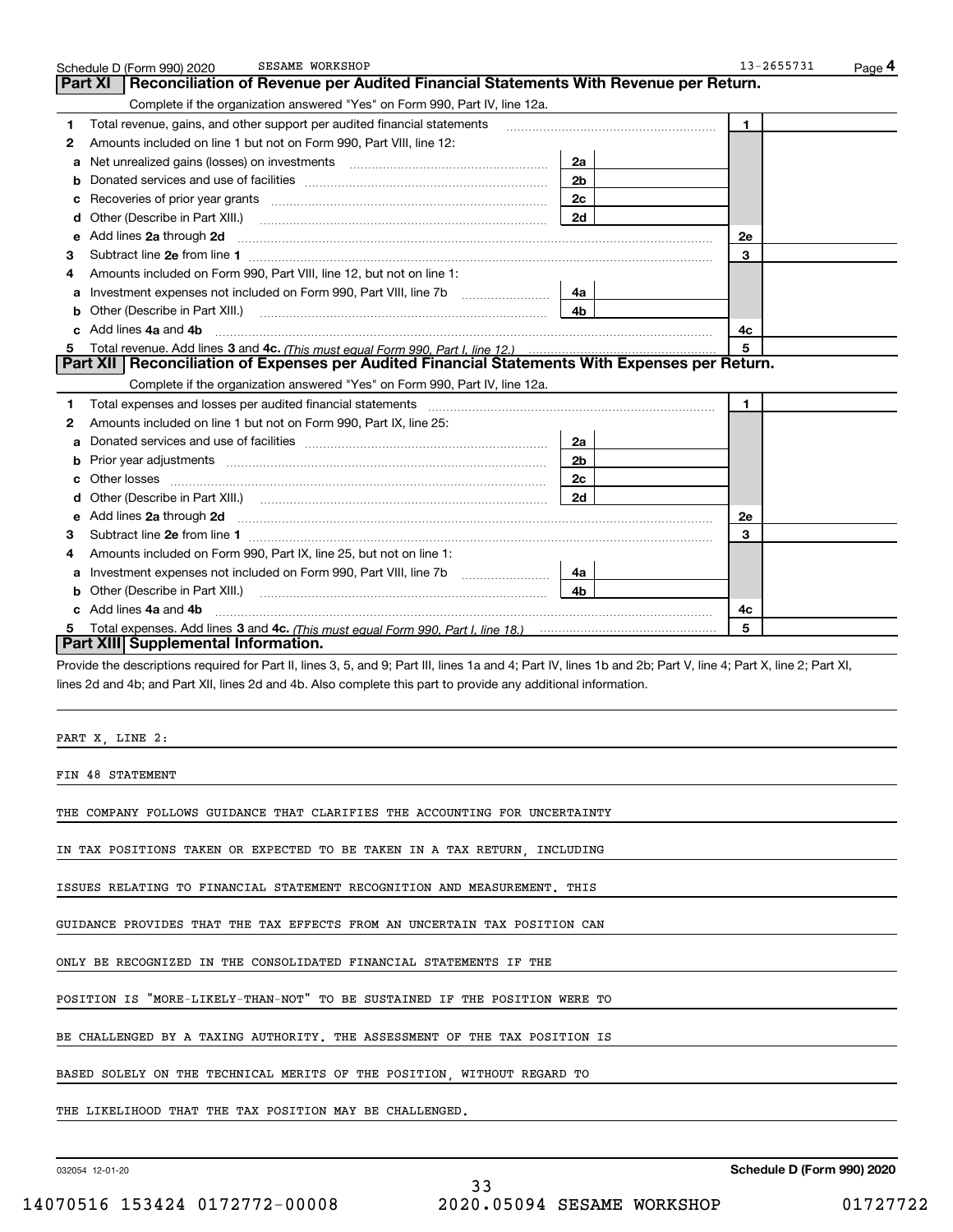# *(continued)* **Part XIII Supplemental Information**  THE COMPANY IS EXEMPT FROM INCOME TAX UNDER INTERNAL REVENUE CODE (THE

"CODE") SECTION 501(C)(3), THOUGH IT IS SUBJECT TO TAX ON INCOME UNRELATED

TO ITS EXEMPT PURPOSE, UNLESS THAT INCOME IS OTHERWISE EXCLUDED BY THE

CODE. THE COMPANY HAS PROCESSES PRESENTLY IN PLACE TO ENSURE THE

MAINTENANCE OF ITS TAX-EXEMPT STATUS; TO IDENTIFY AND REPORT UNRELATED

INCOME; TO DETERMINE ITS FILING AND TAX OBLIGATIONS IN JURISDICTIONS FOR

WHICH IT HAS NEXUS; AND TO IDENTIFY AND EVALUATE OTHER MATTERS THAT MAY BE

CONSIDERED TAX POSITIONS. THE COMPANY HAS DETERMINED THAT THERE ARE NO

MATERIAL UNCERTAIN TAX POSITIONS THAT REQUIRE RECOGNITION OR DISCLOSURE IN

THE CONSOLIDATED FINANCIAL STATEMENTS. IN ADDITION, THE COMPANY HAS NOT

RECORDED A PROVISION FOR INCOME TAXES AS IT HAS NO MATERIAL TAX LIABILITY

FROM UNRELATED BUSINESS INCOME ACTIVITIES.

**Schedule D (Form 990) 2020**

032055 12-01-20

34 14070516 153424 0172772-00008 2020.05094 SESAME WORKSHOP 01727722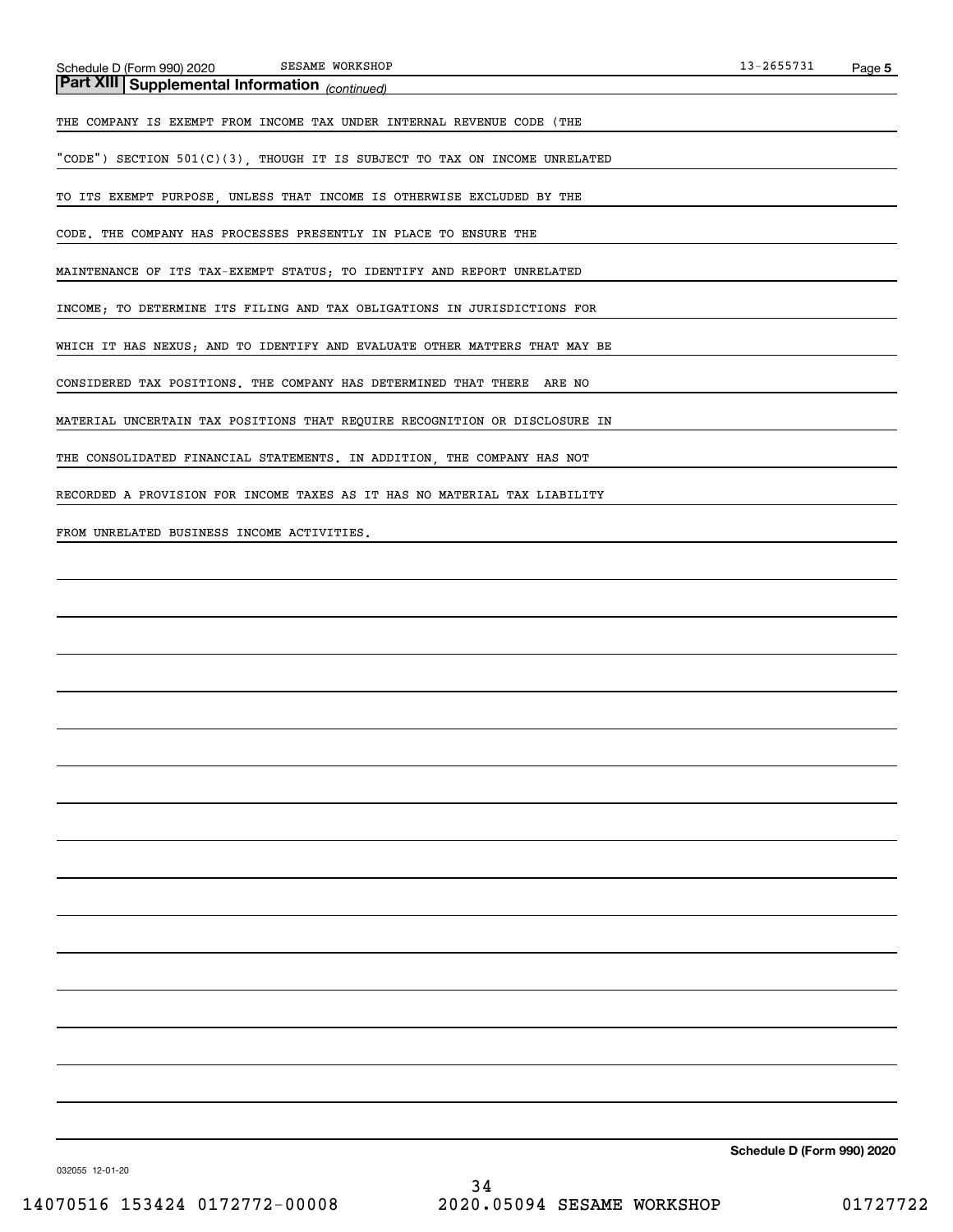032071 12-03-20

## **SCHEDULE F Statement of Activities Outside the United States**

**| Complete if the organization answered "Yes" on Form 990, Part IV, line 14b, 15, or 16.**

**| Attach to Form 990.**

**| Go to www.irs.gov/Form990 for instructions and the latest information.**

**Part I**  $\parallel$  General Information on Activities Outside the United States. Complete if the organization answered "Yes" on

| For grantmakers. Does the organization maintain records to substantiate the amount of its grants and other assistance,<br>1.                     |                                                                                                                                         |                             |                                                                                |                                                 |                           |  |  |
|--------------------------------------------------------------------------------------------------------------------------------------------------|-----------------------------------------------------------------------------------------------------------------------------------------|-----------------------------|--------------------------------------------------------------------------------|-------------------------------------------------|---------------------------|--|--|
| $\overline{X}$ Yes<br>the grantees' eligibility for the grants or assistance, and the selection criteria used to award the grants or assistance? |                                                                                                                                         |                             |                                                                                |                                                 |                           |  |  |
|                                                                                                                                                  |                                                                                                                                         |                             |                                                                                |                                                 |                           |  |  |
| 2                                                                                                                                                | For grantmakers. Describe in Part V the organization's procedures for monitoring the use of its grants and other assistance outside the |                             |                                                                                |                                                 |                           |  |  |
|                                                                                                                                                  | United States.<br>Activities per Region. (The following Part I, line 3 table can be duplicated if additional space is needed.)          |                             |                                                                                |                                                 |                           |  |  |
| 3                                                                                                                                                |                                                                                                                                         |                             |                                                                                |                                                 |                           |  |  |
| (a) Region                                                                                                                                       | (b) Number of<br>offices                                                                                                                | (c) Number of<br>employees, | (d) Activities conducted in the region                                         | (e) If activity listed in (d)                   | (f) Total<br>expenditures |  |  |
|                                                                                                                                                  | in the region                                                                                                                           | agents, and                 | (by type) (such as, fundraising, pro-<br>gram services, investments, grants to | is a program service,<br>describe specific type | for and                   |  |  |
|                                                                                                                                                  |                                                                                                                                         | independent<br>contractors  | recipients located in the region)                                              | of service(s) in the region                     | investments               |  |  |
|                                                                                                                                                  |                                                                                                                                         | in the region               |                                                                                |                                                 | in the region             |  |  |
|                                                                                                                                                  |                                                                                                                                         |                             |                                                                                |                                                 |                           |  |  |
| EAST ASIA AND THE                                                                                                                                |                                                                                                                                         |                             |                                                                                |                                                 |                           |  |  |
| PACIFIC                                                                                                                                          | 2                                                                                                                                       | 15                          | PROGRAM SERVICES                                                               | DIST. OF EDUCTN. MEDIA                          | 2,958,128.                |  |  |
|                                                                                                                                                  |                                                                                                                                         |                             |                                                                                |                                                 |                           |  |  |
|                                                                                                                                                  |                                                                                                                                         |                             |                                                                                |                                                 |                           |  |  |
|                                                                                                                                                  |                                                                                                                                         |                             |                                                                                |                                                 |                           |  |  |
| <b>EUROPE</b>                                                                                                                                    | 0                                                                                                                                       | 4                           | PROGRAM SERVICES                                                               | DIST. OF EDUCTN. MEDIA                          | 747,370.                  |  |  |
|                                                                                                                                                  |                                                                                                                                         |                             |                                                                                |                                                 |                           |  |  |
|                                                                                                                                                  |                                                                                                                                         |                             |                                                                                |                                                 |                           |  |  |
| MIDDLE EAST AND                                                                                                                                  |                                                                                                                                         |                             |                                                                                |                                                 |                           |  |  |
| NORTH AFRICA                                                                                                                                     | 0                                                                                                                                       | 0                           | PROGRAM SERVICES                                                               | DIST. OF EDUCTN. MEDIA                          | 19, 274, 254.             |  |  |
|                                                                                                                                                  |                                                                                                                                         |                             |                                                                                |                                                 |                           |  |  |
|                                                                                                                                                  |                                                                                                                                         |                             |                                                                                |                                                 |                           |  |  |
|                                                                                                                                                  |                                                                                                                                         |                             |                                                                                |                                                 |                           |  |  |
| NORTH AMERICA                                                                                                                                    | 0                                                                                                                                       | 8                           | PROGRAM SERVICES                                                               | DIST. OF EDUCTN. MEDIA                          | 1,569,790.                |  |  |
|                                                                                                                                                  |                                                                                                                                         |                             |                                                                                |                                                 |                           |  |  |
|                                                                                                                                                  |                                                                                                                                         |                             |                                                                                |                                                 |                           |  |  |
| SUB-SAHARAN AFRICA                                                                                                                               | 0                                                                                                                                       | 0                           | PROGRAM SERVICES                                                               | DIST. OF EDUCTN. MEDIA                          | 2,699,677.                |  |  |
|                                                                                                                                                  |                                                                                                                                         |                             |                                                                                |                                                 |                           |  |  |
|                                                                                                                                                  |                                                                                                                                         |                             |                                                                                |                                                 |                           |  |  |
|                                                                                                                                                  |                                                                                                                                         |                             |                                                                                |                                                 |                           |  |  |
| SOUTH AMERICA                                                                                                                                    | 0                                                                                                                                       | 8                           | PROGRAM SERVICES                                                               | DIST. OF EDUCTN. MEDIA                          | 1,148,049.                |  |  |
|                                                                                                                                                  |                                                                                                                                         |                             |                                                                                |                                                 |                           |  |  |
|                                                                                                                                                  |                                                                                                                                         |                             |                                                                                |                                                 |                           |  |  |
| SOUTH AND CENTRAL                                                                                                                                |                                                                                                                                         |                             |                                                                                |                                                 |                           |  |  |
| $\tt ASIA$                                                                                                                                       | 2                                                                                                                                       |                             | 41 PROGRAM SERVICES                                                            | DIST<br>. OF EDUCTN. MEDIA                      | 12,565,096.               |  |  |
|                                                                                                                                                  |                                                                                                                                         |                             |                                                                                |                                                 |                           |  |  |
|                                                                                                                                                  |                                                                                                                                         |                             |                                                                                |                                                 |                           |  |  |
| CENTRAL                                                                                                                                          |                                                                                                                                         |                             |                                                                                |                                                 |                           |  |  |
| AMERICA/CARIBBEAN                                                                                                                                | 0<br>4                                                                                                                                  | 0<br>76                     | PROGRAM SERVICES                                                               | DIST. OF EDUCTN. MEDIA                          | 16,494.                   |  |  |
| 3 a Subtotal<br>.                                                                                                                                |                                                                                                                                         |                             |                                                                                |                                                 | 40,978,858.               |  |  |
| <b>b</b> Total from continuation                                                                                                                 | 0                                                                                                                                       | 0                           |                                                                                |                                                 | 179,718,137 <b>.</b>      |  |  |
| sheets to Part I<br>c Totals (add lines 3a                                                                                                       |                                                                                                                                         |                             |                                                                                |                                                 |                           |  |  |
| and 3b)                                                                                                                                          | 4                                                                                                                                       | 76                          |                                                                                |                                                 | 220,696,995.              |  |  |
|                                                                                                                                                  |                                                                                                                                         |                             |                                                                                |                                                 |                           |  |  |

**For Paperwork Reduction Act Notice, see the Instructions for Form 990. Schedule F (Form 990) 2020** LHA

35

| OMB No. 1545-0047     |
|-----------------------|
| 2020                  |
|                       |
| <b>Open to Public</b> |
| <b>Inspection</b>     |

**Employer identification number**

Department of the Treasury Internal Revenue Service

Name of the organization

Form 990, Part IV, line 14b.

| <b>SCHEDULE F</b> |  |
|-------------------|--|
|                   |  |
| (Form 990)        |  |
|                   |  |

SESAME WORKSHOP 13-2655731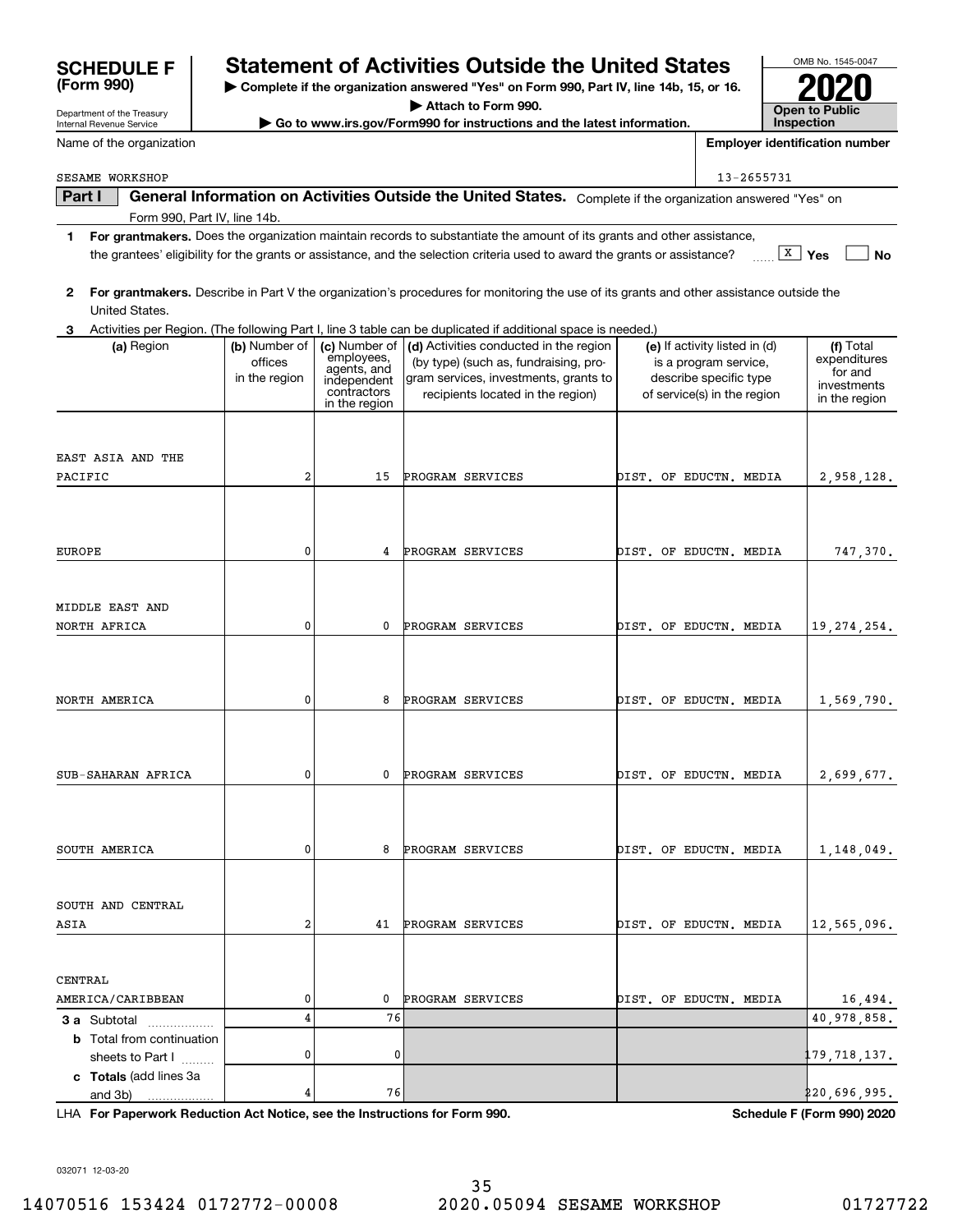| Schedule F (Form 990)        | SESAME WORKSHOP                           |                                                      |                                                                                                                                                                                                                           | 13-2655731                                                                                                  | Page 1                                  |
|------------------------------|-------------------------------------------|------------------------------------------------------|---------------------------------------------------------------------------------------------------------------------------------------------------------------------------------------------------------------------------|-------------------------------------------------------------------------------------------------------------|-----------------------------------------|
| Part I<br>(a) Region         | (b) Number of<br>offices<br>in the region | (c) Number of<br>employees or<br>agents in<br>region | Continuation of Activities per Region. (Schedule F (Form 990), Part I, line 3)<br>(d) Activities conducted in region<br>(by type) (i.e., fundraising,<br>program services, grants to<br>recipients located in the region) | (e) If activity listed in (d)<br>is a program service,<br>describe specific type<br>of service(s) in region | (f) Total<br>expenditures<br>for region |
|                              |                                           |                                                      |                                                                                                                                                                                                                           |                                                                                                             |                                         |
| SOUTH ASIA                   | 0                                         | $\pmb{0}$                                            | GRANTMAKING                                                                                                                                                                                                               |                                                                                                             | 6,733,551.                              |
| SOUTH AMERICA                | 0                                         | 0                                                    | GRANTMAKING                                                                                                                                                                                                               |                                                                                                             | 30,607.                                 |
| CENTRAL<br>AMERICA/CARIBBEAN | $\pmb{0}$                                 | 0                                                    | <b>INVESTMENTS</b>                                                                                                                                                                                                        |                                                                                                             | <b>.</b> 61,062,435,                    |
|                              |                                           |                                                      |                                                                                                                                                                                                                           |                                                                                                             |                                         |
| <b>EUROPE</b>                | 0                                         | 0                                                    | <b>INVESTMENTS</b>                                                                                                                                                                                                        |                                                                                                             | 11,891,544.                             |
|                              |                                           |                                                      |                                                                                                                                                                                                                           |                                                                                                             |                                         |
|                              |                                           |                                                      |                                                                                                                                                                                                                           |                                                                                                             |                                         |
|                              |                                           |                                                      |                                                                                                                                                                                                                           |                                                                                                             |                                         |
|                              |                                           |                                                      |                                                                                                                                                                                                                           |                                                                                                             |                                         |
|                              |                                           |                                                      |                                                                                                                                                                                                                           |                                                                                                             |                                         |
|                              |                                           |                                                      |                                                                                                                                                                                                                           |                                                                                                             |                                         |
|                              |                                           |                                                      |                                                                                                                                                                                                                           |                                                                                                             |                                         |
|                              |                                           |                                                      |                                                                                                                                                                                                                           |                                                                                                             |                                         |
| <b>Totals</b>                |                                           |                                                      |                                                                                                                                                                                                                           |                                                                                                             | ,79,718,137,                            |

032181 04-01-20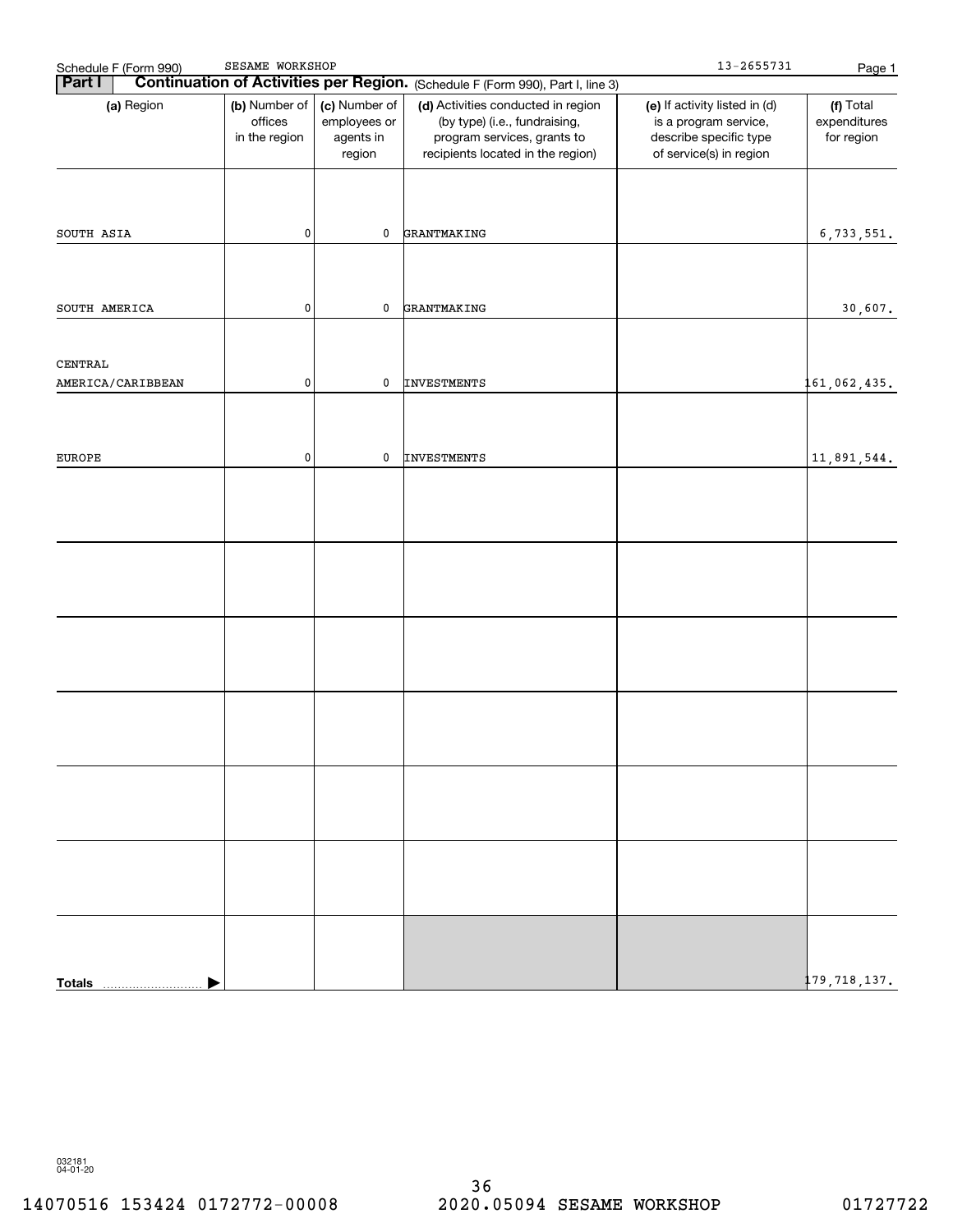| 1<br>(a) Name of organization | (b) IRS code section<br>and EIN (if applicable) | (c) Region    | (d) Purpose of<br>grant                                                                                                                                                                                                                                                      | (e) Amount<br>of cash grant | (f) Manner of<br>cash disbursement | (g) Amount of<br>noncash<br>assistance | (h) Description<br>of noncash<br>assistance | (i) Method of<br>valuation (book, FMV,<br>appraisal, other) |
|-------------------------------|-------------------------------------------------|---------------|------------------------------------------------------------------------------------------------------------------------------------------------------------------------------------------------------------------------------------------------------------------------------|-----------------------------|------------------------------------|----------------------------------------|---------------------------------------------|-------------------------------------------------------------|
|                               |                                                 |               |                                                                                                                                                                                                                                                                              |                             |                                    |                                        |                                             |                                                             |
|                               |                                                 |               |                                                                                                                                                                                                                                                                              |                             |                                    |                                        |                                             |                                                             |
|                               |                                                 | SOUTH ASIA    | PROGRAM IMPLEMENATION                                                                                                                                                                                                                                                        | 6, 190, 030.                |                                    | $\mathfrak o$ .                        |                                             |                                                             |
|                               |                                                 |               |                                                                                                                                                                                                                                                                              |                             |                                    |                                        |                                             |                                                             |
|                               |                                                 | SOUTH ASIA    | GENERAL SUPPLEMENT                                                                                                                                                                                                                                                           | 543,521.                    |                                    | $\mathbf{0}$ .                         |                                             |                                                             |
|                               |                                                 |               |                                                                                                                                                                                                                                                                              |                             |                                    |                                        |                                             |                                                             |
|                               |                                                 |               |                                                                                                                                                                                                                                                                              |                             |                                    |                                        |                                             |                                                             |
|                               |                                                 | SOUTH AMERICA | GENERAL SUPPLEMENT                                                                                                                                                                                                                                                           | 30,607.                     |                                    | $\mathsf{0}$ .                         |                                             |                                                             |
|                               |                                                 |               |                                                                                                                                                                                                                                                                              |                             |                                    |                                        |                                             |                                                             |
|                               |                                                 |               |                                                                                                                                                                                                                                                                              |                             |                                    |                                        |                                             |                                                             |
|                               |                                                 |               |                                                                                                                                                                                                                                                                              |                             |                                    |                                        |                                             |                                                             |
|                               |                                                 |               |                                                                                                                                                                                                                                                                              |                             |                                    |                                        |                                             |                                                             |
|                               |                                                 |               |                                                                                                                                                                                                                                                                              |                             |                                    |                                        |                                             |                                                             |
|                               |                                                 |               |                                                                                                                                                                                                                                                                              |                             |                                    |                                        |                                             |                                                             |
|                               |                                                 |               |                                                                                                                                                                                                                                                                              |                             |                                    |                                        |                                             |                                                             |
|                               |                                                 |               |                                                                                                                                                                                                                                                                              |                             |                                    |                                        |                                             |                                                             |
|                               |                                                 |               |                                                                                                                                                                                                                                                                              |                             |                                    |                                        |                                             |                                                             |
|                               |                                                 |               |                                                                                                                                                                                                                                                                              |                             |                                    |                                        |                                             |                                                             |
|                               |                                                 |               |                                                                                                                                                                                                                                                                              |                             |                                    |                                        |                                             |                                                             |
|                               |                                                 |               |                                                                                                                                                                                                                                                                              |                             |                                    |                                        |                                             |                                                             |
| $\mathbf{2}$                  |                                                 |               | Enter total number of recipient organizations listed above that are recognized as charities by the foreign country, recognized as a tax<br>exempt 501(c)(3) organization by the IRS, or for which the grantee or counsel has provided a section 501(c)(3) equivalency letter |                             |                                    |                                        |                                             | $\pmb{0}$                                                   |
| 3                             |                                                 |               |                                                                                                                                                                                                                                                                              |                             |                                    |                                        |                                             |                                                             |

**Schedule F (Form 990) 2020**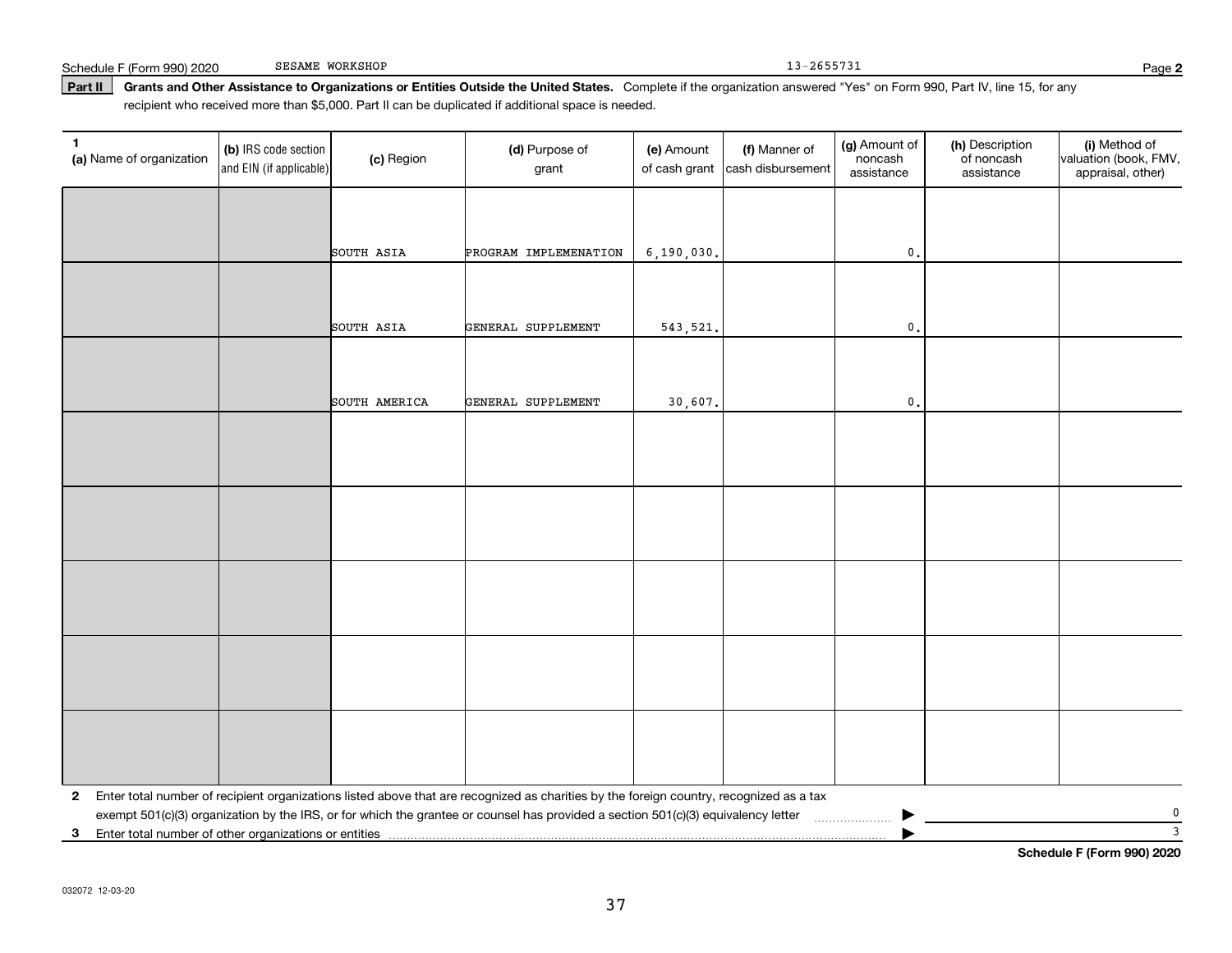| Part III can be duplicated if additional space is needed. |            |                             |                             |                                    |                                        |                                          |                                                                |
|-----------------------------------------------------------|------------|-----------------------------|-----------------------------|------------------------------------|----------------------------------------|------------------------------------------|----------------------------------------------------------------|
| (a) Type of grant or assistance                           | (b) Region | (c) Number of<br>recipients | (d) Amount of<br>cash grant | (e) Manner of<br>cash disbursement | (f) Amount of<br>noncash<br>assistance | (g) Description of<br>noncash assistance | (h) Method of<br>valuation<br>(book, FMV,<br>appraisal, other) |
|                                                           |            |                             |                             |                                    |                                        |                                          |                                                                |
|                                                           |            |                             |                             |                                    |                                        |                                          |                                                                |
|                                                           |            |                             |                             |                                    |                                        |                                          |                                                                |
|                                                           |            |                             |                             |                                    |                                        |                                          |                                                                |
|                                                           |            |                             |                             |                                    |                                        |                                          |                                                                |
|                                                           |            |                             |                             |                                    |                                        |                                          |                                                                |
|                                                           |            |                             |                             |                                    |                                        |                                          |                                                                |
|                                                           |            |                             |                             |                                    |                                        |                                          |                                                                |
|                                                           |            |                             |                             |                                    |                                        |                                          |                                                                |
|                                                           |            |                             |                             |                                    |                                        |                                          |                                                                |
|                                                           |            |                             |                             |                                    |                                        |                                          |                                                                |
|                                                           |            |                             |                             |                                    |                                        |                                          |                                                                |
|                                                           |            |                             |                             |                                    |                                        |                                          |                                                                |
|                                                           |            |                             |                             |                                    |                                        |                                          |                                                                |
|                                                           |            |                             |                             |                                    |                                        |                                          |                                                                |
|                                                           |            |                             |                             |                                    |                                        |                                          |                                                                |
|                                                           |            |                             |                             |                                    |                                        |                                          |                                                                |
|                                                           |            |                             |                             |                                    |                                        |                                          |                                                                |
|                                                           |            |                             |                             |                                    |                                        |                                          | Schedule F (Form 990) 2020                                     |

SESAME WORKSHOP

Part III Grants and Other Assistance to Individuals Outside the United States. Complete if the organization answered "Yes" on Form 990, Part IV, line 16.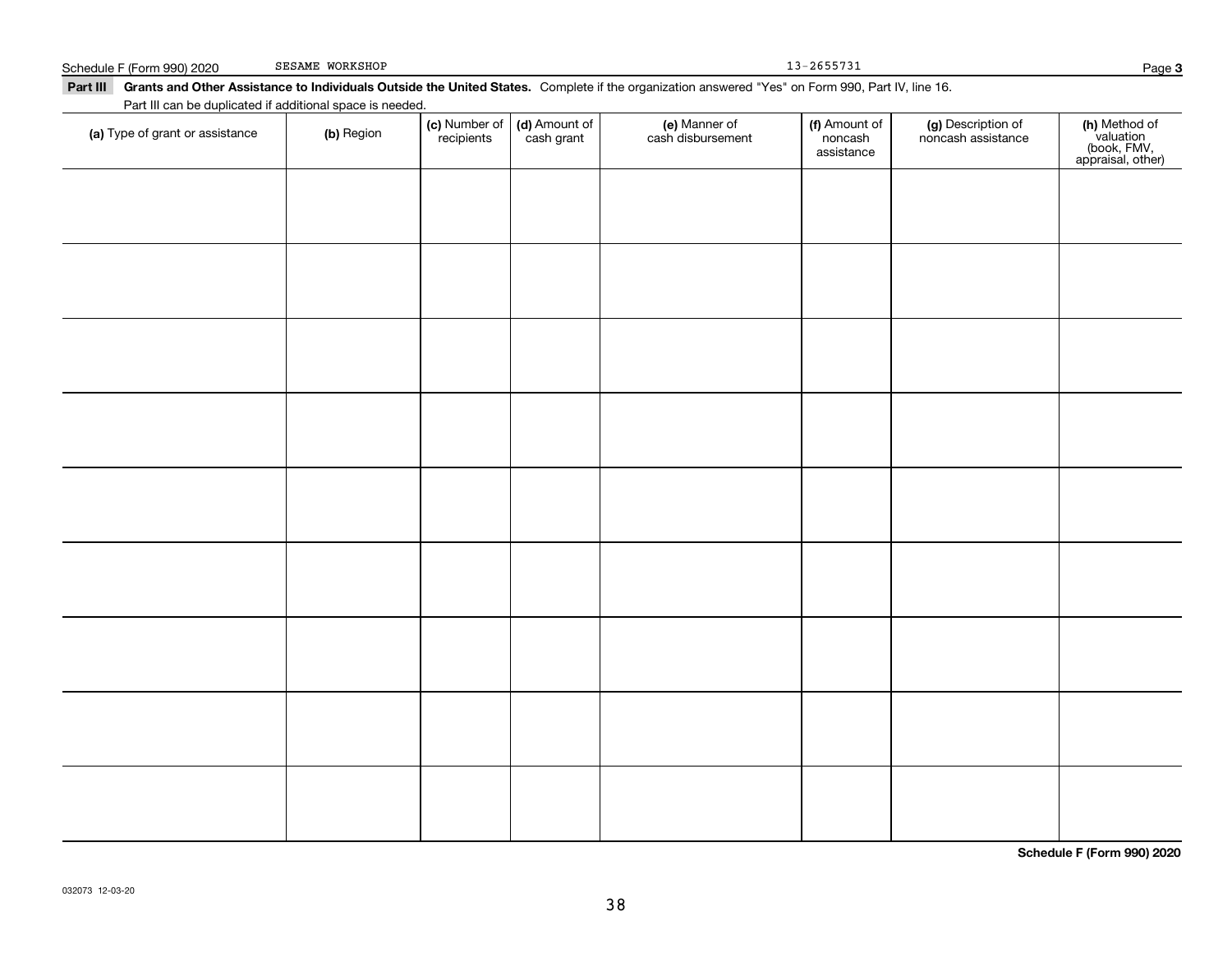| 1              | Was the organization a U.S. transferor of property to a foreign corporation during the tax year? If "Yes."<br>the organization may be required to file Form 926, Return by a U.S. Transferor of Property to a Foreign<br>Corporation (see Instructions for Form 926) <i>manual content content corporation</i> (see Instructions for Form 926) | X  <br>Yes | N٥      |
|----------------|------------------------------------------------------------------------------------------------------------------------------------------------------------------------------------------------------------------------------------------------------------------------------------------------------------------------------------------------|------------|---------|
| $\overline{2}$ | Did the organization have an interest in a foreign trust during the tax year? If "Yes." the organization may<br>be required to separately file Form 3520, Annual Return To Report Transactions With Foreign Trusts and<br>Receipt of Certain Foreign Gifts, and/or Form 3520-A, Annual Information Return of Foreign Trust With a              | Yes        | x<br>Nο |
| 3              | Did the organization have an ownership interest in a foreign corporation during the tax year? If "Yes."<br>the organization may be required to file Form 5471, Information Return of U.S. Persons With Respect to                                                                                                                              | X<br>Yes   | No      |
| 4              | Was the organization a direct or indirect shareholder of a passive foreign investment company or a<br>qualified electing fund during the tax year? If "Yes," the organization may be required to file Form 8621.<br>Information Return by a Shareholder of a Passive Foreign Investment Company or Qualified Electing                          | X  <br>Yes | Nο      |
| 5              | Did the organization have an ownership interest in a foreign partnership during the tax year? If "Yes."<br>the organization may be required to file Form 8865, Return of U.S. Persons With Respect to Certain                                                                                                                                  | X  <br>Yes | Nο      |
| 6              | Did the organization have any operations in or related to any boycotting countries during the tax year? If<br>"Yes," the organization may be required to separately file Form 5713, International Boycott Report (see                                                                                                                          | Yes        |         |

**Schedule F (Form 990) 2020**

032074 12-03-20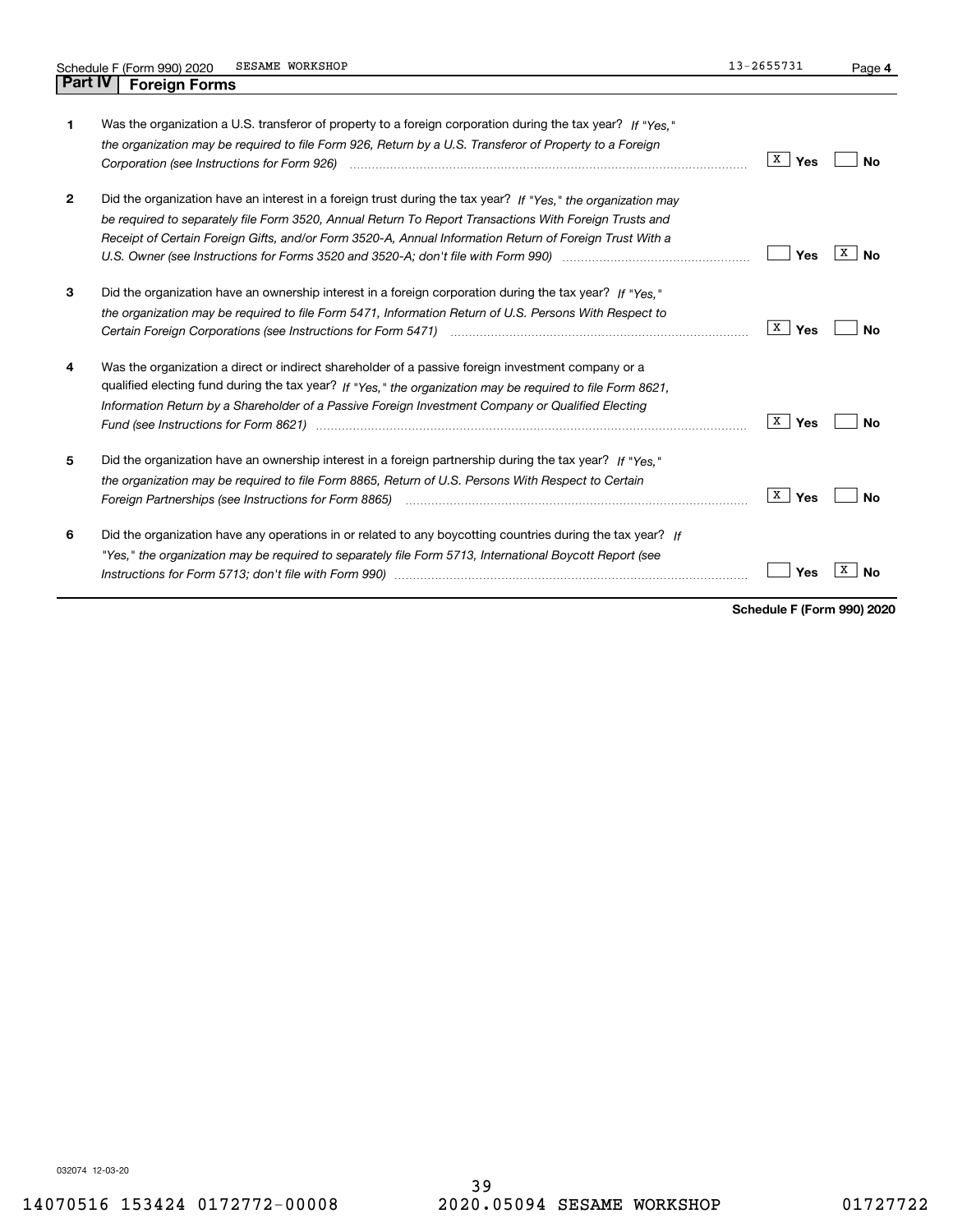**5**

#### **Part V Supplemental Information**

Provide the information required by Part I, line 2 (monitoring of funds); Part I, line 3, column (f) (accounting method; amounts of investments vs. expenditures per region); Part II, line 1 (accounting method); Part III (accounting method); and Part III, column (c) (estimated number of recipients), as applicable. Also complete this part to provide any additional information. See instructions.

SCHEDULE F

PART I, LINE 1 - MONITORING OF FOREIGN GRANTEES.

SESAME WORKSHOP ADOPTS A COMPREHENSIVE PROCEDURE TO ENSURE THAT THE

ORGANIZATIONS IT PROVIDES GRANTS TO ARE PERFORMING SERVICES AND HOLDING

PROGRAMS THAT ALIGN WITH THE WORKSHOP'S TAX-EXEMPT MISSION. THE

WORKSHOP'S DUE DILIGENCE PROCEDURES ARE DESCRIBED, LIKEWISE, IN

SCHEDULE I.

FOR FOREIGN GRANTEES. THE WORKSHOP CONDUCTS A PRE-GRANT RISK ASSESSMENT

TO ENSURE THAT THE ORGANIZATION'S PROGRAMMATIC CAPABILITIES, POLICIES

AND FINANCIAL CONTROLS ALIGN WITH THE PROGRAMMATIC OBJECTIVES OF THE

GRANT. THE WORKSHOP MONITORS THE USE OF THESE FUNDS THROUGHOUT THE

YEAR, REQUIRING PERIODIC PROGRESS REPORTS (PER A PRE-DEFINED SCHEDULE

AND PRE-ESTABLISHED PARAMETERS), WITH A CONCLUDING FINANCIAL REPORT AT

YEAR END. AS NEEDED, SESAME WORKSHOP PERSONNEL WILL CONDUCT SITE VISITS

TO MONITOR THE EFFECTIVENESS OF SUPPORTED PROGRAMS. THE WORKSHOP

RESERVES THE RIGHT TO REQUEST ANY ADDITIONAL REPORTING AS NEEDED TO

SATISFY THE ORGANIZATION THAT FUNDS ARE USED FOR EXEMPT CHARITABLE

PURPOSE, AS WELL AS TO CONDUCT AUDITS OF THE GRANT SPENDING.

PART IV

SESAME WORKSHOP INVESTS IN DOMESTIC AND FOREIGN LIMITED PARTNERSHIPS

THAT MAY OWN AN INTEREST IN A FOREIGN CORPORATION, PASSIVE FOREIGN

INVESTMENT COMPANY, OR FOREIGN PARTNERSHIP. NEVERTHELESS, THE

WORKSHOP'S INVESTMENT ACTIVITIES MAY NOT REACH THE THRESHOLDS REQUIRED

FOR FILING THE FORMS 926, 5471, 8621 OR 8865. IN ADDITION, SESAME

WORKSHOP IS THE PARENT ORGANIZATION TO VARIOUS FOREIGN SUBSIDIARIES FOR

40

032075 12-03-20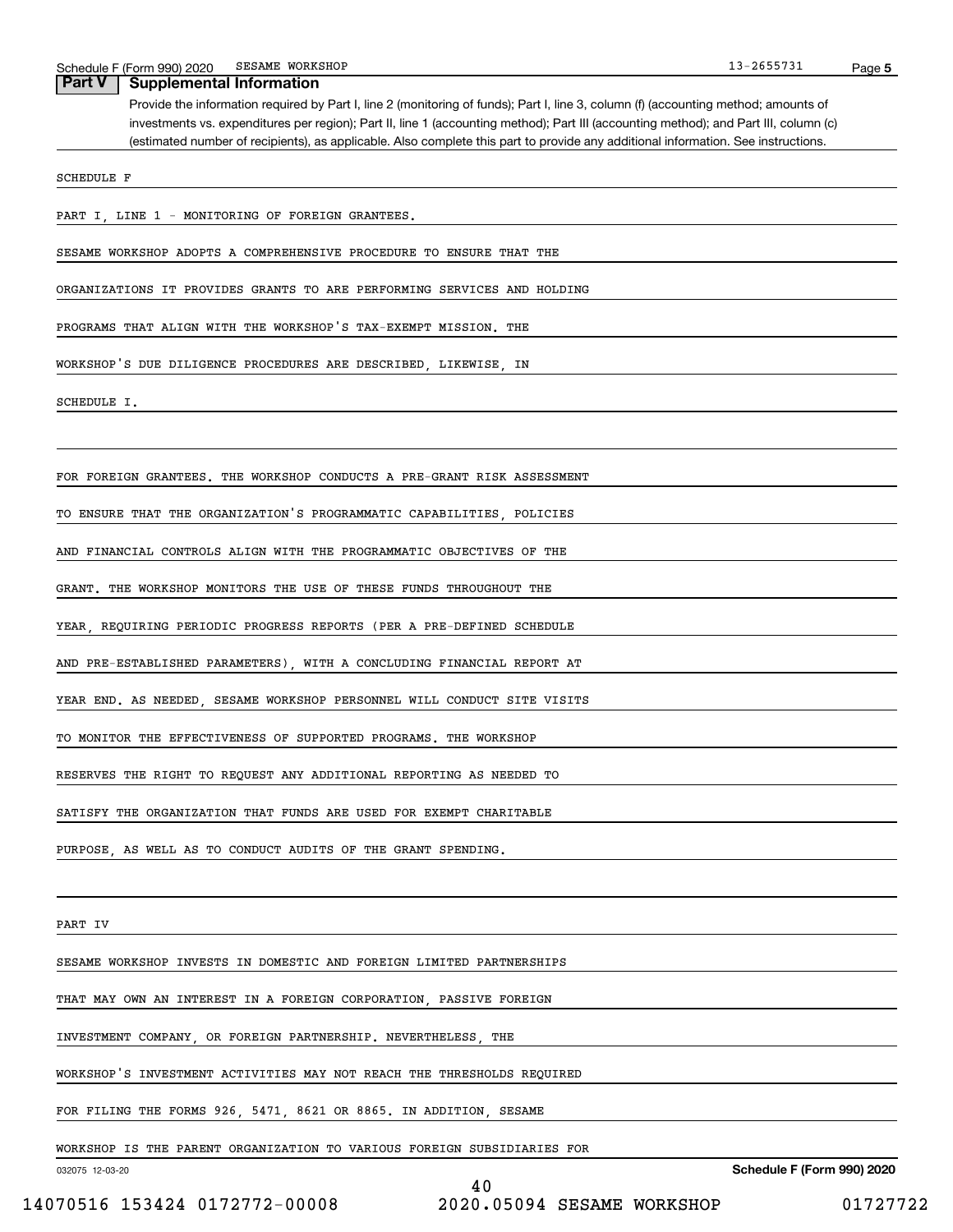### **Part V Supplemental Information**

Provide the information required by Part I, line 2 (monitoring of funds); Part I, line 3, column (f) (accounting method; amounts of investments vs. expenditures per region); Part II, line 1 (accounting method); Part III (accounting method); and Part III, column (c) (estimated number of recipients), as applicable. Also complete this part to provide any additional information. See instructions.

WHICH A FORM 5471 MAY BE REQUIRED. TO THE EXTENT ANY OF THESE FORMS ARE

COMPLETED, THEY HAVE BEEN FILED WITH THE ORGANIZATION'S FORM 990-T.

**Schedule F (Form 990) 2020**

032075 12-03-20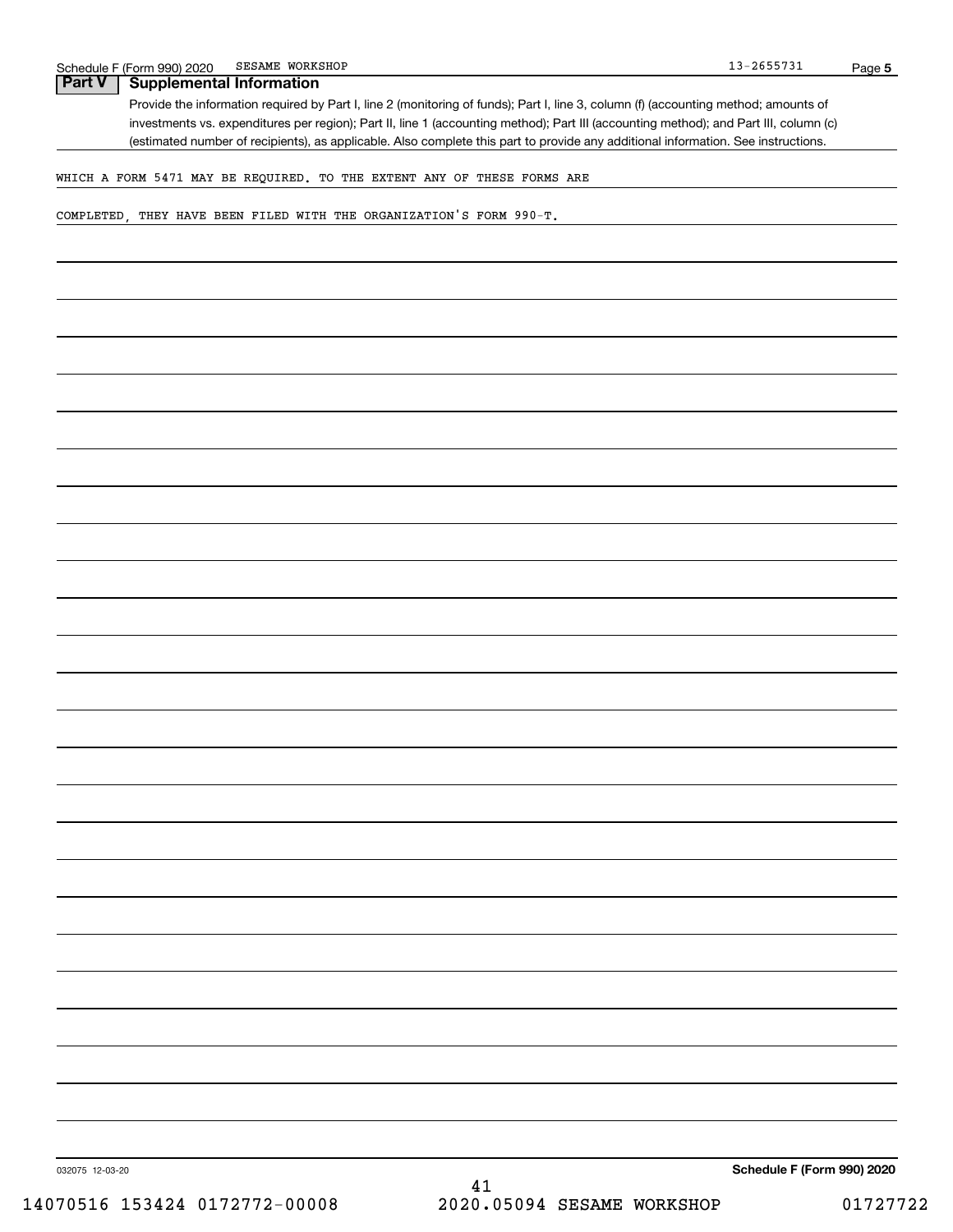| <b>SCHEDULE G</b>                                      |                                  | <b>Supplemental Information Regarding Fundraising or Gaming Activities</b>                                                                                          |                                     |                                 |                                       |  |                                  | OMB No. 1545-0047                       |  |
|--------------------------------------------------------|----------------------------------|---------------------------------------------------------------------------------------------------------------------------------------------------------------------|-------------------------------------|---------------------------------|---------------------------------------|--|----------------------------------|-----------------------------------------|--|
| (Form 990 or 990-EZ)                                   |                                  | Complete if the organization answered "Yes" on Form 990, Part IV, line 17, 18, or 19, or if the<br>organization entered more than \$15,000 on Form 990-EZ, line 6a. |                                     |                                 |                                       |  |                                  |                                         |  |
| Department of the Treasury<br>Internal Revenue Service |                                  |                                                                                                                                                                     | <b>Open to Public</b><br>Inspection |                                 |                                       |  |                                  |                                         |  |
| Name of the organization                               |                                  | Go to www.irs.gov/Form990 for instructions and the latest information.<br><b>Employer identification number</b>                                                     |                                     |                                 |                                       |  |                                  |                                         |  |
|                                                        | <b>SESAME WORKSHOP</b>           |                                                                                                                                                                     |                                     |                                 |                                       |  | 13-2655731                       |                                         |  |
| Part I                                                 | required to complete this part.  | Fundraising Activities. Complete if the organization answered "Yes" on Form 990, Part IV, line 17. Form 990-EZ filers are not                                       |                                     |                                 |                                       |  |                                  |                                         |  |
|                                                        |                                  | 1 Indicate whether the organization raised funds through any of the following activities. Check all that apply.                                                     |                                     |                                 |                                       |  |                                  |                                         |  |
| Mail solicitations<br>a                                |                                  | $e$   X                                                                                                                                                             |                                     |                                 | Solicitation of non-government grants |  |                                  |                                         |  |
| x  <br>b                                               | Internet and email solicitations | X  <br>f                                                                                                                                                            |                                     |                                 | Solicitation of government grants     |  |                                  |                                         |  |
| Phone solicitations<br>c                               |                                  | g[X]<br>Special fundraising events                                                                                                                                  |                                     |                                 |                                       |  |                                  |                                         |  |
| $\overline{X}$ In-person solicitations<br>d            |                                  |                                                                                                                                                                     |                                     |                                 |                                       |  |                                  |                                         |  |
|                                                        |                                  | 2 a Did the organization have a written or oral agreement with any individual (including officers, directors, trustees, or                                          |                                     |                                 |                                       |  |                                  |                                         |  |
|                                                        |                                  | key employees listed in Form 990, Part VII) or entity in connection with professional fundraising services?                                                         |                                     |                                 |                                       |  | X  <br>Yes                       | <b>No</b>                               |  |
|                                                        |                                  | b If "Yes," list the 10 highest paid individuals or entities (fundraisers) pursuant to agreements under which the fundraiser is to be                               |                                     |                                 |                                       |  |                                  |                                         |  |
| compensated at least \$5,000 by the organization.      |                                  |                                                                                                                                                                     |                                     |                                 |                                       |  |                                  |                                         |  |
|                                                        |                                  |                                                                                                                                                                     |                                     | (iii) Did                       |                                       |  | (v) Amount paid                  |                                         |  |
| (i) Name and address of individual                     |                                  | (ii) Activity                                                                                                                                                       | fundraiser<br>have custody          |                                 | (iv) Gross receipts                   |  | to (or retained by)              | (vi) Amount paid<br>to (or retained by) |  |
| or entity (fundraiser)                                 |                                  |                                                                                                                                                                     |                                     | or control of<br>contributions? | from activity                         |  | fundraiser<br>listed in col. (i) | organization                            |  |
| EVENT ASSOCIATES INC - 162 W.                          |                                  |                                                                                                                                                                     | Yes                                 | No                              |                                       |  |                                  |                                         |  |
| 56TH STREET                                            | $#405$ , NEW YORK,               | GALA                                                                                                                                                                |                                     | x                               | 0.                                    |  | 70,000.                          | $-70,000.$                              |  |
|                                                        |                                  |                                                                                                                                                                     |                                     |                                 |                                       |  |                                  |                                         |  |
|                                                        |                                  |                                                                                                                                                                     |                                     |                                 |                                       |  |                                  |                                         |  |
|                                                        |                                  |                                                                                                                                                                     |                                     |                                 |                                       |  |                                  |                                         |  |
|                                                        |                                  |                                                                                                                                                                     |                                     |                                 |                                       |  |                                  |                                         |  |
|                                                        |                                  |                                                                                                                                                                     |                                     |                                 |                                       |  |                                  |                                         |  |
|                                                        |                                  |                                                                                                                                                                     |                                     |                                 |                                       |  |                                  |                                         |  |
|                                                        |                                  |                                                                                                                                                                     |                                     |                                 |                                       |  |                                  |                                         |  |
|                                                        |                                  |                                                                                                                                                                     |                                     |                                 |                                       |  |                                  |                                         |  |
|                                                        |                                  |                                                                                                                                                                     |                                     |                                 |                                       |  |                                  |                                         |  |
|                                                        |                                  |                                                                                                                                                                     |                                     |                                 |                                       |  |                                  |                                         |  |
|                                                        |                                  |                                                                                                                                                                     |                                     |                                 |                                       |  |                                  |                                         |  |
|                                                        |                                  |                                                                                                                                                                     |                                     |                                 |                                       |  |                                  |                                         |  |
|                                                        |                                  |                                                                                                                                                                     |                                     |                                 |                                       |  |                                  |                                         |  |
| Total                                                  |                                  |                                                                                                                                                                     |                                     |                                 |                                       |  | 70,000.                          | $-70,000.$                              |  |
| 3<br>or licensing.                                     |                                  | List all states in which the organization is registered or licensed to solicit contributions or has been notified it is exempt from registration                    |                                     |                                 |                                       |  |                                  |                                         |  |
|                                                        |                                  | AL, AK, AZ, AR, CA, CO, CT, DE, FL, GA, HI, ID, IL, IN, IA, KS, KY, LA, ME, MD, MA, MI, MN, MS, MO                                                                  |                                     |                                 |                                       |  |                                  |                                         |  |

MT,NE,NV,NH,NJ,NM,NY,NC,ND,OH,OK,OR,PA,RI,SC,SD,TN,TX,UT,VT,VA,WA,WV,WI,WY

LHA For Paperwork Reduction Act Notice, see the Instructions for Form 990 or 990-EZ. Schedule G (Form 990 or 990-EZ) 2020 SEE PART IV FOR CONTINUATIONS

032081 11-25-20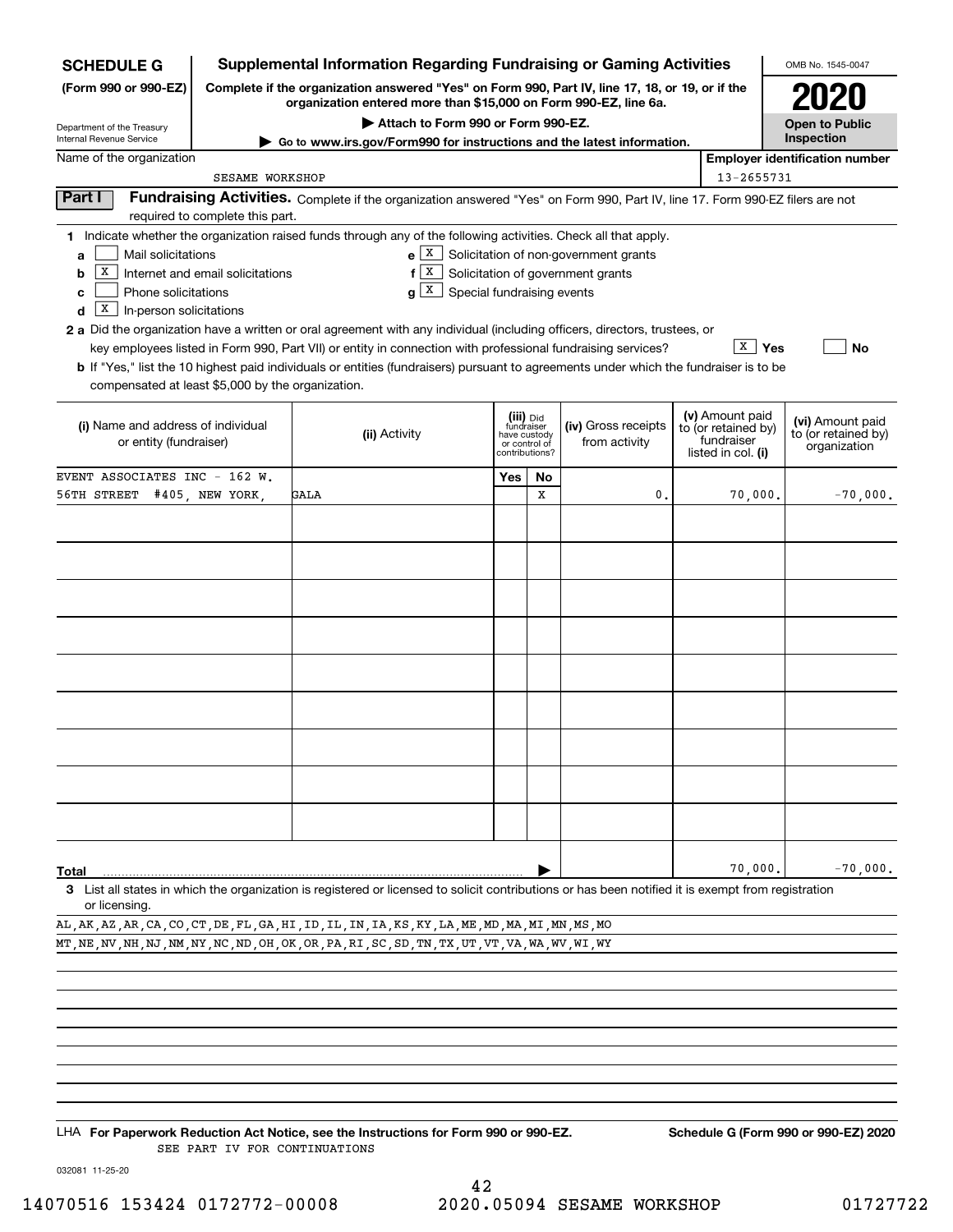| `e G (Form 990 or 990-EZ) 2020<br>Schedule G | WORKSHOP<br>SESAME | $-2655731$ | Page |
|----------------------------------------------|--------------------|------------|------|
|----------------------------------------------|--------------------|------------|------|

**Part II** | Fundraising Events. Complete if the organization answered "Yes" on Form 990, Part IV, line 18, or reported more than \$15,000 of fundraising event contributions and gross income on Form 990-EZ, lines 1 and 6b. List events with gross receipts greater than \$5,000.

|                        |    |                                                                                                          | (a) Event $#1$        | (b) Event #2                                     | (c) Other events<br><b>NONE</b> | (d) Total events                                    |
|------------------------|----|----------------------------------------------------------------------------------------------------------|-----------------------|--------------------------------------------------|---------------------------------|-----------------------------------------------------|
|                        |    |                                                                                                          | <b>SW ANNUAL GALA</b> |                                                  |                                 | (add col. (a) through                               |
|                        |    |                                                                                                          | (event type)          | (event type)                                     | (total number)                  | col. (c)                                            |
| Revenue                | 1. |                                                                                                          | 2,447,602.            |                                                  |                                 | 2,447,602.                                          |
|                        |    |                                                                                                          | 2,447,602.            |                                                  |                                 | 2,447,602.                                          |
|                        | 3  | Gross income (line 1 minus line 2)                                                                       |                       |                                                  |                                 |                                                     |
|                        |    |                                                                                                          |                       |                                                  |                                 |                                                     |
|                        | 5  |                                                                                                          |                       |                                                  |                                 |                                                     |
|                        | 6  |                                                                                                          |                       |                                                  |                                 |                                                     |
| Direct Expenses        | 7  | Food and beverages                                                                                       |                       |                                                  |                                 |                                                     |
|                        | 8  |                                                                                                          | 281, 176.             |                                                  |                                 | 281,176.                                            |
|                        | 9  |                                                                                                          | 335, 213.             |                                                  |                                 | 335, 213.                                           |
|                        | 10 | Direct expense summary. Add lines 4 through 9 in column (d)                                              |                       |                                                  |                                 | 616,389.                                            |
|                        |    | 11 Net income summary. Subtract line 10 from line 3, column (d)                                          |                       |                                                  |                                 | $-616, 389.$                                        |
| Part III               |    | Gaming. Complete if the organization answered "Yes" on Form 990, Part IV, line 19, or reported more than |                       |                                                  |                                 |                                                     |
|                        |    | \$15,000 on Form 990-EZ, line 6a.                                                                        |                       |                                                  |                                 |                                                     |
| Revenue                |    |                                                                                                          | (a) Bingo             | (b) Pull tabs/instant<br>bingo/progressive bingo | (c) Other gaming                | (d) Total gaming (add<br>col. (a) through col. (c)) |
|                        |    |                                                                                                          |                       |                                                  |                                 |                                                     |
|                        |    |                                                                                                          |                       |                                                  |                                 |                                                     |
|                        |    |                                                                                                          |                       |                                                  |                                 |                                                     |
| <b>Direct Expenses</b> | 3  |                                                                                                          |                       |                                                  |                                 |                                                     |
|                        |    |                                                                                                          |                       |                                                  |                                 |                                                     |

**9**Enter the state(s) in which the organization conducts gaming activities:

**8**Net gaming income summary. Subtract line 7 from line 1, column (d)

**7**Direct expense summary. Add lines 2 through 5 in column (d)

**6** Volunteer labor  $\ldots$   $\ldots$   $\ldots$   $\ldots$   $\ldots$   $\ldots$   $\ldots$   $\ldots$ 

**a**Is the organization licensed to conduct gaming activities in each of these states? ~~~~~~~~~~~~~~~~~~~~**b**If "No," explain: **Yes**  $\mathcal{L}^{\text{max}}$ 

%

 $\boxed{\Box}$  Yes \_\_\_\_\_\_\_ %  $\boxed{\Box}$  Yes \_\_\_\_\_\_\_ %  $\boxed{\Box}$ 

**10a** Were any of the organization's gaming licenses revoked, suspended, or terminated during the tax year? \_\_\_\_\_\_\_\_\_\_\_\_\_\_\_\_\_ **b** If "Yes," explain: **Yes**

**Yes**

 $\mathcal{L}^{\text{max}}$ 

 $\mathcal{L}^{\text{max}}$ 

**No**

032082 11-25-20

Other direct expenses

**5**

**Schedule G (Form 990 or 990-EZ) 2020**

…… ▶

**Yes Yes**

% %

~~~~~~~~~~~~~~~~~~~~~~~~ |

**No No**

**No**

**No**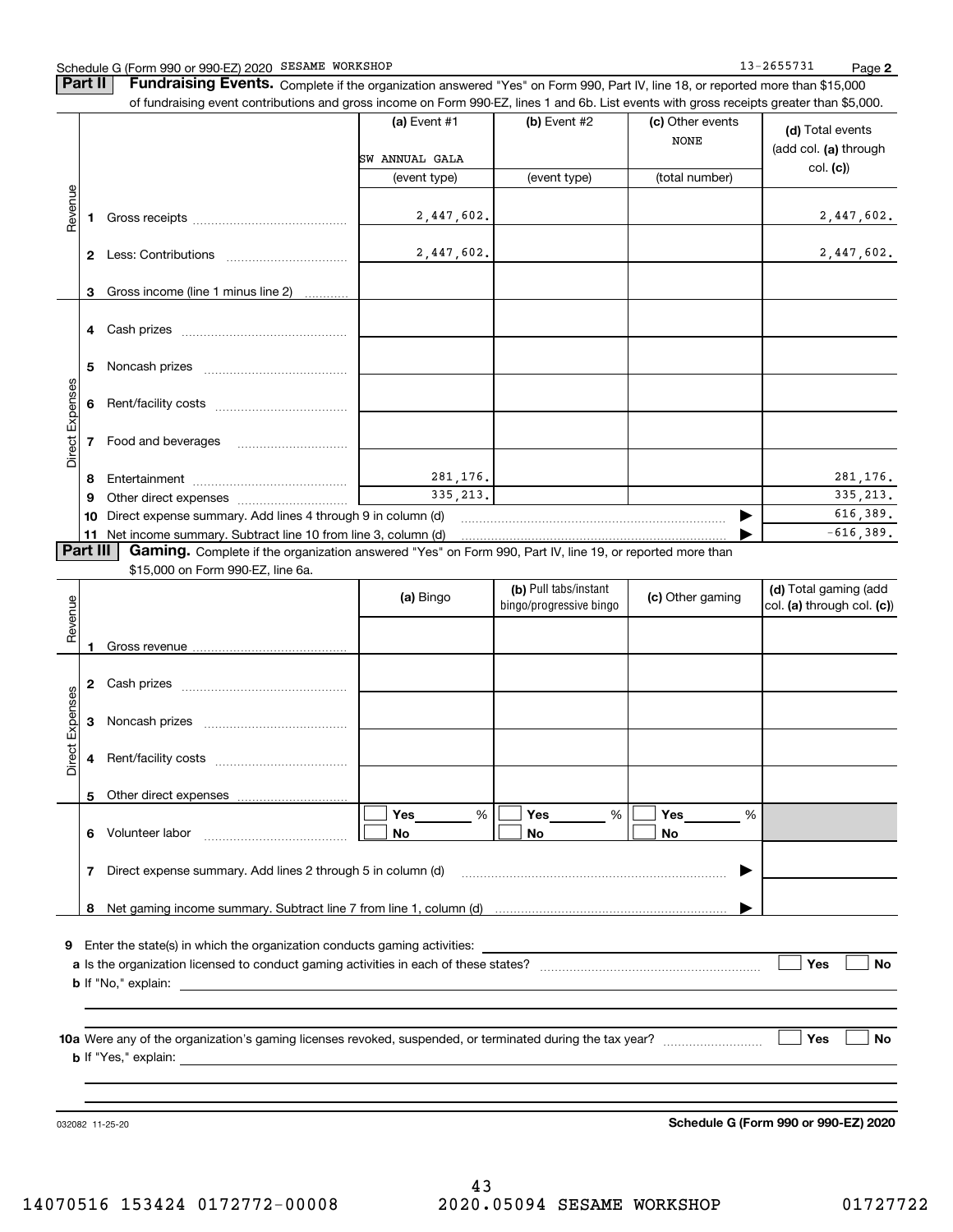| Schedule G (Form 990 or 990-EZ) 2020 SESAME WORKSHOP                                                                                                                                                                                                         | 13-2655731                           | Page 3 |
|--------------------------------------------------------------------------------------------------------------------------------------------------------------------------------------------------------------------------------------------------------------|--------------------------------------|--------|
|                                                                                                                                                                                                                                                              | Yes                                  | No     |
| 12 Is the organization a grantor, beneficiary or trustee of a trust, or a member of a partnership or other entity formed                                                                                                                                     | Yes                                  | No     |
| <b>13</b> Indicate the percentage of gaming activity conducted in:                                                                                                                                                                                           |                                      |        |
|                                                                                                                                                                                                                                                              | 13a                                  | %      |
| <b>b</b> An outside facility <i>www.communically.communically.communically.communically.communically.communically.communically.communically.communically.communically.communically.communically.communically.communically.communicall</i>                    | 13 <sub>b</sub>                      | %      |
| 14 Enter the name and address of the person who prepares the organization's gaming/special events books and records:                                                                                                                                         |                                      |        |
|                                                                                                                                                                                                                                                              |                                      |        |
|                                                                                                                                                                                                                                                              |                                      |        |
| 15a Does the organization have a contract with a third party from whom the organization receives gaming revenue?                                                                                                                                             | Yes                                  | No     |
|                                                                                                                                                                                                                                                              |                                      |        |
| of gaming revenue retained by the third party $\triangleright$ \$                                                                                                                                                                                            |                                      |        |
| c If "Yes," enter name and address of the third party:                                                                                                                                                                                                       |                                      |        |
| Name $\blacktriangleright$ $\lrcorner$                                                                                                                                                                                                                       |                                      |        |
|                                                                                                                                                                                                                                                              |                                      |        |
|                                                                                                                                                                                                                                                              |                                      |        |
| Gaming manager information:<br>16                                                                                                                                                                                                                            |                                      |        |
| $Name \rightarrow$                                                                                                                                                                                                                                           |                                      |        |
| Gaming manager compensation > \$                                                                                                                                                                                                                             |                                      |        |
|                                                                                                                                                                                                                                                              |                                      |        |
| $Description of services provided$ $\triangleright$                                                                                                                                                                                                          |                                      |        |
|                                                                                                                                                                                                                                                              |                                      |        |
|                                                                                                                                                                                                                                                              |                                      |        |
| Director/officer<br>Employee<br>Independent contractor                                                                                                                                                                                                       |                                      |        |
| <b>17</b> Mandatory distributions:                                                                                                                                                                                                                           |                                      |        |
| a Is the organization required under state law to make charitable distributions from the gaming proceeds to                                                                                                                                                  |                                      |        |
|                                                                                                                                                                                                                                                              | $\Box$ Yes $\Box$ No                 |        |
| <b>b</b> Enter the amount of distributions required under state law to be distributed to other exempt organizations or spent in the                                                                                                                          |                                      |        |
| organization's own exempt activities during the tax year $\triangleright$ \$                                                                                                                                                                                 |                                      |        |
| <b>Part IV</b><br>Supplemental Information. Provide the explanations required by Part I, line 2b, columns (iii) and (v); and Part III, lines 9, 9b, 10b,<br>15b, 15c, 16, and 17b, as applicable. Also provide any additional information. See instructions. |                                      |        |
| SCHEDULE G. PART I                                                                                                                                                                                                                                           |                                      |        |
|                                                                                                                                                                                                                                                              |                                      |        |
| AS A RESULT OF THE COVID-19 PANDEMIC THE SESAME WORKSHOP BENEFIT GALA                                                                                                                                                                                        |                                      |        |
| WAS HELD VIRTUALLY AS A PRERECORDED EVENT AND STREAMED ONLINE FOR                                                                                                                                                                                            |                                      |        |
| DONORS ON JUNE 2, 2021. THE PROGRAM WAS THEN MADE AVAILABLE TO STREAM                                                                                                                                                                                        |                                      |        |
| FOR FREE TO THE GENERAL PUBLIC BETWEEN JUNE 6TH AND JUNE 30TH. ALL                                                                                                                                                                                           |                                      |        |
| REVENUES RAISED FROM THE GALA REPRESENT CONTRIBUTION DOLLARS AS THE                                                                                                                                                                                          |                                      |        |
| VIRTUAL ATTENDEES RECEIVED NO TANGIBLE BENEFITS FROM THE EVENT.                                                                                                                                                                                              |                                      |        |
| EXPENSES INCURRED FROM THE EVENT REPRESENT ENTERTAINMENT AND PRODUCTION                                                                                                                                                                                      |                                      |        |
| COSTS FOR THE PERFORMERS WHO PARTICIPATED IN THE PRERECORDED CONTENT.                                                                                                                                                                                        |                                      |        |
| 032083 11-25-20<br>44                                                                                                                                                                                                                                        | Schedule G (Form 990 or 990-EZ) 2020 |        |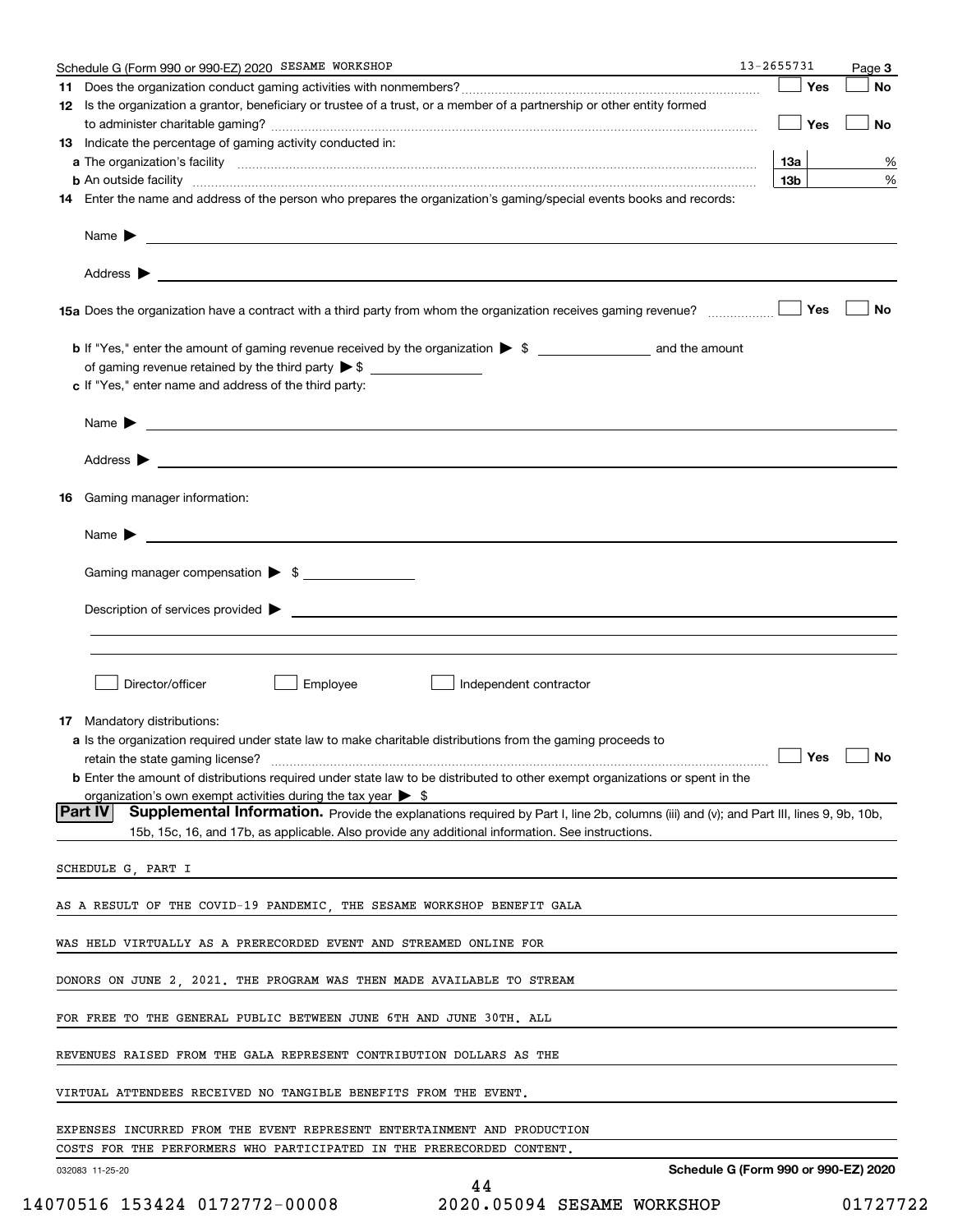SESAME WORKSHOP HIRES PROFESSIONAL FUNDRAISING COUNSEL TO PARTICIPATE

IN THE EVENT PLANNING AND TO PROVIDE ADMINISTRATIVE SERVICE ASSOCIATED

WITH THE EVENT. IN THE INTEREST OF FULL DISCLOSURE, EVENT ASSOCIATES

INC. HAS BEEN REPORTED IN SCHEDULE G EVEN THOUGH THEY DID NOT ACTUALLY

PERFORM ANY FUNDRAISING ACTIVITIES.

**Schedule G (Form 990 or 990-EZ)**

032084 04-01-20

45 14070516 153424 0172772-00008 2020.05094 SESAME WORKSHOP 01727722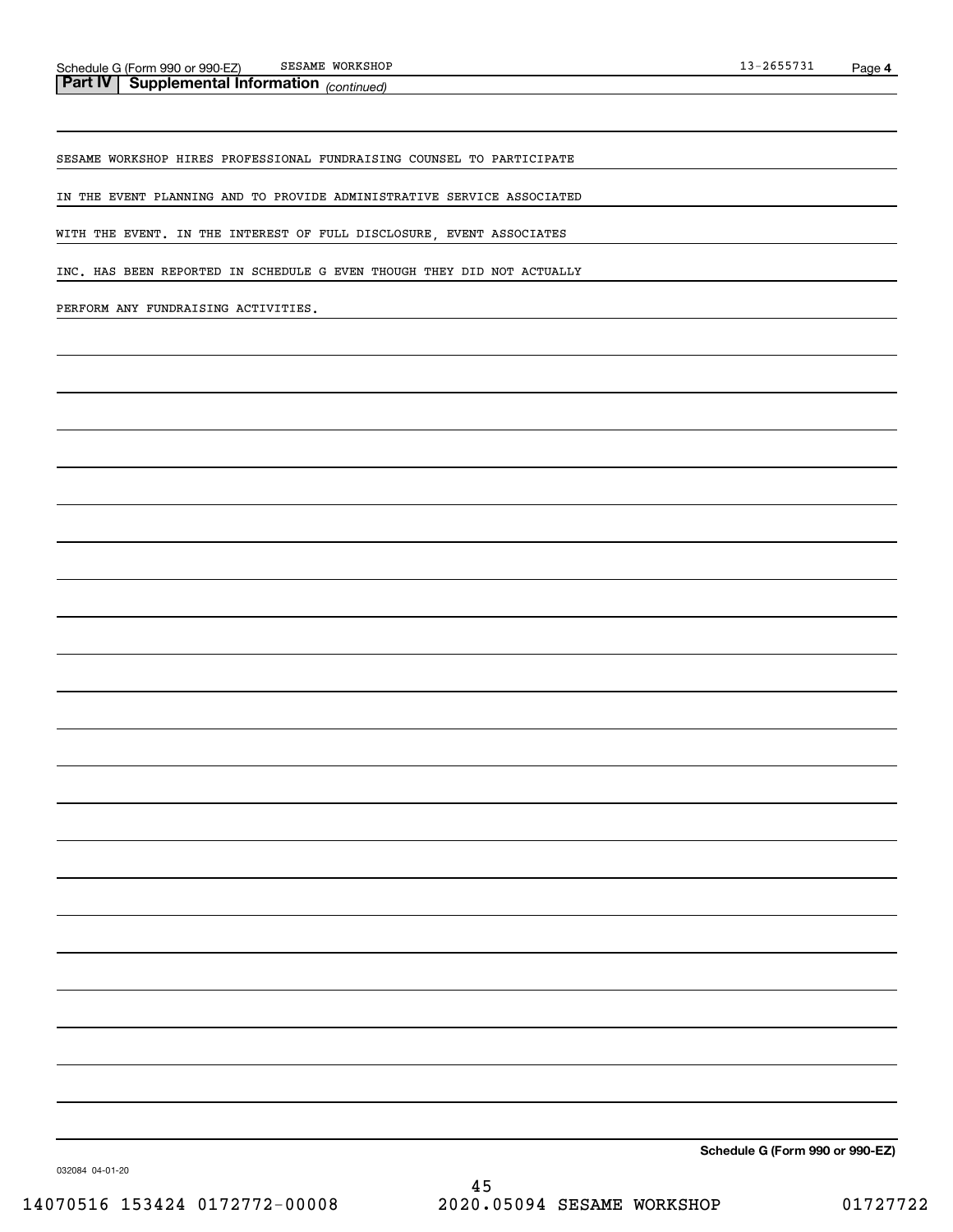| <b>SCHEDULE I</b><br>(Form 990)                                                                                                                                                |                            | <b>Grants and Other Assistance to Organizations,</b><br>Governments, and Individuals in the United States |                                                       |                                         |                                               |                                          | OMB No. 1545-0047                                   |
|--------------------------------------------------------------------------------------------------------------------------------------------------------------------------------|----------------------------|-----------------------------------------------------------------------------------------------------------|-------------------------------------------------------|-----------------------------------------|-----------------------------------------------|------------------------------------------|-----------------------------------------------------|
|                                                                                                                                                                                |                            | Complete if the organization answered "Yes" on Form 990, Part IV, line 21 or 22.                          |                                                       |                                         |                                               |                                          |                                                     |
| Department of the Treasury                                                                                                                                                     |                            |                                                                                                           | Attach to Form 990.                                   |                                         |                                               |                                          | <b>Open to Public</b>                               |
| Internal Revenue Service                                                                                                                                                       |                            |                                                                                                           | Go to www.irs.gov/Form990 for the latest information. |                                         |                                               |                                          | Inspection                                          |
| Name of the organization<br><b>SESAME WORKSHOP</b>                                                                                                                             |                            |                                                                                                           |                                                       |                                         |                                               |                                          | <b>Employer identification number</b><br>13-2655731 |
| <b>General Information on Grants and Assistance</b><br>Part I                                                                                                                  |                            |                                                                                                           |                                                       |                                         |                                               |                                          |                                                     |
| Does the organization maintain records to substantiate the amount of the grants or assistance, the grantees' eligibility for the grants or assistance, and the selection<br>1. |                            |                                                                                                           |                                                       |                                         |                                               |                                          |                                                     |
|                                                                                                                                                                                |                            |                                                                                                           |                                                       |                                         |                                               |                                          | $\sqrt{X}$ Yes<br>l No                              |
| Describe in Part IV the organization's procedures for monitoring the use of grant funds in the United States.<br>$\mathbf{2}$                                                  |                            |                                                                                                           |                                                       |                                         |                                               |                                          |                                                     |
| Part II<br>Grants and Other Assistance to Domestic Organizations and Domestic Governments. Complete if the organization answered "Yes" on Form 990, Part IV, line 21, for any  |                            |                                                                                                           |                                                       |                                         |                                               |                                          |                                                     |
| recipient that received more than \$5,000. Part II can be duplicated if additional space is needed.                                                                            |                            |                                                                                                           |                                                       |                                         | (f) Method of                                 |                                          |                                                     |
| 1 (a) Name and address of organization<br>or government                                                                                                                        | $(b)$ EIN                  | (c) IRC section<br>(if applicable)                                                                        | (d) Amount of<br>cash grant                           | (e) Amount of<br>non-cash<br>assistance | valuation (book,<br>FMV, appraisal,<br>other) | (g) Description of<br>noncash assistance | (h) Purpose of grant<br>or assistance               |
| INTERNATIONAL RESCUE COMMITTEE<br>122 EAST 42ND STREET, 12TH FLOOR                                                                                                             | $13 - 5660870$ 501(C)(3)   |                                                                                                           |                                                       | 0.                                      |                                               |                                          | PROGRAM IMPLEMENTATION                              |
| NEW YORK, NY 10168                                                                                                                                                             |                            |                                                                                                           | 16,864,866.                                           |                                         |                                               |                                          |                                                     |
| SESAME WORKSHOP INTERNATIONAL,<br>INC. - 1900 BROADWAY - NEW YORK<br>NY 10023                                                                                                  | 83-1810098 $501(C)(3)$     |                                                                                                           | 1,655,165,                                            | $\mathbf{0}$ .                          |                                               |                                          | GENERAL SUPPORT                                     |
| NEW YORK UNIVERSITY<br>105 EAST 17TH STREET<br>NEW YORK, NY 10012                                                                                                              | $13 - 5562308$ $501(C)(3)$ |                                                                                                           | 3,886,076                                             | 0.                                      |                                               |                                          | PROGRAM IMPLEMENTATION                              |
| WNET - THIRTEEN<br>825 EIGHTH AVENUE<br>NEW YORK, NY 10019                                                                                                                     | $26 - 2810489$ 501(C)(3)   |                                                                                                           | 150,000                                               | 0.                                      |                                               |                                          | PROGRAM IMPLEMENTATION                              |
| CENTER FOR US GLOBAL LEADERSHIP<br>1129 20TH STREET<br>WASHINGTON, DC 20036                                                                                                    | $74-3093659$ 501(C)(3)     |                                                                                                           | 37,000                                                | 0.                                      |                                               |                                          | GENERAL SUPPORT                                     |
| CONCORDIA SUMMIT INC.<br>404 5TH AVE, SUITE 501<br>NEW YORK, NY 10018                                                                                                          | $27 - 5121564$ 501(C)(3)   |                                                                                                           | 10,000,                                               | $\mathbf{0}$ .                          |                                               |                                          | GENERAL SUPPORT                                     |
| Enter total number of section $501(c)(3)$ and government organizations listed in the line 1 table<br>$\mathbf{2}$                                                              |                            |                                                                                                           |                                                       |                                         |                                               |                                          | 6.                                                  |
| Enter total number of other organizations listed in the line 1 table<br>-3                                                                                                     |                            |                                                                                                           |                                                       |                                         |                                               |                                          | $\mathbf{0}$ .                                      |

**For Paperwork Reduction Act Notice, see the Instructions for Form 990. Schedule I (Form 990) 2020** LHA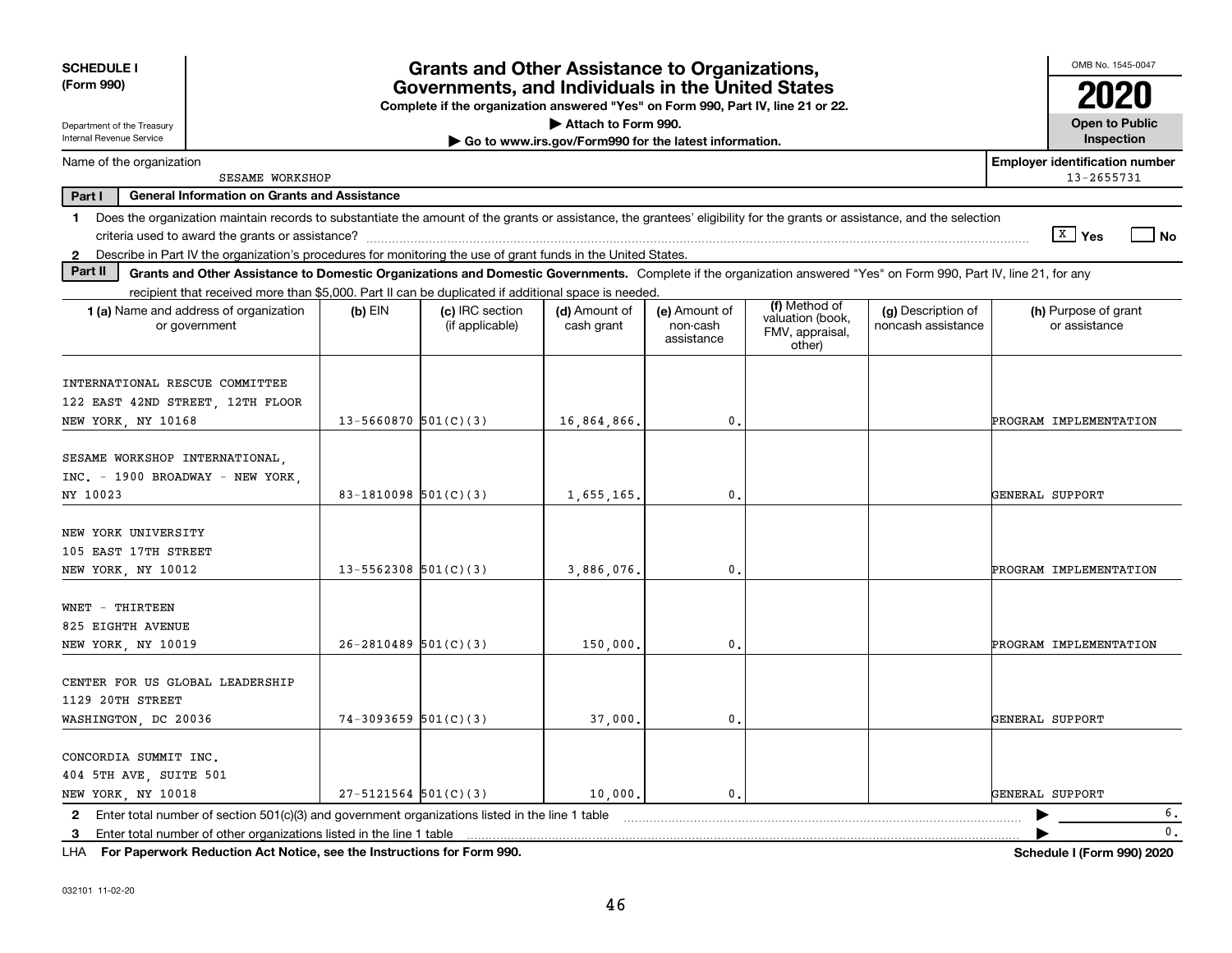Schedule I (Form 990) 2020 SESAME WORKSHOP SESAME (STATES) AND RESERVED ASSESSED A SERVED ASSESSED A SERVED AS SESAME WORKSHOP

**2**

**Part III | Grants and Other Assistance to Domestic Individuals. Complete if the organization answered "Yes" on Form 990, Part IV, line 22.** Part III can be duplicated if additional space is needed.

| (a) Type of grant or assistance | (b) Number of<br>recipients | (c) Amount of<br>cash grant | (d) Amount of non-<br>cash assistance | (e) Method of valuation<br>(book, FMV, appraisal, other) | (f) Description of noncash assistance |
|---------------------------------|-----------------------------|-----------------------------|---------------------------------------|----------------------------------------------------------|---------------------------------------|
|                                 |                             |                             |                                       |                                                          |                                       |
|                                 |                             |                             |                                       |                                                          |                                       |
|                                 |                             |                             |                                       |                                                          |                                       |
|                                 |                             |                             |                                       |                                                          |                                       |
|                                 |                             |                             |                                       |                                                          |                                       |
|                                 |                             |                             |                                       |                                                          |                                       |
|                                 |                             |                             |                                       |                                                          |                                       |
|                                 |                             |                             |                                       |                                                          |                                       |
|                                 |                             |                             |                                       |                                                          |                                       |
|                                 |                             |                             |                                       |                                                          |                                       |

Part IV | Supplemental Information. Provide the information required in Part I, line 2; Part III, column (b); and any other additional information.

SCHEDULE I, PART II

SESAME WORKSHOP AWARDS SUB-GRANTS TO SUPPORT ITS PROGRAMMATIC WORK. FOR

THESE SUB-GRANTS, THE WORKSHOP CONDUCTED PRE-GRANT RISK ASSESSMENTS TO

ENSURE THAT THE ORGANIZATION'S PROGRAMMATIC CAPABILITIES, POLICIES AND

FINANCIAL CONTROLS ALIGN WITH THE PROGRAMMATIC OBJECTIVES OF THE GRANT.

THE WORKSHOP MONITORS THE USE OF THESE FUNDS THROUGHOUT THE YEAR,

REQUIRING PERIODIC PROGRESS REPORTS (PER A PRE-DEFINED SCHEDULE AND

PRE-ESTABLISHED PARAMETERS), WITH A CONCLUDING FINANCIAL REPORT AT YEAR

END. AS NEEDED, SESAME WORKSHOP PERSONNEL WILL CONDUCT SITE VISITS TO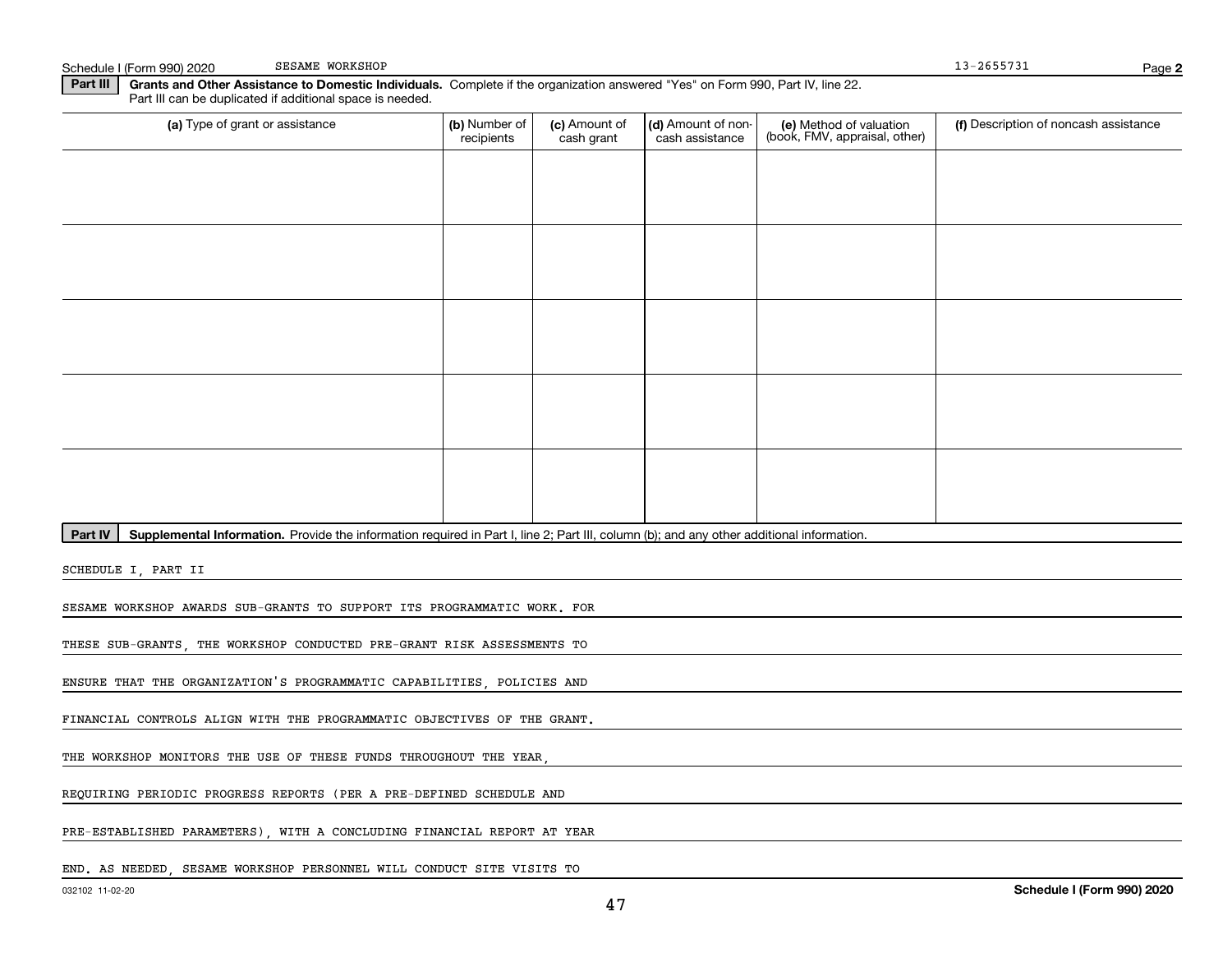#### **Part IV Supplemental Information**

MONITOR THE EFFECTIVENESS OF SUPPORTED PROGRAMS. THE WORKSHOP RESERVES

THE RIGHT TO REQUEST ANY ADDITIONAL REPORTING AS NEEDED TO SATISFY THE

ORGANIZATION THAT FUNDS ARE USED FOR EXEMPT CHARITABLE PURPOSES, AS

WELL AS TO CONDUCT AUDITS OF THE GRANT SPENDING.

IN ADDITION, SESAME WORKSHOP SUPPORTS ORGANIZATIONS THROUGH THEIR GALAS

AND OTHER SPECIAL EVENT ACTIVITIES. TO THE EXTENT THAT THE PAYMENT TO

THESE ORGANIZATIONS REPRESENTS A CONTRIBUTION (BEYOND THE GOODS AND

SERVICES RECEIVED), SESAME REPORTS THESE AMOUNTS AS CONTRIBUTIONS ON

SCHEDULE I. SESAME WORKSHOP'S PRESIDENT OF SOCIAL IMPACT & PHILANTHROPY

SELECTS THOSE ORGANIZATIONS WHOSE MISSION IS EITHER SUPPORTED OR

ALIGNED WITH THE WORKSHOP'S MISSION. THE CONTRIBUTION IS APPROVED BY

THE PRESIDENT/CEO OF SESAME WORKSHOP. THESE AMOUNTS ARE GENERALLY

IMMATERIAL AND DO NOT REQUIRE ADDITIONAL MONITORING.

**Schedule I (Form 990)**

032291 04-01-20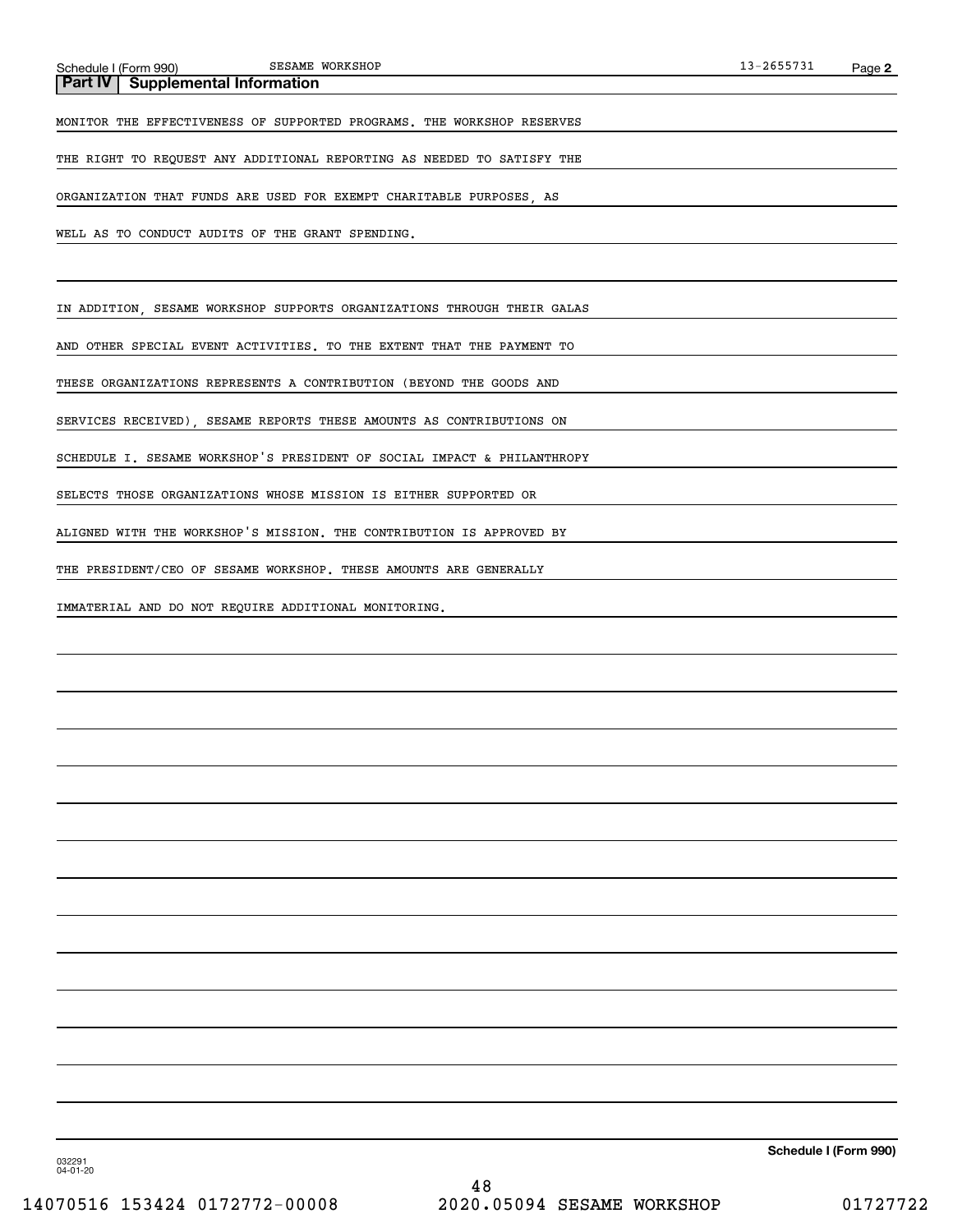|   | <b>SCHEDULE J</b>                                      |                                                                                                                        | OMB No. 1545-0047                                                                                                                                                                                                                    |                                       |                            |     |    |
|---|--------------------------------------------------------|------------------------------------------------------------------------------------------------------------------------|--------------------------------------------------------------------------------------------------------------------------------------------------------------------------------------------------------------------------------------|---------------------------------------|----------------------------|-----|----|
|   | (Form 990)                                             |                                                                                                                        | <b>Compensation Information</b><br>For certain Officers, Directors, Trustees, Key Employees, and Highest                                                                                                                             |                                       |                            |     |    |
|   |                                                        |                                                                                                                        | <b>Compensated Employees</b>                                                                                                                                                                                                         |                                       | 2020                       |     |    |
|   |                                                        |                                                                                                                        | Complete if the organization answered "Yes" on Form 990, Part IV, line 23.<br>Attach to Form 990.                                                                                                                                    |                                       | <b>Open to Public</b>      |     |    |
|   | Department of the Treasury<br>Internal Revenue Service |                                                                                                                        | Go to www.irs.gov/Form990 for instructions and the latest information.                                                                                                                                                               |                                       | Inspection                 |     |    |
|   | Name of the organization                               |                                                                                                                        |                                                                                                                                                                                                                                      | <b>Employer identification number</b> |                            |     |    |
|   |                                                        | <b>SESAME WORKSHOP</b>                                                                                                 |                                                                                                                                                                                                                                      | 13-2655731                            |                            |     |    |
|   | Part I                                                 | <b>Questions Regarding Compensation</b>                                                                                |                                                                                                                                                                                                                                      |                                       |                            |     |    |
|   |                                                        |                                                                                                                        |                                                                                                                                                                                                                                      |                                       |                            | Yes | No |
|   |                                                        |                                                                                                                        | Check the appropriate box(es) if the organization provided any of the following to or for a person listed on Form 990,                                                                                                               |                                       |                            |     |    |
|   |                                                        | Part VII, Section A, line 1a. Complete Part III to provide any relevant information regarding these items.             |                                                                                                                                                                                                                                      |                                       |                            |     |    |
|   | First-class or charter travel                          |                                                                                                                        | Housing allowance or residence for personal use                                                                                                                                                                                      |                                       |                            |     |    |
|   | Travel for companions                                  |                                                                                                                        | Payments for business use of personal residence                                                                                                                                                                                      |                                       |                            |     |    |
|   |                                                        | Tax indemnification and gross-up payments                                                                              | Health or social club dues or initiation fees                                                                                                                                                                                        |                                       |                            |     |    |
|   |                                                        | Discretionary spending account                                                                                         | Personal services (such as maid, chauffeur, chef)                                                                                                                                                                                    |                                       |                            |     |    |
|   |                                                        |                                                                                                                        |                                                                                                                                                                                                                                      |                                       |                            |     |    |
|   |                                                        | <b>b</b> If any of the boxes on line 1a are checked, did the organization follow a written policy regarding payment or |                                                                                                                                                                                                                                      |                                       |                            |     |    |
|   |                                                        |                                                                                                                        |                                                                                                                                                                                                                                      |                                       | 1b                         |     |    |
| 2 |                                                        | Did the organization require substantiation prior to reimbursing or allowing expenses incurred by all directors,       |                                                                                                                                                                                                                                      |                                       |                            |     |    |
|   |                                                        |                                                                                                                        |                                                                                                                                                                                                                                      |                                       | $\mathbf{2}$               |     |    |
|   |                                                        |                                                                                                                        |                                                                                                                                                                                                                                      |                                       |                            |     |    |
| З |                                                        |                                                                                                                        | Indicate which, if any, of the following the organization used to establish the compensation of the organization's                                                                                                                   |                                       |                            |     |    |
|   |                                                        |                                                                                                                        | CEO/Executive Director. Check all that apply. Do not check any boxes for methods used by a related organization to                                                                                                                   |                                       |                            |     |    |
|   |                                                        | establish compensation of the CEO/Executive Director, but explain in Part III.                                         |                                                                                                                                                                                                                                      |                                       |                            |     |    |
|   | $X$ Compensation committee<br>x                        |                                                                                                                        | Written employment contract<br>X                                                                                                                                                                                                     |                                       |                            |     |    |
|   |                                                        | $\perp$ Independent compensation consultant                                                                            | Compensation survey or study                                                                                                                                                                                                         |                                       |                            |     |    |
|   | $X$ Form 990 of other organizations                    |                                                                                                                        | Approval by the board or compensation committee                                                                                                                                                                                      |                                       |                            |     |    |
| 4 |                                                        | During the year, did any person listed on Form 990, Part VII, Section A, line 1a, with respect to the filing           |                                                                                                                                                                                                                                      |                                       |                            |     |    |
|   | organization or a related organization:                |                                                                                                                        |                                                                                                                                                                                                                                      |                                       |                            |     |    |
| а |                                                        | Receive a severance payment or change-of-control payment?                                                              |                                                                                                                                                                                                                                      |                                       | 4a                         |     | х  |
| b |                                                        | Participate in or receive payment from a supplemental nonqualified retirement plan?                                    |                                                                                                                                                                                                                                      |                                       | 4b                         |     | х  |
| с |                                                        | Participate in or receive payment from an equity-based compensation arrangement?                                       |                                                                                                                                                                                                                                      |                                       | 4c                         |     | X  |
|   |                                                        | If "Yes" to any of lines 4a-c, list the persons and provide the applicable amounts for each item in Part III.          |                                                                                                                                                                                                                                      |                                       |                            |     |    |
|   |                                                        |                                                                                                                        |                                                                                                                                                                                                                                      |                                       |                            |     |    |
|   |                                                        | Only section 501(c)(3), 501(c)(4), and 501(c)(29) organizations must complete lines 5-9.                               |                                                                                                                                                                                                                                      |                                       |                            |     |    |
|   |                                                        |                                                                                                                        | For persons listed on Form 990, Part VII, Section A, line 1a, did the organization pay or accrue any compensation                                                                                                                    |                                       |                            |     |    |
|   | contingent on the revenues of:                         |                                                                                                                        |                                                                                                                                                                                                                                      |                                       |                            |     |    |
|   |                                                        |                                                                                                                        | The organization? <b>With the contract of the contract of the contract of the contract of the contract of the contract of the contract of the contract of the contract of the contract of the contract of the contract of the co</b> |                                       | 5a                         |     | х  |
|   |                                                        |                                                                                                                        |                                                                                                                                                                                                                                      |                                       | 5b                         |     | x  |
|   |                                                        | If "Yes" on line 5a or 5b, describe in Part III.                                                                       |                                                                                                                                                                                                                                      |                                       |                            |     |    |
| 6 |                                                        |                                                                                                                        | For persons listed on Form 990, Part VII, Section A, line 1a, did the organization pay or accrue any compensation                                                                                                                    |                                       |                            |     |    |
|   | contingent on the net earnings of:                     |                                                                                                                        |                                                                                                                                                                                                                                      |                                       |                            |     |    |
|   |                                                        |                                                                                                                        |                                                                                                                                                                                                                                      |                                       | 6a                         |     | Х  |
|   |                                                        |                                                                                                                        |                                                                                                                                                                                                                                      |                                       | 6b                         |     | х  |
|   |                                                        | If "Yes" on line 6a or 6b, describe in Part III.                                                                       |                                                                                                                                                                                                                                      |                                       |                            |     |    |
|   |                                                        |                                                                                                                        | 7 For persons listed on Form 990, Part VII, Section A, line 1a, did the organization provide any nonfixed payments                                                                                                                   |                                       |                            |     |    |
|   |                                                        |                                                                                                                        |                                                                                                                                                                                                                                      |                                       | 7                          | х   |    |
| 8 |                                                        |                                                                                                                        | Were any amounts reported on Form 990, Part VII, paid or accrued pursuant to a contract that was subject to the                                                                                                                      |                                       |                            |     |    |
|   |                                                        | initial contract exception described in Regulations section 53.4958-4(a)(3)? If "Yes," describe in Part III            |                                                                                                                                                                                                                                      |                                       | 8                          |     | х  |
| 9 |                                                        | If "Yes" on line 8, did the organization also follow the rebuttable presumption procedure described in                 |                                                                                                                                                                                                                                      |                                       |                            |     |    |
|   | Regulations section 53.4958-6(c)?                      |                                                                                                                        |                                                                                                                                                                                                                                      |                                       | 9                          |     |    |
|   |                                                        | LHA For Paperwork Reduction Act Notice, see the Instructions for Form 990.                                             |                                                                                                                                                                                                                                      |                                       | Schedule J (Form 990) 2020 |     |    |

032111 12-07-20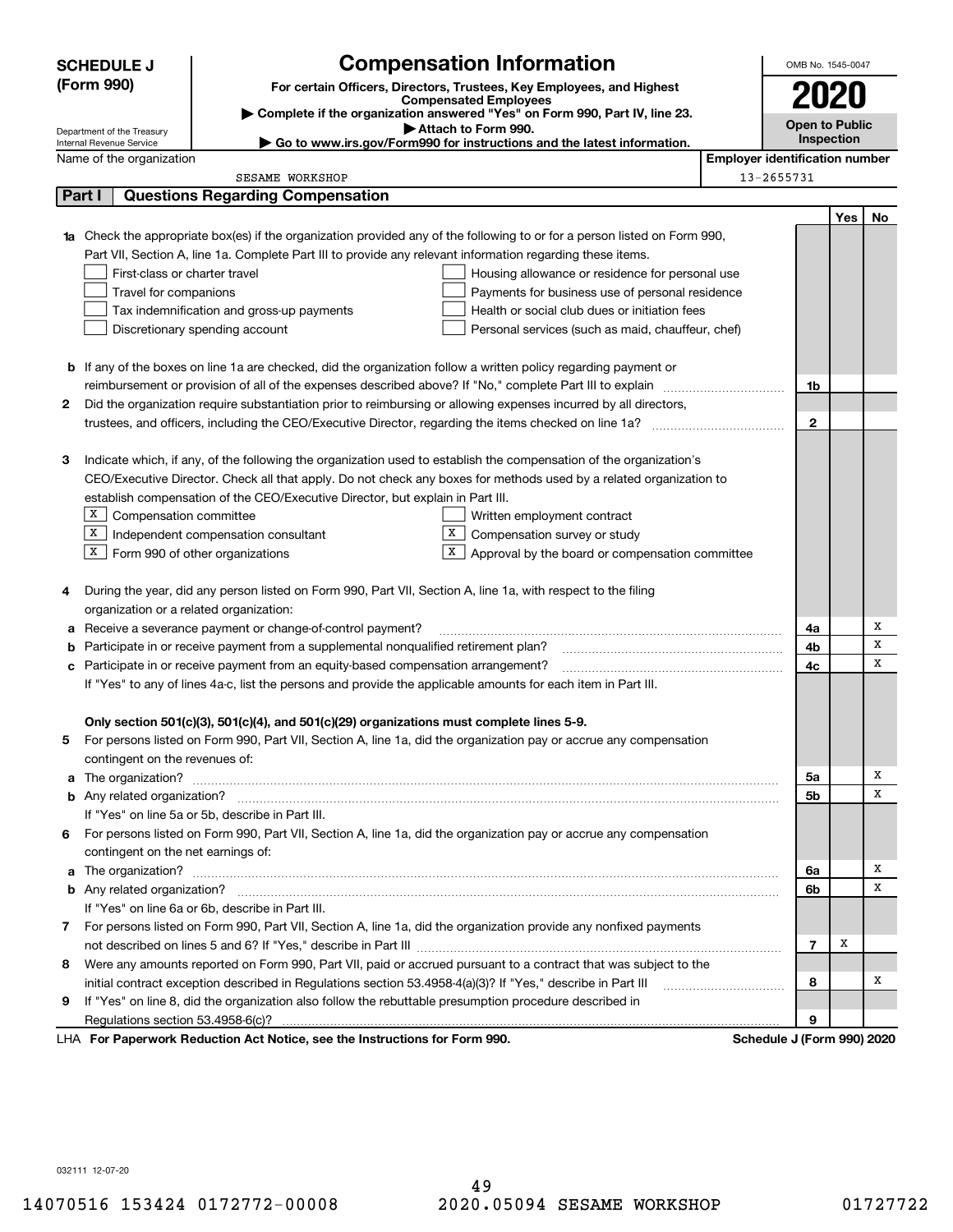## **Part II Officers, Directors, Trustees, Key Employees, and Highest Compensated Employees.**  Schedule J (Form 990) 2020 Page Use duplicate copies if additional space is needed.

For each individual whose compensation must be reported on Schedule J, report compensation from the organization on row (i) and from related organizations, described in the instructions, on row (ii). Do not list any individuals that aren't listed on Form 990, Part VII.

**Note:**  The sum of columns (B)(i)-(iii) for each listed individual must equal the total amount of Form 990, Part VII, Section A, line 1a, applicable column (D) and (E) amounts for that individual.

|                                           |      |                          | (B) Breakdown of W-2 and/or 1099-MISC compensation |                                           | (C) Retirement and<br>other deferred | (D) Nontaxable<br>benefits | (E) Total of columns | (F) Compensation<br>in column (B)         |  |
|-------------------------------------------|------|--------------------------|----------------------------------------------------|-------------------------------------------|--------------------------------------|----------------------------|----------------------|-------------------------------------------|--|
| (A) Name and Title                        |      | (i) Base<br>compensation | (ii) Bonus &<br>incentive<br>compensation          | (iii) Other<br>reportable<br>compensation | compensation                         |                            | $(B)(i)-(D)$         | reported as deferred<br>on prior Form 990 |  |
| <b>JEFFREY DUNN</b><br>(1)                | (i)  | 796,494.                 | 285,780.                                           | 7,953.                                    | 28,500                               | 33,082                     | 1,151,809            | $0$ .                                     |  |
| PRESIDENT/CEO (THRU 12/31/2020)           | (ii) | $\mathbf{0}$ .           | $\Omega$                                           | $\mathbf{0}$ .                            | $\mathbf{0}$ .                       | $\Omega$                   | $\Omega$             | $\mathbf 0$ .                             |  |
| STEPHEN YOUNGWOOD<br>(2)                  | (i)  | 496,025.                 | 165,000.                                           | 1,646.                                    | 20,650                               | 7,764                      | 691,085.             | $\mathbf{0}$ .                            |  |
| CEO (AS OF 01/01/21)                      | (ii) | 0.                       | $\Omega$                                           | $\mathbf{0}$ .                            | $\mathbf{0}$ .                       | $\mathbf{0}$ .             | $\mathbf{0}$ .       | $\mathbf{0}$ .                            |  |
| SHERRIE WESTIN<br>(3)                     | (i)  | 485,387.                 | 160,050.                                           | 4,062.                                    | 28,492                               | 3,402                      | 681,393              | $\mathbf 0$ .                             |  |
| PRESIDENT (AS OF 01/01/21)                | (ii) | 0.                       | $\Omega$                                           | 0.                                        | 0                                    | $\Omega$                   | $\mathbf{0}$ .       | $\mathbf 0$ .                             |  |
| JOSEPH SALVO<br>(4)                       | (i)  | 366,823.                 | 123,750.                                           | 5,803,                                    | 28,500                               | 38,039                     | 562,915              | $\mathbf 0$ .                             |  |
| EVP GENERAL COUNSEL                       | (ii) | $\mathbf{0}$ .           | $\Omega$                                           | $\mathbf{0}$ .                            | $\Omega$                             | $\Omega$                   | $\Omega$             | $\mathbf 0$ .                             |  |
| DARYL MINTZ<br>(5)                        | (i)  | 348,401.                 | 117,150.                                           | 1,219                                     | 28,500                               | 43,200                     | 538,470              | $\mathbf 0$ .                             |  |
| EVP, CFO                                  | (i)  | 0.                       | $\Omega$                                           | $\mathbf{0}$ .                            | $\Omega$                             | $\Omega$                   | $\mathbf{0}$ .       | $\mathbf 0$ .                             |  |
| TANYA Z. HAIDER<br>(6)                    | (i)  | 333,126                  | 107,100.                                           | 870,                                      | 17,000                               | 43,475                     | 501,571              | 0.                                        |  |
| EVP STRATEGY RESEARCH&VENTURES            | (i)  | 0.                       | $\mathbf{0}$ .                                     | $\mathbf{0}$ .                            | 0                                    | 0                          | $\mathbf{0}$ .       | 0.                                        |  |
| GORDON SCOTT CHAMBERS<br>(7)              | (i)  | 315,927.                 | 101,239.                                           | 1,118,                                    | 26,526                               | 34,989                     | 479,799              | $0$ .                                     |  |
| SVP/GM, EDU. MEDIA & LICENSING            | (ii) | 0.                       | $\mathbf{0}$ .                                     | $\mathbf{0}$ .                            | $\mathbf{0}$ .                       | 0                          | $\mathbf{0}$ .       | $\mathbf{0}$ .                            |  |
| DIANA LEE<br>(8)                          | (i)  | 308,719.                 | 103,950.                                           | 4,991.                                    | 28,500                               | 32,607.                    | 478,767              | 0.                                        |  |
| CHIEF HUMAN RESOURCES OFFICER             | (ii) | $\mathbf{0}$ .           | $\mathbf{0}$ .                                     | $\mathbf{0}$ .                            | $\mathbf{0}$ .                       | $\mathbf{0}$               | $\Omega$             | 0.                                        |  |
| SHARI ROSENFELD<br>(9)                    | (i)  | 321,626.                 | 102,375.                                           | 2,672.                                    | 28,500                               | 11,364                     | 466,537              | 0.                                        |  |
| SVP INTERNATIONAL SOCIAL IMPACT           | (ii) | 0.                       | $\mathbf{0}$ .                                     | $\mathbf 0$ .                             | $\mathbf 0$ .                        | $\mathbf{0}$               | $\Omega$             | 0.                                        |  |
| (10) GEORGE E. WELLS                      | (i)  | 323,018.                 | 102,421                                            | 841,                                      | 28,117                               | 11,616                     | 466,013              | $0$ .                                     |  |
| EVP & HEAD OF GLOBAL MEDIA AND EDUCA (ii) |      | 0.                       | $\mathbf{0}$ .                                     | $\mathbf 0$ .                             | $\mathbf 0$ .                        | 0.                         | 0                    | $0$ .                                     |  |
| (11) KAY N. WILSON STALLINGS              | (i)  | 336,971.                 | 100,033                                            | 1,925.                                    | 18,285                               | 2,945                      | 460,159              | $0$ .                                     |  |
| EVP, CREATIVE & PRODUCTION                | (ii) | 0.                       | $\mathbf{0}$ .                                     | $\mathbf 0$ .                             | 0.                                   | $\mathbf{0}$ .             | $\mathbf{0}$ .       | $0$ .                                     |  |
| (12) SAMANTHA A. SALTIEL                  | (i)  | 294,418                  | 94,500                                             | 791.                                      | 13,500                               | 29,764.                    | 432,973              | $0$ .                                     |  |
| EVP & CHIEF MARKETING OFFICER             | (ii) | 0.                       | 0.                                                 | $\mathbf 0$ .                             | 0.                                   | $\mathfrak{o}$ .           | $\mathbf{0}$ .       | $0$ .                                     |  |
| (13) BENJAMIN LEHMANN                     | (i)  | 291,124.                 | 81,576.                                            | 1,308.                                    | 13, 317.                             | 44,725.                    | 432,050              | $0$ .                                     |  |
| SVP & HEAD OF SESAME STREET AND LIVE (ii) |      | 0.                       | $^{\rm 0}$ .                                       | $^{\rm 0}$ .                              | 0.                                   | 0.                         | 0.                   | 0.                                        |  |
|                                           | (i)  |                          |                                                    |                                           |                                      |                            |                      |                                           |  |
|                                           | (ii) |                          |                                                    |                                           |                                      |                            |                      |                                           |  |
|                                           | (i)  |                          |                                                    |                                           |                                      |                            |                      |                                           |  |
|                                           | (ii) |                          |                                                    |                                           |                                      |                            |                      |                                           |  |
|                                           | (i)  |                          |                                                    |                                           |                                      |                            |                      |                                           |  |
|                                           | (ii) |                          |                                                    |                                           |                                      |                            |                      |                                           |  |

**Schedule J (Form 990) 2020**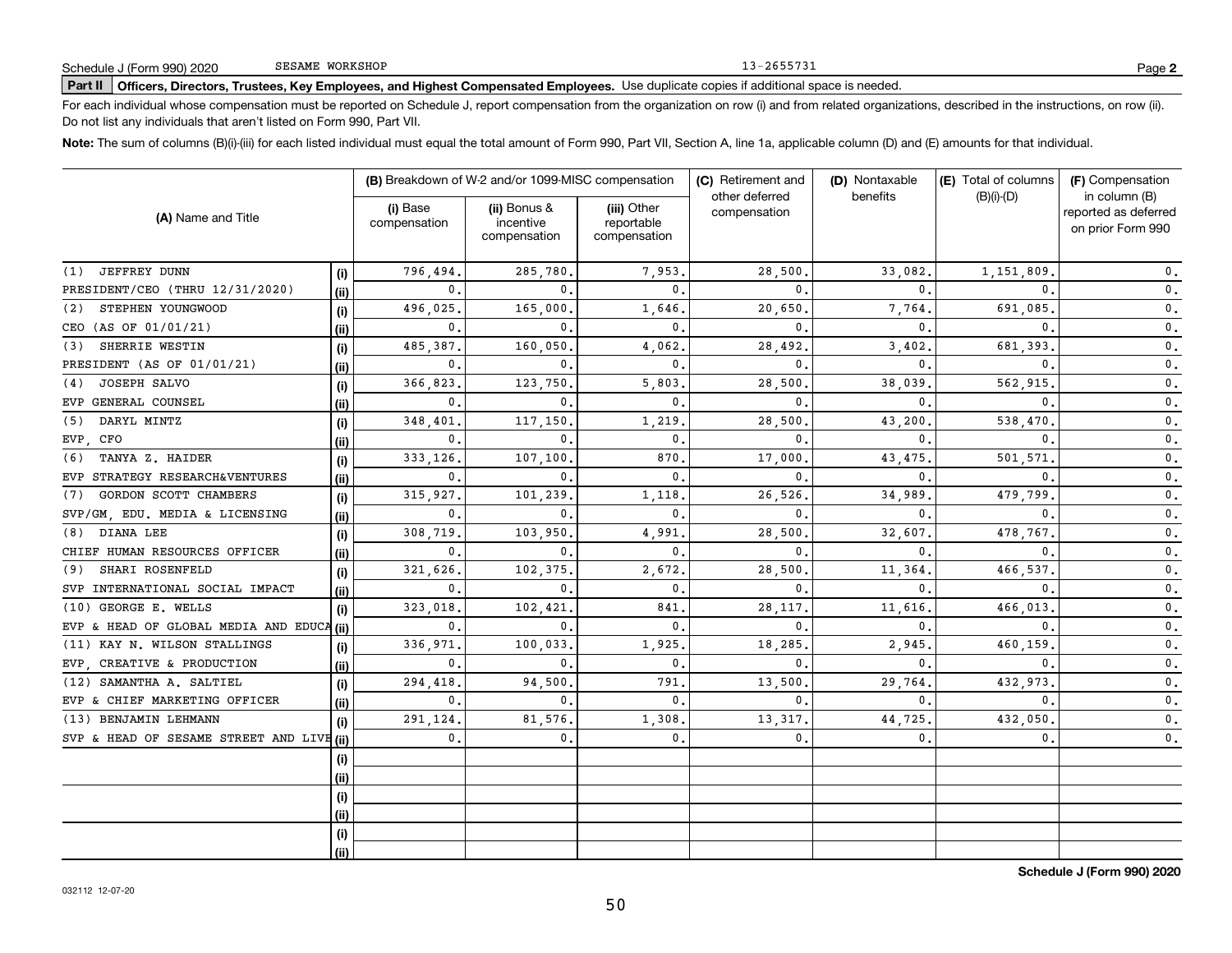#### **Part III Supplemental Information**

Schedule J (Form 990) 2020 SESAME WORKSHOP<br>
Part III Supplemental Information<br>
Provide the information, explanation, or descriptions required for Part I, lines 1a, 1b, 3, 4a, 4b, 4c, 5a, 5b, 6a, 6b, 7, and 8, and for Part

PART I, LINE 7:

SESAME WORKSHOP MAINTAINS A TARGETED INCENTIVE COMPENSATION PROGRAM WHICH

FULL TIME STAFF EMPLOYEES ABOVE A CERTAIN JOB LEVEL ARE ELIGIBLE. THE

TARGET AMOUNT OF EACH EMPLOYEE'S INCENTIVE COMPENSATION IS BASED ON A

COMBINATION OF JOB LEVEL, INDIVIDUAL PERFORMANCE AND ORGANIZATION

PERFORMANCE. THE BOARD OF TRUSTEES DETERMINES WHETHER INCENTIVE

COMPENSATION PAYMENTS WILL BE MADE FOR EACH GIVEN YEAR AND THE TOTAL AMOUNT

AVAILABLE FOR INCENTIVE COMPENSATION. INCENTIVE COMPENSATION AWARDS TO

OFFICERS AND KEY EMPLOYEES ARE APPROVED BY THE PERSONNEL AND COMPENSATION

COMMITTEE BASED ON COMPARABLE MARKET DATA, AS DESCRIBED IN SCHEDULE O.

GENERAL STATEMENT ABOUT FORM 990 COMPENSATION

THE FORM 990 COMPENSATION REPORTED FOR THE OFFICERS, KEY EMPLOYEES AND

THE TOP FIVE MOST HIGHLY COMPENSATED EMPLOYEES AS REPORTED IN FORM

990, PART VII AND SCHEDULE J IS BASED ON AMOUNTS REPORTED ON THE FORMS

W-2 FOR THE YEAR ENDED DECEMBER 31, 2020. THE AMOUNTS IN EACH COLUMN ON

SCHEDULE J REPRESENT THE FOLLOWING: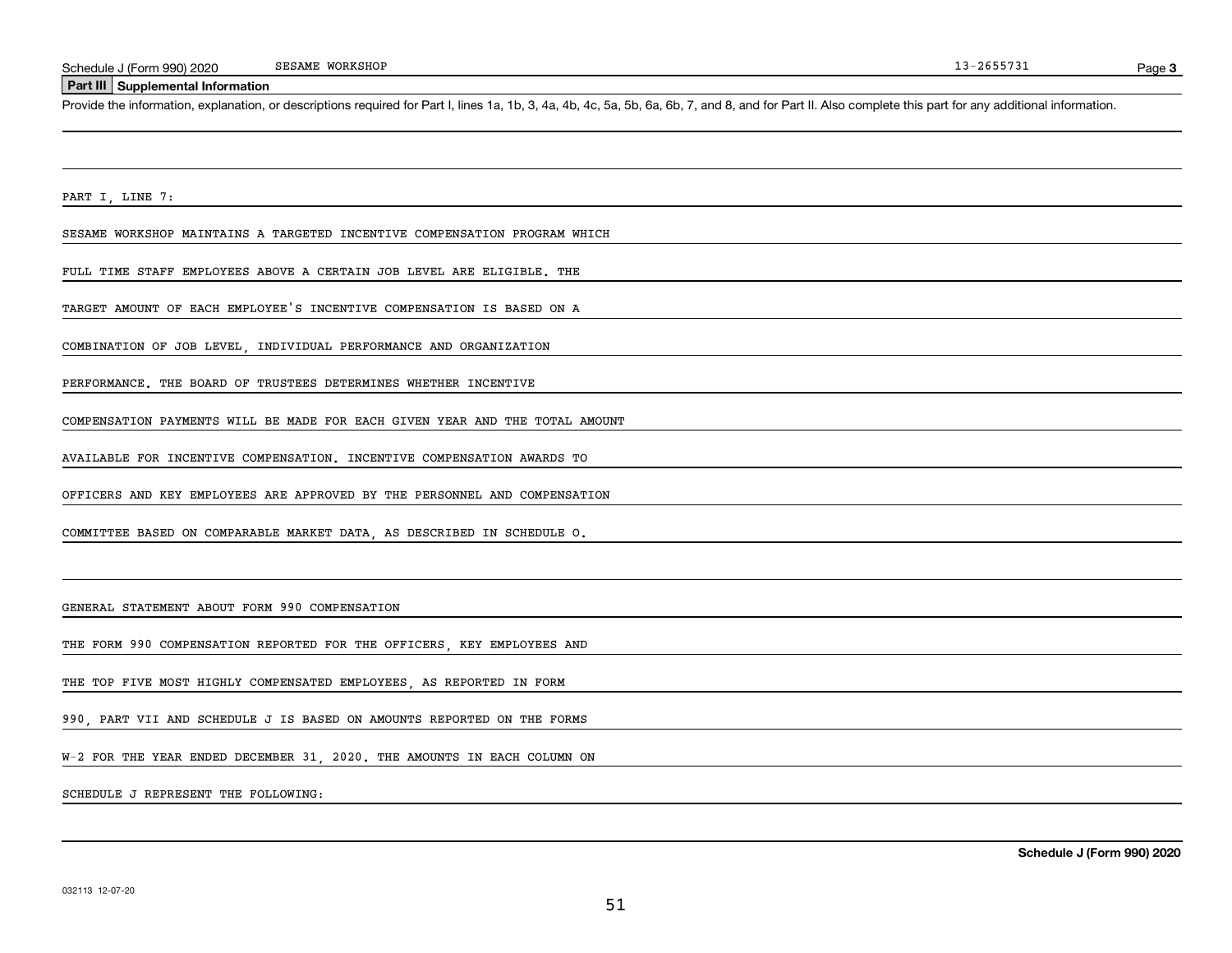SESAME WORKSHOP

**3**

#### **Part III Supplemental Information**

Schedule J (Form 990) 2020 SESAME WORKSHOP<br>
Part III Supplemental Information<br>
Provide the information, explanation, or descriptions required for Part I, lines 1a, 1b, 3, 4a, 4b, 4c, 5a, 5b, 6a, 6b, 7, and 8, and for Part

COLUMN B(I): BASE COMPENSATION REDUCED BY PRE-TAX DEDUCTIONS TO

MEDICAL OR OTHER CAFETERIA BENEFITS

COLUMNS B(II): INCENTIVE COMPENSATION RECEIVED IN CALENDAR YEAR 2020

COLUMNS B(III): NON-TRADITIONAL PAYMENTS SUCH AS A VACATION PAYOUT,

EMPLOYER CONTRIBUTIONS TO GROUP TERM LIFE INSURANCE IN EXCESS OF \$50K,

AS WELL AS SEVERANCE PAYMENTS (WHEN APPLICABLE)

COLUMN C: EMPLOYER CONTRIBUTIONS TO 401K PLAN

COLUMN D: EMPLOYER AND EMPLOYEE CONTRIBUTIONS TOWARDS NON-TAXABLE

BENEFITS, INCLUDING MEDICAL INSURANCE, DENTAL INSURANCE, FLEXIBLE

SPENDING ACCOUNTS, ETC.

**Schedule J (Form 990) 2020**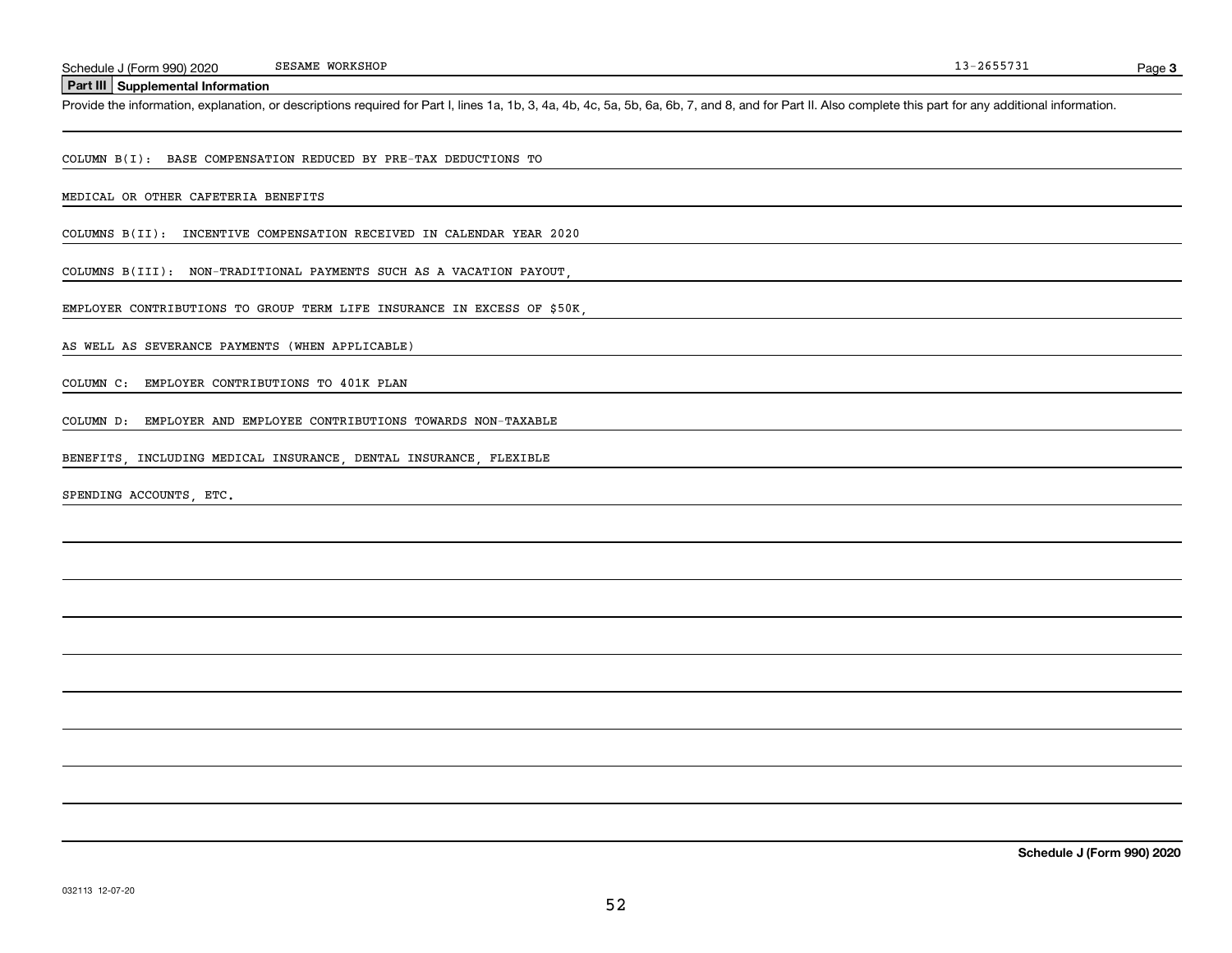| <b>SCHEDULE L</b>                                      |                                  |                                                                                                                                          |  | <b>Transactions With Interested Persons</b> |    |                            |  |                                  |  |                                                                                                                                                                                                                                        |                                                                                  |    |                                       | OMB No. 1545-0047 |     |                |
|--------------------------------------------------------|----------------------------------|------------------------------------------------------------------------------------------------------------------------------------------|--|---------------------------------------------|----|----------------------------|--|----------------------------------|--|----------------------------------------------------------------------------------------------------------------------------------------------------------------------------------------------------------------------------------------|----------------------------------------------------------------------------------|----|---------------------------------------|-------------------|-----|----------------|
|                                                        | (Form 990 or 990-EZ)             | Complete if the organization answered "Yes" on Form 990, Part IV, line 25a, 25b, 26, 27, 28a,                                            |  |                                             |    |                            |  |                                  |  |                                                                                                                                                                                                                                        |                                                                                  |    |                                       |                   |     |                |
|                                                        |                                  | 28b, or 28c, or Form 990-EZ, Part V, line 38a or 40b.<br>Attach to Form 990 or Form 990-EZ.                                              |  |                                             |    |                            |  | <b>Open To Public</b>            |  |                                                                                                                                                                                                                                        |                                                                                  |    |                                       |                   |     |                |
| Department of the Treasury<br>Internal Revenue Service |                                  |                                                                                                                                          |  |                                             |    |                            |  |                                  |  | Go to www.irs.gov/Form990 for instructions and the latest information.                                                                                                                                                                 |                                                                                  |    |                                       | Inspection        |     |                |
|                                                        | Name of the organization         |                                                                                                                                          |  |                                             |    |                            |  |                                  |  |                                                                                                                                                                                                                                        |                                                                                  |    | <b>Employer identification number</b> |                   |     |                |
| Part I                                                 |                                  | <b>SESAME WORKSHOP</b>                                                                                                                   |  |                                             |    |                            |  |                                  |  |                                                                                                                                                                                                                                        |                                                                                  |    | 13-2655731                            |                   |     |                |
|                                                        |                                  |                                                                                                                                          |  |                                             |    |                            |  |                                  |  | Excess Benefit Transactions (section 501(c)(3), section 501(c)(4), and section 501(c)(29) organizations only).<br>Complete if the organization answered "Yes" on Form 990, Part IV, line 25a or 25b, or Form 990-EZ, Part V, line 40b. |                                                                                  |    |                                       |                   |     |                |
| 1.                                                     |                                  |                                                                                                                                          |  | (b) Relationship between disqualified       |    |                            |  |                                  |  |                                                                                                                                                                                                                                        |                                                                                  |    |                                       |                   |     | (d) Corrected? |
|                                                        | (a) Name of disqualified person  |                                                                                                                                          |  | person and organization                     |    |                            |  |                                  |  | (c) Description of transaction                                                                                                                                                                                                         |                                                                                  |    |                                       |                   | Yes | No             |
|                                                        |                                  |                                                                                                                                          |  |                                             |    |                            |  |                                  |  |                                                                                                                                                                                                                                        |                                                                                  |    |                                       |                   |     |                |
|                                                        |                                  |                                                                                                                                          |  |                                             |    |                            |  |                                  |  |                                                                                                                                                                                                                                        |                                                                                  |    |                                       |                   |     |                |
|                                                        |                                  |                                                                                                                                          |  |                                             |    |                            |  |                                  |  |                                                                                                                                                                                                                                        |                                                                                  |    |                                       |                   |     |                |
|                                                        |                                  |                                                                                                                                          |  |                                             |    |                            |  |                                  |  |                                                                                                                                                                                                                                        |                                                                                  |    |                                       |                   |     |                |
|                                                        |                                  | 2 Enter the amount of tax incurred by the organization managers or disqualified persons during the year under                            |  |                                             |    |                            |  |                                  |  |                                                                                                                                                                                                                                        |                                                                                  |    |                                       |                   |     |                |
|                                                        | section 4958                     |                                                                                                                                          |  |                                             |    |                            |  |                                  |  |                                                                                                                                                                                                                                        |                                                                                  |    | $\frac{1}{2}$                         |                   |     |                |
|                                                        |                                  | 3 Enter the amount of tax, if any, on line 2, above, reimbursed by the organization                                                      |  |                                             |    |                            |  |                                  |  |                                                                                                                                                                                                                                        |                                                                                  |    |                                       |                   |     |                |
| Part II                                                |                                  | Loans to and/or From Interested Persons.                                                                                                 |  |                                             |    |                            |  |                                  |  |                                                                                                                                                                                                                                        |                                                                                  |    |                                       |                   |     |                |
|                                                        |                                  |                                                                                                                                          |  |                                             |    |                            |  |                                  |  | Complete if the organization answered "Yes" on Form 990-EZ, Part V, line 38a or Form 990, Part IV, line 26; or if the organization                                                                                                     |                                                                                  |    |                                       |                   |     |                |
|                                                        |                                  | reported an amount on Form 990, Part X, line 5, 6, or 22.                                                                                |  |                                             |    |                            |  |                                  |  |                                                                                                                                                                                                                                        |                                                                                  |    |                                       |                   |     |                |
|                                                        | (a) Name of<br>interested person | (b) Relationship<br>with organization                                                                                                    |  | (c) Purpose<br>of loan                      |    | (d) Loan to or<br>from the |  | (e) Original<br>principal amount |  | (f) Balance due                                                                                                                                                                                                                        | (h) Approved<br>(i) Written<br>$(g)$ In<br>by board or<br>default?<br>agreement? |    |                                       |                   |     |                |
|                                                        |                                  |                                                                                                                                          |  |                                             | To | organization?<br>From      |  |                                  |  |                                                                                                                                                                                                                                        | Yes                                                                              | No | committee?<br>Yes $ $                 | No                | Yes | No.            |
|                                                        |                                  |                                                                                                                                          |  |                                             |    |                            |  |                                  |  |                                                                                                                                                                                                                                        |                                                                                  |    |                                       |                   |     |                |
|                                                        |                                  |                                                                                                                                          |  |                                             |    |                            |  |                                  |  |                                                                                                                                                                                                                                        |                                                                                  |    |                                       |                   |     |                |
|                                                        |                                  |                                                                                                                                          |  |                                             |    |                            |  |                                  |  |                                                                                                                                                                                                                                        |                                                                                  |    |                                       |                   |     |                |
|                                                        |                                  |                                                                                                                                          |  |                                             |    |                            |  |                                  |  |                                                                                                                                                                                                                                        |                                                                                  |    |                                       |                   |     |                |
|                                                        |                                  |                                                                                                                                          |  |                                             |    |                            |  |                                  |  |                                                                                                                                                                                                                                        |                                                                                  |    |                                       |                   |     |                |
|                                                        |                                  |                                                                                                                                          |  |                                             |    |                            |  |                                  |  |                                                                                                                                                                                                                                        |                                                                                  |    |                                       |                   |     |                |
|                                                        |                                  |                                                                                                                                          |  |                                             |    |                            |  |                                  |  |                                                                                                                                                                                                                                        |                                                                                  |    |                                       |                   |     |                |
|                                                        |                                  |                                                                                                                                          |  |                                             |    |                            |  |                                  |  |                                                                                                                                                                                                                                        |                                                                                  |    |                                       |                   |     |                |
| <b>Total</b>                                           |                                  |                                                                                                                                          |  |                                             |    |                            |  | \$                               |  |                                                                                                                                                                                                                                        |                                                                                  |    |                                       |                   |     |                |
| Part III                                               |                                  | <b>Grants or Assistance Benefiting Interested Persons.</b><br>Complete if the organization answered "Yes" on Form 990, Part IV, line 27. |  |                                             |    |                            |  |                                  |  |                                                                                                                                                                                                                                        |                                                                                  |    |                                       |                   |     |                |
|                                                        | (a) Name of interested person    |                                                                                                                                          |  | (b) Relationship between                    |    |                            |  | (c) Amount of                    |  | (d) Type of                                                                                                                                                                                                                            |                                                                                  |    |                                       |                   |     |                |
|                                                        |                                  | assistance<br>interested person and<br>the organization                                                                                  |  | assistance                                  |    |                            |  | (e) Purpose of<br>assistance     |  |                                                                                                                                                                                                                                        |                                                                                  |    |                                       |                   |     |                |
|                                                        |                                  |                                                                                                                                          |  |                                             |    |                            |  |                                  |  |                                                                                                                                                                                                                                        |                                                                                  |    |                                       |                   |     |                |
|                                                        |                                  |                                                                                                                                          |  |                                             |    |                            |  |                                  |  |                                                                                                                                                                                                                                        |                                                                                  |    |                                       |                   |     |                |
|                                                        |                                  |                                                                                                                                          |  |                                             |    |                            |  |                                  |  |                                                                                                                                                                                                                                        |                                                                                  |    |                                       |                   |     |                |
|                                                        |                                  |                                                                                                                                          |  |                                             |    |                            |  |                                  |  |                                                                                                                                                                                                                                        |                                                                                  |    |                                       |                   |     |                |
|                                                        |                                  |                                                                                                                                          |  |                                             |    |                            |  |                                  |  |                                                                                                                                                                                                                                        |                                                                                  |    |                                       |                   |     |                |
|                                                        |                                  |                                                                                                                                          |  |                                             |    |                            |  |                                  |  |                                                                                                                                                                                                                                        |                                                                                  |    |                                       |                   |     |                |
|                                                        |                                  |                                                                                                                                          |  |                                             |    |                            |  |                                  |  |                                                                                                                                                                                                                                        |                                                                                  |    |                                       |                   |     |                |
|                                                        |                                  |                                                                                                                                          |  |                                             |    |                            |  |                                  |  |                                                                                                                                                                                                                                        |                                                                                  |    |                                       |                   |     |                |

LHA For Paperwork Reduction Act Notice, see the Instructions for Form 990 or 990-EZ. Schedule L (Form 990 or 990-EZ) 2020

032131 12-09-20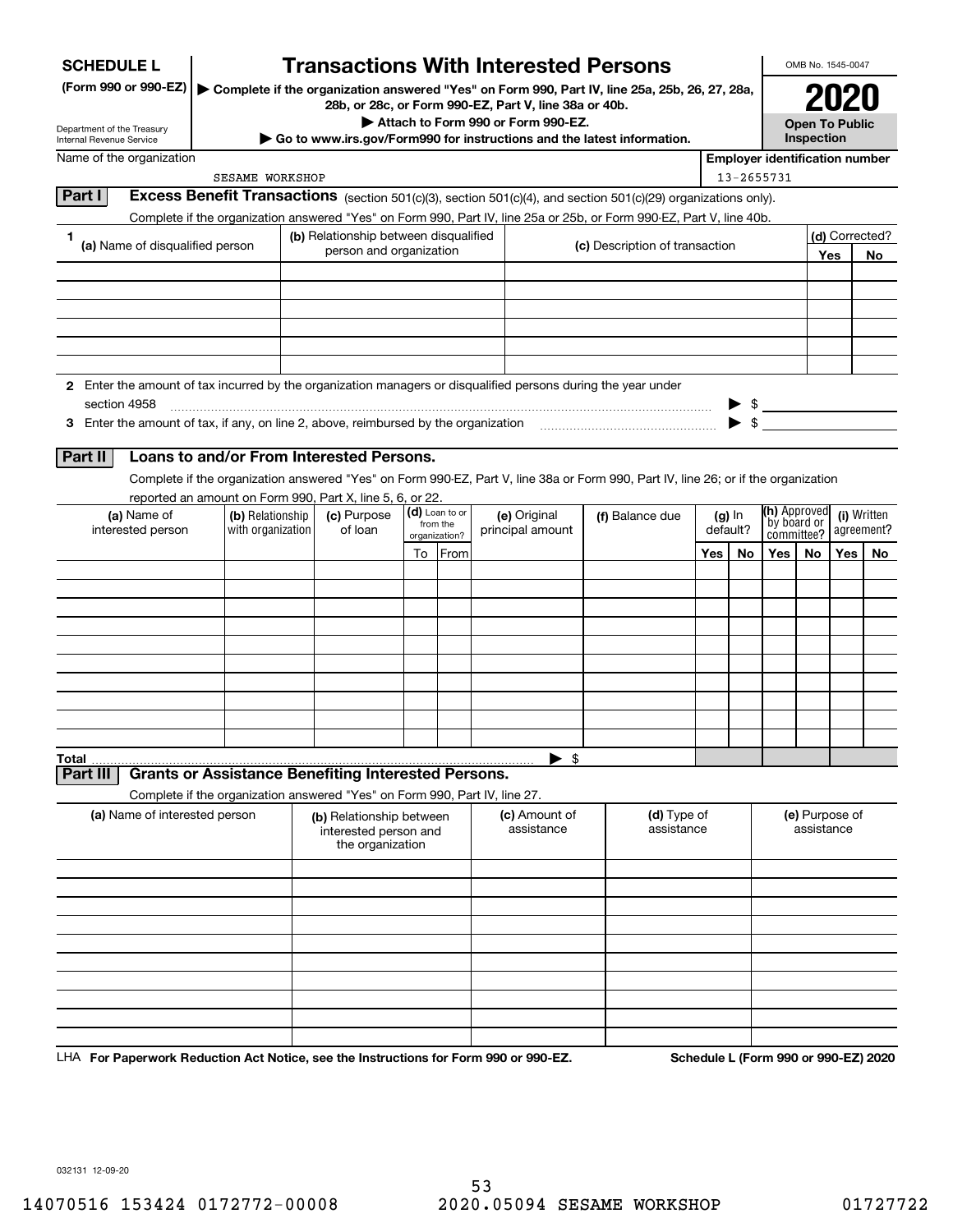**Yes**

**(e)**  Sharing of

organization's revenues?

**No**

XX

# **(a)** Name of interested person **Relationship between interested (c)** Amount of **(d) (d)** Schedule L (Form 990 or 990-EZ) 2020 Page SESAME WORKSHOP Complete if the organization answered "Yes" on Form 990, Part IV, line 28a, 28b, or 28c. person and the organization (c) Amount of transaction(d) Description of transactionProvide additional information for responses to questions on Schedule L (see instructions). **Part IV Business Transactions Involving Interested Persons. Part V** | Supplemental Information. 13-2655731SCHEDULE L, PART IV, COLUMN D BOARD OF TRUSTEES MEMBER, JEFFREY WEISS, HAS AN OWNERSHIP INTEREST IN A SESAME WORKSHOP LICENSEE. DURING FISCAL YEAR 2021, SESAME WORKSHOP RECEIVED \$599,000 IN LICENSING FEES FROM THIS ORGANIZATION. THE WEISS FAMILY DIVESTED ITSELF OF THEIR MAJORITY CONTROLLING INTEREST IN FEBRUARY OF 2018, BUT STILL MAINTAINS A MINORITY SHARE IN EXCESS OF 35%.A FAMILY MEMBER OF OFFICER, SHERRIE WESTIN, OWNS AN ORGANIZATION THAT PROVIDED MARKET RESEARCH SERVICES TO SESAME WORKSHOP. DURING FISCAL YEAR 2021, SESAME WORKSHOP PAID THAT ORGANIZATION \$540,050. SESAME WORKSHOP ENGAGED THE SERVICES OF THIS VENDOR WITHOUT ANY INPUT FROM MS. WESTIN. THE TRANSACTION WAS DISCLOSED TO THE BOARD OF DIRECTORS PURSUANT TO THE WORKSHOP'S CONFLICT OF INTEREST PROCESS. 599,000. SEE PART V 540,050. SEE PART V JEFFREY WEISS SHERRIE WESTIN BOARD MEMBER OFFICER

**Schedule L (Form 990 or 990-EZ) 2020**

032132 12-09-20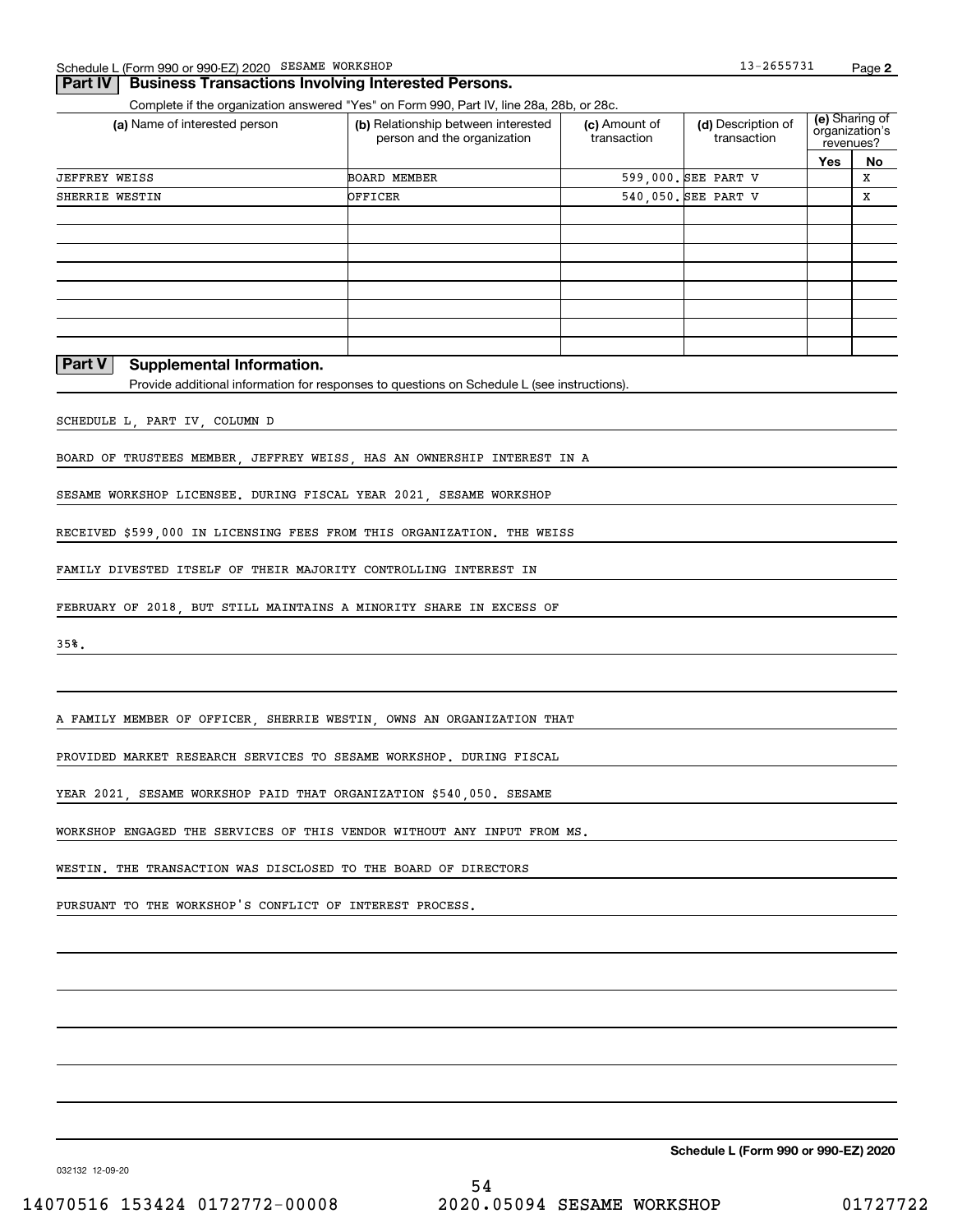**(Form 990 or 990-EZ)**

Department of the Treasury Internal Revenue Service Name of the organization

## **SCHEDULE O Supplemental Information to Form 990 or 990-EZ**

**Complete to provide information for responses to specific questions on Form 990 or 990-EZ or to provide any additional information. | Attach to Form 990 or 990-EZ. | Go to www.irs.gov/Form990 for the latest information.**



**Employer identification number**

SESAME WORKSHOP 13-2655731

#### GROSS RECEIPTS EXPLANATION

GROSS RECEIPTS REPORTED ON FORM 990, PAGE 1, BOX G INCLUDES, IN

ADDITION TO REVENUES, THE GROSS SALE PROCEEDS OF SESAME WORKSHOP'S

INVESTMENT PORTFOLIO AS REPORTED IN PART VIII, LINE 7A OF THE FORM 990.

FORM 990, PART III, LINE 4A, PROGRAM SERVICE ACCOMPLISHMENTS:

DIGITAL PLATFORMS, "SESAME STREET" VIDEOS, INTERACTIVE GAMES AND OTHER

EDUCATIONAL CONTENT ARE AVAILABLE FREE OF CHARGE FOR USERS ON

WWW.SESAMESTREET.ORG, WWW.PBSKIDS.ORG AND WWW.YOUTUBE.COM. INCLUDING

ITS DISTRIBUTION ON BROADCAST, STREAMING VOD AND CABLE TV AND ITS

PRESENCE ON VARIOUS DIGITAL PLATFORMS, "SESAME STREET" REACHES 10.6

MILLION KIDS' AGES 0-8 IN THE U.S. ON A MONTHLY BASIS. ITS CONTINUED

POPULARITY PLACES IT AS THE #2 PRE-SCHOOL SHOW ON PBS. SESAME STREET'S

FREE YOUTUBE CHANNEL RECEIVED OVER 1.7 BILLION VIEWS DOMESTICALLY IN

FISCAL YEAR 2021 (AND 5.1 BILLION VIEWS WORLDWIDE). RESEARCH HAS SHOWN

THAT CHILDREN WHO WATCH "SESAME STREET" CONSISTENTLY PERFORM BETTER

ACADEMICALLY AT EVERY GRADE LEVEL THROUGH HIGH SCHOOL AND HAVE MORE

DEVELOPED SOCIAL SKILLS.

"SESAME STREET" IS ALSO SEEN IN OVER 150 COUNTRIES THROUGH DISTRIBUTION

AGREEMENTS WITH LOCAL PUBLIC AND COMMERCIAL BROADCASTERS. IN ADDITION,

LOCAL ADAPTATIONS OF "SESAME STREET" ARE PRODUCED AND DISTRIBUTED IN

GERMANY, THE NETHERLANDS, LATIN AMERICA, SOUTH AFRICA, INDIA,

BANGLADESH, SOMALIA, ETHIOPIA AND AFGHANISTAN. THE PROGRAM REACHES 150

MILLION KIDS ON A WORLDWIDE BASIS.

032211 11-20-20 LHA For Paperwork Reduction Act Notice, see the Instructions for Form 990 or 990-EZ. Schedule O (Form 990 or 990-EZ) 2020 55

14070516 153424 0172772-00008 2020.05094 SESAME WORKSHOP 01727722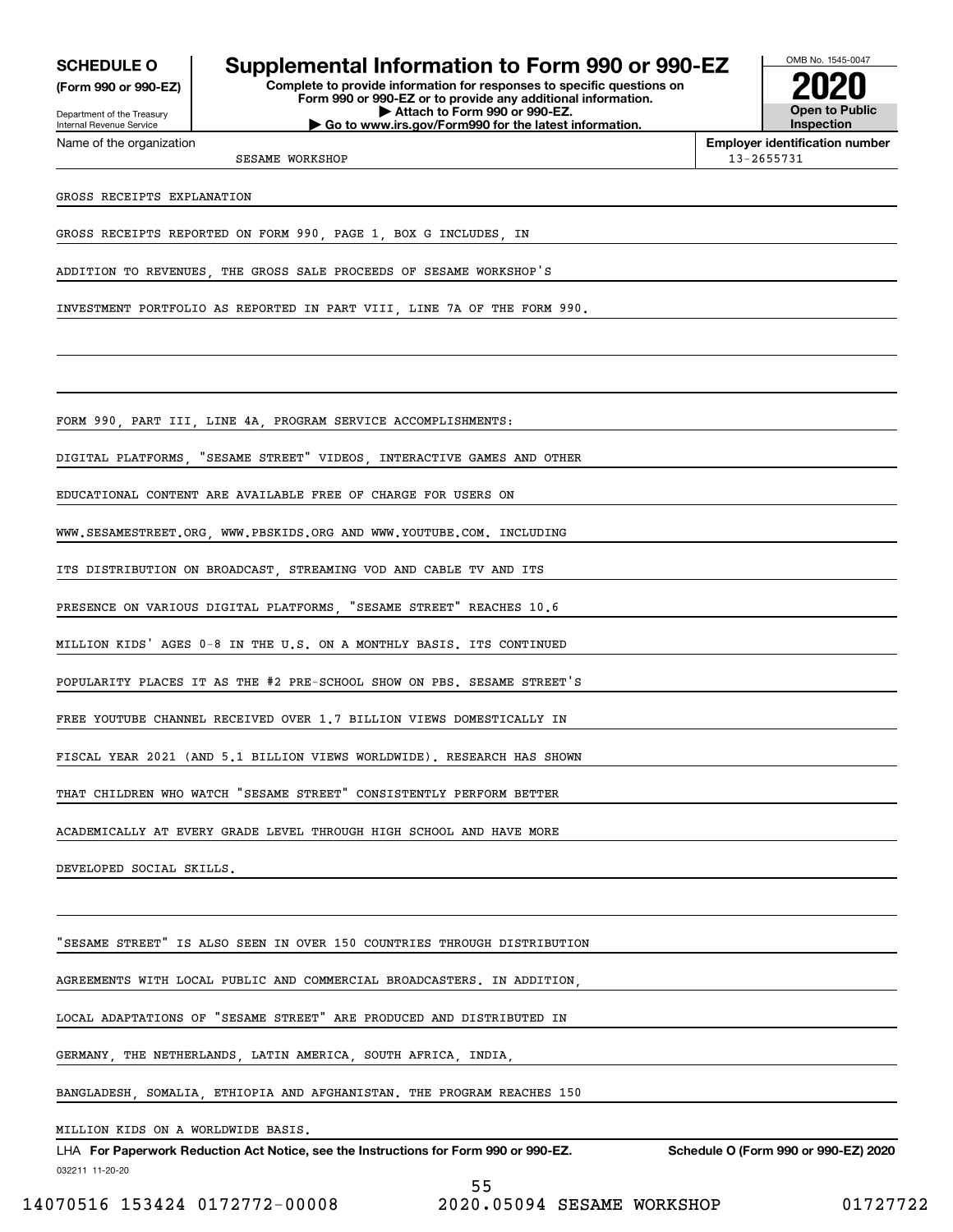| Schedule O (Form 990 or 990-EZ) 2020 |  |
|--------------------------------------|--|
|--------------------------------------|--|

**2Employer identification number** Schedule O (Form 990 or 990-EZ) 2020<br>Name of the organization **provided by the organization number of the organization number** 

IN ADDITION TO THE DISTRIBUTION OF SESAME STREET ON MASS MEDIA

PLATFORMS, SESAME WORKSHOP ALSO LEVERAGES IT MEDIA CONTENT AND

WHOLE-CHILD CURRICULUM TO REACH KIDS IN FORMAL SCHOOL SETTINGS. IN FY

2021, SESAME WORKSHOP WORKED WITH ITS PARTNER, EDUCATIONAL PUBLISHER

MCGRAW HILL (MH), TO EXPAND THE WORKSHOP'S FIRST INTEGRATED PROGRAM

INCORPORATING CRITICAL SOCIAL EMOTIONAL LEARNING (SEL) SKILLS INTO MH'S

WONDERS ENGLISH LANGUAGE ARTS CURRICULUM FOR ELEMENTARY (GRADES K-5)

STUDENTS TO ADDITIONAL STATE TEXTBOOK ADOPTIONS AND TO ALL 50 STATES

NATIONALLY.

DURING THE PAST SCHOOL YEAR, MH CONTINUED TO PROMOTE OUR CARING FOR

EACH OTHER RESOURCES TO FAMILIES THROUGH SESAME STREET IN COMMUNITIES

TO ALL OF ITS SCHOOL-BASED CUSTOMERS NATIONALLY. OUR OTHER SCHOOL

PARTNER, TEACHSTONE LLC, WHICH IS THE LEADING PROVIDER OF THE TEACHER

EVALUATION SYSTEM, CLASSROOM ASSESSMENT SCORING SYSTEM (CLASS),

CONTINUED TO OFFER CONTINUING EDUCATION CREDITS FOR OUR PROFESSIONAL

DEVELOPMENT VIDEOS THAT LEVERAGE SESAME STREET CONTENT.

ADDITIONALLY, WE BEGAN DEVELOPMENT OF A DIGITAL TEACHER PLATFORM,

LEVERAGING THE FUNDS OF THE SECOND GRANT FROM THE CHAN ZUCKERBERG

INITIATIVE, AND SECURED A RESEARCH PAPER, STANFORD UNIVERSITY TO

CONDUCT FOCUSED "RESEARCH-TO-PRACTICE" ON THIS PROGRAM THAT IS DESIGNED

TO EMBED SEL IN THE CONTEXT EMERGENT LANGUAGE AND LITERACY DEVELOPMENT.

WE NOW HAVE FOUR PILOT PROGRAMS IN CALIFORNIA AND NEW YORK AND OVER 28

CLASSROOMS. FINALLY, WE BEGAN THE RESEARCH, ARTICULATION, AND

DEVELOPMENT OF A SCHOOL-BASED CURRICULUM FOR OUR COMING TOGETHER

032212 11-20-20 INITIATIVE.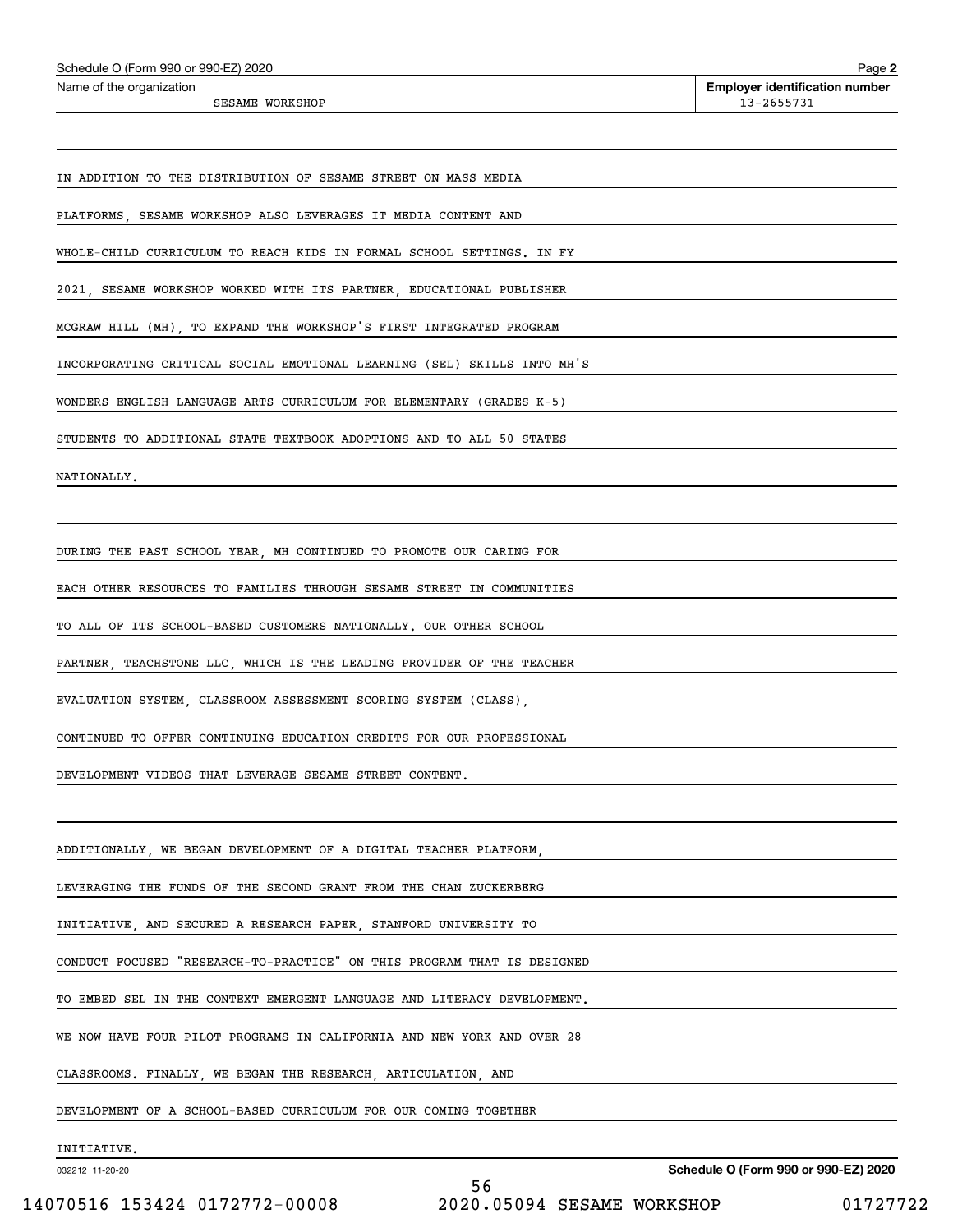| Schedule O (Form 990 or 990-EZ) 2020 |  |  |
|--------------------------------------|--|--|
|                                      |  |  |

**Employer identification number** Schedule O (Form 990 or 990-EZ) 2020<br>Name of the organization **provided by the organization number of the organization number** 

FORM 990, PART III, LINE 4B, PROGRAM SERVICE ACCOMPLISHMENTS:

INCLUDING FOUNDATIONAL SKILLS, EARLY LEARNING, WASH, AND CHILD

PROTECTION.

IN A YEAR MARKED BY THE LASTING IMPACT OF COVID-19, SESAME WORKSHOP

PROACTIVELY PIVOTED PROGRAM IMPLEMENTATION PLANS TO MEET THE EVOLVING

NEEDS OF CHILDREN AND FAMILIES. WE DEVELOPED AND DISTRIBUTED MATERIALS

WITH NEW AND EXISTING PARTNERS, ADAPTED PROGRAM DESIGN TO REACH

CHILDREN AT HOME, ADVOCATED FOR THE INCLUSION OF YOUNG CHILDREN IN

COVID AND CRISIS RESPONSE, WORKED WITH COLLEAGUES TO SECURE NEW FUNDING

OPPORTUNITIES AND EXPANDED OUR WORK TO NEW GEOGRAPHIES REACHING

MILLIONS OF CHILDREN AND FAMILIES THROUGH MASS MEDIA, DIGITAL, AND

DIRECT SERVICES.

AT THE END OF FISCAL YEAR 2020, SESAME WORKSHOP PRODUCED A GLOBAL

FAMILY SPECIAL FOR BROADCAST AND DISTRIBUTION THROUGHOUT FISCAL YEAR

2021. THE SPECIAL, "ELMO'S WORLD NEWS" WAS DUBBED IN OVER 15 LANGUAGES

AND BROADCAST IN OVER 40 COUNTRIES AROUND THE WORLD. IN ADDITION TO ITS

BROADCAST REACH, IT HAS OVER 2.8 MILLION VIEWS ON THE "SESAME STREET"

YOUTUBE CHANNEL.

THROUGH SESAME WORKSHOP'S GLOBAL COVID-RESPONSE PROGRAM "CARING FOR

EACH OTHER", WE PRODUCED A SUITE OF NEW CONTENT INCLUDING STORYBOOKS,

INTERACTIVE SOCIAL MEDIA POSTS, DIGITAL GAMES, AND NEW VIDEO CONTENT

ADDRESSING TOPICS INCLUDING HEALTH, PLAY, AND SOCIAL-EMOTIONAL NEEDS

FOR CHILDREN AND FAMILIES. SUPPORTED BY LEGO FOUNDATION, VIATRIS, RTI,

S.C. JOHNSON, UNILEVER AND THE INTER-AMERICAN DEVELOPMENT BANK,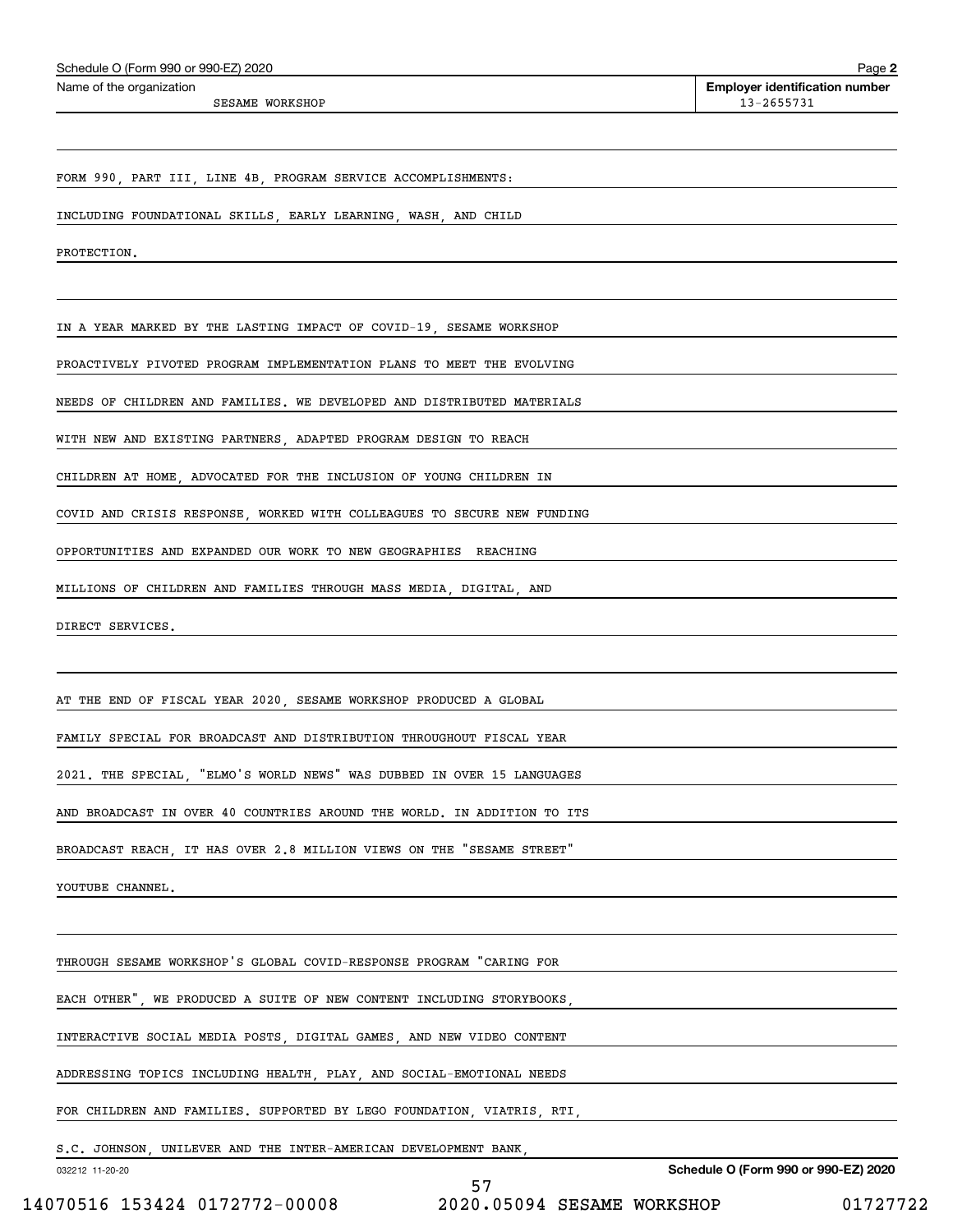| Schedule O (Form 990 or 990-EZ) 2020                                    | Page 2                                              |
|-------------------------------------------------------------------------|-----------------------------------------------------|
| Name of the organization<br><b>SESAME WORKSHOP</b>                      | <b>Employer identification number</b><br>13-2655731 |
| MATERIALS WERE DISTRIBUTED THROUGH PARTNERS INCLUDING GOVERNMENT        |                                                     |
| AGENCIES AND PUBLIC AND PRIVATE BROADCASTERS IN 10 LANGUAGES IN         |                                                     |
| BANGLADESH, SOUTH AFRICA, INDIA, UZBEKISTAN, NEPAL, BURMA AND           |                                                     |
| THROUGHOUT MENA AND LATIN AMERICA FOR A COMBINED REACH OF OVER 90       |                                                     |
| MILLION PEOPLE. THE CONTENT CONTINUES TO BE ADAPTED AND DISTRIBUTED IN  |                                                     |
| NEW LANGUAGES AND GEOGRAPHIES TO SUPPORT CONTINUED LEARNING AT HOME.    |                                                     |
|                                                                         |                                                     |
| SESAME WORKSHOP LAUNCHED A GLOBAL PARTNERSHIP WITH UNICEF ON WORLD      |                                                     |
| CHILDREN'S DAY (NOVEMBER 20). THE PARTNERSHIP INCLUDED NEW CONTENT      |                                                     |
| DEVELOPMENT FOCUSING ON THE SPECIFIC NEEDS OF PARENTS AND CAREGIVERS    |                                                     |
| DURING COVID-19. WE CELEBRATED GLOBAL PARENTING MONTH IN JUNE WITH THE  |                                                     |
| DISTRIBUTION OF ADAPTED COVID-19 MATERIALS IN 11 NEW LANGUAGES AND      |                                                     |
| MARKED THE LAUNCH WITH A PARENTING PSA FEATURING GROVER AND UNICEF      |                                                     |
| AMBASSADOR, LUCY LUI.                                                   |                                                     |
|                                                                         |                                                     |
| IN BANGLADESH, SEASON 13 OF "SISIMPUR" LAUNCHED ON THREE CHANNELS IN    |                                                     |
| JANUARY 2021. THROUGHOUT THE YEAR, SESAME WORKSHOP BANGLADESH PRODUCED  |                                                     |
| AND DISTRIBUTED A SERIES OF PSAS AND EID AND NATIONAL HOLIDAY SPECIALS  |                                                     |
| TO PROMOTE EARLY LEARNING AND SUPPORT CHILDREN AND FAMILIES DURING      |                                                     |
| COVID-19. OUR LOCAL TEAM EXPANDED ITS DIGITAL PRESENCE THROUGH THE      |                                                     |
| LAUNCH OF THE SISIMPUR ELEARNING APP WHICH FEATURES VIDEOS, STORYBOOKS  |                                                     |
| AND GAMES AND IS ACCESSIBLE ON MOBILE PHONES AND COMPUTERS. THE TEAM    |                                                     |
| DISTRIBUTED OVER 57,000 STORYBOOKS THROUGH OUR USAID FUNDED PROJECT.    |                                                     |
| IN INDIA, WE CELEBRATED THE LAUNCH OF THE SESAME WORKSHOP INDIA YOUTUBE |                                                     |
| CHANNEL IN NOVEMBER 2020. BY THE END OF THE FISCAL YEAR, THE HINDI AND  |                                                     |
| TELEGU CHANNELS HAD A COMBINED 36 MILLION VIEWS. THE CHANNELS FEATURES  |                                                     |
| FAMILIAR SESAME CHARACTERS INCLUDING ELMO, COOKIE MONSTER, AND CHAMKI   |                                                     |
| IN BOTH DUBBED VIDEOS FROM THE SESAME LIBRARY ALONG WITH EXCITING NEW   |                                                     |
| 032212 11-20-20                                                         | Schedule O (Form 990 or 990-EZ) 2020                |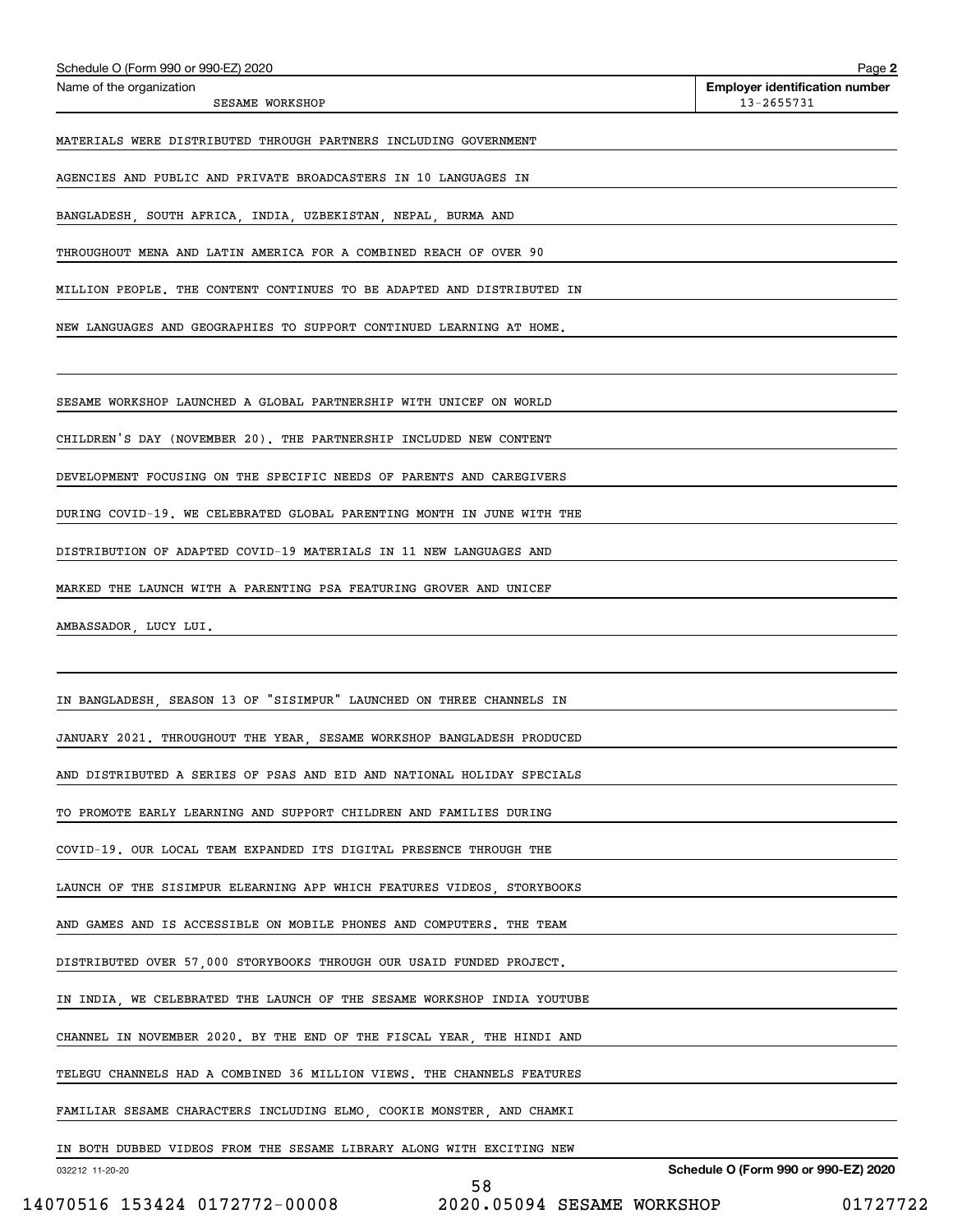| Schedule O (Form 990 or 990-EZ) 2020 |  |  |
|--------------------------------------|--|--|
|                                      |  |  |

**2**Echedule O (Form 990 or 990-EZ) 2020<br>Name of the organization **number** Name of the organization **number** SESAME WORKSHOP 13-2655731

CONTENT DEVELOPED FOR THE INDIAN AUDIENCE.

SESAME WORKSHOP TEAMS IN INDIA ADAPTED PROGRAM IMPLEMENTATION PLANS TO

MEET THE EVOLVING NEEDS ON THE GROUND AS A RESULT OF COVID SURGES

THROUGHOUT THE YEAR. WE REDESIGNED PROGRAMS TO ENSURE REMOTE DELIVERY

USING PLATFORMS INCLUDING WHATSAPP AND INTERACTIVE VOICE RESPONSE. WITH

SUPPORT FROM THE INDIA CLIMATE COLLABORATIVE, WE SURVEYED OVER 9,000

CHILDREN AGES 6-10 ABOUT THEIR ENVIRONMENTAL CONCERNS AND FACILITATED

DISCUSSIONS BETWEEN STUDENTS AND LOCAL GOVERNMENT OFFICIALS TO

HIGHLIGHT THE ROLE OF CHILDREN AS CLIMATE CHANGEMAKERS AND VOICES FOR

ACTION IN THEIR COMMUNITIES. SESAME WORKSHOP INDIA EXPANDED PROGRAMMING

IN ANGANWADI CENTERS (GOVERNMENT RUN PRE-SCHOOLS) ACROSS MORE THAN 12

STATES FOCUSING ON PRE-LITERACY OUTCOMES AND LAUNCHED A DIGITAL

CAMPAIGN AIMED AT IMPROVING POSITIVE ENGAGEMENT OF FATHERS IN

CHILDREN'S LEARNING AND DEVELOPMENT.

IN FISCAL YEAR 2021, SESAME WORKSHOP UNDERTOOK A FEASIBILITY STUDY TO

UNDERSTAND THE VALUE AND VIABILITY OF SESAME WORKSHOP PROGRAMMING IN

BURMA. THE RESULTING FEASIBILITY REPORT SYNTHESIZED FINDINGS FROM A

SERIES OF STUDIES INCLUDING A NEEDS ASSESSMENT, MEDIA LANDSCAPE

RESEARCH, EDUCATIONAL AND FORMATIVE RESEARCH, AND STAKEHOLDER

CONSULTATIONS. THE RESEARCH HIGHLIGHTED THE JOYS AND CHALLENGES OF

CAREGIVERS, AS WELL AS THE DIVERSE LIVED EXPERIENCES AND VIEWS ON

"BELONGING" AMONG DIFFERENT GROUPS WITHIN BURMA. AS OUR RESEARCH PHASE

DREW TO A CLOSE IN FEBRUARY 2021, THE BURMESE MILITARY DEPOSED THE

ELECTED CIVILIAN GOVERNMENT AND DECLARED A STATE-OF-EMERGENCY UNDER

MILITARY RULE. THE SESAME WORKSHOP TEAM REMAINS IN CONVERSATION WITH

PARTNERS TO DETERMINE POTENTIAL PROGRAMMING OPPORTUNITIES CONSIDERING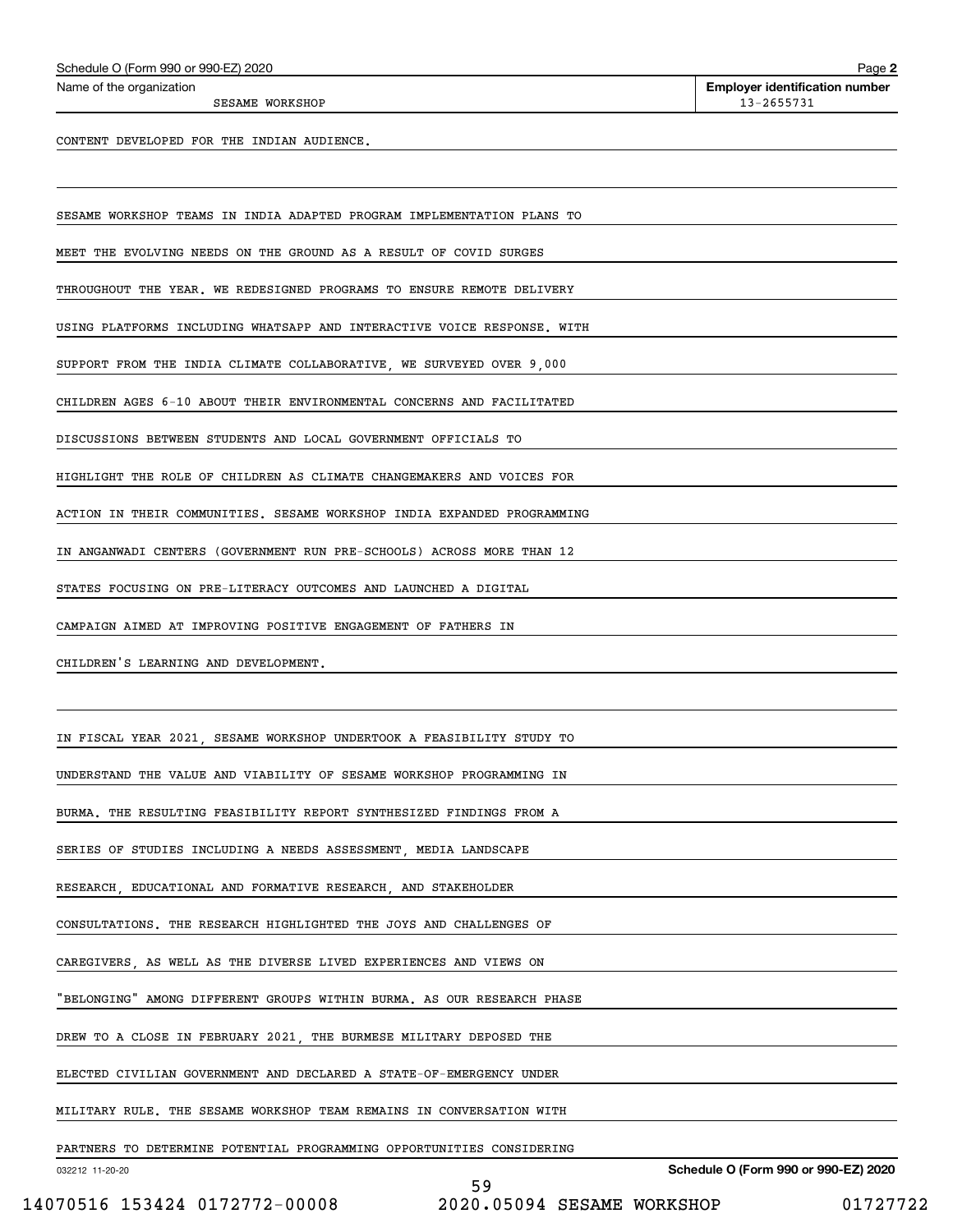| Schedule O (Form 990 or 990-EZ) 2020 |  |  |  |  |
|--------------------------------------|--|--|--|--|
|--------------------------------------|--|--|--|--|

THE CHANGED CONTEXTS IN BURMA.

OUR WORK IN AFGHANISTAN CONTINUED WITH AN AGREEMENT BETWEEN SESAME

WORKSHOP AND VIAMO TO PILOT DISTRIBUTION OF "BAGHCH-E-SIMSIM" AUDIO

CONTENT ON THEIR EXISTING INTERACTIVE VOICE RESPONSE PLATFORM. FURTHER,

WE LAUNCHED A NEW PARTNERSHIP WITH SAVE THE CHILDREN AFGHANISTAN TO

PILOT THE INTEGRATION OF "BAGHCH-E-SIMSIM" PRINT MATERIALS IN THEIR

CHILD FRIENDLY SPACES THROUGHOUT THE COUNTRY. SESAME WORKSHOP BEGAN TO

CLOSELY MONITOR THE US MILITARY WITHDRAWAL THROUGHOUT THE LATE SPRING

AND EARLY SUMMER AND WORKED WITH PARTNERS TO ADAPT PROGRAM PLANS IN

FISCAL YEAR 2022.

IN SOUTH AFRICA, SESAME WORKSHOP CONTINUED MASS MEDIA ENGAGEMENT WITH

"TAKALANI SESAME" AND DEEPENED IMPACT THROUGH IMPLEMENTATION OF

EDUCATIONAL OUTREACH PROGRAMS. SEASON 11 OF "TAKALANI SESAME" WAS VOTED

THE BEST CHILDREN'S PROGRAM AT THE SOUTH AFRICA FILM AND TELEVISION

AWARDS, ONE OF THE MOST PRESTIGIOUS AWARDS IN THE SOUTH AFRICAN MEDIA

INDUSTRY. SHORTLY AFTER, SEASON 12 OF "TAKALANI SESAME" PREMIERED ON

SABC WITH A FOCUS ON TEAMWORK AND DIVERSITY AND INCLUSION. SESAME

WORKSHOP SOUTH AFRICA DEVELOPED NEW MATERIALS AND IMPLEMENTED OUR LEGO

FOUNDATION SUPPORTED PLAY WORKSHOPS PROGRAM IN GAUTENG, FREE STATE, AND

EASTERN CAPE. WITH FUNDING FROM THE OAK FOUNDATION, THE TEAM COMPLETED

IMPLEMENTATION OF OUR PROGRAM PROMOTING THE ROLE OF MALE CAREGIVERS IN

CHILD DEVELOPMENT. OVER 420 CAREGIVER-CHILD DADS PARTICIPATED IN THE

MULTI-WEEK INTERVENTION.

WE EXPANDED REACH IN EAST AFRICA WITH THE PRODUCTION AND LAUNCH OF

"SESAME HADITHI NJOO" ("SESAME STORY TIME"), OUR KISWAHILI TELEVISION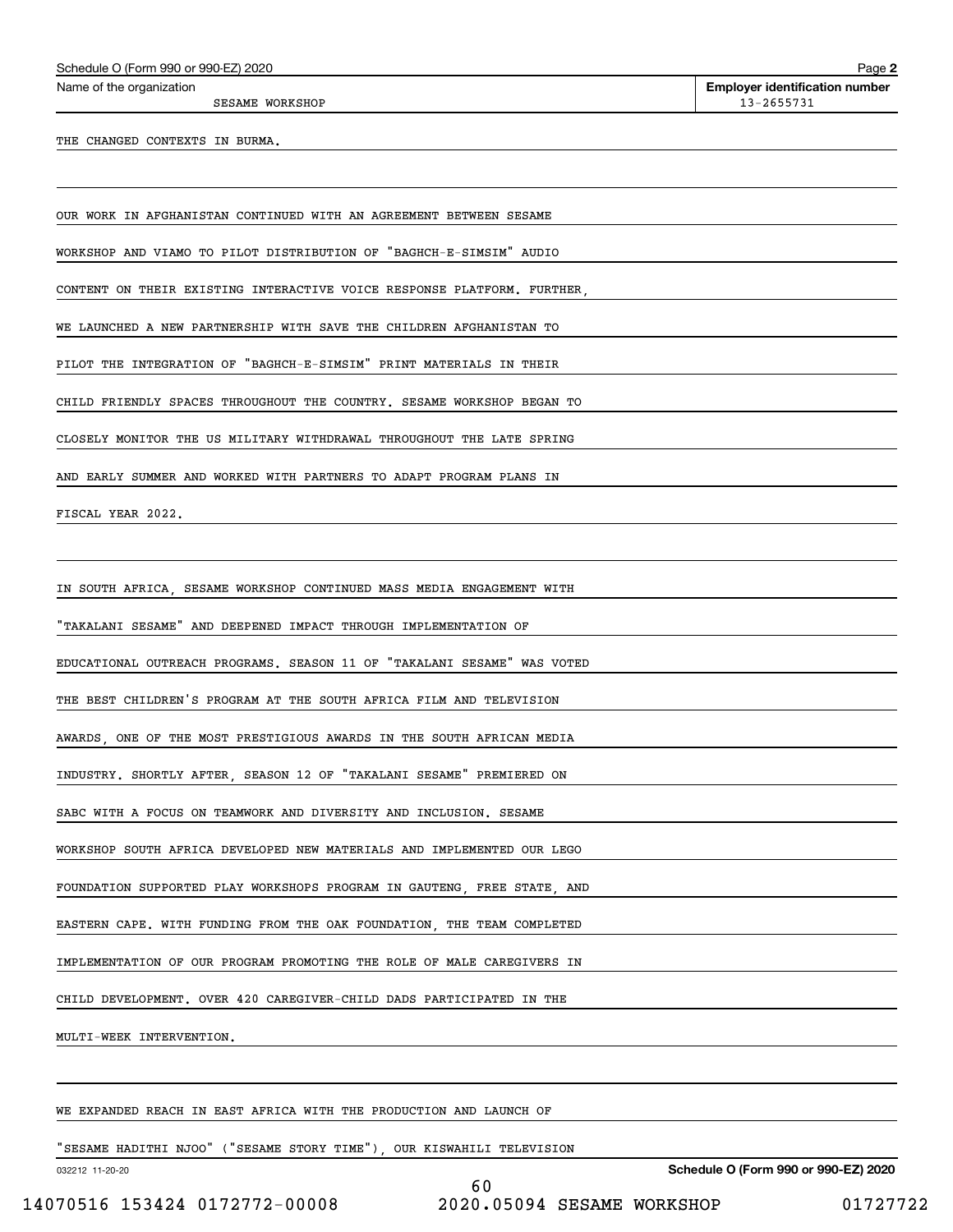| Schedule O (Form 990 or 990-EZ) 2020                                    |                                  | Page 2                                              |
|-------------------------------------------------------------------------|----------------------------------|-----------------------------------------------------|
| Name of the organization<br>SESAME WORKSHOP                             |                                  | <b>Employer identification number</b><br>13-2655731 |
| PROGRAM, ON KTN, A NATIONAL FREE-TO-AIR BROADCASTER IN KENYA. THE       |                                  |                                                     |
| SERIES PROMOTES THEMES OF MUTUAL RESPECT AND UNDERSTANDING FEATURING    |                                  |                                                     |
| FAMILIAR FACES INCLUDING ELMO, BERT, AND ERNIE. ADDITIONALLY, WE        |                                  |                                                     |
| PRODUCED 13 NEW EPISODES OF SOMALI-LANGUAGE, "SESAME SHEEKO SHEEKO"     |                                  |                                                     |
| ("SESAME STORY TIME") RADIO EPISODES FOR BROADCAST THROUGHOUT THE       |                                  |                                                     |
| REGION. IN PARTNERSHIP WITH EQUAL ACCESS INTERNATIONAL, SESAME WORKSHOP |                                  |                                                     |
| DEVELOPED AND PILOTED THE "SESAME SHEEKO SHEEKO" TEACHER'S FACILITATION |                                  |                                                     |
| GUIDE IN CLASSROOMS IN KENYA, ETHIOPIA, AND SOMALIA.                    |                                  |                                                     |
|                                                                         |                                  |                                                     |
| IN NIGERIA, THE HAUSA-LANGUAGE SESAME SERIES "DANDALIN SESAME" RETURNED |                                  |                                                     |
| TO AIR ON AREWA24 REACHING AN ESTIMATED AUDIENCE OVER 1 MILLION ON      |                                  |                                                     |
| WEEKENDS AND 740,000 ON WEEKDAYS.                                       |                                  |                                                     |
|                                                                         |                                  |                                                     |
| FORM 990, PART III, LINE 4B, PROGRAM SERVICE ACCOMPLISHMENTS CONTINUED: |                                  |                                                     |
| AS PART OF A DEVELOPING REGIONAL MASS MEDIA STRATEGY, SESAME WORKSHOP   |                                  |                                                     |
| DEVELOPED A NEW SERIES, "SESAME STREET FRIENDS" FOR BROADCAST IN OVER   |                                  |                                                     |
| 10 COUNTRIES IN EAST, WEST, AND SOUTHERN AFRICA. THE SERIES SUPPORTS    |                                  |                                                     |
| EARLY LEARNING AND FOUNDATIONAL SKILLS DEVELOPMENT AND WAS DUBBED IN    |                                  |                                                     |
| ENGLISH, AMHARIC, HAUSA, SOMALI, SWAHILI, AND YORUBA. THE SHOW IS       |                                  |                                                     |
| EXPECTED TO LAUNCH ON MULTIPLE BROADCASTERS THROUGHOUT SUB-SAHARAN      |                                  |                                                     |
| AFRICA IN FISCAL YEAR 2022.                                             |                                  |                                                     |
|                                                                         |                                  |                                                     |
| SESAME WORKSHOP'S SCHOOL-BASED "WASH UP!" PROGRAM CONTINUED TO EXPAND   |                                  |                                                     |
| IN FY 2021. DESPITE GLOBAL SCHOOL CLOSURES, THE TEAM ADAPTED            |                                  |                                                     |
| PROGRAMMING PLANNING TO ENSURE CHILDREN CONTINUED TO RECEIVE KEY HEALTH |                                  |                                                     |
| MESSAGES TO STAY SAFE AND HEALTHY AMIDST THE PANDEMIC. WITH SUPPORT     |                                  |                                                     |
| FROM THE WORLD FOOD PROGRAMME (WFP) IN BANGLADESH, WE PRODUCED 5 PSAS   |                                  |                                                     |
| AND ADAPTED 8 STORYBOOKS ALONG WITH DEVELOPING NEW PRINT MATERIALS FOR  |                                  |                                                     |
| 032212 11-20-20                                                         |                                  | Schedule O (Form 990 or 990-EZ) 2020                |
| 14070516 153424 0172772-00008                                           | 61<br>2020.05094 SESAME WORKSHOP | 01727722                                            |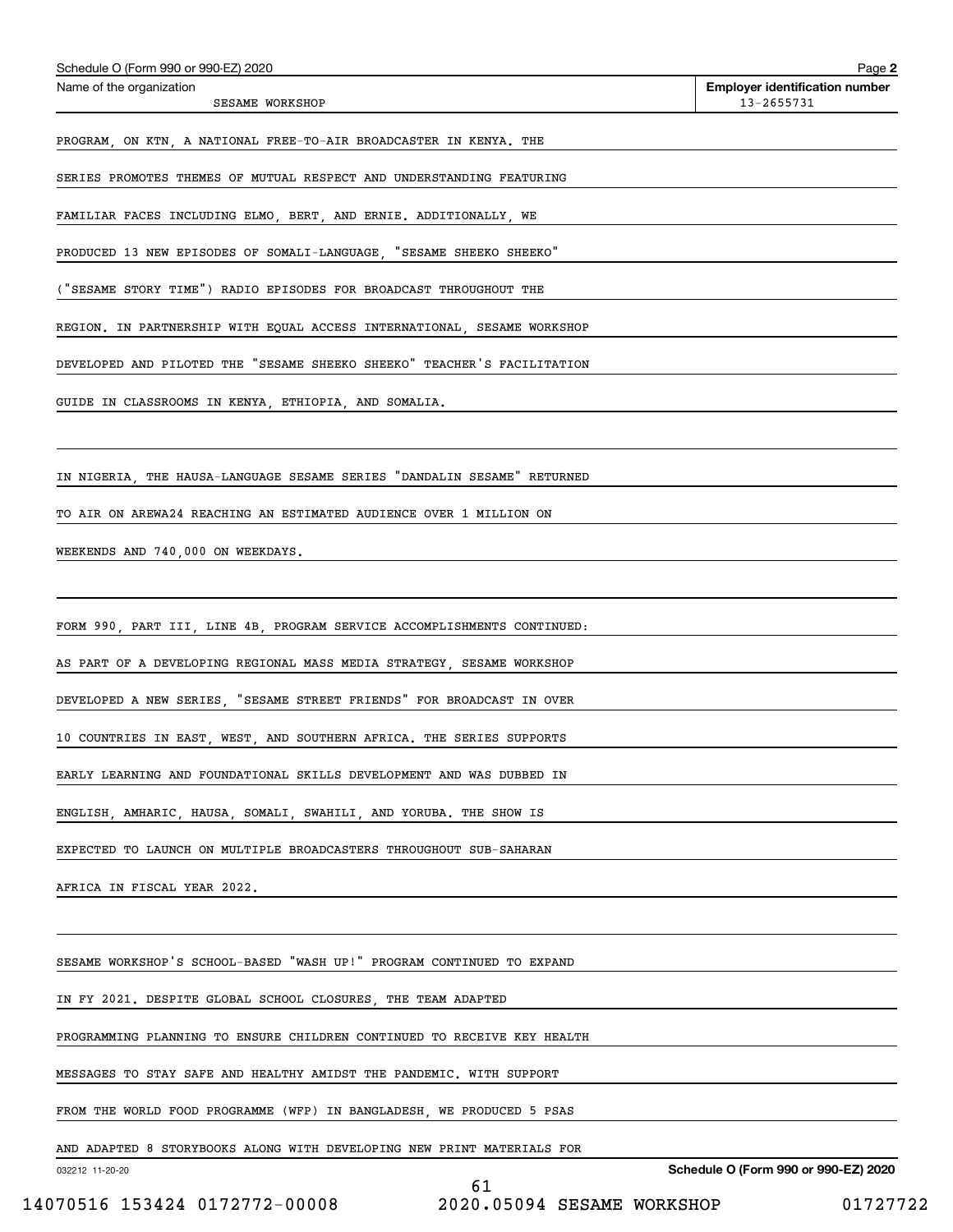| Schedule O (Form 990 or 990-EZ) 2020<br>Name of the organization                      | Page 2<br><b>Employer identification number</b> |
|---------------------------------------------------------------------------------------|-------------------------------------------------|
| <b>SESAME WORKSHOP</b>                                                                | 13-2655731                                      |
| DISTRIBUTION IN 148 BANGLADESHI SCHOOLS IN THE COX'S BAZAR REGION. WE                 |                                                 |
| CONDUCTED SCALE-UP TEACHER TRAININGS FOR TEACHERS IN 100 SCHOOLS IN                   |                                                 |
| RWANDA AND DEVELOPED A NEW STORYBOOK HIGHLIGHTING THE NEXUS BETWEEN                   |                                                 |
| WASH AND GENDER FOR DISTRIBUTION IN NIGERIA. IN PARTNERSHIP WITH WORLD                |                                                 |
| VISION, WE COMPLETED PILOT IMPLEMENTATION IN 25 SCHOOLS IN MOZAMBIQUE                 |                                                 |
| AND BEGAN EVALUATING RESEARCH FINDINGS FOR SCALE-UP IN EARLY FY 2022.                 |                                                 |
| IN LATIN AMERICA, SESAME WORKSHOP EMBARKED ON AN EFFORT TO SCALE                      |                                                 |
| HEALTHY HABITS PROGRAM, "LISTOS A JUGAR" THROUGH EDUCATION AND                        |                                                 |
| EARLY-CHILDHOOD DEVELOPMENT PUBLIC AND PRIVATE SERVICE PROVIDERS IN                   |                                                 |
| LATIN AMERICA. THROUGH THE SELF-ADOPTION MODEL SESAME IDENTIFIED AND                  |                                                 |
| SECURED PARTNERSHIPS WITH 33 INSTITUTIONS IN BRAZIL, COLOMBIA, MEXICO                 |                                                 |
| AND PERU, PROVIDED ACCESS TO THE "LISTOS A JUGAR" DIGITAL CONTENT FOR                 |                                                 |
| FREE, LED TRAIN THE TRAINER SESSIONS AND PROVIDED ONGOING SUPPORT TO                  |                                                 |
| PARTNERS DURING IMPLEMENTATION.                                                       |                                                 |
|                                                                                       |                                                 |
| WITH THE SUPPORT FROM THE INTER-AMERICAN DEVELOPMENT BANK                      SESAME |                                                 |
| WORKSHOP EXPANDED ITS PLAY EVERY DAY PROGRAM (ORIGINALLY FUNDED BY THE                |                                                 |
| LEGO FOUNDATION TO REACH PRESCHOOL CHILDREN) TO REACH CHILDREN 0-2 AND                |                                                 |
| THEIR CAREGIVERS IN VULNERABLE SETTINGS IN MEXICO. THE PROGRAM WAS                    |                                                 |
| IMPLEMENTED IN 207 EARLY EDUCATION SERVICES MANAGED BY GOVERNMENT                     |                                                 |
| AGENCY, CONAFE, REACHING 1,500 FAMILIES.                                              |                                                 |
| IN FY21, WITH SUPPORT FROM BRAZILIAN COMPANIES AS PART OF THE COUNTRY'S               |                                                 |
| CULTURAL INVESTMENT INCENTIVE PROGRAM, SESAME WORKSHOP EXPANDED ITS                   |                                                 |
| "MONSTRUOS EN REDE" DIGITAL WELLNESS PROGRAM TO REACH CHILDREN AGES 5-6               |                                                 |
| AND THEIR CAREGIVERS, ACROSS 5 CITIES IN BRAZIL. THE PROGRAM ENGAGED                  |                                                 |
| 240 EDUCATORS AND 4,000 CHILDREN AND THEIR FAMILIES THROUGH                           |                                                 |
| 032212 11-20-20<br>62                                                                 | Schedule O (Form 990 or 990-EZ) 2020            |
| 14070516 153424 0172772-00008<br>2020.05094 SESAME WORKSHOP                           | 01727722                                        |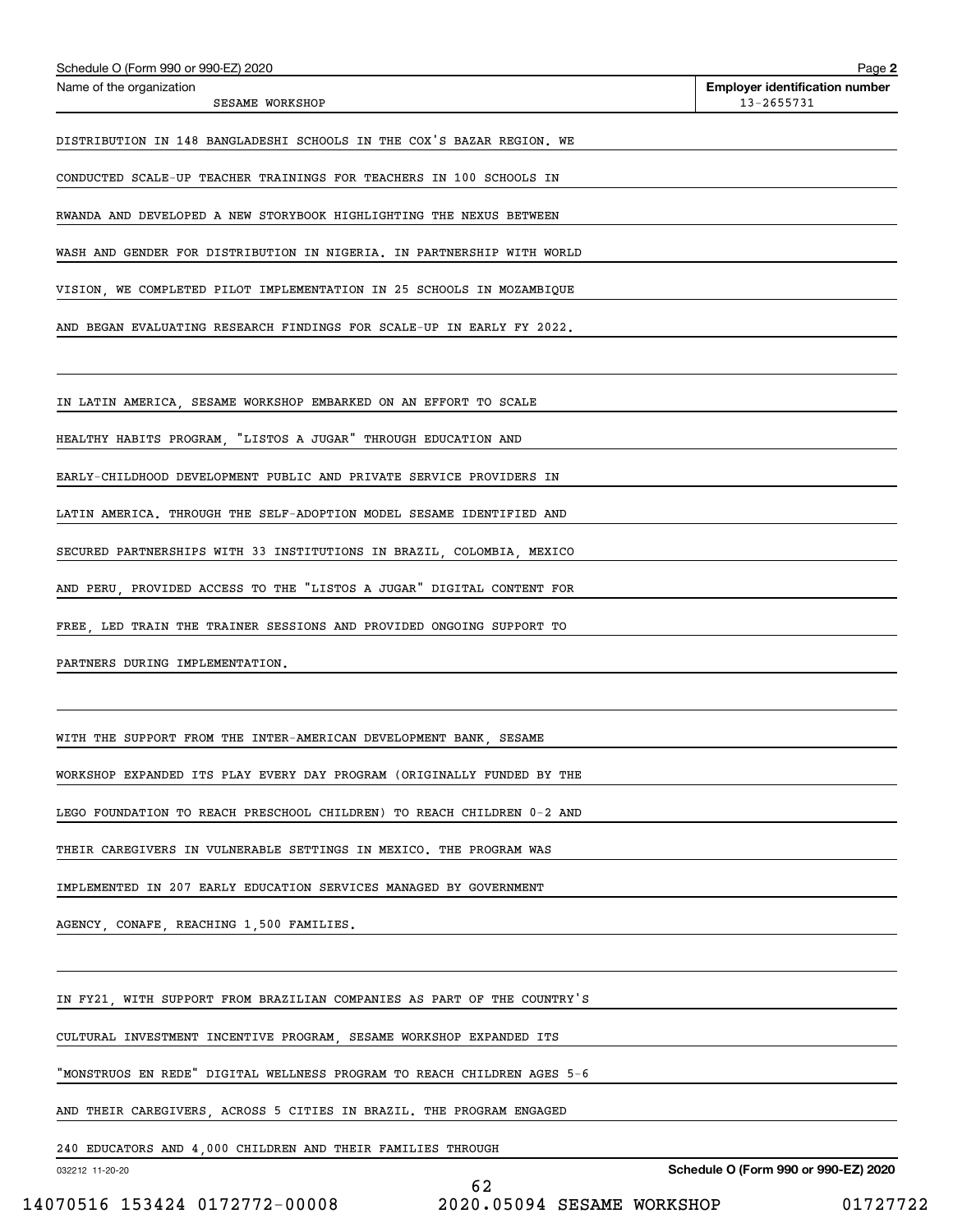| PARTNERSHIPS WITH THE LOCAL DEPARTMENTS OF EDUCATION. IN ADDITION, MORE |
|-------------------------------------------------------------------------|
| THAN 1.5 MILLION FAMILIES WERE REACHED THROUGH THE SOCIAL MEDIA AND     |
| BROADCAST TELEVISION CAMPAIGNS.                                         |
|                                                                         |
| PHASE TWO OF OUR METLIFE FOUNDATION SUPPORTED FINANCIAL EMPOWERMENT     |
| INITIATIVE, "DREAM, SAVE, DO" WAS COMPLETED IN MEXICO, BRAZIL, AND      |
| JAPAN. IN RESPONSE TO SCHOOL CLOSURES, WE ADJUSTED PROGRAM PLANS TO     |
| SUPPORT LEARNING FROM HOME SHARING RESOURCES WEEKLY WITH TEACHERS       |
| THROUGH WHATSAPP. THE TEAM BEGAN DEVELOPING SELF-ADOPTION PLANS TO      |
| ALLOW FOR CONTINUED IMPLEMENTATION BEYOND THE GRANT PERIOD. DURING      |
| IMPLEMENTATION IN MEXICO, "DREAM, SAVE, DO" MESSAGING WAS INCORPORATED  |
| INTO THE SESAMO WHATSAPP INITIATIVE REACHING OVER 700 FAMILIES OVER THE |
| COURSE OF 9 WEEKS. EVALUATIONS OF THE PROGRAM IN MEXICO AND BRAZIL SHOW |
| POSITIVE RESULTS WITH FAMILIES AND EDUCATORS FINDING THE MATERIALS      |
| RELEVANT AND SUPPORTING UNDERSTANDING OF THE VALUE OF WORK, IMPORTANCE  |
| OF DREAMING, SAVING AND CONSCIOUS CONSUMPTION. THE US EMBASSY IN TOKYO  |
| COMMITTED TO HELP EXPAND THE SESAME STREET SCHOOL CURRICULUM PROGRAM OF |
| WHICH "DREAM, SAVE, DO" IS A FOUNDATIONAL COMPONENT.                    |
|                                                                         |
| THROUGHOUT THE 2021 FISCAL YEAR, THE SESAME WORKSHOP INTERNATIONAL      |
| SOCIAL IMPACT TEAM PROACTIVELY MET THE NEEDS OF YOUNG CHILDREN AND      |
| THEIR FAMILIES AS THEY FACED THE CONTINUED IMPACTS OF THE COVID-19      |
| PANDEMIC. REMAINING NIMBLE AND RESPONSIVE TO THE CHANGING CIRCUMSTANCES |
| OF CHILDREN AND FAMILIES, COMBINED WITH OUR ABILITY TO PIVOT IN OUR     |
| PRODUCTION PROCESSES TO PRODUCE CONTENT SAFELY DURING THE PANDEMIC, WE  |
| SUCCESSFULLY DEVELOPED AND DISTRIBUTED NEW MATERIAL TO SUPPORT EARLY    |
| LEARNING AND CHILD DEVELOPMENT AROUND THE WORLD.                        |
|                                                                         |

Echedule O (Form 990 or 990-EZ) 2020<br>Name of the organization **number** Name of the organization **number** 

SESAME WORKSHOP 13-2655731

032212 11-20-20

**2**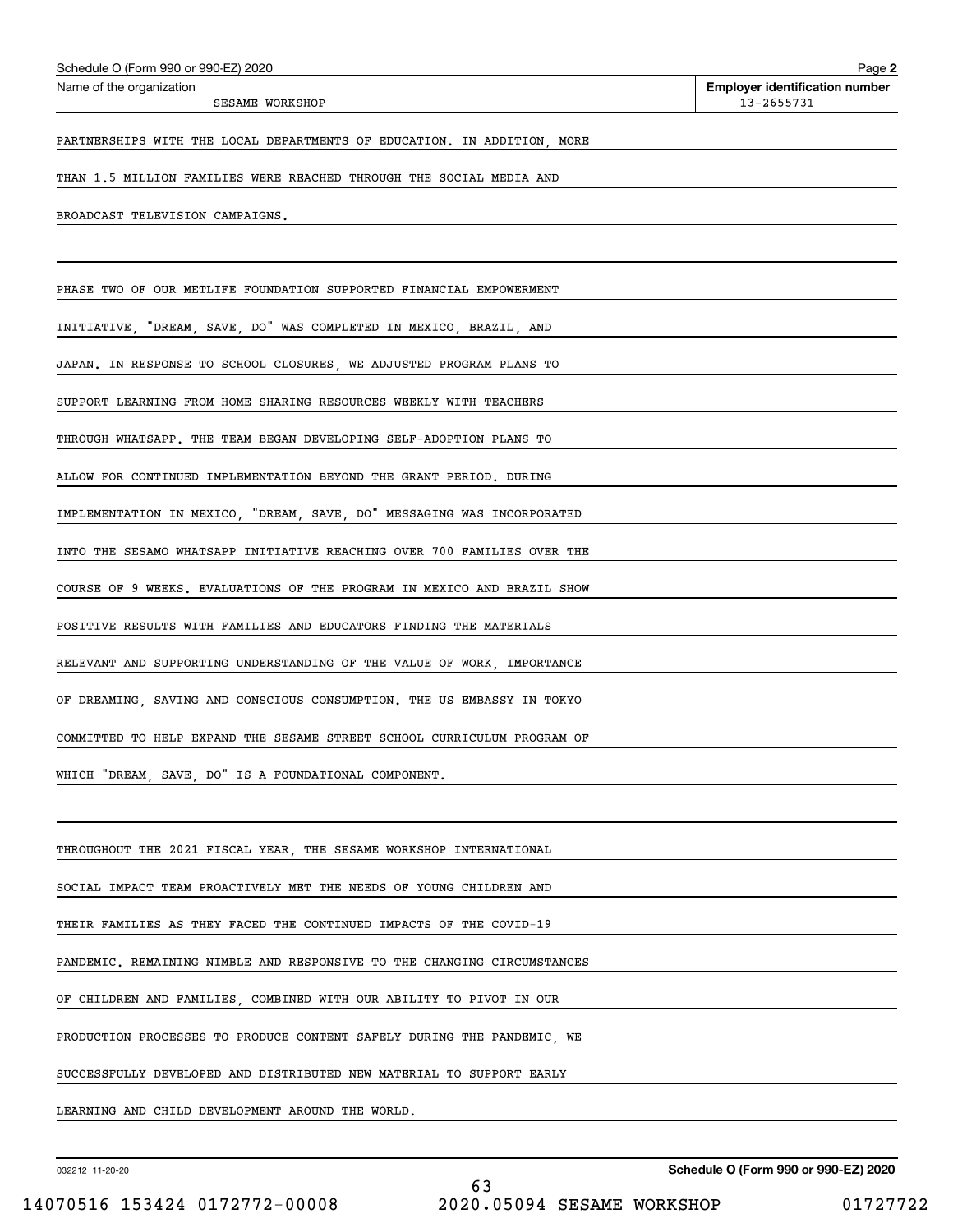|  | Schedule O (Form 990 or 990-EZ) 2020 |  |  |  |  |
|--|--------------------------------------|--|--|--|--|
|--|--------------------------------------|--|--|--|--|

**2**Echedule O (Form 990 or 990-EZ) 2020<br>Name of the organization **number** Name of the organization **number** SESAME WORKSHOP 13-2655731

FORM 990, PART III, LINE 4C, PROGRAM SERVICE ACCOMPLISHMENTS:

MUPPET VIDEOS FEATURING WES & ELIJAH, OUR NEW BLACK MUPPETS (FATHER AND

SON) ON SESAME STREET, DOCUMENTARY VIDEOS WITH BIPOC FAMILIES

ARTICLES, PRINTABLES, A DIGITAL INTERACTIVE, AND A PARENT WORKSHOP ON

HELPING PARENT TALK ABOUT AND STAND UP AGAINST RACISM. ADDITIONAL

CONTENT LAUNCHED IN JUNE 2021 TO ADDRESS COPING WITH RACISM: MUPPET

VIDEOS, DOCUMENTARY VIDEO WITH AN INDIGEOUS FAMILY, AND A PROFESSIONAL

DEVELOPMENT WEBINAR. THE PROJECT GARNERED 500+ PRESS STORIES TOTALLING

5 MILLION IMPRESSIONS WITH A REACH METRIC OF 6.5M ON SOCIAL MEDIA.

IN MAY 2021 SESAME WORKSHOP ANNOUCED A NEW GRANT FROM THE PNC

FOUNDATION TO EXPAND ON OUR RACIAL JUSTICE WORK THROUGH A SCHOOL

READINESS LENS. THE 4-YEAR \$6.2 MILLION BILINGUAL INITATIVE IS BASED

ON 5 GOALS: BUILDING IDENTITY, APPROACHES TO LEARNING, BUILDING

COMMUNITY, CONFLICT RESOLUTION, AND ASPIRATIONS. RESOURCES WILL

INCLUDE: MUPPET AND DOCUMENTARY VIDEOS, INTERACTIVE GAMES, PRINTED

ACTIVITY BOOKS, PRINTABLES, ARTICLES AND A NEW PROFESSIONAL DEVELOPMENT

COURSE.

SSIC ALSO CONTINUED EFFORTS TO RESPOND TO THE COVID-19 PANDEMIC BY

ADDING TO THE GLOBAL CARING FOR EACH OTHER INITIATIVE THROUGH VARIOUS

PROMOTIONAL ENGAGEMENTS AND FOUR ADDITIONAL LAUNCHES IN FY21. ON

SEPTEMBER 12, 2020, SESAME WORKSHOP AND CNN RELEASED A 60-MINUTE "TOWN

HALL" SPECIAL WITH INFORMATION AND TOOLS FOR FAMILIES TO TACKLE ALL

THINGS BACK-TO-SCHOOL DURING THE COVID-19 PANDEMIC. THE TOWN HALL WAS

SUPPORTED BY WALTON FAMILY FOUNDATION, HOSTED BY CNN'S CHIEF MEDICAL

CORRESPONDENT DR. SANJAY GUPTA, CNN ANCHOR ERICA HILL, AND BIG BIRD.

032212 11-20-20

**Schedule O (Form 990 or 990-EZ) 2020**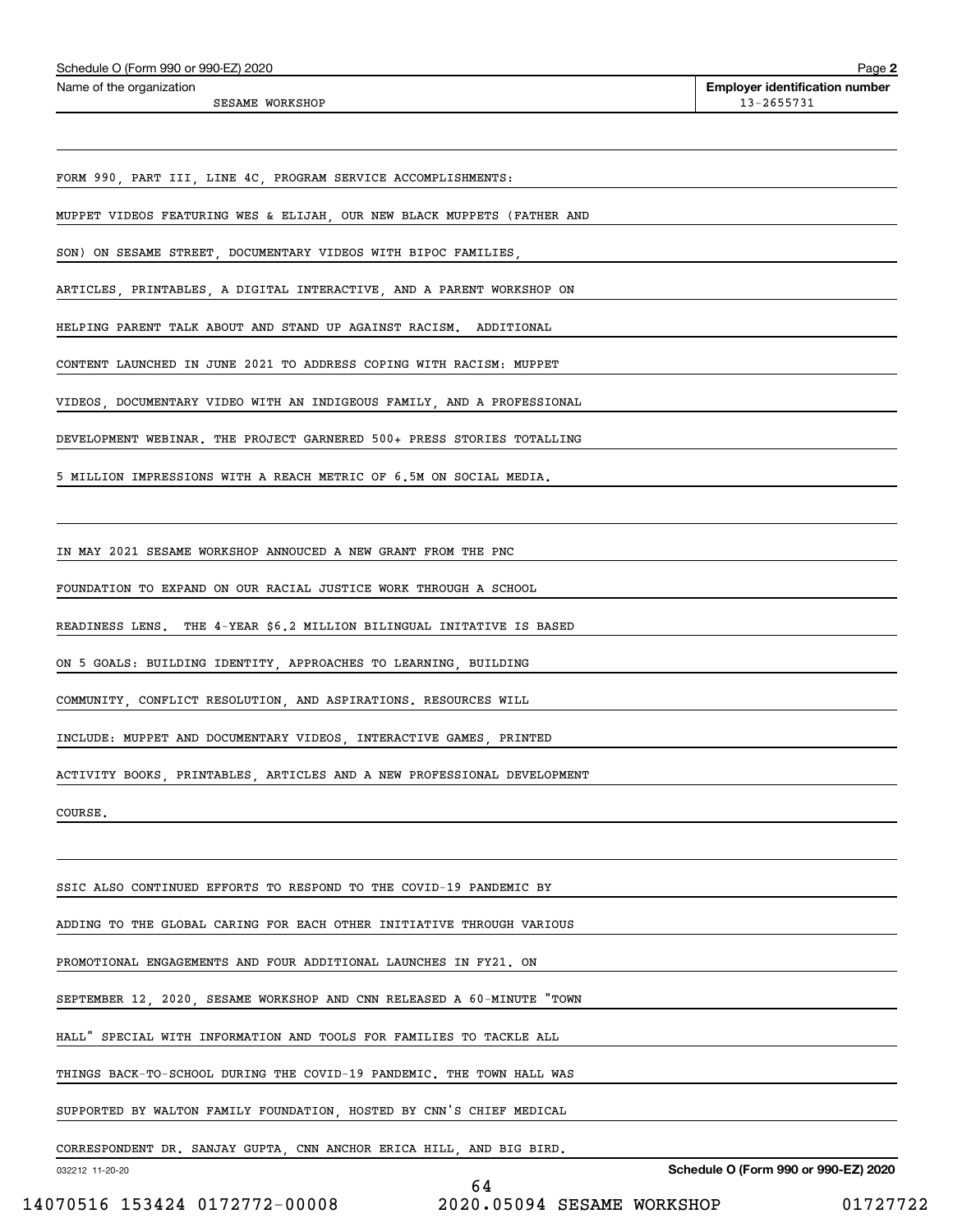| Schedule O (Form 990 or 990-EZ) 2020                                    | Page 2                                              |
|-------------------------------------------------------------------------|-----------------------------------------------------|
| Name of the organization<br><b>SESAME WORKSHOP</b>                      | <b>Employer identification number</b><br>13-2655731 |
| CONTENT RANGED FROM STAYING HEALTHY IN THE CLASSROOM TO MAKING THE MOST |                                                     |
| OF REMOTE LEARNING. MUPPET SEGMENTS SHOWED A VARIETY OF LEARNING        |                                                     |
| ENVIRONMENTS INCLUDING ELMO'S IN-PERSON PRESCHOOL, BIG BIRD IN HYBRID   |                                                     |
| LEARNING, AND ROSITA LEARNING FULLY REMOTE. THE TOWN HALL AIRED IN      |                                                     |
| ENGLISH AND SPANISH ON CNN PLATFORMS. WE ARE PLEASED TO REPORT THAT THE |                                                     |
| BROADCAST REACHED ALMOST 1 MILLION TOTAL VIEWERS.                       |                                                     |
|                                                                         |                                                     |
| IN DEC 2020, WITH SUPPORT FROM VIATRIS, SSIC LAUNCHED 8 NEW DIGITAL     |                                                     |
| ACTIVITY BUNDLES ON THE THEME OF SOCIAL EMOTIONAL LEARNING, FOR         |                                                     |
| FAMILIES TO TALK THROUGH AND NAME BIG FEELINGS LIKE STRESS OR FEAR,     |                                                     |
| ENCOURAGE POSITIVE CAREGIVING STRATEGIES AND ROUTINES, AND MORE. THESE  |                                                     |
| BUNDLES LAUNCHED ON SSIC AND WERE LOCALIZED FOR INDIA, SOUTH AFRICA,    |                                                     |
| EUROPE, AUSTRALIA, AND THROUGHOUT LATIN AMERICA. IN MAY 2021, SESAME    |                                                     |
| WORKSHOP PARTNERED WITH THE AD COUNCIL, COVID COLLABORATIVE, THE        |                                                     |
| AMERICAN ACADEMY OF PEDIATRICS, AND THE CDC ON 3 PSAS TO HELP BUILD     |                                                     |
| VACCINE CONFIDENCE, COUNTERACT ADULT VACCINE HESITANCY, AND PROVIDE     |                                                     |
| RESOURCES TO HELP THE PUBLIC MAKE INFORMED DECISIONS ABOUT GETTING      |                                                     |
| VACCINATED.                                                             |                                                     |
|                                                                         |                                                     |
| ADDITIONALLY IN MAY 2021, WITH SUPPORT FROM USAA, SSIC LAUNCHED A       |                                                     |
| DIGITAL BUNDLE TO SUPPORT MILITARY FAMILIES WHO CONTINUE TO SERVE, EVEN |                                                     |
| DURING THE UNCERTAINTIES OF COVID-19. THE RESOURCES IN THIS BUNDLE      |                                                     |
| THANKED MILITARY FAMILIES FOR THEIR CONTINUED SERVICE, OFFERED          |                                                     |
| STRATEGIES TO HELP FAMILIES WHEN A PARENT QUARANTINES ON THE JOB,       |                                                     |
| PROVIDED ACTIVITIES THAT HELP CHILDREN EXPRESS BIG FEELINGS, AND        |                                                     |
| EXPLORED THE SPECIFIC CHALLENGES MILITARY FAMILIES ARE EXPERIENCING     |                                                     |
| DURING THE PANDEMIC.                                                    |                                                     |
|                                                                         |                                                     |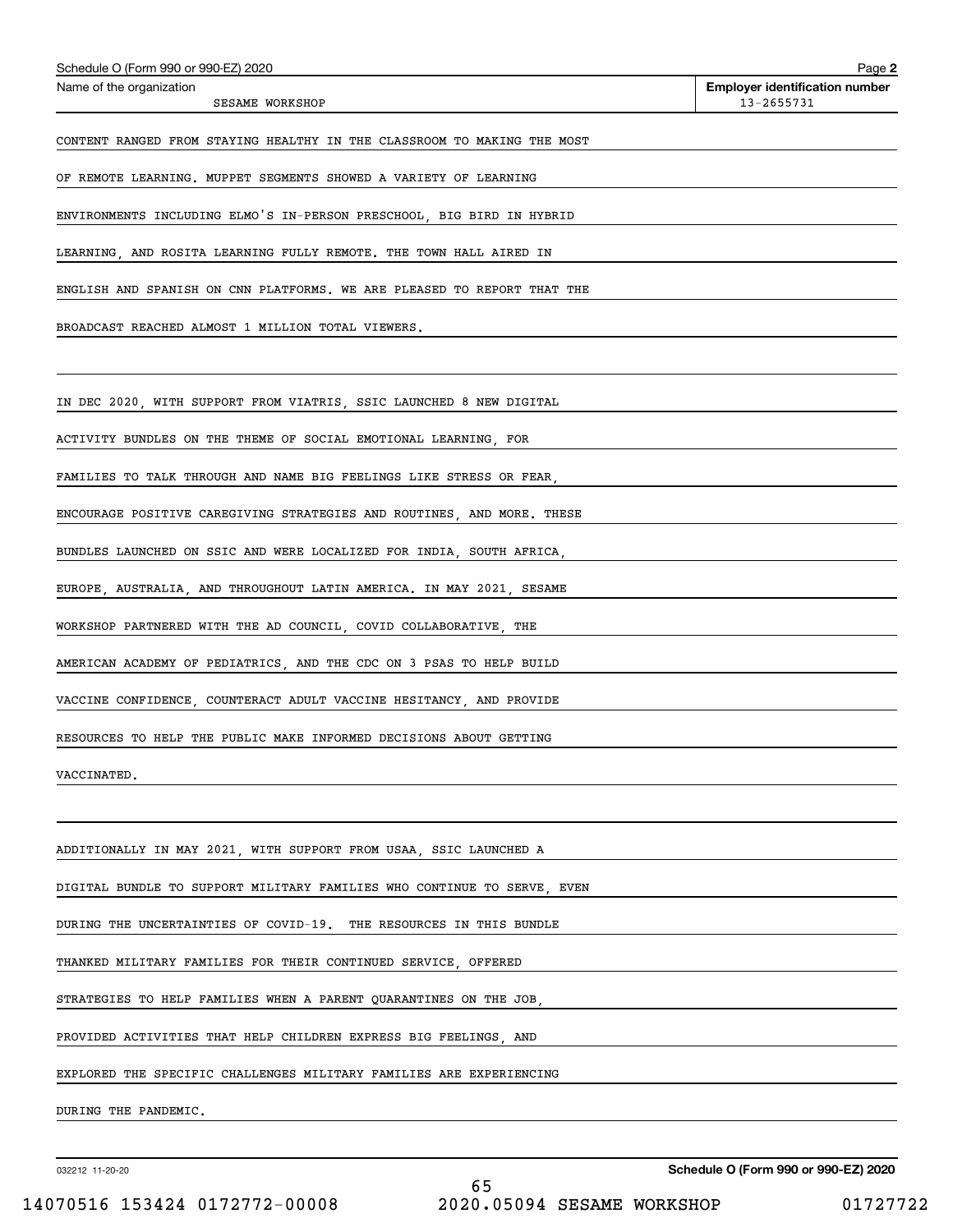| Schedule O (Form 990 or 990-EZ) 2020                                   | Page 2                                              |
|------------------------------------------------------------------------|-----------------------------------------------------|
| Name of the organization<br><b>SESAME WORKSHOP</b>                     | <b>Employer identification number</b><br>13-2655731 |
| WITH THE SUPPORT OF WALTON FAMILY FOUNDATION, WE ALSO BROADLY          |                                                     |
| DISTRIBUTED BILINGUAL DIGITAL RESOURCES TO PARENTS, CHILDREN, AND      |                                                     |
| PROVIDERS TO SUPPORT THEM IN THE RETURN TO SCHOOL DURING THE COVID-19  |                                                     |
| PANDEMIC. KNOWN AS LEARNING TOGETHER: THE ADVENTURE CONTINUES, THIS    |                                                     |
| PROJECT SOUGHT TO HELP CHILDREN IDENTIFY EMOTIONS, PRACTICE            |                                                     |
| SELF-REGULATION, AND DEVELOP RESILIENCE. WE DELIVERED 10 DIGITAL       |                                                     |
| BUNDLES AND TWO PROFESSIONAL DEVELOPMENT WEBINARS. DIGITAL BUNDLES ARE |                                                     |
| COMPRISED OF COLLECTIONS OF MULTIMEDIA CONTENT AND ACTIVITIES FOCUSED  |                                                     |
| ON SPECIFIC MESSAGING, ROLLED OUT AT INTERVALS. EACH BUNDLE INCLUDED   |                                                     |
| VIDEO (WITH ANIMATIONS), PRINTABLES, ARTICLES WITH ACTIVITIES FOR      |                                                     |
| PARENTS AND CHILDREN, AND SOCIAL MEDIA GRAPHICS. THE THEMES INCLUDED   |                                                     |
| BACK TO SCHOOL, FLEXIBLE THINKING, COMMUNICATING FEELINGS,             |                                                     |
| SELF-REGULATION, FEELING GRATITUDE, PEOPLE WHO CARE ABOUT ME BUIDLING  |                                                     |
| CONFIDENCE, STAYING POSITIVE, NEW FRIENDSHIPS AND MORE PEOPLE AROUND.  |                                                     |
| IN ADDITION, WE CREATED TWO PROFESSIONAL DEVELOPMENT WEBINARS FOR      |                                                     |
| PROVIDERS: LEARNING TOGETHER DURING COVID-19 AND STAYING POSITIVE      |                                                     |
| TOGETHER DURING THE CORONAVIRUS PANDEMIC. THESE BUNDLES HAD 34, 488    |                                                     |
| VIEWS AND NEW VIDEOS HAD 440,819 VIEWS. OVER 3,500 VIEWS OF THE TWO    |                                                     |
| WEBINARS.                                                              |                                                     |
|                                                                        |                                                     |
| AT THE END OF MAY 2021, SSIC LAUNCHED NEW CONTENT ON SCIENCE AND       |                                                     |
| CURIOSITY, FUNDED BY SC JOHNSON, TO FOSTER CHILDREN'S CURIOSITY AND    |                                                     |
| INSPIRE THEM TO EXPLORE THE WONDERS OF SCIENCE. RESOURSES INCLUDED A   |                                                     |
| MUSIC VIDEO AND THREE MUPPET VIDEOS THAT BUILD SCIENCE KNOWLEDGE WITH  |                                                     |
| SUPPORTING PRINTABLES AND ARTICLES.                                    |                                                     |
| SINCE LAUNCH, THE SSIC HEALTH EMERGENCIES PAGE, WHICH HOSTS ALL OF THE |                                                     |
| RESOURCES RESPONDING TO THE PANDEMIC, HAS BEEN THE #1 VIEWED PAGE WITH |                                                     |
| 032212 11-20-20<br>66                                                  | Schedule O (Form 990 or 990-EZ) 2020                |
| 14070516 153424 0172772-00008<br>2020.05094 SESAME WORKSHOP            | 01727722                                            |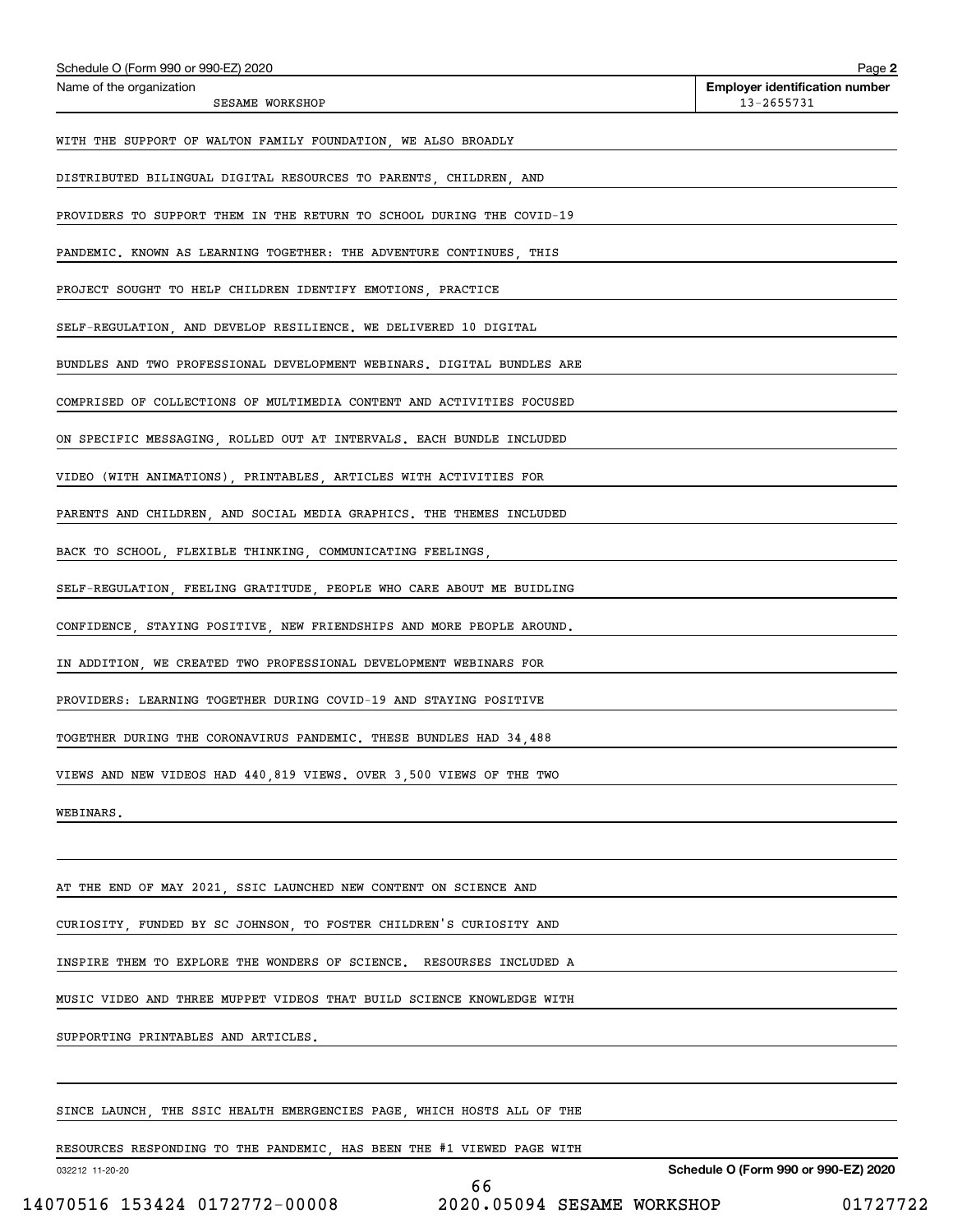| Schedule O (Form 990 or 990-EZ) 2020 | Page                           |
|--------------------------------------|--------------------------------|
| Name of the organization             | Emplover identification number |

OVER 100,000 PAGEVIEWS (FROM JULY 1, 2020 JUNE 30, 2021) AND

ACCOUNTING FOR 8.27% OF ALL PAGEVIEWS TO THE SITE.

WE CONTINUED OUR COMMITMENT TO PROVIDING RESOURCES TO FAMILIES,

CAREGIVERS, TEACHERS, AND PROVIDERS AROUND THE COUNTRY TO PROVIDE A

GREATER UNDERSTANDING ABOUT AUTISM AND TOOLS TO HELP FAMILIES TOUCHED

BY AUTISM. ON SEPTEMBER 28TH 2020, WE LAUNCHED NEW MATERIALS TO HELP

FAMILIES OF KIDS WITH AUTISM COPE WITH THE UNIQUE CHALLENGES OF

COVID-19. THE RESOURCES, AVAILABLE FOR FREE IN ENGLISH AND SPANISH ON

SESAMESTREET.ORG/AUTISM AND SSIC, ARE DESIGNED TO HELP FAMILIES ADAPT

AND CREATE ROUTINES, BUILD FLEXIBILITY, AND COPE WITH THE CHALLENGES OF

LIVING IN THE TIME OF COVID-19, LIKE HAVING TO WEAR MASKS AND LEARNING

TO UNDERSTAND PHYSICAL DISTANCING. RESOURCES INCLUDE NEW MUPPET VIDEOS,

AN ANIMATION, A DIGITAL STORYBOOK, PRINTABLES, AND ARTICLES. PRESS

COVERAGE INCLUDED TODAY, PURE WOW, ROMPER, POP SUGAR AND MORE.

IN HONOR OF AUTISM ACCEPTANCE DAY, SESAME WORKSHOP EXPANDED ITS SESAME

STREET AND AUTISM: SEE AMAZING IN ALL CHILDREN INITIATIVE ON APRIL 2,

2021. THE RESOURCES, AVAILABLE FOR FREE IN ENGLISH AND SPANISH ON

SESAMESTREET.ORG/AUTISM, ARE DESIGNED TO HELP CHILDREN AND FAMILIES

COPE WITH CHANGES IN ROUTINES AND UNCERTAINTY AND BUILD FLEXIBLE

THINKING SKILLS. NEW RESOURCES INCLUDE THREE NEW VIDEOS FEATURING JULIA

AND HER FAMILY, A NEW PRINTED AND DIGITAL STORYBOOK, A NEW INTERACTIVE

FOR KIDS, AND NEW ARTICLES AND PRINTABLES FOR FAMILIES. A SESAME STREET

EPISODE FEATURING JULIA BROADCAST ON PBS AND HBO IN APRIL 2021, IN

WHICH JULIA AND HER FRIENDS ON SESAME STREET PLAY A MATCHING GAME.

PRESS COVERAGE INCLUDED ROMPER, DISABILITY SCOOP AND MORE. THE AUTISM

CONTENT GARNERED OVER 1.1 MILLION PAGEVIEWS ON SESAMESTREET.ORG/AUTISM

032212 11-20-20

**Schedule O (Form 990 or 990-EZ) 2020**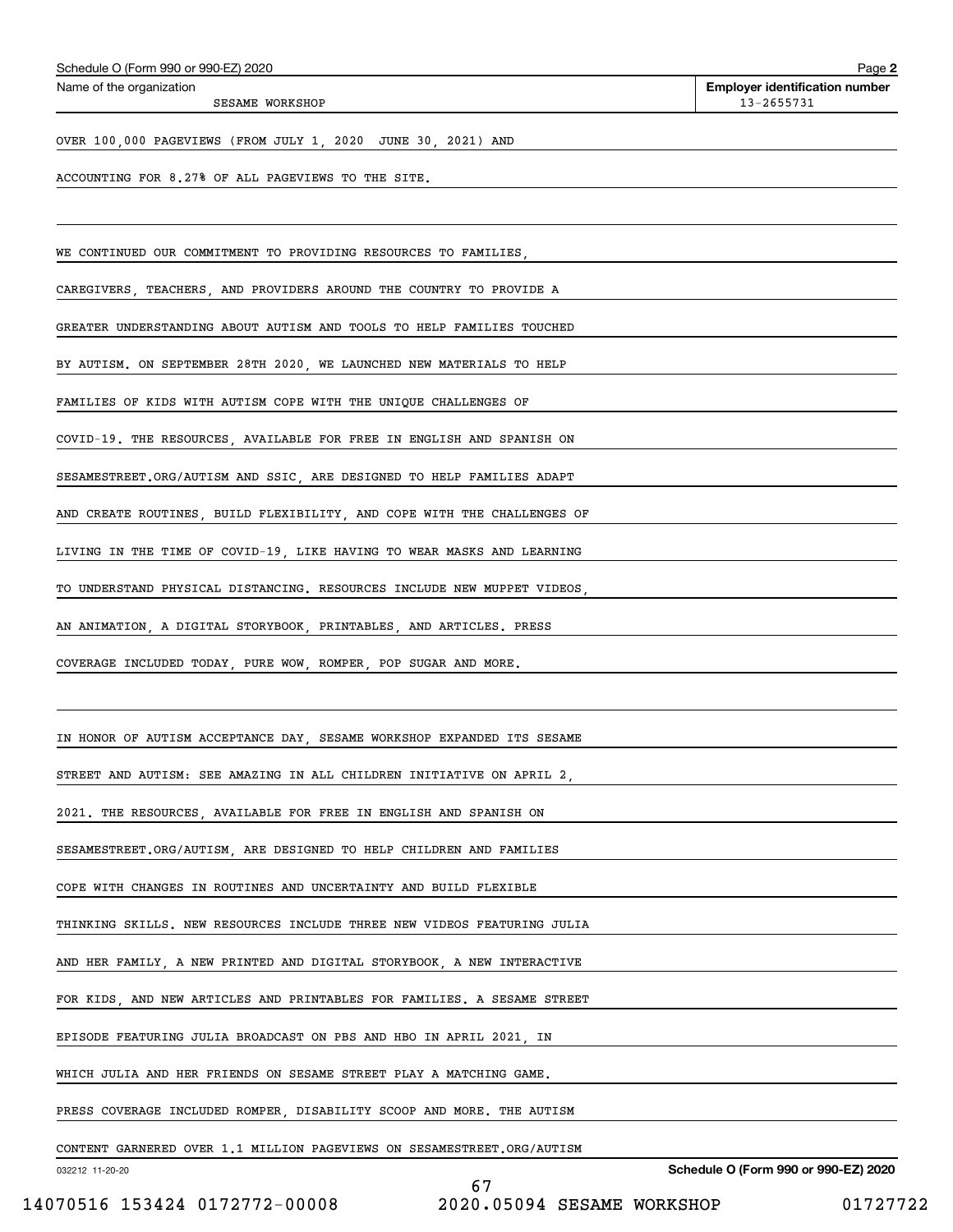|  | Schedule O (Form 990 or 990-EZ) 2020 |  |  |  |  |
|--|--------------------------------------|--|--|--|--|
|--|--------------------------------------|--|--|--|--|

**2**Echedule O (Form 990 or 990-EZ) 2020<br>Name of the organization **number** Name of the organization **number** 

AND OVER 23,000 PAGEVIEWS ON SSIC BETWEEN JULY 2020-JUNE 2021 AND THE

NEW VIDEOS GARNERED OVER 5.3 MILLION VIDEO VIEWS.

WE HOSTED AN ADVISORY MEETING ON MAY 18TH, 2021 WITH A NEW BOARD OF

EXPERT ADVISORS TO INFORM ON THE FUTURE OF OUR AUTISM WORK. THERE WERE

4 KEY TAKEAWAYS FROM THE ADVISORY THAT WILL CARRY INTO OUR NEW CONTENT

DEVELOPMENT AS WE MOVE FORWARD ON WORK FOR APRIL 2022 AND BEYOND. THOSE

THEMES ARE: 1) PRIORITIZE BELONGING; 2) EXPLORE AND HONOR RACIAL AND

ETHNIC DIVERSITY; 3) CONTINUE TO ACKNOWLEDGE THE IMPACT OF THE COVID-19

PANDEMIC; 4) EMPHASIZE SELF-MANAGEMENT/SELF-DETERMINATION SKILLS.

FORM 990, PART III, LINE 4D, OTHER PROGRAM SERVICES:

PROGRAMS REACHING CHILDREN & FAMILIES AFFECTED BY CRISIS

IN THE FACE OF THE GLOBAL REFUGEE CRISES, MILLIONS OF YOUNG CHILDREN DO

NOT HAVE ACCESS TO EARLY CHILDHOOD DEVELOPMENT (ECD) OPPORTUNITIES THAT

THEY NEED TO LEARN, RECOVER FROM ADVERSE EXPERIENCES, AND PREPARE THEM

TO THRIVE. THE GLOBAL COVID-19 PANDEMIC CONTINUED TO LIMIT CHILDREN'S

ACCESS TO LEARNING, ESPECIALLY FOR MORE VULNERABLE FAMILIES. THROUGHOUT

FISCAL YEAR 2021, SESAME WORKSHOP CONTINUED PROGRAMS REACHING YOUNG

CHILDREN AND FAMILIES AFFECTED BY CRISIS, CONFLICT, AND DISPLACEMENT IN

THE MIDDLE EAST, EAST AFRICA, LATIN AMERICA, AND BANGLADESH.

DURING FY21, IN PARTNERSHIP WITH THE INTERNATIONAL RESCUE COMMITTEE

(IRC) AND WITH SUPPORT FROM THE MACARTHUR FOUNDATION AND LEGO

FOUNDATION, SESAME WORKSHOP CONTINUED IMPLEMENTATION OF AHLAN SIMSIM

("WELCOME SESAME" IN ARABIC), A PROGRAM THAT DELIVERS EARLY LEARNING

AND NURTURING CARE THROUGH ECD SERVICES TO CHILDREN AND CAREGIVERS

AFFECTED BY CONFLICT AND DISPLACEMENT IN IRAQ, JORDAN, LEBANON, AND

032212 11-20-20

**Schedule O (Form 990 or 990-EZ) 2020**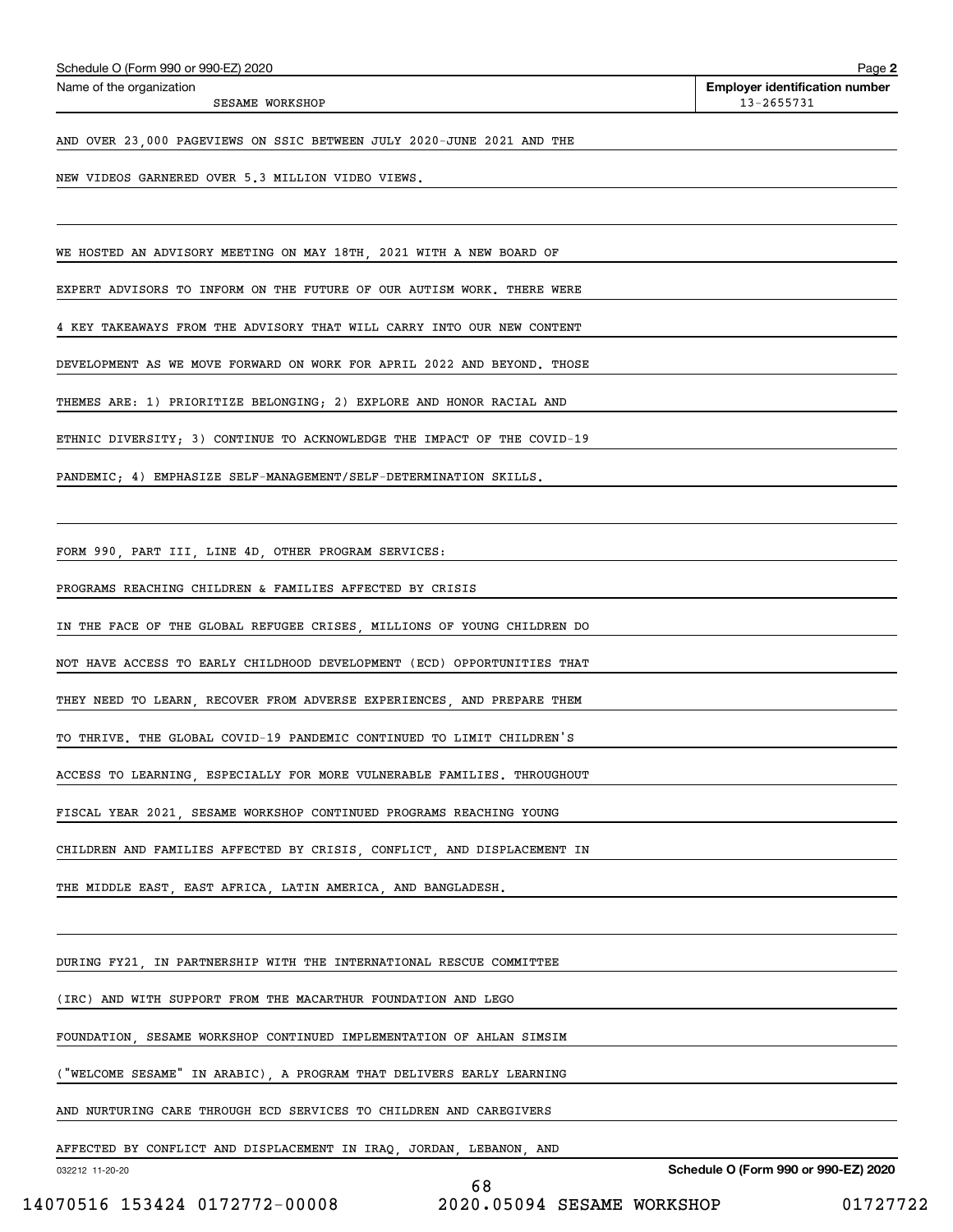| <b>SESAME WORKSHOP</b>                                                  | 13-2655731 |
|-------------------------------------------------------------------------|------------|
| SYRIA, AND REACHES CHILDREN WITH EDUCATIONAL MEDIA THROUGH BROADCAST    |            |
| AND ON YOUTUBE ACROSS THE MIDDLE EAST AND NORTH AFRICA (MENA).          |            |
|                                                                         |            |
| THE SECOND AND THIRD SEASONS OF OUR EDUCATIONAL CHILDREN'S TELEVISION   |            |
| SERIES, "AHLAN SIMSIM", AIRED IN THE FALL OF 2020 AND THE SPRING OF     |            |
| 2021, RESPECTIVELY, ON THE REGIONAL BROADCAST CHANNEL, MBC3, AND        |            |
| REACHED OVER 5.2 MILLION CHILDREN IN IRAQ, JORDAN, LEBANON, AND IRAQ;   |            |
| 12 MILLION MORE ACROSS THE MENA. ALL VIDEO CONTENT IS ALSO AVAILABLE ON |            |
| THE AHLAN SIMSIM YOUTUBE CHANNEL AND OUR BOOKS AND OTHER MATERIALS ARE  |            |
| AVAILABLE ON THE AHLAN SIMSIM WEBSITE. DURING FY21, CONTENT ON OUR      |            |
| YOUTUBE CHANNEL WAS VIEWED 109.8M TIMES. THE SEASON 2 CAMPAIGN LAUNCH   |            |
| REACHED 32.5M ON FACEBOOK AND INSTAGRAM AND THE SEASON 3 CAMPAIGN       |            |
| REACHED 28M ON FACEBOOK AND INSTAGRAM. "AHLAN SIMSIM" CONTENT WAS       |            |
| RECOGNIZED WITH THE TEACHERS' CHOICE AWARD AT THE CHICAGO INTERNATIONAL |            |
| CHILDREN'S' FILM FESTIVAL IN NOVEMBER 2020 AND WAS NOMINATED FOR THE    |            |
| GSMA'S GLOBAL MOBILE AWARD IN MARCH 2021.                               |            |
| DURING FY21, THE PROGRAM PROVIDED ECD SERVICES TO OVER 200,000 CHILDREN |            |
| AND CAREGIVERS. WHILE MOST IN-PERSON SERVICES WERE SUSPENDED THROUGH    |            |
| MOST OF 2020, SOME IN-PERSON ACTIVITIES WERE POSSIBLE BEGINNING IN      |            |
| MID/LATE-2020 AND INTO 2021. THE PROGRAM CONTINUED TO REACH FAMILIES    |            |
| REMOTELY BY DISTRIBUTING EARLY LEARNING LESSONS AND ACTIVITIES FOR      |            |
| CHILDREN BY PHONE AND MOBILE MESSAGING. WITH THE MINISTRY OF EDUCATION  |            |
| IN JORDAN, THE AHLAN SIMSIM TEAM CREATED A TWO-WEEK SCHOOL READINESS    |            |
| PROGRAM (ADAPTED FROM AN ORIGINAL 2-MONTH PROGRAM) THAT COULD BE        |            |
| IMPLEMENTED REMOTELY VIA PHONE CALLS WITH CAREGIVERS. THE SCHOOL        |            |
| READINESS MODEL IS NOW BEING TESTED IN LEBANON AND IRAQ.                |            |
|                                                                         |            |
|                                                                         |            |

Echedule O (Form 990 or 990-EZ) 2020<br>Name of the organization **number** Name of the organization **number** 

THROUGH THE PLAY TO LEARN PROJECT, A PARTNERSHIP BETWEEN LEGO

032212 11-20-20

**Schedule O (Form 990 or 990-EZ) 2020**

**2**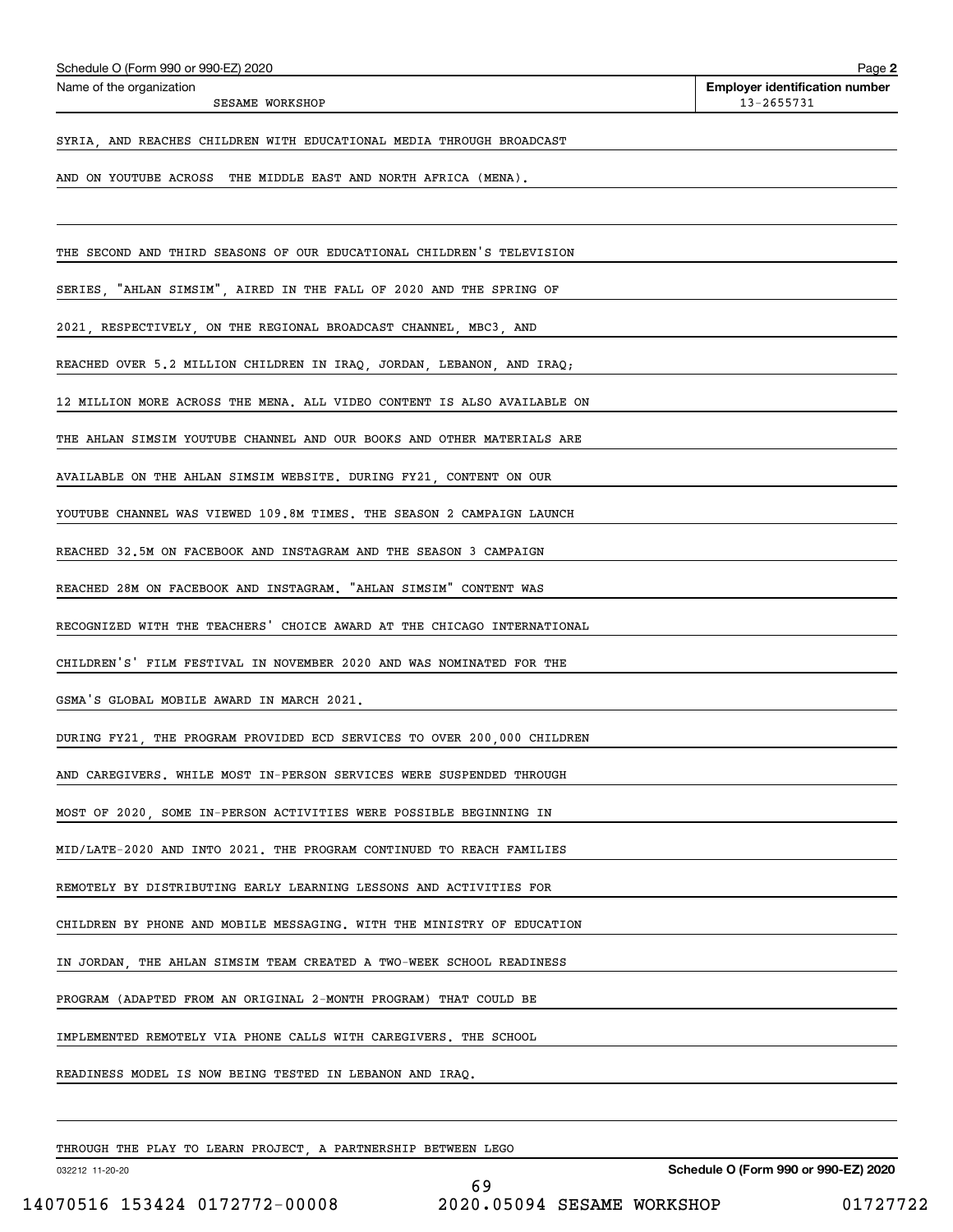| Schedule O (Form 990 or 990-EZ) 2020                                    | Page 2                                              |
|-------------------------------------------------------------------------|-----------------------------------------------------|
| Name of the organization<br><b>SESAME WORKSHOP</b>                      | <b>Employer identification number</b><br>13-2655731 |
| FOUNDATION, BRAC, IRC, AND NYU GLOBAL TIES, SESAME WORKSHOP CONTINUED   |                                                     |
| ITS EFFORTS REACHING CHILDREN AND FAMILIES IN BANGLADESH, JORDAN, AND   |                                                     |
| LEBANON. UNDER THE PLAY TO LEARN PROJECT, SESAME WORKSHOP IS ELEVATING  |                                                     |
| AWARENESS, ENGAGING POLICYMAKERS, AND INCREASING INVESTMENT FOR EARLY   |                                                     |
| CHILDHOOD DEVELOPMENT (ECD) IN CRISIS SETTINGS, ENSURING ACCESS TO      |                                                     |
| PLAY-BASED EARLY CHILDHOOD LEARNING OPPORTUNITIES THAT ARE VITAL TO     |                                                     |
| EVERY CHILD'S DEVELOPMENT.                                              |                                                     |
|                                                                         |                                                     |
| IN FY21, PLAY TO LEARN REACHED OVER 59,500 CHILDREN, 71,500 CAREGIVERS, |                                                     |
| AND 1,400 FACILITATORS THROUGH REMOTE INTERVENTIONS SUCH AS PHONE       |                                                     |
| CALLS, HOME VISITS, MESSAGING GROUPS, AND ECD HOME KITS. SESAME         |                                                     |
| WORKSHOP AND PARTNERS CONTINUED TO ENGAGE CHILDREN AND CAREGIVERS       |                                                     |
| AMIDST THE COVID-19 PANDEMIC THROUGH SCALING UP DIRECT SERVICES AND     |                                                     |
| ENGAGING WITH COMMUNITIES AND FAMILIES. THE TEAMS CONTINUED THEIR       |                                                     |
| CO-CREATION OF CHILD AND CAREGIVER PRINT CONTENT, DEVELOPED STORYBOOKS, |                                                     |
| FLASH CARDS, COMMUNITY-FACING POSTERS, FLIPCHART, AND AUDIO PSAS FOR    |                                                     |
| THE ROHINGYA CONTEXT. COVID AWARENESS POSTERS WERE DISTRIBUTED TO       |                                                     |
| HEALTH LEARNING AND FOOD DISTRIBUTION CENTERS AND STORYBOOKS WERE       |                                                     |
| USED BY ORGANIZATIONS IN HOME-VISITS.                                   |                                                     |
|                                                                         |                                                     |
| AS OF JUNE 2021, THE PLAY TO LEARN TEAM COMPLETED AND REVIEWED 102 OF   |                                                     |
| 140 SCRIPTS FOR THE "WATCH, PLAY, LEARN" ANIMATED VIDEOS. THESE VIDEOS  |                                                     |
| ARE A PART OF ONGOING CONTENT DEVELOPMENT EFFORTS TO CREATE GLOBALLY    |                                                     |
| RELEVANT AND MODULAR ANIMATED VIDEOS TO BE USED IN CRISIS-AFFECTED      |                                                     |
| CONTEXTS; VIDEOS WILL BE PAIRED WITH ACCOMPANYING CONTEXTUALIZED        |                                                     |
| MATERIALS. TO ENSURE CONTENT IS CULTURALLY APPROPRIATE AND EFFECTIVE.   |                                                     |
| WE COMPLETED FORMATIVE TESTING ON THE FOUR SERIES FORMATS - MATH,       |                                                     |
| SOCIAL AND EMOTIONAL LEARNING, SCIENCE, AND CHILD PROTECTION, HEALTH    |                                                     |
| 032212 11-20-20                                                         | Schedule O (Form 990 or 990-EZ) 2020                |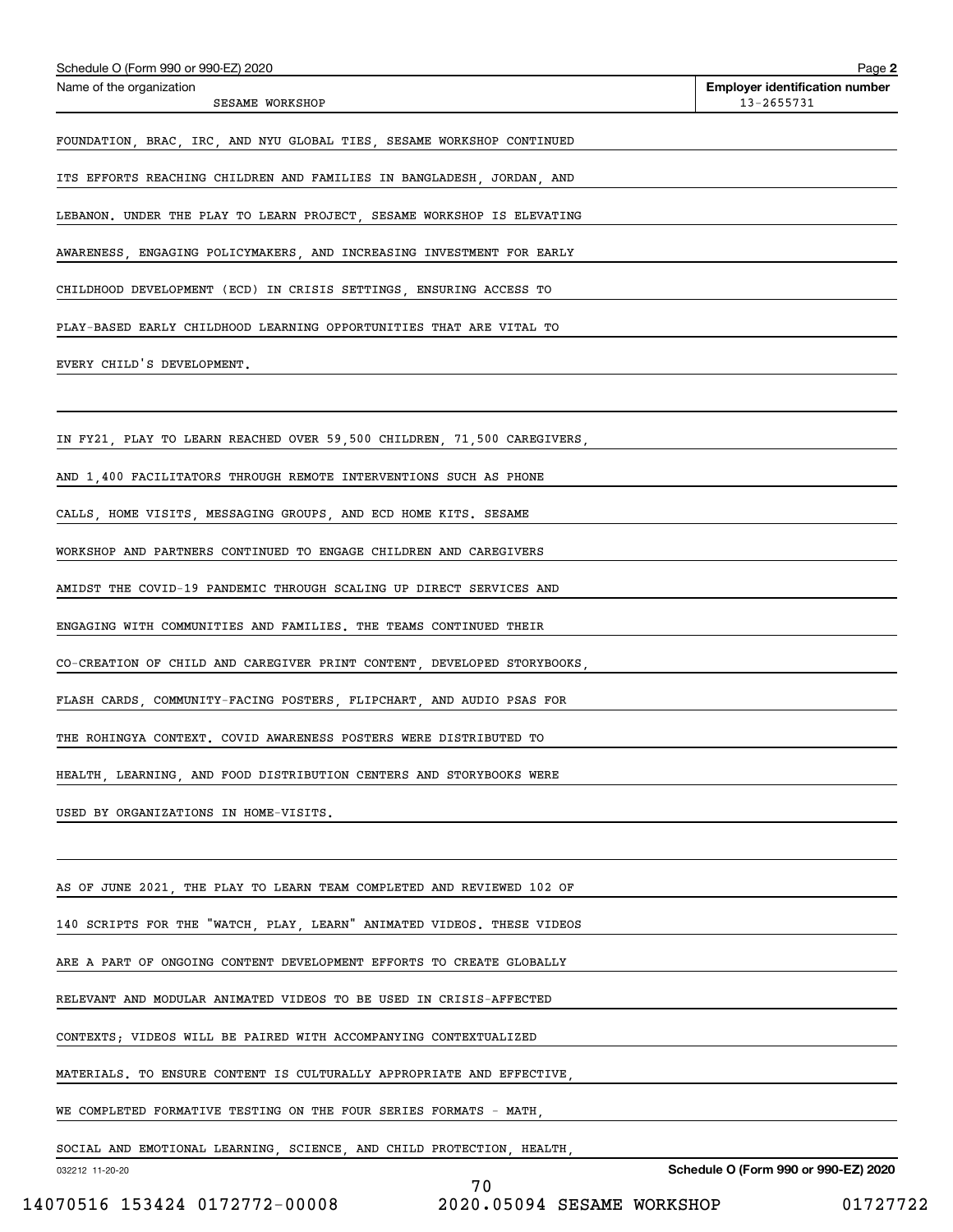| Schedule O (Form 990 or 990-EZ) 2020 |  |
|--------------------------------------|--|
|                                      |  |

Echedule O (Form 990 or 990-EZ) 2020<br>Name of the organization **number** Name of the organization **number** 

AND SAFETY IN JORDAN, LEBANON, MEXICO, BRAZIL, SOUTH AFRICA, NIGERIA,

INDIA, AND BANGLADESH. THE TEAM ALSO BEGAN EXPLORING POTENTIAL PILOT

PARTNERSHIPS IN COLOMBIA, BANGLADESH, AND KENYA.

PLAY TO LEARN DEBUTED TWO NEW MUPPETS, NOOR AND AZIZ, IN DECEMBER 2020!

NOOR AND AZIZ ARE ROHINGYA REFUGEE SIBLINGS LIVING IN COX'S BAZAR AND

WERE CREATED SPECIFICALLY FOR THE ROHINGYA REFUGEE RESPONSE AFTER

EXTENSIVE FORMATIVE RESEARCH WITH ROHINGYA CHILDREN AND CAREGIVERS.

NOOR AND AZIZ WILL BE FEATURED IN CONTENT IN BANGLADESH.

THE PLAY TO LEARN TEAM ALSO COLLABORATED WITH A DISABILITY ADVISOR,

GLOBAL ADVISORS, AND EDUCATION TEAMS TO FINALIZE THE DESIGN FOR A NEW

MUPPET CHARACTER. AMEERA IS A NEW ORIGINAL MUPPET WHO SUPPORTS HERSELF

WITH A WHEELCHAIR AND CRUTCHES, AND WILL BE FEATURED IN "AHLAN SIMSIM"

AND THE "WATCH, PLAY, LEARN" ANIMATIONS IN FISCAL YEAR 2022.

THE PLAY TO LEARN TEAM SECURED OPPORTUNITIES TO ELEVATE THE IMPORTANCE

OF ECD AND DISSEMINATE PROGRAM LEARNINGS AND EVIDENCE THROUGH STRATEGIC

ADVOCACY EVENTS AND PUBLICATIONS. THESE INCLUDED TESTIMONIES BEFORE US

AND CANADIAN GOVERNMENT OFFICIALS, A PUBLICATION OF A JOINT PIECE FOR

WORLD REFUGEE DAY ON THE GLOBAL PARTNERSHIP FOR EDUCATION BLOG,

PRESENTATIONS AT CIES, AND A PUBLICATION IN THE JOURNAL ON EDUCATION IN

EMERGENCIES. THE TEAM ALSO LEVERAGED THE PASSAGE OF THE GLOBAL CHILD

THRIVE ACT (GCTA), WHICH PROMISES TO DEVELOP AND IMPLEMENT POLICIES TO

ADVANCE EARLY CHILDHOOD DEVELOPMENT AND TO PROVIDE ASSISTANCE FOR

ORPHANS AND OTHER VULNERABLE CHILDREN IN DEVELOPING COUNTRIES.

IN PERU, WITH THE SUPPORT OF U.S. AGENCY FOR INTERNATIONAL DEVELOPMENT

032212 11-20-20

**Schedule O (Form 990 or 990-EZ) 2020**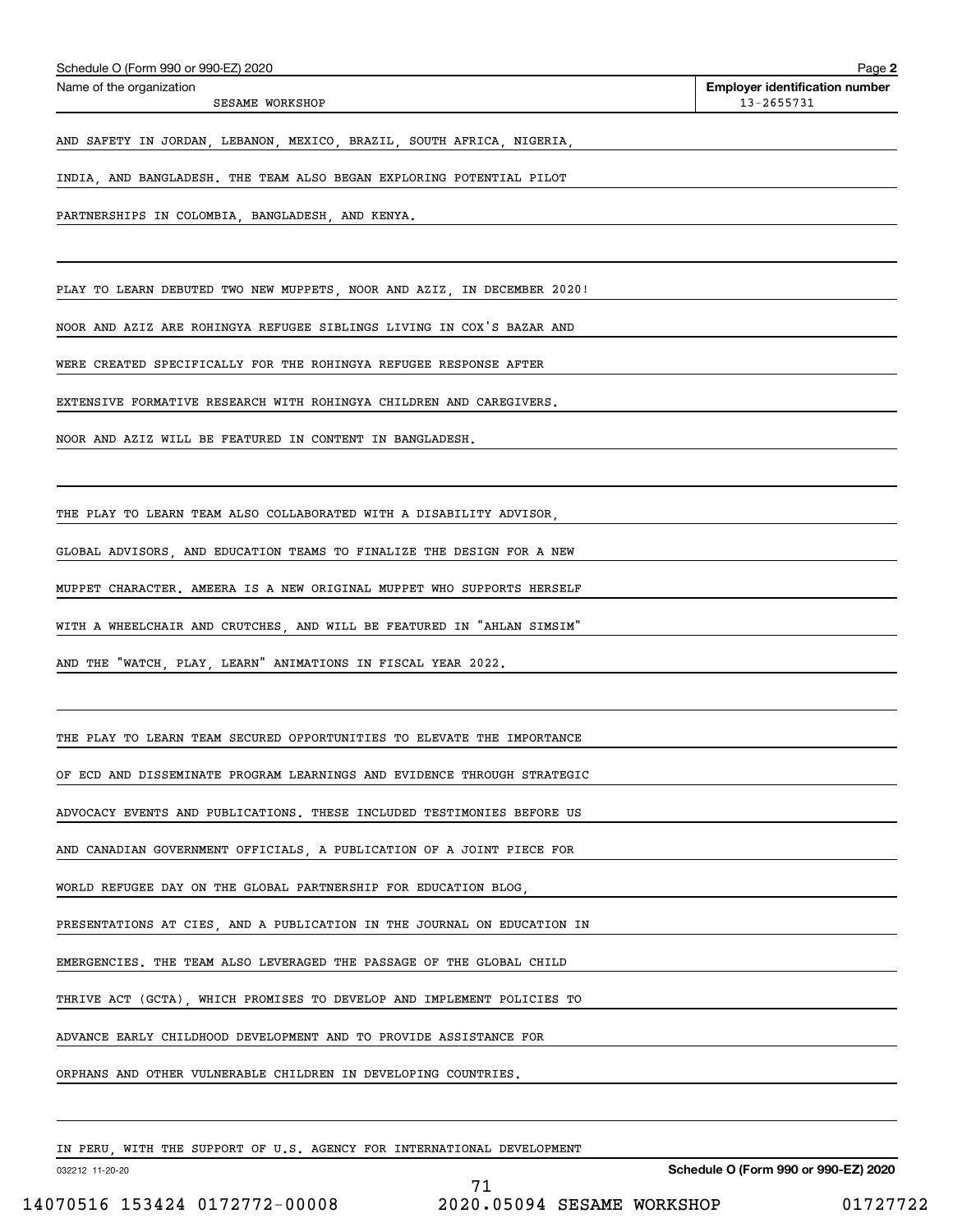| Schedule O (Form 990 or 990-EZ) 2020                                    | Page 2                                              |
|-------------------------------------------------------------------------|-----------------------------------------------------|
| Name of the organization<br><b>SESAME WORKSHOP</b>                      | <b>Employer identification number</b><br>13-2655731 |
| (USAID) IN PARTNERSHIP WITH THE INTER-AMERICAN DEVELOPMENT BANK (IDB),  |                                                     |
| SESAME WORKSHOP PILOTED TWO TECHNICAL INNOVATIONS TO DELIVER QUALITY    |                                                     |
| EDUCATIONAL CONTENT FOR VENEZUELAN MIGRANT AND OTHER VULNERABLE         |                                                     |
| FAMILIES. PRIOR TO PANDEMIC, NEARLY 75% OF MIGRANT CHILDREN AGES 3-5    |                                                     |
| WERE NOT ATTENDING ECD SERVICES, A NUMBER THAT HAS LIKELY ONLY          |                                                     |
| INCREASED WITH THE ONSET OF COVID-19 (INEI, 2018). THE JARDIN SESAMO    |                                                     |
| PLUG-IN DEVICES BROADCAST SESAME WORKSHOP CONTENT OVER FREE LOCAL WI-FI |                                                     |
| ACCESS IN SELECTED SPACES. THE SESAMO CHATBOT DISTRIBUTES MATERIALS TO  |                                                     |
| CAREGIVERS VIA WHATSAPP.                                                |                                                     |
|                                                                         |                                                     |
| IN FISCAL YEAR 2021, SESAME WORKSHOP CURATED AND SELECTED 301 CONTENT   |                                                     |
| ASSETS RELEVANT TO THE NEEDS OF MIGRANT FAMILIES FROM OUR               |                                                     |
| SPANISH-LANGUAGE LIBRARY FOR DISTRIBUTION USING THE JARDIN SESAMO       |                                                     |
| DEVICES AND CHATBOT. SESAME WORKSHOP AND IMPLEMENTING PARTNER, WORLD    |                                                     |
| VISION PERU, IDENTIFIED IMPLEMENTATION SITES, RAN A QUICK ASSESSMENT    |                                                     |
| WITH VENEZUELAN FAMILIES TO IDENTIFY NEEDS AND CONTENT PREFERENCES, AND |                                                     |
| DEFINED THE MONITORING AND EVALUATION PLAN FOR THE INTERVENTION.        |                                                     |
|                                                                         |                                                     |
| IN FISCAL YEAR 2021, SESAME WORKSHOP FURTHER EXPANDED OUR WORK REACHING |                                                     |
| CHILDREN AND FAMILIES AFFECTED BY CRISIS AND DISPLACEMENT TO EAST       |                                                     |
| AFRICA. IN RWANDA, WE INTEGRATED SESAME WORKSHOP MATERIALS INTO WORLD   |                                                     |
| VISION'S CHILD PROTECTION PROGRAMS SERVING CONGOLESE REFUGEES AND       |                                                     |
| RWANDESE HOST COMMUNITY MEMBERS. FORMATIVE TESTING, CONDUCTED SAFELY    |                                                     |
| WITH COVID PROTOCOLS, REVEALED HIGH LEVELS OF APPEAL AND COMPREHENSION  |                                                     |
| OF ALL MATERIALS THAT WERE THEN USED IN IN-CLASS AND TAKE-HOME          |                                                     |
| ACTIVITIES.                                                             |                                                     |
|                                                                         |                                                     |
| SESAME WORKSHOP ALSO COMPLETED DATA COLLECTION FOR OUR EARLY CHILDHOOD  |                                                     |

032212 11-20-20

**Schedule O (Form 990 or 990-EZ) 2020**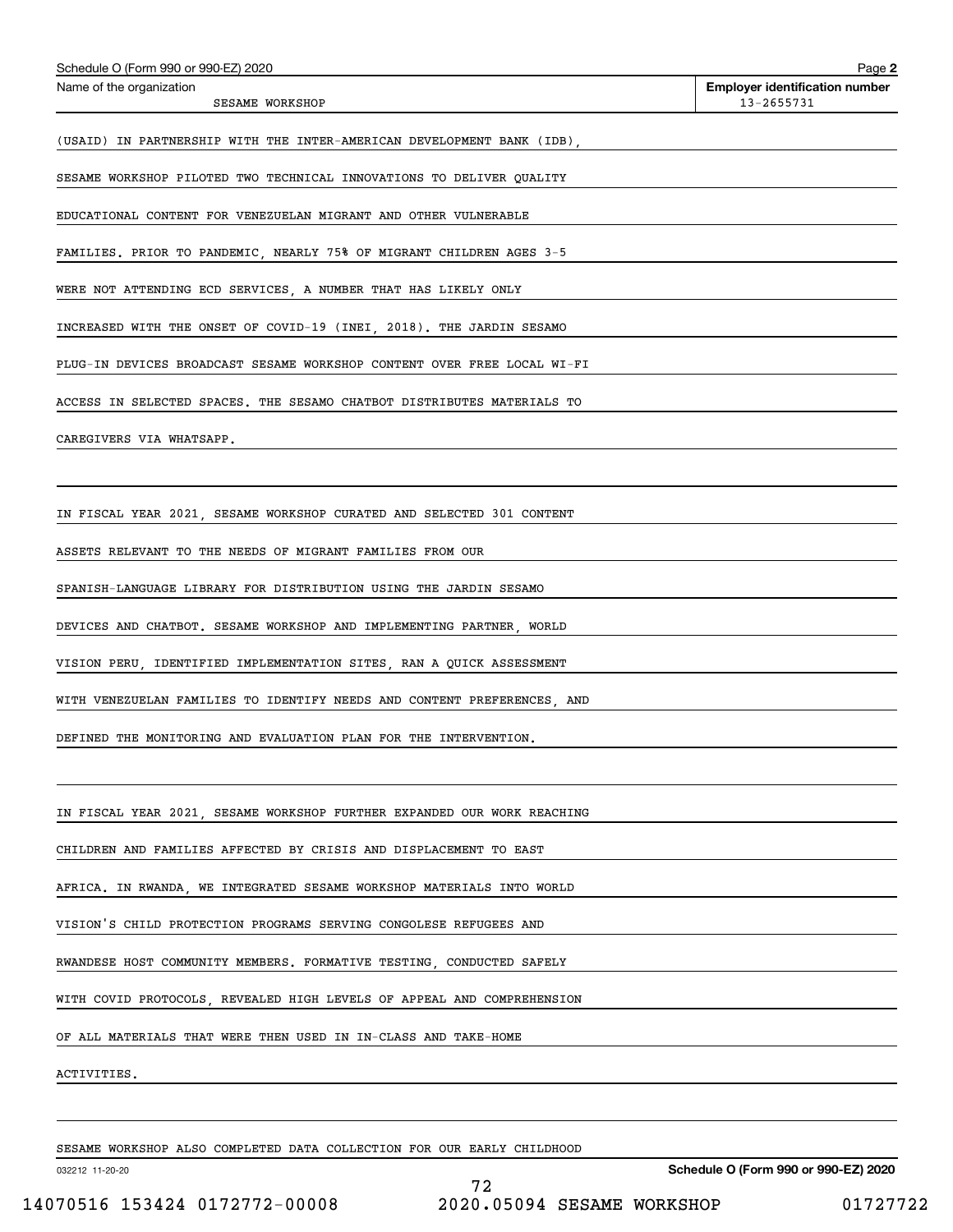| Schedule O (Form 990 or 990-EZ) 2020                                       | Page 2                                              |
|----------------------------------------------------------------------------|-----------------------------------------------------|
| Name of the organization<br><b>SESAME WORKSHOP</b>                         | <b>Employer identification number</b><br>13-2655731 |
| DEVELOPMENT NEEDS ASSESSMENT IN KAKUMA REFUGEE CAMP IN KENYA. WITH         |                                                     |
| SUPPORT FROM PORTICUS, THIS STUDY PROVIDED INSIGHTS TO UNDERSTAND          |                                                     |
| PRIORITIES SURROUNDING CHILDREN'S DEVELOPMENT AND THE ROLE OF PLAY IN      |                                                     |
| HEALTHY DEVELOPMENT ALONG WITH CULTURAL NUANCES RELATED TO MEDIA AND       |                                                     |
| STORYTELLING. SESAME WORKSHOP PLANS TO SPEND EARLY FISCAL YEAR 2022        |                                                     |
| REVIEWING THE FINDINGS AND DESIGNING POTENTIAL FOLLOW-ON PROGRAMMING TO    |                                                     |
| SERVE REFUGEE AND HOST COMMUNITY POPULATIONS IN KAKUMA CAMP AND            |                                                     |
| SURROUNDING AREAS.                                                         |                                                     |
| SESAME WORKSHOP CONTINUES TO EXPLORE OPPORTUNITIES TO EXPAND               |                                                     |
| PROGRAMMING TO ENSURE THAT CHILDREN AND FAMILIES AFFECTED BY CRISIS AND    |                                                     |
| CONFLICT HAVE ACCESS TO EARLY LEARNING EXPERIENCES NEEDED TO HELP YOUNG    |                                                     |
| CHILDREN GROW AND THRIVE.                                                  |                                                     |
| EXPENSES $$51,945,822$ . INCLUDING GRANTS OF $$26,940,972$ . REVENUE $$0.$ |                                                     |
| FORM 990, PART V, LINE 1A                                                  |                                                     |
| THE NUMBER OF 1099'S ISSUED IN ANY GIVEN YEAR IS DEPENDENT ON THE          |                                                     |
| NUMBER AND SIZE OF PROJECTS UNDERTAKEN.                                    |                                                     |
|                                                                            |                                                     |
| FORM 990, PART V, LINE 2A                                                  |                                                     |
| THE NUMBER OF EMPLOYEES REPORTED IN CALENDAR YEAR 2020 TOTALING 1,237      |                                                     |
| REFLECTS ALL INDIVIDUALS EMPLOYED FOR ANY PART OF THE YEAR. IT ALSO        |                                                     |
| INCLUDES PAYMENTS TO PRODUCTION TALENT FOR REUSE AND RE-AIRING OF          |                                                     |
| PREVIOUSLY PRODUCED CONTENT. GIVEN THE VARIABLE NATURE OF PROJECT AND      |                                                     |
| PRODUCTION ACTIVITIES, THE TOTAL EMPLOYEES REPORTED MAY VARY               |                                                     |
| SIGNIFICANTLY YEAR TO YEAR.                                                |                                                     |
|                                                                            |                                                     |
|                                                                            |                                                     |

032212 11-20-20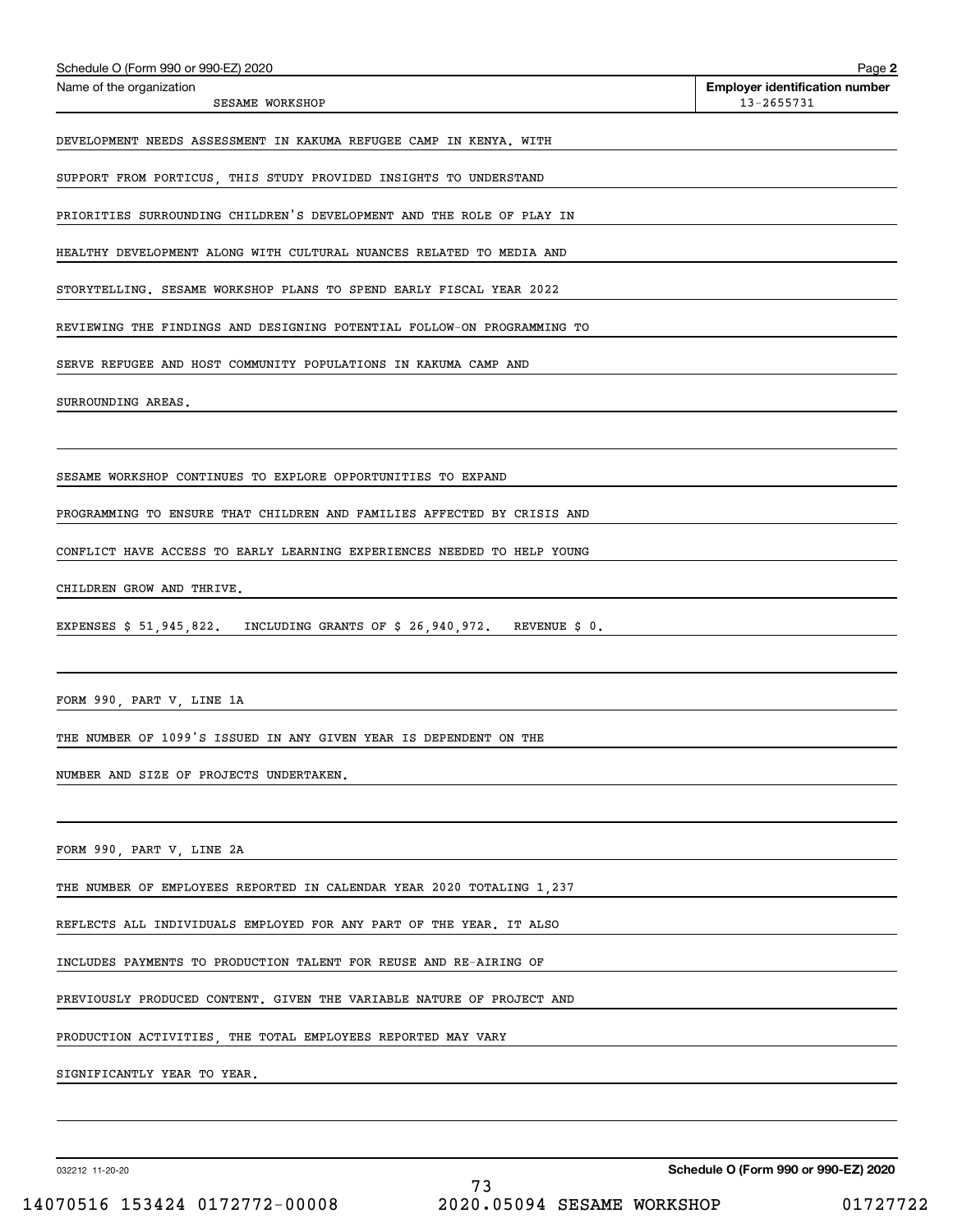| Schedule O (Form 990 or 990-EZ) 2020                                        |     | Page 2                                              |
|-----------------------------------------------------------------------------|-----|-----------------------------------------------------|
| Name of the organization<br><b>SESAME WORKSHOP</b>                          |     | <b>Employer identification number</b><br>13-2655731 |
| FORM 990, PART V, LINE 4B, LIST OF FOREIGN COUNTRIES:                       |     |                                                     |
| UNITED KINGDOM, BANGLADESH, SOUTH AFRICA, CANADA,                           |     |                                                     |
| CHINA, INDIA, ISRAEL, JAPAN,                                                |     |                                                     |
| JORDAN                                                                      |     |                                                     |
|                                                                             |     |                                                     |
| FORM 990, PART VI, SECTION A, LINE 2:                                       |     |                                                     |
| BOARD OF TRUSTEES MEMBER, JOAN GANZ COONEY, AND BOARD OF TRUSTEES MEMBER,   |     |                                                     |
| MICHAEL MANASSE, HAVE A BUSINESS RELATIONSHIP.                              |     |                                                     |
|                                                                             |     |                                                     |
| FORM 990, PART VI, SECTION B, LINE 11B:                                     |     |                                                     |
| SESAME WORKSHOP'S FORM 990 IS PREPARED BY THE ORGANIZATION'S INTERNAL       |     |                                                     |
| ACCOUNTING DEPARTMENT IN CONJUNCTION WITH A NATIONALLY RECOGNIZED           |     |                                                     |
| ACCOUNTING FIRM. UPON COMPLETION, THE FORM 990 IS DISTRIBUTED TO SENIOR     |     |                                                     |
| MANAGEMENT AND TO THE AUDIT COMMITTEE OF THE BOARD OF DIRECTORS. THE 990 IS |     |                                                     |
| PRESENTED TO THE AUDIT COMMITTEE AND SUBJECTED TO A DETAILED REVIEW BEFORE  |     |                                                     |
| IT IS APPROVED FOR FILING. A COPY OF THE FINAL FORM 990 IS DISTRIBUTED TO   |     |                                                     |
| THE ENTIRE BOARD OF TRUSTEES FOR REVIEW AND COMMENT PRIOR TO SUBMISSION     |     |                                                     |
| WITH THE INTERNAL REVENUE SERVICE.                                          |     |                                                     |
|                                                                             |     |                                                     |
| FORM 990, PART VI, SECTION B, LINE 12C:                                     |     |                                                     |
| ALL BOARD MEMBERS, OFFICERS, AND EMPLOYEES WHO ARE VICE PRESIDENTS AND      |     |                                                     |
| ABOVE ARE REQUIRED TO REVIEW THE CONFLICT OF INTEREST POLICY ANNUALLY, AND  |     |                                                     |
| DISCLOSE ANY REAL OR POTENTIAL CONFLICT OF INTEREST IN RESPONSE TO A        |     |                                                     |
| CONFLICT OF INTEREST QUESTIONNAIRE. THE COMPLETED QUESTIONNAIRES ARE        |     |                                                     |
| REVIEWED BY THE GENERAL COUNSEL AND SECRETARY TO THE BOARD AND ARE          |     |                                                     |
| PRESENTED TO THE AUDIT COMMITTEE. IN THE EVENT OF A REAL OR POTENTIAL       |     |                                                     |
| CONFLICT, THE AUDIT COMMITTEE OF THE BOARD AND THE GENERAL                  |     |                                                     |
| COUNSEL/SECRETARY SHALL ENFORCE THE CONFLICT OF INTEREST POLICY'S           |     |                                                     |
| 032212 11-20-20                                                             | 7 A | Schedule O (Form 990 or 990-EZ) 2020                |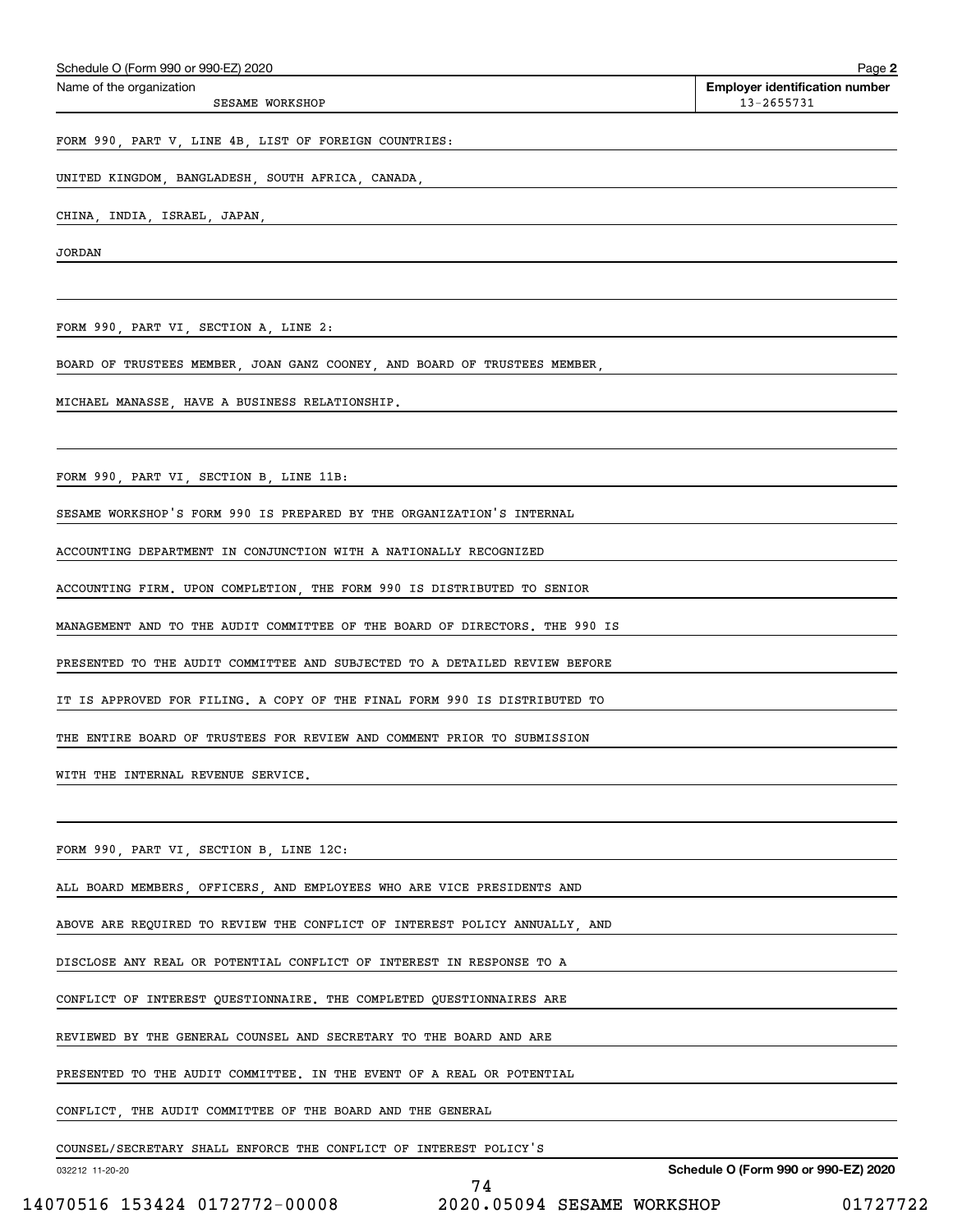Echedule O (Form 990 or 990-EZ) 2020<br>Name of the organization **number** Name of the organization **number** SESAME WORKSHOP 13-2655731

### REQUIREMENT OF RECUSAL FROM PARTICIPATING IN ANY DELIBERATIONS AND

DECISIONS RELEVANT TO THE DISCLOSURES.

FORM 990, PART VI, SECTION B, LINE 15:

EACH YEAR, THE PERSONNEL & COMPENSATION COMMITTEE OF THE BOARD - COMPRISED

OF A MAJORITY OF INDEPENDENT TRUSTEES - REVIEWS THE ORGANIZATION'S

COMPENSATION PHILOSOPHY AND WORKS WITH AN INDEPENDENT, THIRD PARTY

COMPENSATION CONSULTING FIRM TO COLLECT COMPARABLE MARKET DATA TO SET

APPROPRIATE SALARY RANGES FOR EACH OF THE POSITIONS HELD BY THE OFFICERS

AND KEY EMPLOYEES.

IN SO DOING, THE COMMITTEE TAKES INTO CONSIDERATION THE COMPETITIVE LABOR

MARKETPLACE FOR SUCH POSITIONS AND THE COMPARABILITY DATA IN THE

NOT-FOR-PROFIT AND, IN SOME INSTANCES THE FOR-PROFIT SECTORS, AS

APPLICABLE. WITH RESPECT TO THE CEO POSITION, THE COMMITTEE TAKES INTO

CONSIDERATION THE COMPARABILITY DATA IN BOTH THE NOT-FOR-PROFIT AND

FOR-PROFIT SECTOR.

THE ANNUAL JOB PERFORMANCE FOR EACH OFFICER AND KEY EMPLOYEE ARE REVIEWED

AND ANY CHANGES IN THE BASE COMPENSATION AND/OR ANY INCENTIVE AWARDS AS

DETERMINED THROUGH SESAME WORKSHOP'S TARGETED INCENTIVE PROGRAM ARE

REVIEWED AND APPROVED. THE CEO'S ACTUAL JOB PERFORMANCE IS REVIEWED BY THE

PERSONNEL AND COMPENSATION COMMITTEE AND EVALUATED BY THE FULL BOARD OF

TRUSTEES. THE REVIEW INCLUDES A SURVEY THAT GATHERS INPUT FROM ALL

TRUSTEES. ANY RECOMMENDED INCENTIVE COMPENSATION AWARD OR SALARY CHANGE IS

DETERMINED IN CONSULTATION WITH THE INDEPENDENT COMPENSATION CONSULTANT.

THE RECOMMENDATION IS PRESENTED TO THE FULL BOARD OF TRUSTEES FOR APPROVAL.

THE DELIBERATIONS AND DECISIONS OF THE PERSONNEL & COMPENSATION COMMITTEE,

032212 11-20-20

**Schedule O (Form 990 or 990-EZ) 2020**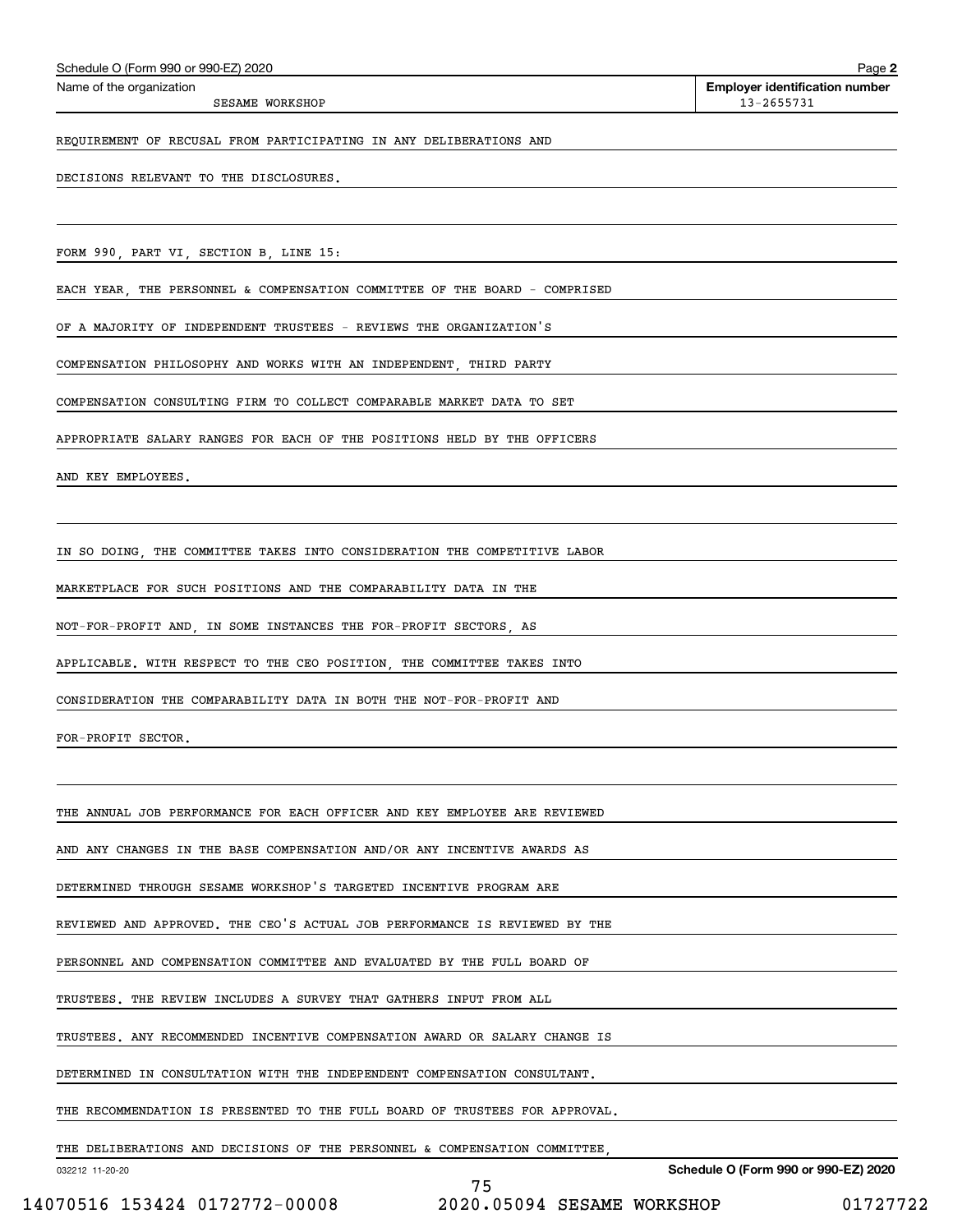| Schedule O (Form 990 or 990-EZ) 2020                                                                | Page 2                                              |
|-----------------------------------------------------------------------------------------------------|-----------------------------------------------------|
| Name of the organization<br><b>SESAME WORKSHOP</b>                                                  | <b>Employer identification number</b><br>13-2655731 |
| AS WELL AS THE FULL BOARD OF TRUSTEES WITH RESPECT TO THE CEO'S PERFORMANCE                         |                                                     |
| AND COMPENSATION, ARE CONTEMPORANEOUSLY DOCUMENTED AND THE PERSONNEL &                              |                                                     |
| COMPENSATION COMMITTEE REPORTS ON ITS ACTIONS TO THE FULL BOARD OF                                  |                                                     |
| TRUSTEES.                                                                                           |                                                     |
|                                                                                                     |                                                     |
| SESAME WORKSHOP COMMISSIONED ITS LAST COMPENSATION SURVEY AS RECENTLY AS                            |                                                     |
| AUGUST 2021.                                                                                        |                                                     |
|                                                                                                     |                                                     |
| FORM 990, PART VI, LINE 17, LIST OF STATES RECEIVING COPY OF FORM 990:                              |                                                     |
| AL, AK, AZ, AR, CA, CO, CT, DE, DC, FL, GA, HI, ID, IL, IN, IA, KS, KY, LA, ME, MD, MA, MI, MN, MS  |                                                     |
| MO, MT, NE, NV, NH, NJ, NM, NY, NC, ND, OH, OK, OR, PA, RI, SC, SD, TN, TX, UT, VT, VA, WA, WV, WI, |                                                     |
| WY                                                                                                  |                                                     |
|                                                                                                     |                                                     |
| FORM 990, PART VI, SECTION C, LINE 19:                                                              |                                                     |
| SESAME WORKSHOP'S FORM 990 IS AVAILABLE ON ITS WEBSITE                                              |                                                     |
| (HTTP://WWW.SESAMEWORKSHOP.ORG) AS IS SESAME WORKSHOP'S AUDITED FINANCIAL                           |                                                     |
| STATEMENTS. THE FORM 990 IS AVAILABLE AT GUIDESTAR.COM. SESAME WORKSHOP'S                           |                                                     |
| GOVERNING DOCUMENTS AND CONFLICT OF INTEREST POLICY ARE AVAILABLE UPON                              |                                                     |
| WRITTEN REQUEST.                                                                                    |                                                     |
|                                                                                                     |                                                     |
| FORM 990, PART XI, LINE 9, CHANGES IN NET ASSETS:                                                   |                                                     |
| $-232,526.$<br>RECOVERY OF BAD DEBT                                                                 |                                                     |
|                                                                                                     |                                                     |
|                                                                                                     |                                                     |
|                                                                                                     |                                                     |
|                                                                                                     |                                                     |
|                                                                                                     |                                                     |
|                                                                                                     |                                                     |
| 032212 11-20-20<br>76                                                                               | Schedule O (Form 990 or 990-EZ) 2020                |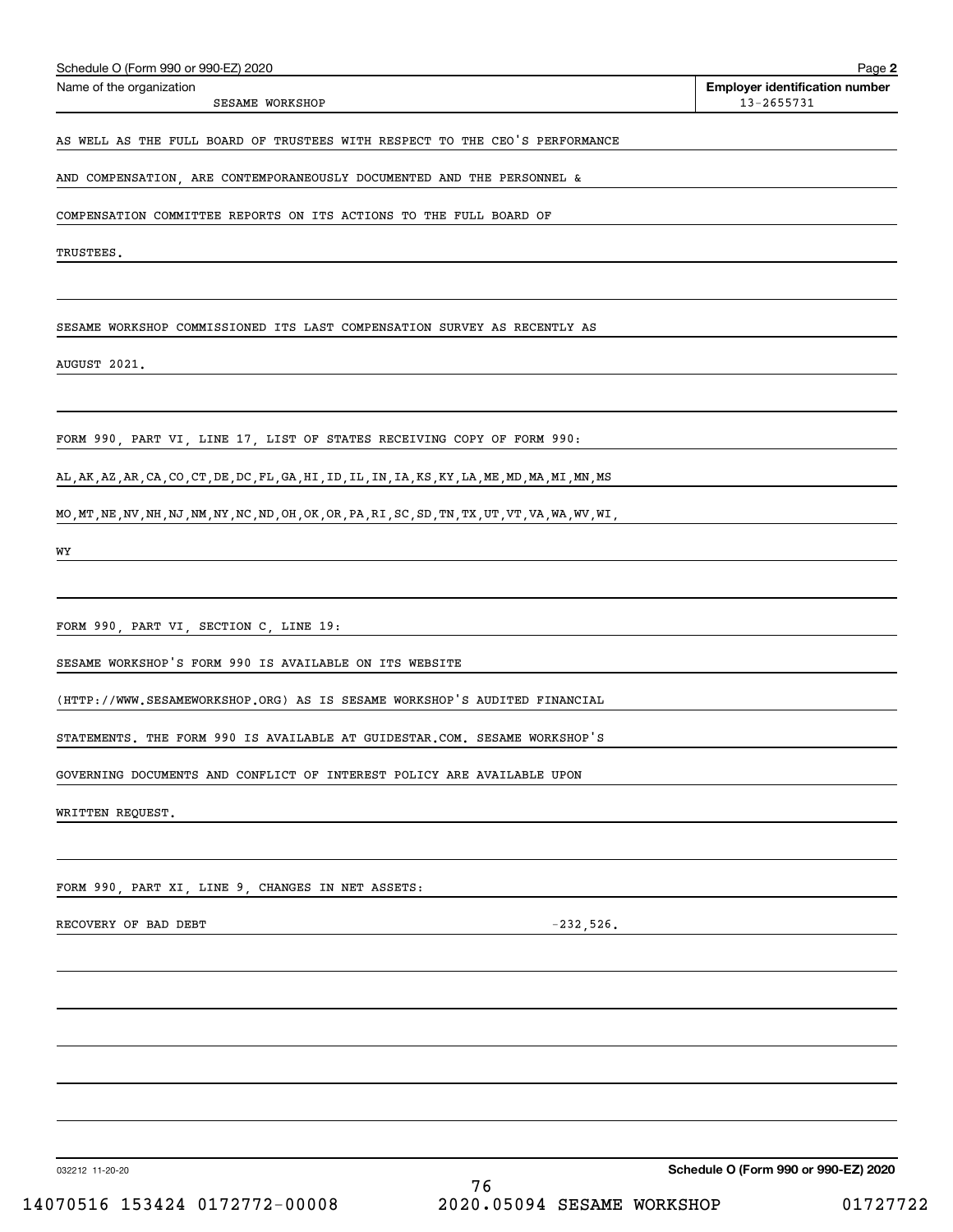| $\sim$ | <u> Пава</u> |  |
|--------|--------------|--|

# **Related Organizations and Unrelated Partnerships**

**Complete if the organization answered "Yes" on Form 990, Part IV, line 33, 34, 35b, 36, or 37.** |

**Attach to Form 990.**  |

### Name of the organization

Department of the Treasury Internal Revenue Service

**SCHEDULE R (Form 990)**

SESAME WORKSHOP

**Part I Identification of Disregarded Entities.**  Complete if the organization answered "Yes" on Form 990, Part IV, line 33.

| (a)<br>Name, address, and EIN (if applicable) | (b)<br>Primary activity | (c)<br>Legal domicile (state or | (d)<br>Total income | (e)<br>End-of-year assets | (f)<br>Direct controlling |
|-----------------------------------------------|-------------------------|---------------------------------|---------------------|---------------------------|---------------------------|
| of disregarded entity                         |                         | foreign country)                |                     |                           | entity                    |
|                                               |                         |                                 |                     |                           |                           |
|                                               |                         |                                 |                     |                           |                           |
|                                               |                         |                                 |                     |                           |                           |
|                                               |                         |                                 |                     |                           |                           |
|                                               |                         |                                 |                     |                           |                           |

#### **Identification of Related Tax-Exempt Organizations.** Complete if the organization answered "Yes" on Form 990, Part IV, line 34, because it had one or more related tax-exempt **Part II** organizations during the tax year.

| (a)<br>Name, address, and EIN<br>of related organization | (b)<br>Primary activity | (c)<br>(d)<br>Exempt Code<br>Legal domicile (state or<br>section<br>foreign country) |           | (e)<br>Public charity<br>status (if section | (f)<br>Direct controlling<br>entity |     | $(g)$<br>Section 512(b)(13)<br>controlled<br>entity? |
|----------------------------------------------------------|-------------------------|--------------------------------------------------------------------------------------|-----------|---------------------------------------------|-------------------------------------|-----|------------------------------------------------------|
|                                                          |                         |                                                                                      |           | 501(c)(3)                                   |                                     | Yes | No.                                                  |
| SESAME STREET, INC. - 13-2677928                         |                         |                                                                                      |           |                                             |                                     |     |                                                      |
| 1900 BROADWAY                                            |                         |                                                                                      |           |                                             |                                     |     |                                                      |
| NEW YORK, NY 10023                                       | TITLE HOLDING           | DELAWARE                                                                             | 501(C)(2) | N/A                                         | <b>SESAME WORKSHOP</b>              | x   |                                                      |
| THE ELECTRIC COMPANY INC. - 13-2722079                   |                         |                                                                                      |           |                                             |                                     |     |                                                      |
| 1900 BROADWAY                                            |                         |                                                                                      |           |                                             |                                     |     |                                                      |
| NEW YORK, NY 10023                                       | TITLE HOLDING           | DELAWARE                                                                             | 501(C)(2) | N/A                                         | <b>SESAME WORKSHOP</b>              | x   |                                                      |
| JOAN GANZ COONEY CENTER FOR EDUCATION -                  |                         |                                                                                      |           |                                             |                                     |     |                                                      |
| 20-8783702, 1900 BROADWAY, NEW YORK, NY                  |                         |                                                                                      |           |                                             |                                     |     |                                                      |
| 10023                                                    | EDU. RESEARCH           | DELAWARE                                                                             | 501(C)(3) | LINE 7                                      | <b>SESAME WORKSHOP</b>              | X   |                                                      |
| GALLI GALLI SIM SIM EDUCATIONAL INITIATIVE               |                         |                                                                                      |           |                                             |                                     |     |                                                      |
| 153 OKHLA INDUSTRIAL ESTATE                              |                         |                                                                                      |           |                                             |                                     |     |                                                      |
| PHASE III, NEW DEHLI, INDIA 110020                       | EDU. MEDIA              | INDIA                                                                                | N/A       | N/A                                         | <b>SESAME WORKSHOP</b>              | х   |                                                      |

77

**For Paperwork Reduction Act Notice, see the Instructions for Form 990. Schedule R (Form 990) 2020**

| <b>Related Organizations and Unrelated Partnershi</b> |  |  |
|-------------------------------------------------------|--|--|

OMB No. 1545-0047

**Employer identification number**

13-2655731

**2020**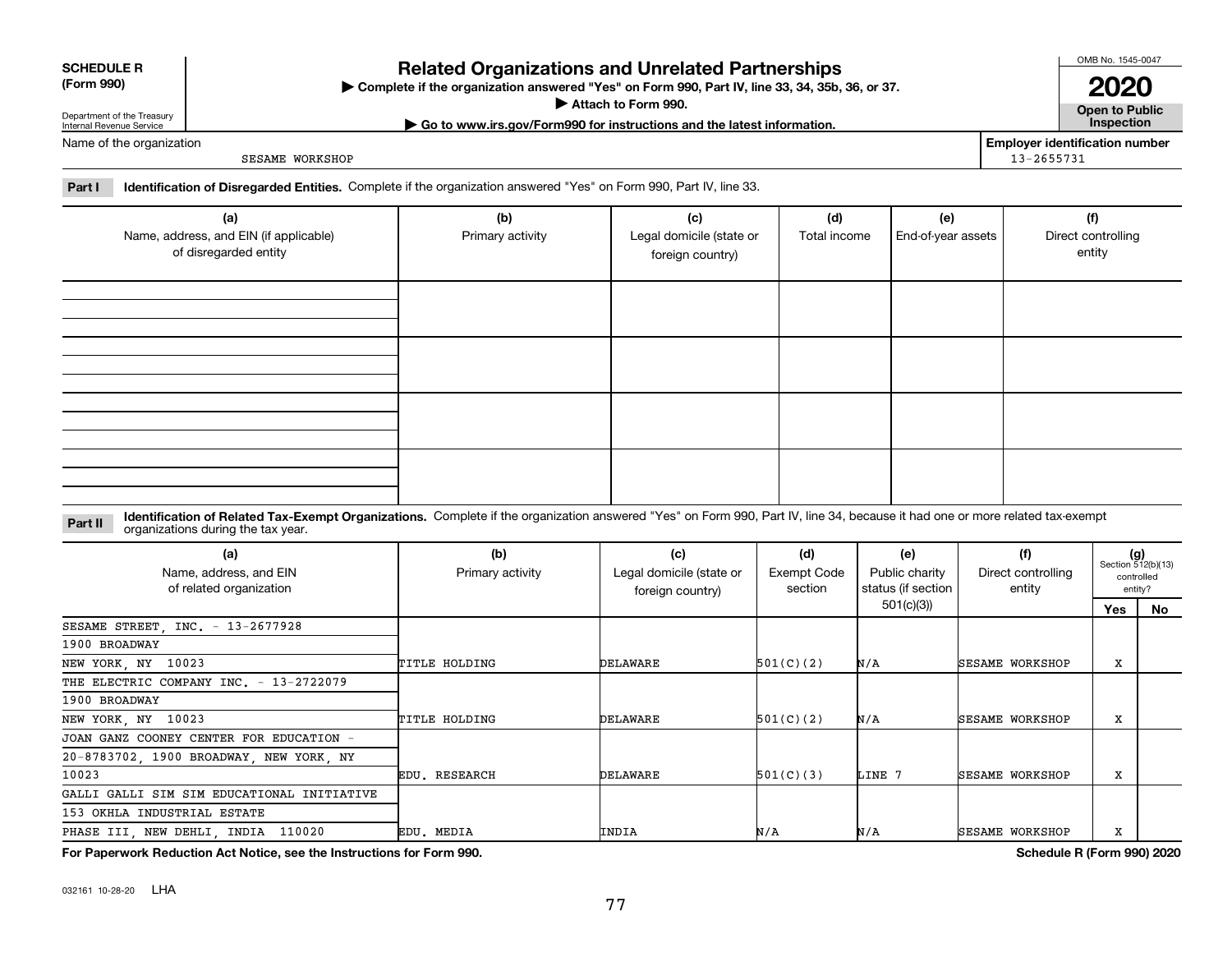**Part II Continuation of Identification of Related Tax-Exempt Organizations**

| (a)<br>Name, address, and EIN<br>of related organization | (b)<br>Primary activity | (c)<br>Legal domicile (state or<br>foreign country) | (d)<br>Exempt Code<br>section | (e)<br>Public charity<br>status (if section | (f)<br>Direct controlling<br>entity | $(g)$<br>Section 512(b)(13)<br>controlled<br>organization? |    |
|----------------------------------------------------------|-------------------------|-----------------------------------------------------|-------------------------------|---------------------------------------------|-------------------------------------|------------------------------------------------------------|----|
|                                                          |                         |                                                     |                               | 501(c)(3)                                   |                                     | Yes                                                        | No |
| SESAME WORKSHOP INTERNATIONAL, INC. -                    |                         |                                                     |                               |                                             |                                     |                                                            |    |
| 83-1810098, 1900 BROADWAY, NEW YORK, NY                  |                         |                                                     |                               |                                             |                                     |                                                            |    |
| 10023                                                    | EDU. MEDIA              | NEW YORK                                            | 501(C)(3)                     | LINE 7                                      | SESAME WORKSHOP                     | $\mathbf X$                                                |    |
|                                                          |                         |                                                     |                               |                                             |                                     |                                                            |    |
|                                                          |                         |                                                     |                               |                                             |                                     |                                                            |    |
|                                                          |                         |                                                     |                               |                                             |                                     |                                                            |    |
|                                                          |                         |                                                     |                               |                                             |                                     |                                                            |    |
|                                                          |                         |                                                     |                               |                                             |                                     |                                                            |    |
|                                                          |                         |                                                     |                               |                                             |                                     |                                                            |    |
|                                                          |                         |                                                     |                               |                                             |                                     |                                                            |    |
|                                                          |                         |                                                     |                               |                                             |                                     |                                                            |    |
|                                                          |                         |                                                     |                               |                                             |                                     |                                                            |    |
|                                                          |                         |                                                     |                               |                                             |                                     |                                                            |    |
|                                                          |                         |                                                     |                               |                                             |                                     |                                                            |    |
|                                                          |                         |                                                     |                               |                                             |                                     |                                                            |    |
|                                                          |                         |                                                     |                               |                                             |                                     |                                                            |    |
|                                                          |                         |                                                     |                               |                                             |                                     |                                                            |    |
|                                                          |                         |                                                     |                               |                                             |                                     |                                                            |    |
|                                                          |                         |                                                     |                               |                                             |                                     |                                                            |    |
|                                                          |                         |                                                     |                               |                                             |                                     |                                                            |    |
|                                                          |                         |                                                     |                               |                                             |                                     |                                                            |    |
|                                                          |                         |                                                     |                               |                                             |                                     |                                                            |    |
|                                                          |                         |                                                     |                               |                                             |                                     |                                                            |    |
|                                                          |                         |                                                     |                               |                                             |                                     |                                                            |    |
|                                                          |                         |                                                     |                               |                                             |                                     |                                                            |    |
|                                                          |                         |                                                     |                               |                                             |                                     |                                                            |    |
|                                                          |                         |                                                     |                               |                                             |                                     |                                                            |    |
|                                                          |                         |                                                     |                               |                                             |                                     |                                                            |    |
|                                                          |                         |                                                     |                               |                                             |                                     |                                                            |    |
|                                                          |                         |                                                     |                               |                                             |                                     |                                                            |    |
|                                                          |                         |                                                     |                               |                                             |                                     |                                                            |    |
|                                                          |                         |                                                     |                               |                                             |                                     |                                                            |    |
|                                                          |                         |                                                     |                               |                                             |                                     |                                                            |    |
|                                                          |                         |                                                     |                               |                                             |                                     |                                                            |    |
|                                                          |                         |                                                     |                               |                                             |                                     |                                                            |    |
|                                                          |                         |                                                     |                               |                                             |                                     |                                                            |    |
|                                                          |                         |                                                     |                               |                                             |                                     |                                                            |    |
|                                                          |                         |                                                     |                               |                                             |                                     |                                                            |    |
|                                                          |                         |                                                     |                               |                                             |                                     |                                                            |    |
|                                                          |                         |                                                     |                               |                                             |                                     |                                                            |    |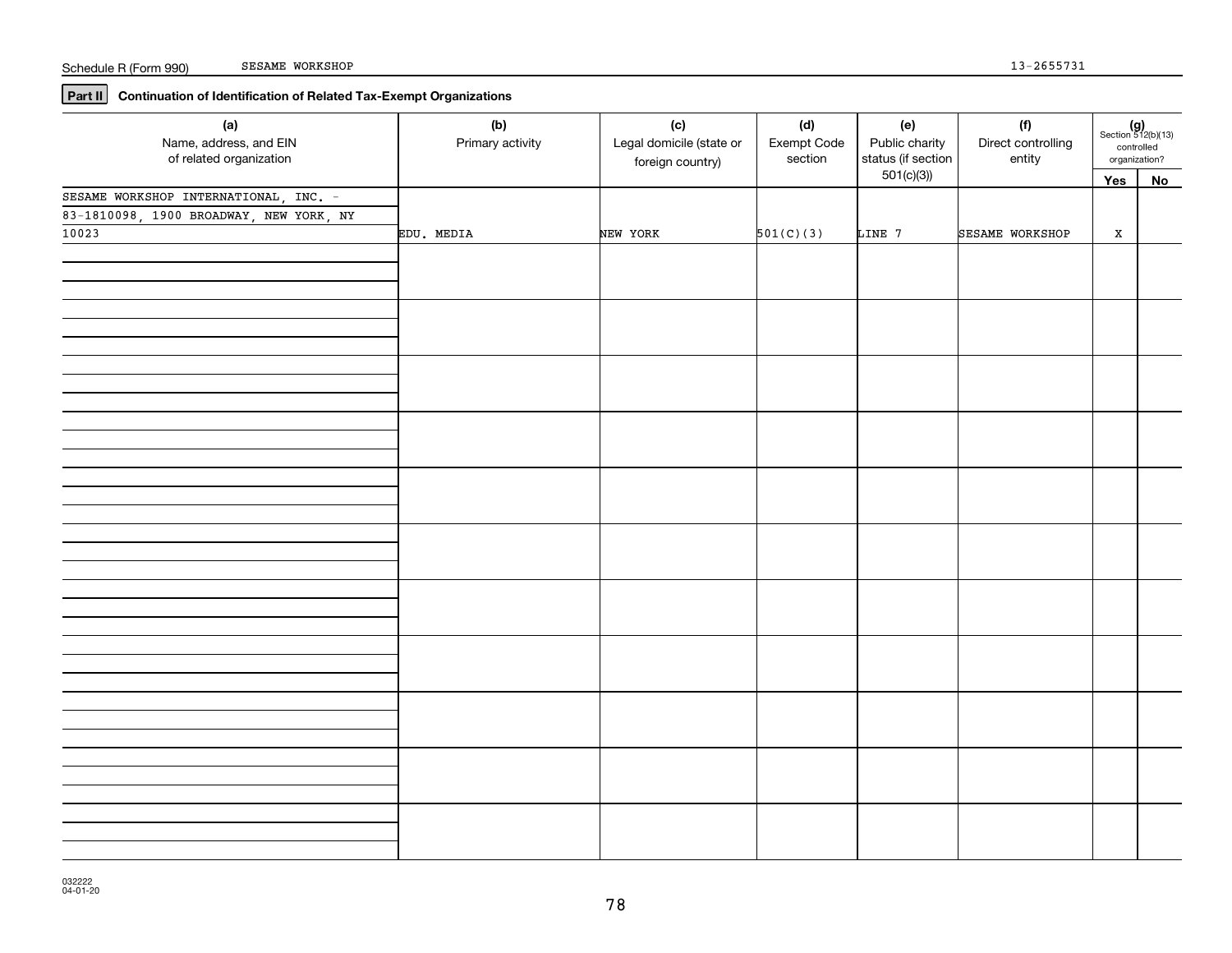#### **Identification of Related Organizations Taxable as a Partnership.** Complete if the organization answered "Yes" on Form 990, Part IV, line 34, because it had one or more related **Part III** organizations treated as a partnership during the tax year.

| (a)                     | (b)              | (c)                  | (d)                | (e)                | (f)                                                                 | (g)    | (h)      | (i)                                                       | (j)          | (k)            |          |                    |            |  |                       |
|-------------------------|------------------|----------------------|--------------------|--------------------|---------------------------------------------------------------------|--------|----------|-----------------------------------------------------------|--------------|----------------|----------|--------------------|------------|--|-----------------------|
| Name, address, and EIN  | Primary activity | Legal<br>domicile    | Direct controlling | Predominant income |                                                                     |        |          |                                                           |              | Share of total | Share of | Disproportionate   | Code V-UBI |  | General or Percentage |
| of related organization |                  | (state or<br>foreign | entity             |                    | related, unrelated,<br>excluded from tax under<br>sections 512-514) | income |          | end-of-year<br>assets                                     | allocations? |                |          | managing ownership |            |  |                       |
|                         |                  | country)             |                    |                    |                                                                     |        | Yes   No | amount in box<br>20 of Schedule<br>K-1 (Form 1065) Yes No |              |                |          |                    |            |  |                       |
|                         |                  |                      |                    |                    |                                                                     |        |          |                                                           |              |                |          |                    |            |  |                       |
|                         |                  |                      |                    |                    |                                                                     |        |          |                                                           |              |                |          |                    |            |  |                       |
|                         |                  |                      |                    |                    |                                                                     |        |          |                                                           |              |                |          |                    |            |  |                       |
|                         |                  |                      |                    |                    |                                                                     |        |          |                                                           |              |                |          |                    |            |  |                       |
|                         |                  |                      |                    |                    |                                                                     |        |          |                                                           |              |                |          |                    |            |  |                       |
|                         |                  |                      |                    |                    |                                                                     |        |          |                                                           |              |                |          |                    |            |  |                       |
|                         |                  |                      |                    |                    |                                                                     |        |          |                                                           |              |                |          |                    |            |  |                       |
|                         |                  |                      |                    |                    |                                                                     |        |          |                                                           |              |                |          |                    |            |  |                       |
|                         |                  |                      |                    |                    |                                                                     |        |          |                                                           |              |                |          |                    |            |  |                       |
|                         |                  |                      |                    |                    |                                                                     |        |          |                                                           |              |                |          |                    |            |  |                       |
|                         |                  |                      |                    |                    |                                                                     |        |          |                                                           |              |                |          |                    |            |  |                       |
|                         |                  |                      |                    |                    |                                                                     |        |          |                                                           |              |                |          |                    |            |  |                       |
|                         |                  |                      |                    |                    |                                                                     |        |          |                                                           |              |                |          |                    |            |  |                       |
|                         |                  |                      |                    |                    |                                                                     |        |          |                                                           |              |                |          |                    |            |  |                       |
|                         |                  |                      |                    |                    |                                                                     |        |          |                                                           |              |                |          |                    |            |  |                       |
|                         |                  |                      |                    |                    |                                                                     |        |          |                                                           |              |                |          |                    |            |  |                       |
|                         |                  |                      |                    |                    |                                                                     |        |          |                                                           |              |                |          |                    |            |  |                       |

**Identification of Related Organizations Taxable as a Corporation or Trust.** Complete if the organization answered "Yes" on Form 990, Part IV, line 34, because it had one or more related **Part IV** organizations treated as a corporation or trust during the tax year.

| (a)<br>Name, address, and EIN<br>of related organization | (b)<br>Primary activity | (c)<br>Legal domicile<br>(state or<br>foreign | (d)<br>Direct controlling<br>entity | (e)<br>Type of entity<br>(C corp, S corp,<br>or trust) | (f)<br>Share of total<br>income | (g)<br>Share of<br>end-of-year<br>assets | (h)<br>Percentage<br>ownership |   | (i)<br>Section<br>512(b)(13)<br>controlled<br>entity? |
|----------------------------------------------------------|-------------------------|-----------------------------------------------|-------------------------------------|--------------------------------------------------------|---------------------------------|------------------------------------------|--------------------------------|---|-------------------------------------------------------|
|                                                          |                         | country)                                      |                                     |                                                        |                                 |                                          |                                |   | Yes   No                                              |
| CTW COMMUNICATIONS INC - 13-2422089                      |                         |                                               |                                     |                                                        |                                 |                                          |                                |   |                                                       |
| 1900 BROADWAY                                            |                         |                                               | SESAME                              |                                                        |                                 |                                          |                                |   |                                                       |
| NEW YORK, NY 10023                                       | HOLDING                 | DE                                            | WORKSHOP                            | C CORP                                                 | 3,779.                          | 59.234.                                  | 100%                           | x |                                                       |
| SESAME WORKSHOP INITIATIVES (INDIA) PLC                  |                         |                                               |                                     |                                                        |                                 |                                          |                                |   |                                                       |
| 153 OKHLA INDUSTRIAL ESTATE                              |                         |                                               | SESAME                              |                                                        |                                 |                                          |                                |   |                                                       |
| PHASE III, NEW DEHLI, INDIA<br>110020                    | EDUCA. MEDIA            | INDIA                                         | WORKSHOP                            | C CORP                                                 | 2,502,253.                      | 2,484,540.                               | 99.00%                         | x |                                                       |
| SESAME STREET BRAND MGMT & SVC SHANGHAI                  |                         |                                               |                                     |                                                        |                                 |                                          |                                |   |                                                       |
| ROOM 504, W. TOWER, SHANGHAI CENTER                      |                         |                                               | SESAME                              |                                                        |                                 |                                          |                                |   |                                                       |
| NO. 1376, NANJING WEST ROAD, 200040, CHINA               | EDUCA. MEDIA            | CHINA                                         | WORKSHOP                            | CORP                                                   | 3,629,481.                      | 4,703,980.                               | 100%                           | x |                                                       |
| SESAME STREET SEASON 51 PRODUCTIONS, INC -               |                         |                                               |                                     |                                                        |                                 |                                          |                                |   |                                                       |
| 84-3808148, 1900 BROADWAY, NEW YORK, NY                  |                         |                                               | SESAME                              |                                                        |                                 |                                          |                                |   |                                                       |
| 10023                                                    | VIDEO PROD.             | DE                                            | WORKSHOP                            | C CORP                                                 | $-632,708.$                     | 779.687.                                 | $100$ <sup>8</sup>             | x |                                                       |
| SESAME STREET SEASON 52 PRODUCTIONS, INC -               |                         |                                               |                                     |                                                        |                                 |                                          |                                |   |                                                       |
| 85-1104505, 1900 BROADWAY, NEW YORK, NY                  |                         |                                               | SESAME                              |                                                        |                                 |                                          |                                |   |                                                       |
| 10023                                                    | WIDEO PROD.             | DE                                            | WORKSHOP                            | C CORP                                                 | $-978, 593.$                    | 1,025,718.                               | 100%                           | x |                                                       |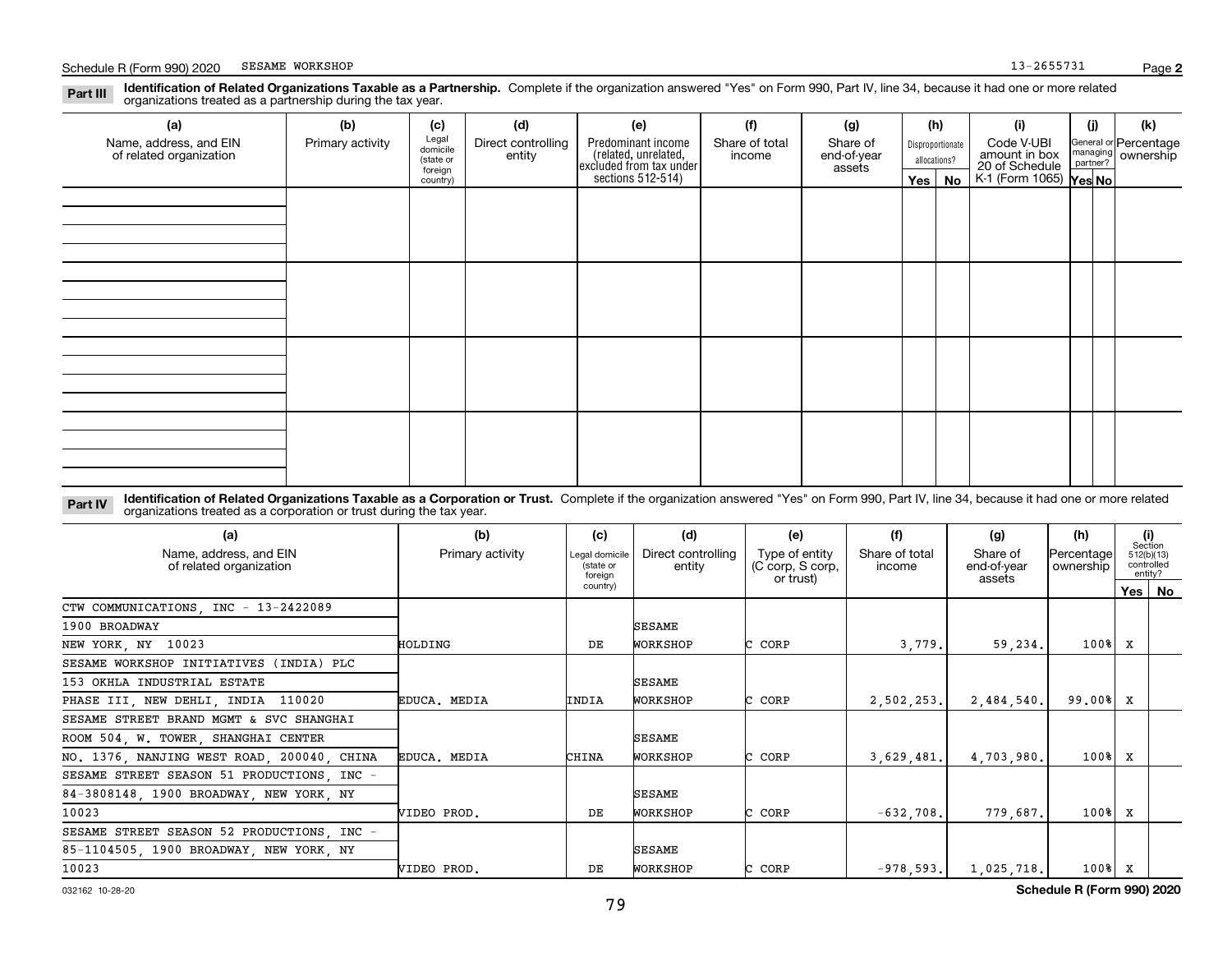**Part IV** Continuation of Identification of Related Organizations Taxable as a Corporation or Trust

| (a)                                               | (b)              | (c)                                                | (d)                          | (e)                                             | (f)                      | (g)                               | (h)                     |             |                                                         |
|---------------------------------------------------|------------------|----------------------------------------------------|------------------------------|-------------------------------------------------|--------------------------|-----------------------------------|-------------------------|-------------|---------------------------------------------------------|
| Name, address, and EIN<br>of related organization | Primary activity | Legal domicile<br>(state or<br>foreign<br>country) | Direct controlling<br>entity | Type of entity<br>(C corp, S corp,<br>or trust) | Share of total<br>income | Share of<br>end-of-year<br>assets | Percentage<br>ownership |             | $(i)$<br>Section<br>512(b)(13)<br>controlled<br>entity? |
|                                                   |                  |                                                    |                              |                                                 |                          |                                   |                         | Yes         | No                                                      |
| SESAME SERVICES FP, INC. - 84-4859500             |                  |                                                    |                              |                                                 |                          |                                   |                         |             |                                                         |
| 1900 BROADWAY                                     |                  |                                                    | <b>SESAME</b>                |                                                 |                          |                                   |                         |             |                                                         |
| NEW YORK, NY 10023                                | VIDEO PROD.      | DE                                                 | WORKSHOP                     | C CORP                                          | $\mathbf{0}$ .           | $\mathbf{0}$ .                    | $100$ <sup>8</sup>      | $\mathbf x$ |                                                         |
| SESAME STREET JAPAN GK                            |                  |                                                    |                              |                                                 |                          |                                   |                         |             |                                                         |
| 21ST FL SHIROYAMA TRUST TOWER                     |                  |                                                    | <b>SESAME</b>                |                                                 |                          |                                   |                         |             |                                                         |
| 4-3-1 TORANOMON MINATO-KU, TOKYO, JAPAN           | EDUCA. MEDIA     | JAPAN                                              | WORKSHOP                     | C CORP                                          | $\mathbf{0}$ .           | 34, 373.                          | 100%                    | X           |                                                         |
| SESAME STREET SEASON 53 PRODUCTIONS, INC -        |                  |                                                    |                              |                                                 |                          |                                   |                         |             |                                                         |
| 85-3940875, 1900 BROADWAY, NEW YORK, NY           |                  |                                                    | <b>SESAME</b>                |                                                 |                          |                                   |                         |             |                                                         |
| 10023                                             | VIDEO PROD.      | DE                                                 | WORKSHOP                     | C CORP                                          | $-46,903.$               | 770,689.                          | $100$ <sup>8</sup> $X$  |             |                                                         |
|                                                   |                  |                                                    |                              |                                                 |                          |                                   |                         |             |                                                         |
|                                                   |                  |                                                    |                              |                                                 |                          |                                   |                         |             |                                                         |
|                                                   |                  |                                                    |                              |                                                 |                          |                                   |                         |             |                                                         |
|                                                   |                  |                                                    |                              |                                                 |                          |                                   |                         |             |                                                         |
|                                                   |                  |                                                    |                              |                                                 |                          |                                   |                         |             |                                                         |
|                                                   |                  |                                                    |                              |                                                 |                          |                                   |                         |             |                                                         |
|                                                   |                  |                                                    |                              |                                                 |                          |                                   |                         |             |                                                         |
|                                                   |                  |                                                    |                              |                                                 |                          |                                   |                         |             |                                                         |
|                                                   |                  |                                                    |                              |                                                 |                          |                                   |                         |             |                                                         |
|                                                   |                  |                                                    |                              |                                                 |                          |                                   |                         |             |                                                         |
|                                                   |                  |                                                    |                              |                                                 |                          |                                   |                         |             |                                                         |
|                                                   |                  |                                                    |                              |                                                 |                          |                                   |                         |             |                                                         |
|                                                   |                  |                                                    |                              |                                                 |                          |                                   |                         |             |                                                         |
|                                                   |                  |                                                    |                              |                                                 |                          |                                   |                         |             |                                                         |
|                                                   |                  |                                                    |                              |                                                 |                          |                                   |                         |             |                                                         |
|                                                   |                  |                                                    |                              |                                                 |                          |                                   |                         |             |                                                         |
|                                                   |                  |                                                    |                              |                                                 |                          |                                   |                         |             |                                                         |
|                                                   |                  |                                                    |                              |                                                 |                          |                                   |                         |             |                                                         |
|                                                   |                  |                                                    |                              |                                                 |                          |                                   |                         |             |                                                         |
|                                                   |                  |                                                    |                              |                                                 |                          |                                   |                         |             |                                                         |
|                                                   |                  |                                                    |                              |                                                 |                          |                                   |                         |             |                                                         |
|                                                   |                  |                                                    |                              |                                                 |                          |                                   |                         |             |                                                         |
|                                                   |                  |                                                    |                              |                                                 |                          |                                   |                         |             |                                                         |
|                                                   |                  |                                                    |                              |                                                 |                          |                                   |                         |             |                                                         |
|                                                   |                  |                                                    |                              |                                                 |                          |                                   |                         |             |                                                         |
|                                                   |                  |                                                    |                              |                                                 |                          |                                   |                         |             |                                                         |
|                                                   |                  |                                                    |                              |                                                 |                          |                                   |                         |             |                                                         |
|                                                   |                  |                                                    |                              |                                                 |                          |                                   |                         |             |                                                         |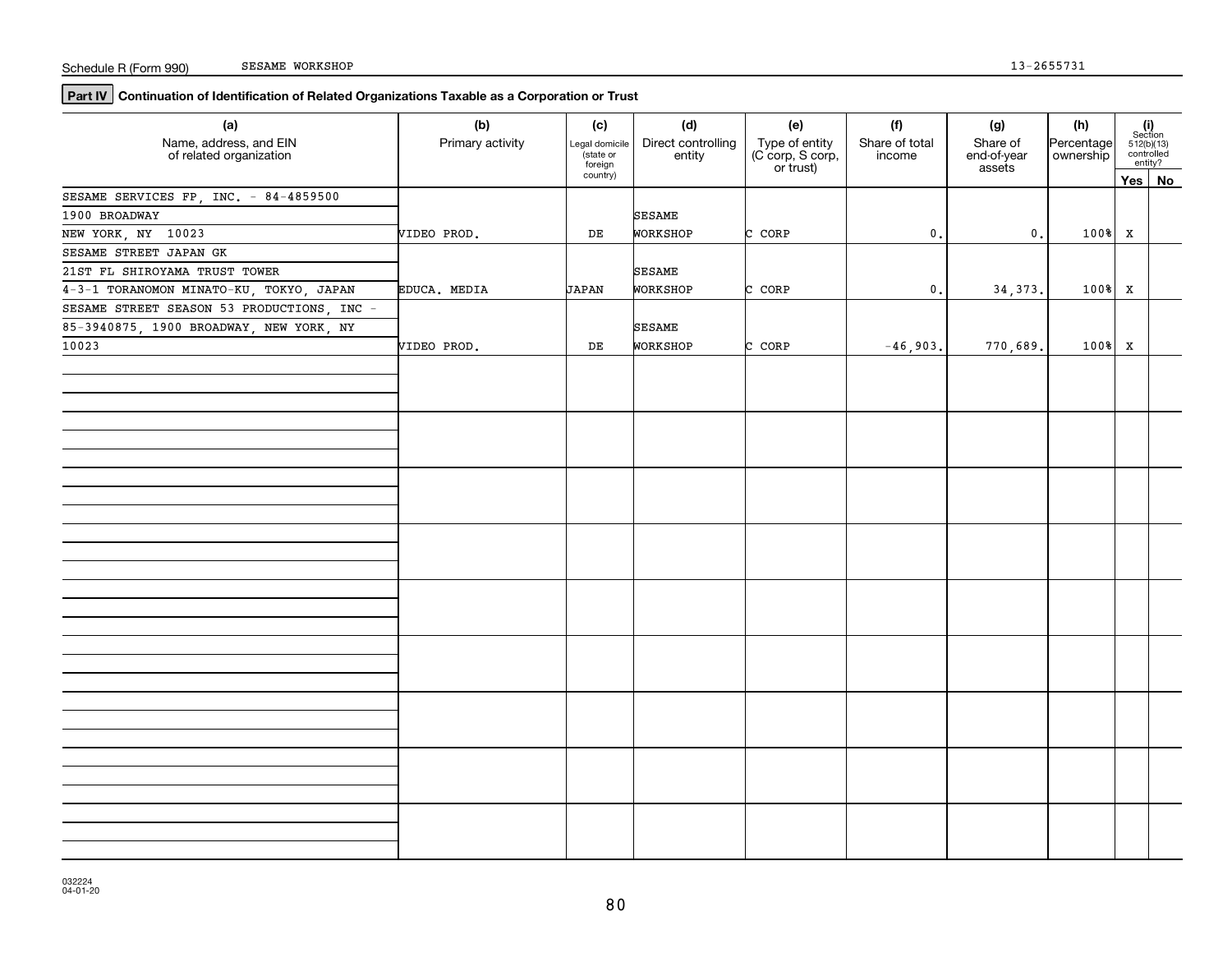#### Schedule R (Form 990) 2020 BESAME WORKSHOP **Example 2018** 2019 13-2655731 SESAME WORKSHOP

 $\overline{\phantom{a}}$ 

**Part V** T**ransactions With Related Organizations.** Complete if the organization answered "Yes" on Form 990, Part IV, line 34, 35b, or 36.

| Note: Complete line 1 if any entity is listed in Parts II, III, or IV of this schedule. |                                                                                                                                                                                                                                |                |   |   |  |
|-----------------------------------------------------------------------------------------|--------------------------------------------------------------------------------------------------------------------------------------------------------------------------------------------------------------------------------|----------------|---|---|--|
|                                                                                         | 1 During the tax year, did the organization engage in any of the following transactions with one or more related organizations listed in Parts II-IV?                                                                          |                |   |   |  |
|                                                                                         |                                                                                                                                                                                                                                | 1a             | X |   |  |
|                                                                                         | <b>b</b> Gift, grant, or capital contribution to related organization(s)                                                                                                                                                       | 1 <sub>b</sub> | X |   |  |
|                                                                                         | c Gift, grant, or capital contribution from related organization(s)                                                                                                                                                            | 1c             |   | X |  |
|                                                                                         | d Loans or loan guarantees to or for related organization(s) committion contains and contains and contains and contains and contains and contains and contains and contains and contains and contains and contains and contain | 1 <sub>d</sub> |   | x |  |
|                                                                                         | e Loans or loan quarantees by related organization(s)                                                                                                                                                                          | 1e             | X |   |  |
|                                                                                         |                                                                                                                                                                                                                                |                |   |   |  |
|                                                                                         | f Dividends from related organization(s) manufactured contains and contained a series of the contact of the contact of the contact of the contact of the contact of the contact of the contact of the contact of the contact o | 1f             |   | х |  |
|                                                                                         | g Sale of assets to related organization(s) www.assettion.com/www.assettion.com/www.assettion.com/www.assettion.com/www.assettion.com/www.assettion.com/www.assettion.com/www.assettion.com/www.assettion.com/www.assettion.co | 1g             |   | X |  |
|                                                                                         | h Purchase of assets from related organization(s) manufactured and content to content the content of assets from related organization(s)                                                                                       | 1h             |   | X |  |
|                                                                                         | Exchange of assets with related organization(s) www.communically.communically contract and a set of assets with related organization(s) www.communically.communically and a set of a set or manufacture of the set of a set of | 1i             |   | х |  |
|                                                                                         |                                                                                                                                                                                                                                | 1i             |   | X |  |
|                                                                                         |                                                                                                                                                                                                                                |                |   |   |  |
|                                                                                         |                                                                                                                                                                                                                                | 1k             |   | X |  |
|                                                                                         | Performance of services or membership or fundraising solicitations for related organization(s)                                                                                                                                 | 11             | X |   |  |
|                                                                                         | m Performance of services or membership or fundraising solicitations by related organization(s)                                                                                                                                | 1 <sub>m</sub> | X |   |  |
|                                                                                         |                                                                                                                                                                                                                                | 1n             | X |   |  |
|                                                                                         | o Sharing of paid employees with related organization(s) matches and contain an account of the state of paid employees with related organization(s) matches and contained and account of the state of Sharing of District of t | 10             | x |   |  |
|                                                                                         |                                                                                                                                                                                                                                |                |   |   |  |
|                                                                                         | p Reimbursement paid to related organization(s) for expenses [111] and the material content of the separation (s) for expenses [11] and the separation content of the separation of the separation of the separation of the se | 1p             |   | X |  |
|                                                                                         |                                                                                                                                                                                                                                | 1q             | X |   |  |
|                                                                                         |                                                                                                                                                                                                                                |                |   |   |  |
|                                                                                         | r Other transfer of cash or property to related organization(s)                                                                                                                                                                | 1r             |   | х |  |
|                                                                                         |                                                                                                                                                                                                                                | 1s             |   | x |  |

**2**If the answer to any of the above is "Yes," see the instructions for information on who must complete this line, including covered relationships and transaction thresholds.

| (a)<br>Name of related organization               | (b)<br>Transaction<br>type (a-s) | (c)<br>Amount involved | (d)<br>Method of determining amount involved |
|---------------------------------------------------|----------------------------------|------------------------|----------------------------------------------|
| (1) SESAME STREET BRAND MANAGEMENT                | М                                | 168,055. COST          |                                              |
| (2) JOAN GANZ COONEY CENTER FOR EDUCATIONAL MEDIA | L                                | 1,022,934. COST        |                                              |
| (3) SESAME WORKSHOP INDIA INITIATIVES, PLC        | М                                | 1,047,688. COST        |                                              |
| (4) SESAME WORKSHOP INTERNATIONAL, INC.           | в                                | 1,655,165. CASH        |                                              |
| (5) SESAME STREET BRAND MANAGEMENT                | Α                                | 187,762. CASH          |                                              |
| (6) SESAME STREET SEASON 51 PRODUCTIONS, INC      | Ε                                | 639,823. COST          |                                              |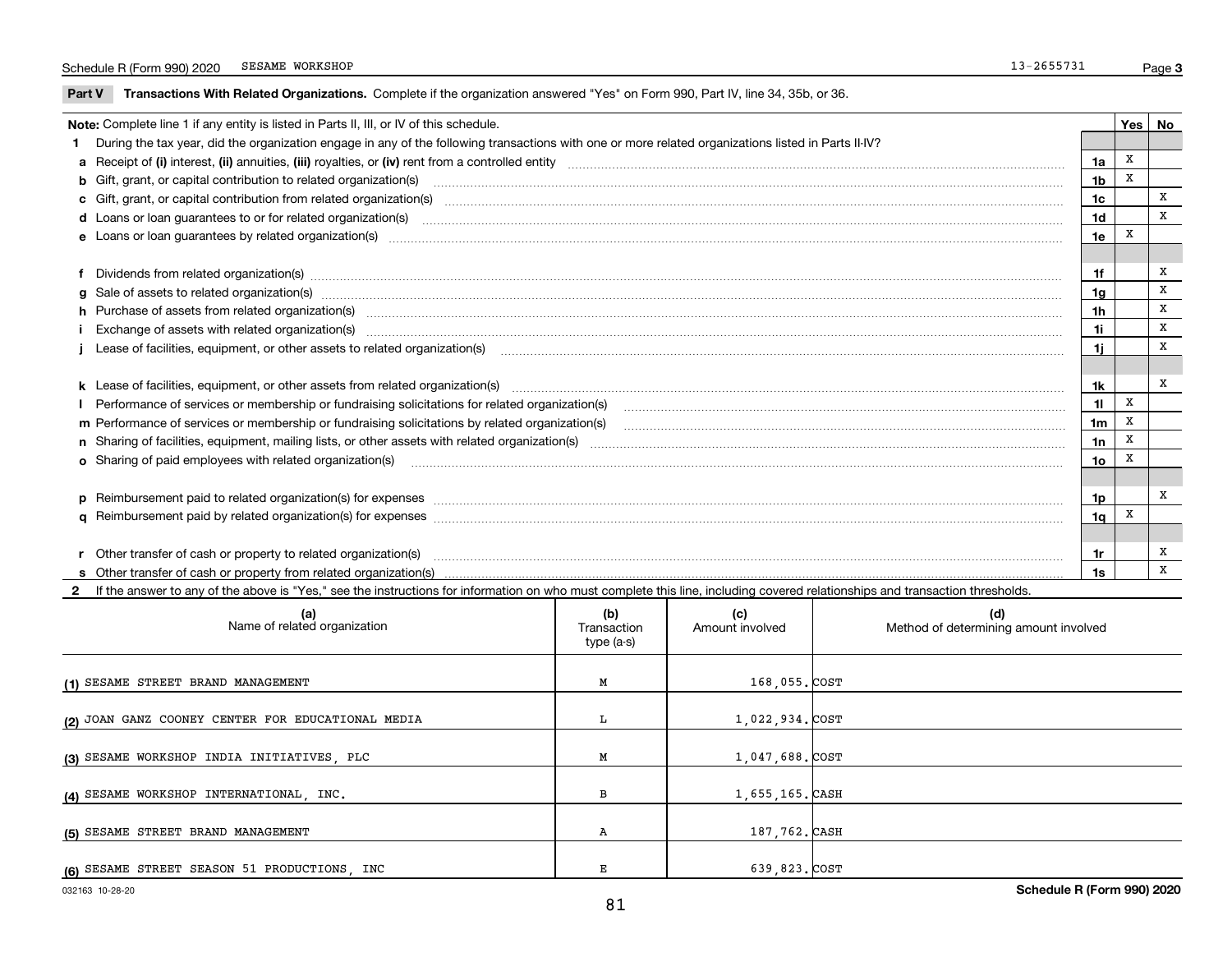#### Schedule R (Form 990) SESAME WORKSHOP 13-2655731

**Part V Continuation of Transactions With Related Organizations**  (Schedule R (Form 990), Part V, line 2)

| (a)<br>Name of other organization               | (b)<br>Transaction<br>type (a-s) | (c)<br>Amount involved | (d)<br>Method of determining<br>amount involved |
|-------------------------------------------------|----------------------------------|------------------------|-------------------------------------------------|
| (7) SESAME STREET SEASON 51 PRODUCTIONS, INC    | M                                | 3, 367, 257. COST      |                                                 |
| SESAME STREET SEASON 51 PRODUCTIONS, INC<br>(8) | A                                | 178,515.COST           |                                                 |
| (9) SESAME STREET SEASON 52 PRODUCTION, INC     | Е                                | 973,873.COST           |                                                 |
| (10) SESAME STREET SEASON 52 PRODUCTION, INC    | М                                | 12,927,748. COST       |                                                 |
| (11) SESAME STREET SEASON 52 PRODUCTION, INC    | Α                                | 58,389. COST           |                                                 |
| (12) SESAME STREET SEASON 53 PRODUCTION, INC    | Е                                | 43,886.COST            |                                                 |
| (13) SESAME STREET SEASON 53 PRODUCTION, INC    | М                                | 1,053,271. COST        |                                                 |
| (14) SESAME STREET SEASON 53 PRODUCTION, INC    | A                                |                        | 373. COST                                       |
| (15)                                            |                                  |                        |                                                 |
|                                                 |                                  |                        |                                                 |
| (16)                                            |                                  |                        |                                                 |
| (17)                                            |                                  |                        |                                                 |
| (18)                                            |                                  |                        |                                                 |
| (19)                                            |                                  |                        |                                                 |
| (20)                                            |                                  |                        |                                                 |
| (21)                                            |                                  |                        |                                                 |
| (22)                                            |                                  |                        |                                                 |
| (23)                                            |                                  |                        |                                                 |
| (24)                                            |                                  |                        |                                                 |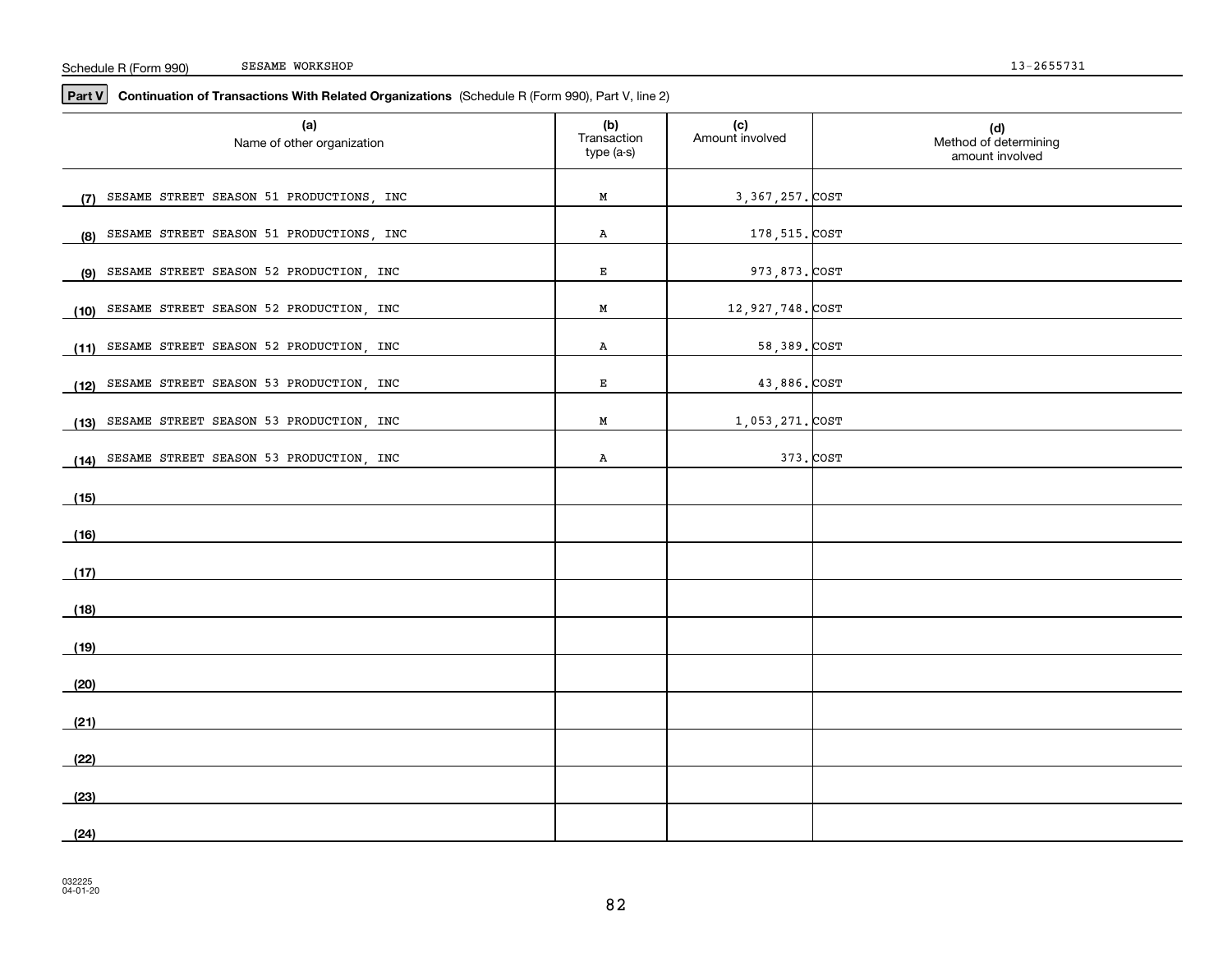#### Schedule R (Form 990) 2020 SESAME WORKSHOP 313-2655731 SESAME WORKSHOP

**Part VI Unrelated Organizations Taxable as a Partnership. Complete if the organization answered "Yes" on Form 990, Part IV, line 37.** 

Provide the following information for each entity taxed as a partnership through which the organization conducted more than five percent of its activities (measured by total assets or gross revenue) that was not a related organization. See instructions regarding exclusion for certain investment partnerships.

| (a)                    | .<br>(b)         | (c)               | <br><br>(d)                                                                                |                                                                                                                  | (f)      | (g)         | (h)                   |  | (i)                                                                                          | (i)    | $(\mathsf{k})$ |
|------------------------|------------------|-------------------|--------------------------------------------------------------------------------------------|------------------------------------------------------------------------------------------------------------------|----------|-------------|-----------------------|--|----------------------------------------------------------------------------------------------|--------|----------------|
| Name, address, and EIN | Primary activity | Legal domicile    |                                                                                            | $\begin{array}{c} \textbf{(e)}\\ \text{Are all} \\ \text{partners sec.}\\ 501(c)(3)\\ \text{orgs.?} \end{array}$ | Share of | Share of    | Dispropor-<br>tionate |  |                                                                                              |        |                |
| of entity              |                  | (state or foreign | Predominant income<br>(related, unrelated,<br>excluded from tax under<br>sections 512-514) |                                                                                                                  | total    | end-of-year | allocations?          |  | Code V-UBI<br>amount in box 20 managing<br>of Schedule K-1 partner?<br>(Form 1065)<br>ves No |        |                |
|                        |                  | country)          |                                                                                            | Yes No                                                                                                           | income   | assets      | Yes No                |  |                                                                                              | Yes No |                |
|                        |                  |                   |                                                                                            |                                                                                                                  |          |             |                       |  |                                                                                              |        |                |
|                        |                  |                   |                                                                                            |                                                                                                                  |          |             |                       |  |                                                                                              |        |                |
|                        |                  |                   |                                                                                            |                                                                                                                  |          |             |                       |  |                                                                                              |        |                |
|                        |                  |                   |                                                                                            |                                                                                                                  |          |             |                       |  |                                                                                              |        |                |
|                        |                  |                   |                                                                                            |                                                                                                                  |          |             |                       |  |                                                                                              |        |                |
|                        |                  |                   |                                                                                            |                                                                                                                  |          |             |                       |  |                                                                                              |        |                |
|                        |                  |                   |                                                                                            |                                                                                                                  |          |             |                       |  |                                                                                              |        |                |
|                        |                  |                   |                                                                                            |                                                                                                                  |          |             |                       |  |                                                                                              |        |                |
|                        |                  |                   |                                                                                            |                                                                                                                  |          |             |                       |  |                                                                                              |        |                |
|                        |                  |                   |                                                                                            |                                                                                                                  |          |             |                       |  |                                                                                              |        |                |
|                        |                  |                   |                                                                                            |                                                                                                                  |          |             |                       |  |                                                                                              |        |                |
|                        |                  |                   |                                                                                            |                                                                                                                  |          |             |                       |  |                                                                                              |        |                |
|                        |                  |                   |                                                                                            |                                                                                                                  |          |             |                       |  |                                                                                              |        |                |
|                        |                  |                   |                                                                                            |                                                                                                                  |          |             |                       |  |                                                                                              |        |                |
|                        |                  |                   |                                                                                            |                                                                                                                  |          |             |                       |  |                                                                                              |        |                |
|                        |                  |                   |                                                                                            |                                                                                                                  |          |             |                       |  |                                                                                              |        |                |
|                        |                  |                   |                                                                                            |                                                                                                                  |          |             |                       |  |                                                                                              |        |                |
|                        |                  |                   |                                                                                            |                                                                                                                  |          |             |                       |  |                                                                                              |        |                |
|                        |                  |                   |                                                                                            |                                                                                                                  |          |             |                       |  |                                                                                              |        |                |
|                        |                  |                   |                                                                                            |                                                                                                                  |          |             |                       |  |                                                                                              |        |                |
|                        |                  |                   |                                                                                            |                                                                                                                  |          |             |                       |  |                                                                                              |        |                |
|                        |                  |                   |                                                                                            |                                                                                                                  |          |             |                       |  |                                                                                              |        |                |
|                        |                  |                   |                                                                                            |                                                                                                                  |          |             |                       |  |                                                                                              |        |                |
|                        |                  |                   |                                                                                            |                                                                                                                  |          |             |                       |  |                                                                                              |        |                |
|                        |                  |                   |                                                                                            |                                                                                                                  |          |             |                       |  |                                                                                              |        |                |
|                        |                  |                   |                                                                                            |                                                                                                                  |          |             |                       |  |                                                                                              |        |                |
|                        |                  |                   |                                                                                            |                                                                                                                  |          |             |                       |  |                                                                                              |        |                |
|                        |                  |                   |                                                                                            |                                                                                                                  |          |             |                       |  |                                                                                              |        |                |
|                        |                  |                   |                                                                                            |                                                                                                                  |          |             |                       |  |                                                                                              |        |                |
|                        |                  |                   |                                                                                            |                                                                                                                  |          |             |                       |  |                                                                                              |        |                |
|                        |                  |                   |                                                                                            |                                                                                                                  |          |             |                       |  |                                                                                              |        |                |
|                        |                  |                   |                                                                                            |                                                                                                                  |          |             |                       |  |                                                                                              |        |                |

**Schedule R (Form 990) 2020**